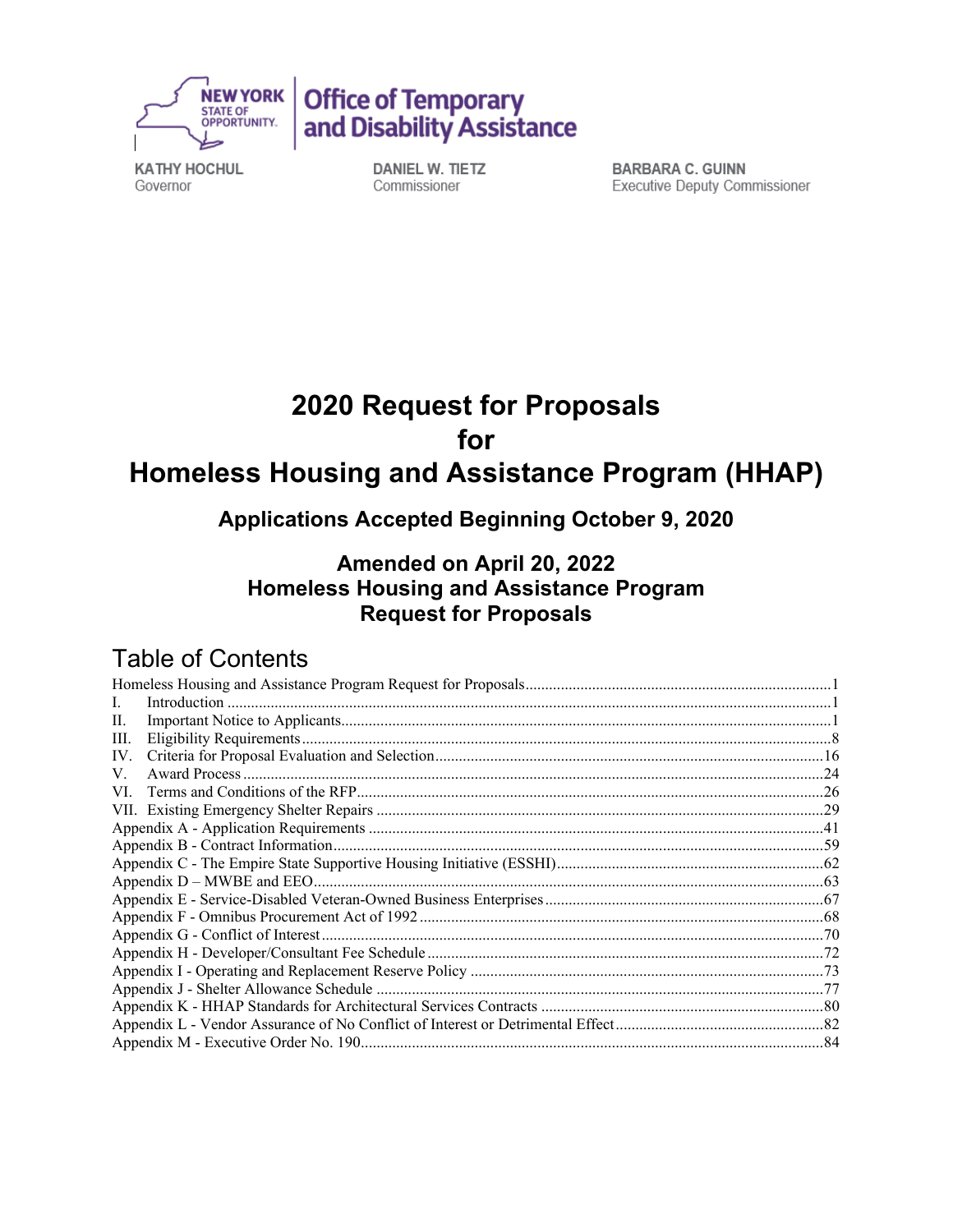# <span id="page-1-0"></span> **Homeless Housing and Assistance Program Request for Proposals**

#### **(Issued September 2020, Amended April 2022)**

# <span id="page-1-1"></span>I. Introduction

The Homeless Housing and Assistance Corporation (HHAC) and the New York State Office of Temporary and Disability Assistance (OTDA) invite applicants to apply for funding under the Homeless Housing and Assistance Program (HHAP).

The Homeless Housing and Assistance Program, enacted by Chapter 61 of the Laws of 1983 and set out in Sections 41 through 44 of the Social Services Law, authorizes a program of State-funded grants or loans to acquire, construct or rehabilitate housing to expand the supply of housing for low-income persons who are, or would otherwise be, homeless. A homeless person is defined as an undomiciled person (whether alone or as a member of a family) who is unable to secure permanent and stable housing without special assistance, as determined by the Commissioner of OTDA. Non-profit corporations and their subsidiaries, charitable organizations, municipalities and public corporations are eligible to be funded.

HHAC is a public benefit corporation administered by staff of OTDA and is a subsidiary of the New York State Housing Finance Agency (HFA). HFA issues bonds to finance the costs of HHAP projects. Execution of HHAP contracts requires approval by the HHAC Board, as well as approval by OTDA's Commissioner's Office following review by OTDA's Bureaus of Contract Management and Budget Management, as well as the Minority/Women-Owned Business Enterprise (M/WBE) Program Management Unit and Division of Legal Affairs.

## **A. Available Funds**

 annual appropriation for HHAP made within the State Budget for the current State Fiscal Year Awards made pursuant to this Request for Proposals (RFP) are derived principally from the (SFY). Additional funding may also be made available through special purpose appropriations. Any additional funding appropriated subsequent to the release of the RFP will be described and announced by addendum to the RFP and posted on OTDA's website which is found by clicking here: OTDA's Contracts

#### **B. Other Program Opportunities**

From time to time, HHAC may partner with other state agencies and public benefit corporations to maximize state housing resources. If and when such opportunities are available, a supplemental notice will be posted on the HHAC RFP website with further information.

# <span id="page-1-2"></span>II. Important Notice to Applicants

This is an open-ended RFP. Proposals will be accepted for consideration on a continuous basis until funds are no longer available for award or until HHAC suspends or terminates the openended RFP.

 must be received by mail or delivery service. The HHAC Board will make final selections, Applications are reviewed and scored in the order they are received. Applications will be evaluated and considered in business day grouping, from postmarked date. All applications typically on a bi-monthly basis, and advise all applicants of its decisions. Unsuccessful applicants may re-apply for funding; however, an application for the same project will not be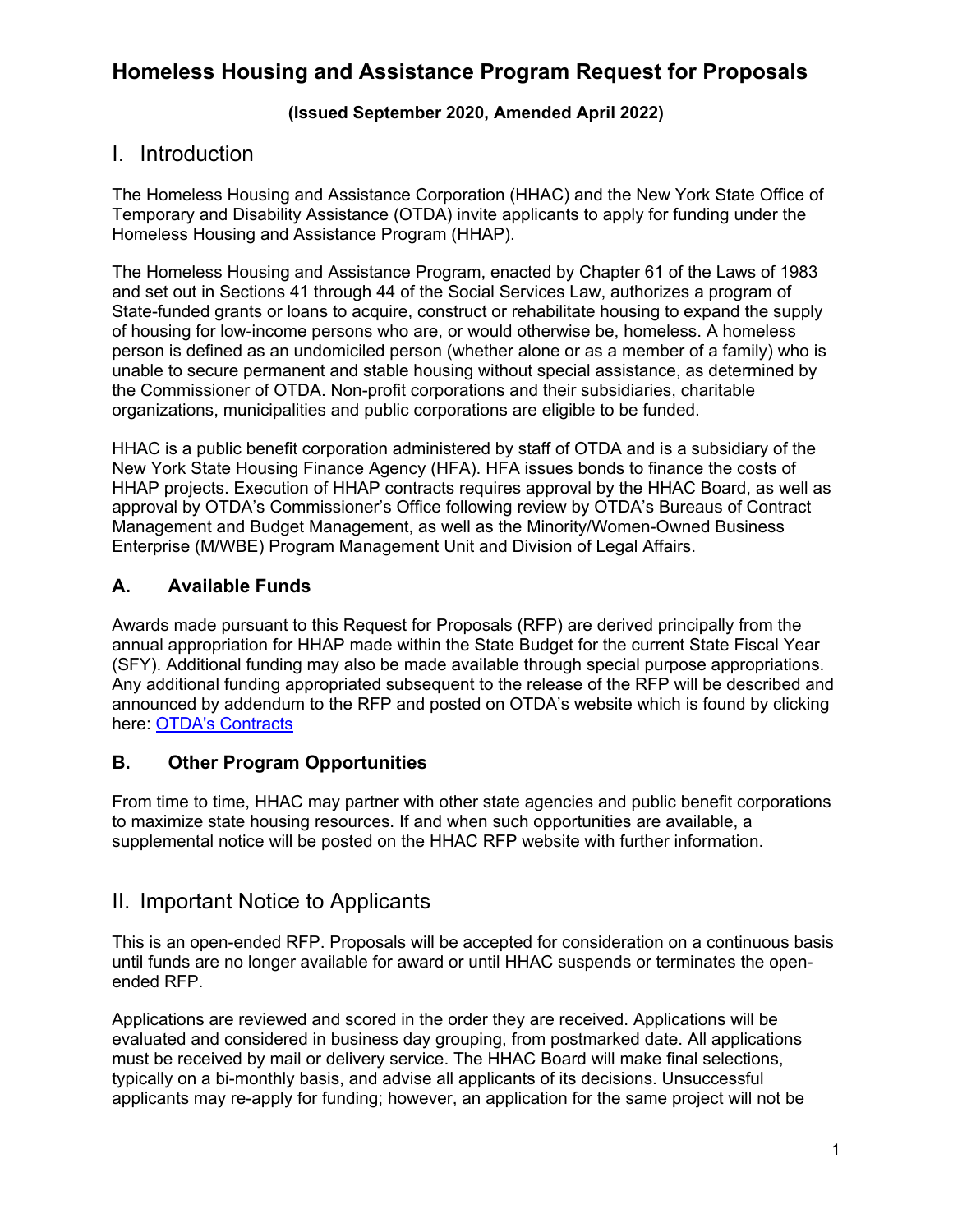accepted more than twice in any single State Fiscal Year (April 1<sup>st</sup> – March 31<sup>st</sup>) unless HHAC determines that doing so is in the best interest of the State.

Applications should not be submitted if the applicant is not ready to begin development activities. Those applicants that receive an award must be prepared to enter into contract negotiations immediately and begin development activities upon execution of the contract. HHAC reserves the right to rescind any award to any applicant that does not begin conducting development activities immediately following contract execution.

When available funds are committed or HHAC decides to suspend or terminate the acceptance of applications, a notice will be posted on OTDA's website. Applicants are urged to check OTDA's website, which can be found by clicking here [OTDA's HHAP Contracts,](http://www.otda.ny.gov/contracts/2020/HHAP) prior to completing and submitting an application to determine whether proposals are currently being accepted.

**An original, two (2) hard copies, and five (5) complete electronic versions, for a total of eight (8) copies of each** application and accompanying exhibits must be received in order to be considered for funding. Note that electronic copies must be submitted on USB Flash/thumb drives. Acceptable file types include Word (.doc, .docx), Excel (.xls, .xlsx), Adobe (.pdf), Joint Photographic Experts Group (.jpg), and Graphics Interchange Format (.gif), as appropriate to the format of the application and the supplementary information required. A table of contents listing all electronic files and clearly identifying the section of the application to which they pertain should be included. File names must begin with a reference to the section (exhibit) of the application to which they pertain. Electronic versions of the application that consist merely of a scanned version of the entire application will be deemed unresponsive to the RFP.

 Please be aware that the method of delivery (i.e., U.S. Postal Service or overnight delivery Applications will be reviewed and awards considered in the order in which they are received. service) may impact the date and time a proposal is received. Hand delivery E-mailed or faxed materials will not be accepted.

Proposals should be delivered to:

Bureau of Contract Management NYS Office of Temporary and Disability Assistance 40 North Pearl Street, 12-D Albany, New York 12243 (518) 486-6352 Attention: Marcos Ortiz

Please note that the above contact and telephone number are for delivery purposes only.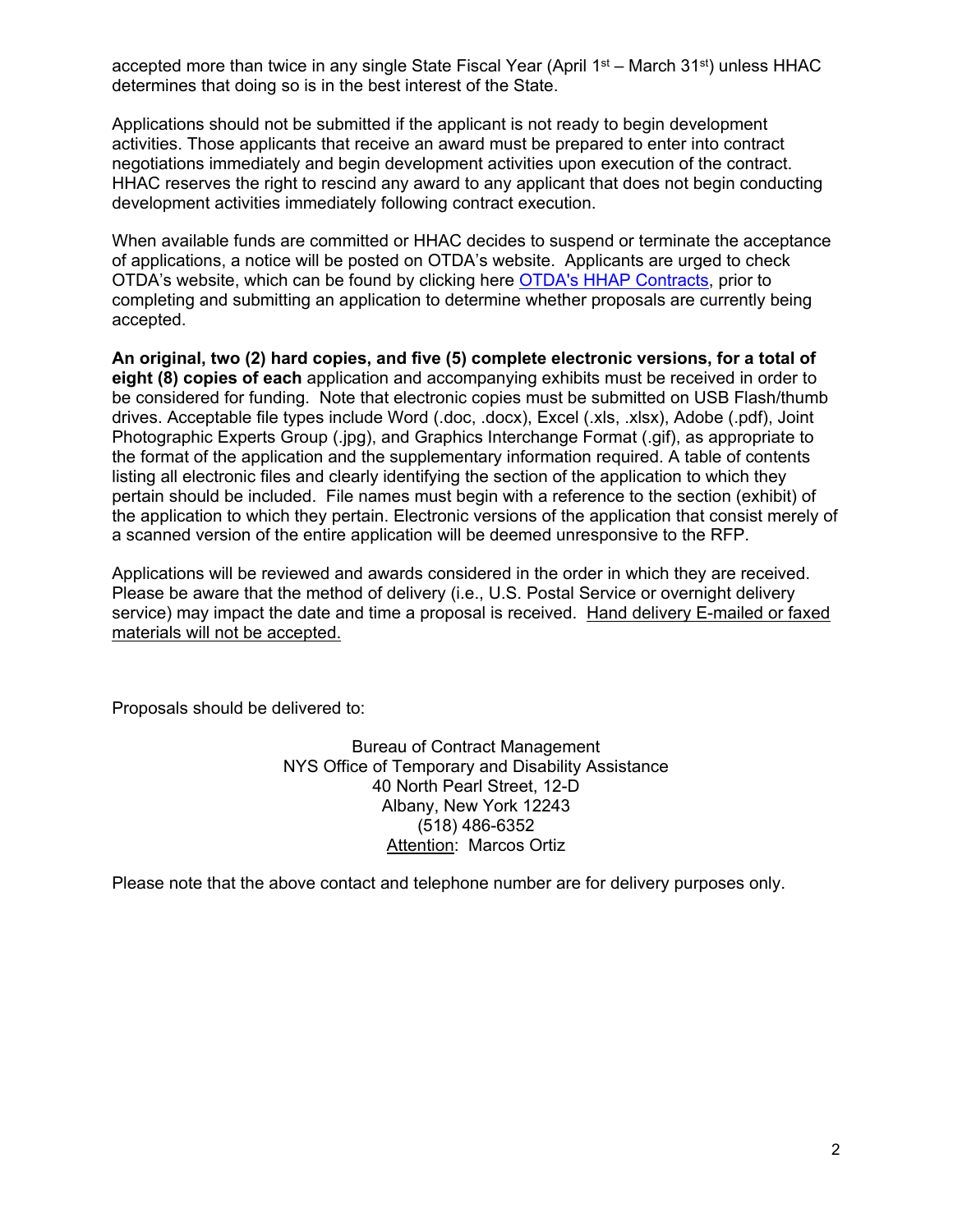## **A. Questions about the RFP**

 [\(www.OTDA.ny.gov](http://www.otda.state.ny.us/)[/contracts/2020/HHAP](www.OTDA.ny.gov/contracts/2020/HHAP)) on an ongoing basis. **All questions must be**  Written questions regarding this RFP will be accepted continuously. No telephone inquiries will be accepted. Answers to all questions will be posted on OTDA's website **typed**. Along with the question(s), please provide your name, organization, mailing address and email. Questions may be submitted via mail, fax or email to:

> Ms. Dana Greenberg NYS Office of Temporary and Disability Assistance 40 North Pearl Street, 10-C Albany, New York 12243 E-mail: [Dana.Greenberg@OTDA.ny.gov](mailto:Dana.Greenberg@OTDA.ny.gov)

#### **B. RFP Schedule and Funding Process**

Request for Proposals Released:

Proposal Due Date: Applications will be accepted on a continuous basis beginning *October 9***, 2020** until available funding is committed or HHAC decides to suspend or terminate the acceptance of applications. **Applications will only be accepted by mail, no earlier than October 9, 2020.** 

#### Notification of Awards: Ongoing

Complete applications will be reviewed and site visits may be conducted at any time following receipt of an application. Applicants should not submit proposals until their application packages are complete; all application components must be submitted at the same time. Omitted or supplemental materials will not be accepted for consideration following the submission of an application, except as otherwise specified in the RFP or requested by HHAC. The status of reviews will not be communicated during the review period.

#### **C. Priority Projects**

Priority points will be given to the following projects:

- 1) Applications that propose supportive housing developed utilizing services and operating funding obtained through the Empire State Supportive Housing Initiative (ESSHI); or
- and b) include service agreements with a range of veterans' service providers and 2) Applications that propose supportive housing projects targeted to veterans. Such projects may serve single homeless veterans or homeless veterans and their families. In order to obtain priority points, the funding application must propose housing for veterans and: a) demonstrate a need for homeless veteran housing in the proposed community clearly delineate processes for referral, intake, and the provision of supportive services that take into consideration the specific needs of homeless veterans and their families; or
- emergency housing; or 3) Applications that propose supportive housing projects targeted to long-staying families in
- than HHAC and <u>at least</u> 75% of the non-HHAP funding is already committed. 4) Applications where the majority of funding will come from a source, or sources, other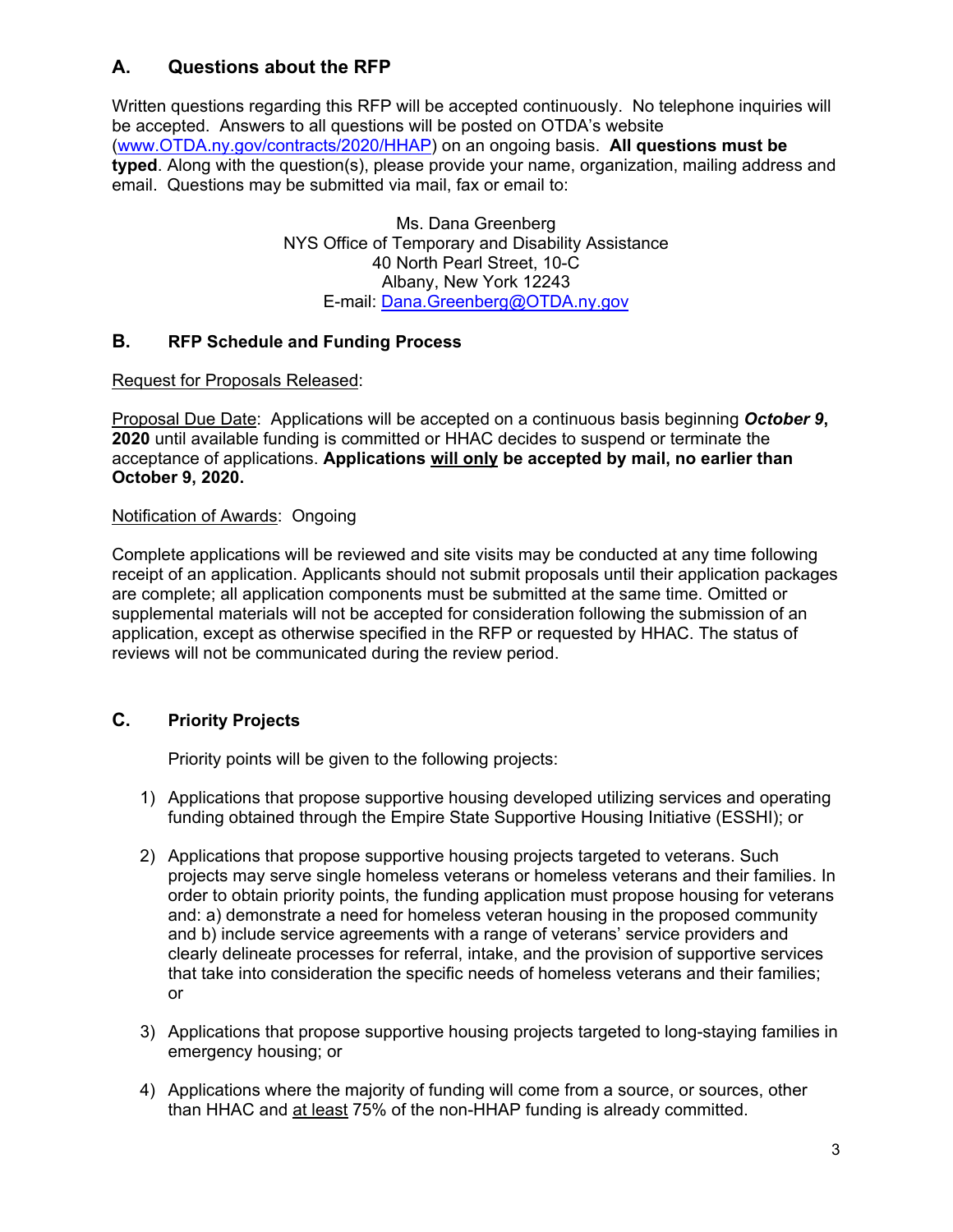Although at the time of issuance of this RFP the above project types constitute HHAP priorities, HHAC reserves the right to select the projects that will best carry out the purposes of the HHAP statute. For additional information, see Section IV.E of this RFP. For additional information about ESSHI, please see Appendix C.

Applicants for any proposed project, particularly those involving units that rely upon operating funding under ESSHI, are strongly encouraged to first submit a Concept Paper to HHAC. Concept Paper Guidelines are included in a separate attachment to this RFP. The Concept Paper will be reviewed in coordination with involved State and local capital funding agencies. HHAC reserves the right to amend this RFP by addendum, if determined to be in the best interest of the State.

Addendums to the RFP are posted on OTDA's website which is found by clicking this link: <http://otda.ny.gov/contracts/procurement-bid.asp>

#### **D. Supportive Services**

HHAP has a strong commitment to programs that provide not only housing, but the support services necessary to ensure the long-term housing stability of their residents. Therefore, the availability of and access to various support services such as employment and training opportunities, parenting classes, legal assistance, counseling, independent living skills training, primary and mental health care, childcare, and benefits advocacy are critical components of any project funded under HHAP. The support services provided must be tailored and appropriate to the specific population to be served (e.g., safety planning for victims of domestic violence, treatment for persons with substance use disorders, etc.). The services can be provided on- or off-site (or a combination of both), and directly by the project sponsor or through partnerships with other community-based agencies (or a combination of both).

HHAP funding cannot be used to support the ongoing operational or programmatic needs of the project. However, project sponsors are still required to clearly delineate what services will be offered, by whom, and how they will be financed. Applicants are strongly encouraged to network extensively with locally based service providers in order to develop a comprehensive array of services to be made available to tenants.

#### **E. Community Notification and Local Social Services District Support**

 HHAC requires that applicants submit written documentation showing that the local planning board (in the case of New York City, the Community Board) has been notified of the proposed project within 30 days of the date that the application is submitted to HHAC. A copy of such notification, as well as the response from, or any other action taken by, the local planning board must be provided to HHAC. Applicants not submitting evidence with their application that the local planning board has been notified will be given 45 days from the date of application to submit this evidence as required. Failure to submit such evidence may disqualify an application.

Applicants must also submit documentation showing that the local social services district has been notified of the applicant's intent to develop a homeless project. Preference will be given to applicants that demonstrate local social services district support, regardless of whether the population to be housed falls under the supervision/jurisdiction of another local agency (i.e., youth, mental health, criminal justice). Prior to making funding determinations, all applications will be shared with the appropriate local social service districts for review and comment.

Also, applicants must submit documentation showing the local Continuum of Care (CoC) has been notified of the applicant's intent to develop a homeless project in proposed area, for the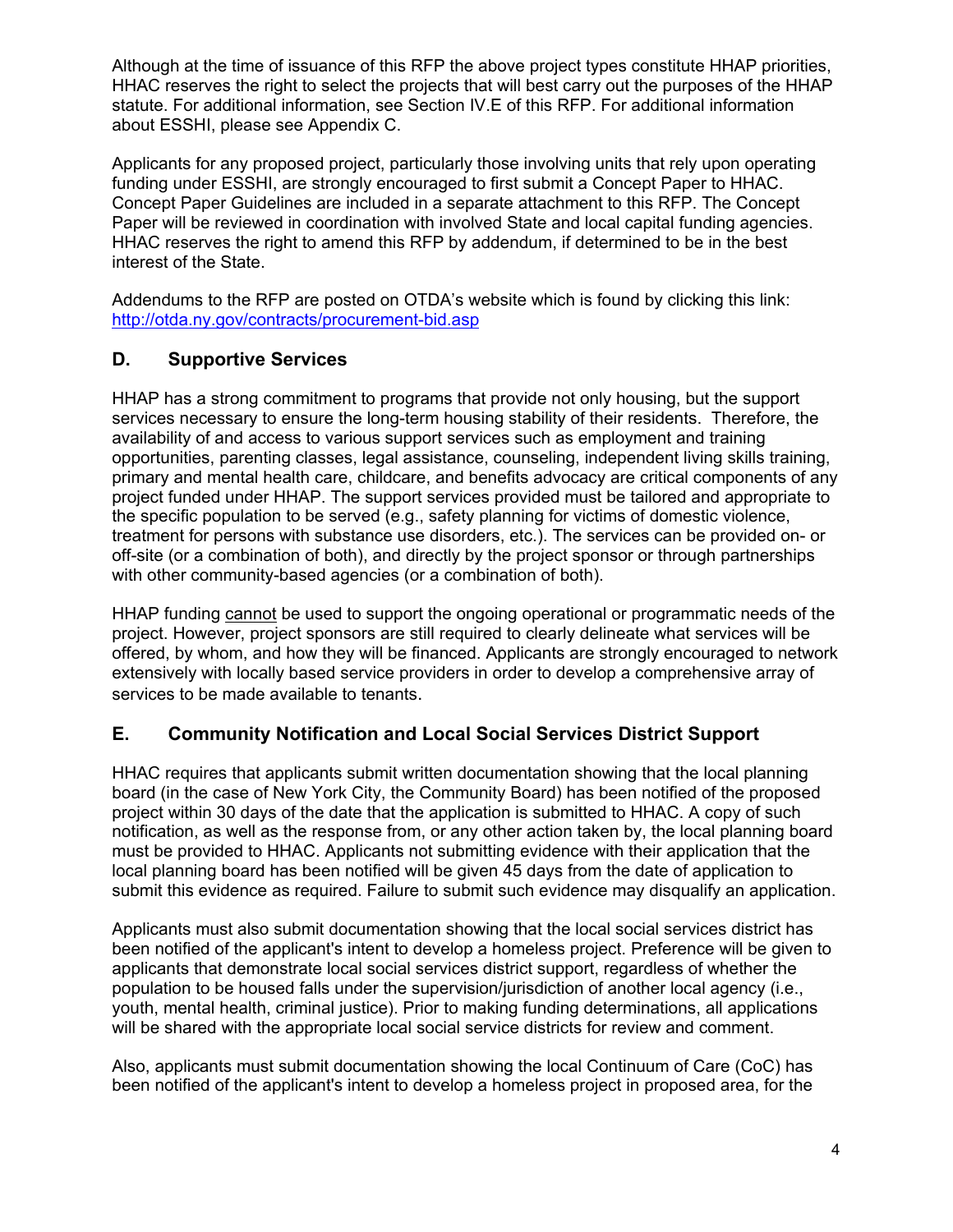proposed homeless population. Preference will be given to applicants that demonstrate the CoC supports the proposed project.

Applicants, particularly those in New York City, should note that local laws may require community approval of a homeless housing project where the project involves the purchase of municipally-owned property or the utilization of a municipal contract for the provision of special operating funds (e.g., the "fair share" approval process in New York City). Applicants should familiarize themselves with these requirements and be prepared to obtain such approvals prior to project development or provide a preliminary letter of support from the community.

 Applicants are strongly encouraged to begin working with their local communities as soon as possible to develop support for their homeless housing projects. Not only can such support and involvement assist in the planning process, it can also enhance the success of an application and the long-term operations of the project, once it is occupied.

#### **F. Referral Sources**

 HHAC may require projects funded by HHAP which provide transitional or permanent housing to take all or most of their referrals from local shelters, hotels/motels or emergency housing. Where applicable, referrals should be made in tandem with the local Continuum of Care and Coordinated Entry system.

#### **G. Rent Levels**

Projects funded by HHAP must be affordable to the homeless population that they intend to serve. For most projects, this means that applicants should plan to maintain project rents at the public assistance shelter allowance maximum for their area, or 30% of a tenant household's adjusted gross income (as currently defined in 24 CFR Part 5 and used by HUD to determine income eligibility), exclusive of subsidies, or up to 40% of a tenant household's adjusted gross income if both heat and electric utilities are provided and included in the rent. See Appendix J for the schedule of the public assistance shelter allowance levels throughout the State.

It is HHAC's experience that projects with diversified revenue streams are more financially stable over the course of the contract term than those that rely solely on the shelter allowance. For this reason, HHAC encourages applicants to explore income possibilities that will supplement the public assistance shelter allowance.

 State Office of Addiction Services and Supports (OASAS), The Empire State Supportive Loan Bank (FHLB). Units funded by HHAC must be set-aside for homeless individuals and/or While HHAP funds cannot pay for capital and ongoing operating costs associated with nonhomeless units, interested applicants may consider other funding sources for these units, including, but not limited to, the New York State Office of Mental Health (OMH), the New York Housing Initiative (ESSHI), New York State Homes and Community Renewal (HCR), the New York State Housing Finance Agency (HFA), the U.S. Department of Housing and Urban Development (HUD), the New York City Department of Housing Preservation and Development (HPD), the New York City Housing Development Corporation (HDC), and the Federal Home families.

HHAC reserves the right to review and approve mixed-use housing proposals, as long as they can be developed within HHAC timeframes, on a case-by-case basis.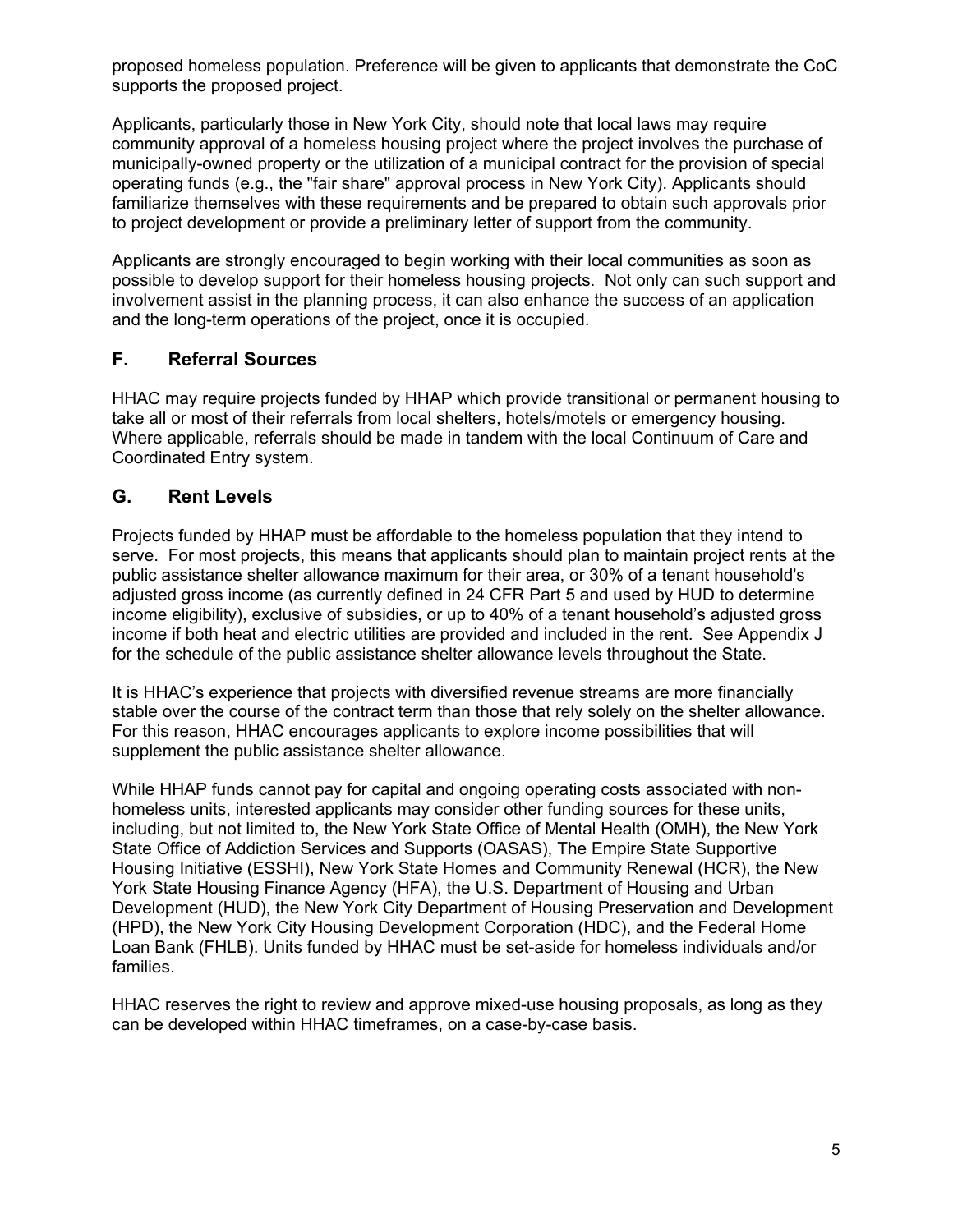## **H. Tenant Income**

HHAC-funded units must be occupied by homeless, extremely low-income households unless otherwise approved by HHAC. An extremely low-income household is defined as one having an income of 30% or less of the area median income (AMI), adjusted for household size.

Subject to the approval of HHAC, when rental subsidies such as ESSHI or Project-based Section 8 are committed to the project, the rental subsidy may be considered in calculating total tenant income for the purpose of allowing HHAP units to be registered at up to 50% AMI. In no instance may a tenant's portion of rent exceed 30% of their gross income.

# **I. Project Progress**

Applicants chosen for funding will have a **maximum of six (6) months** to progress to the Preconstruction phase (as described in Appendix B) of the project, or a **maximum of twelve (12) months** to progress directly to a Final Award. Failure to adhere to HHAC's post-award timeframe to the satisfaction of HHAC may jeopardize the award reservation. HHAC may exercise its option to rescind an award reservation for failure to proceed in a timely manner.

# **J. Parent Organizations and Subsidiary Corporations**

A parent organization that forms one or more subsidiary entities to develop and hold title to a HHAP-funded project will be required to either act as a co-sponsor or to enter into a guaranty agreement with HHAC providing that it will: 1) be available as a resource to its subsidiary; 2) assist to "cure" any event(s) of default under the HHAP agreement; and 3) ensure that it will act as an alternate manager if required by HHAC, or will identify an entity acceptable to HHAC to do so in the event of default.

## **K. Notes, Mortgages and Lien Position**

HHAC will require that successful applicants execute appropriate note(s) and mortgage(s) securing the amount of the award in favor of HHAC. It is HHAC's policy to have a first lien position for its mortgages. When other funding sources are involved in project financing, HHAC may permit other institutions to take co-equal first lien position if it is in the best interest of the HHAC to move forward with the project. **Important to note:** This policy should be communicated to potential project funding sources. Sponsors are strongly encouraged to provide a copy of the HHAC contract, note(s), mortgage(s) and intercreditor agreement to existing or potential funding sources early in the process.

# **L. Olmstead Compliance**

The United States Supreme Court decision known as *Olmstead v. L.C., 52 U.S. 581 (1999) ("Olmstead")* affirmed that segregation of individuals with disabilities is unlawful under the Americans with Disabilities Act (ADA). Following the *Olmstead* decision, there have been increased efforts across the country to assist individuals who are institutionalized or housed in other segregated settings to move to integrated, community-based settings.

 Working in collaboration with State, federal, and/ or local partners, HHAC will review all proposals to assess whether persons with disabilities will be served in the most integrated setting appropriate to their needs. In developing any proposal for HHAP funding, please review the following guidance regarding compliance with the Olmstead decision: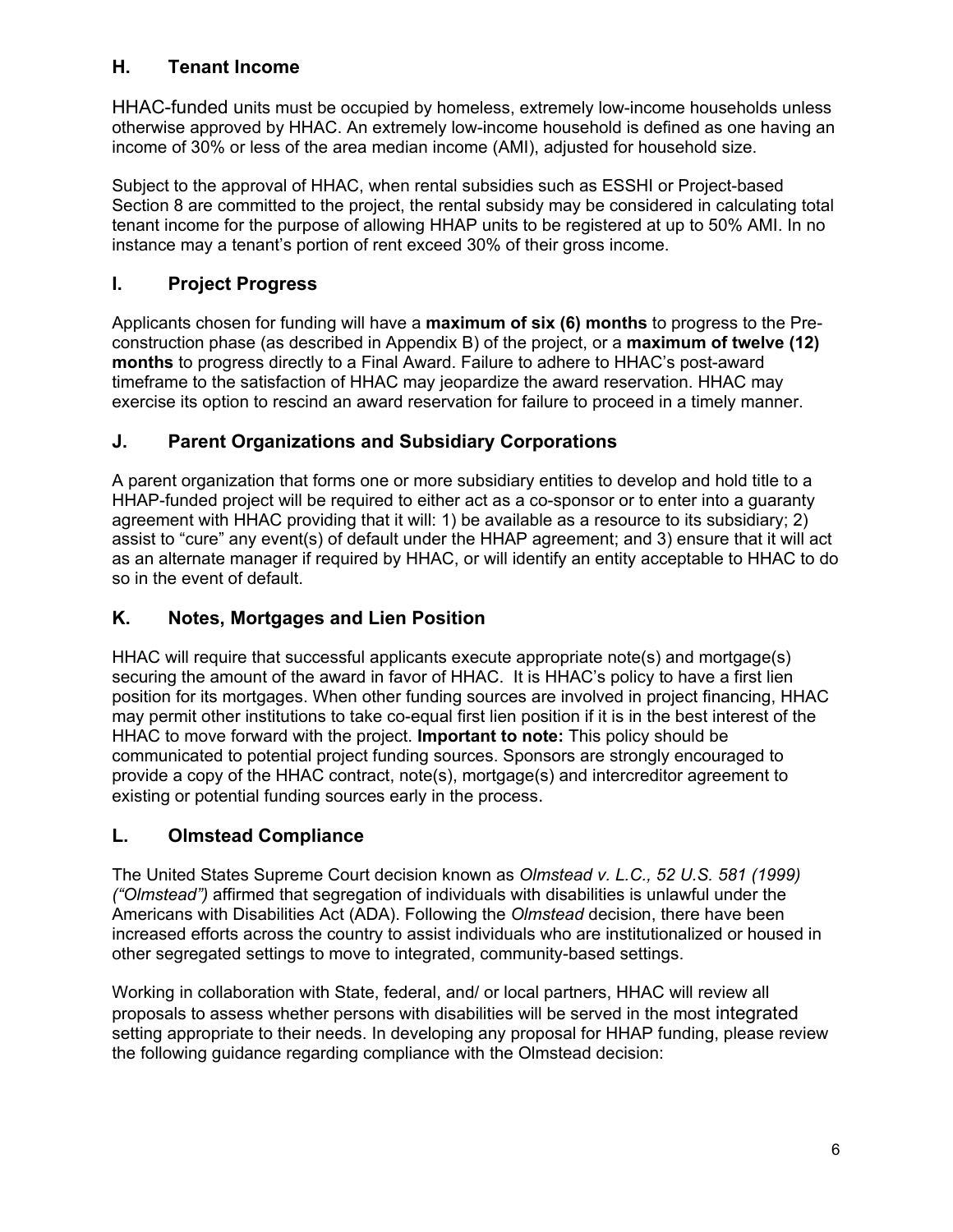Within the context of housing, integrated settings enable individuals with disabilities to live as individuals without disabilities. Integrated settings also enable individuals with disabilities to live independently with individuals without disabilities and without restrictive rules that limit their activities or impede their ability to interact with individuals without disabilities. Examples of integrated settings include scattered-site apartments providing permanent supportive housing, tenant-based rental assistance that enables individuals with disabilities to lease housing in integrated developments, and apartments for individuals with various disabilities scattered throughout public and multifamily housing developments.

 By contrast, segregated settings are occupied exclusively or primarily by individuals with disabilities. Segregated settings sometimes have qualities of an institutional nature, including, but not limited to, regimentation in daily activities, lack of privacy or autonomy, policies limiting visitors, limits on individuals' ability to engage freely in community activities and manage their own activities of daily living, or daytime activities primarily with other individuals with disabilities.

Please note that integrated settings are required for projects serving homeless populations that fall under the Americans with Disabilities Act (ADA), including but not limited to individuals with Severe Mental Illness (SMI), Substance Use Disorder (SUD), intellectual or developmental disabilities (I/DD), or persons living with HIV or AIDS. Generally, mixed-use projects that integrate affordable housing with supportive housing are considered integrated, provided that no more than 50% of the total units are reserved for individuals with disabilities (60% in New York City). Please also note that certain State agencies providing ESSHI or other funding may have additional restrictions or considerations for the project. For example, the Office for People with Developmental Disabilities (OPWDD) requires that the total number of units serving individuals with I/DD may not exceed 25% within a project, and that the total percentage of all individuals with disabilities in a project may not exceed 30%. When the Office of Addiction Services and Supports (OASAS) will be the agency providing ESSHI funding, projects consisting of 31 or more dwelling units are expected to comply with the above-stated Olmstead requirements.

 Olmstead": Please click on the two links below: For additional guidance, please see the following publications from New York State and the US Department of Housing and Urban Development (HUD), "Statement of the Department of Housing and Urban Development on the Role of Housing in Accomplishing the Goals of

HUD's Olmstead Guidance: <https://www.hud.gov/sites/documents/OLMSTEADGUIDNC060413.PDF>

Olmstead Community Integration: <https://www.ny.gov/programs/olmstead-community-integration-every-new-yorker>

#### **M. Incorporating Health Across All Policies into State Agency Activities**

Executive Order No. 190 (EO 190), entitled "Incorporating Health Across All Policies into State Agency Activities," requires that this RFP take into consideration the New York State Prevention Agenda priorities and the World Health Organization's Eight Domains of Livability to help meet the needs of New York residents by promoting their health, safety, and well-being. (for additional details, see Appendix M).

Consistent with EO 190, state specifically whether and how the proposal will accomplish one or more of the following:

- Prevent chronic disease
- Promote a healthy and safe environment
- Promote healthy women, infants and children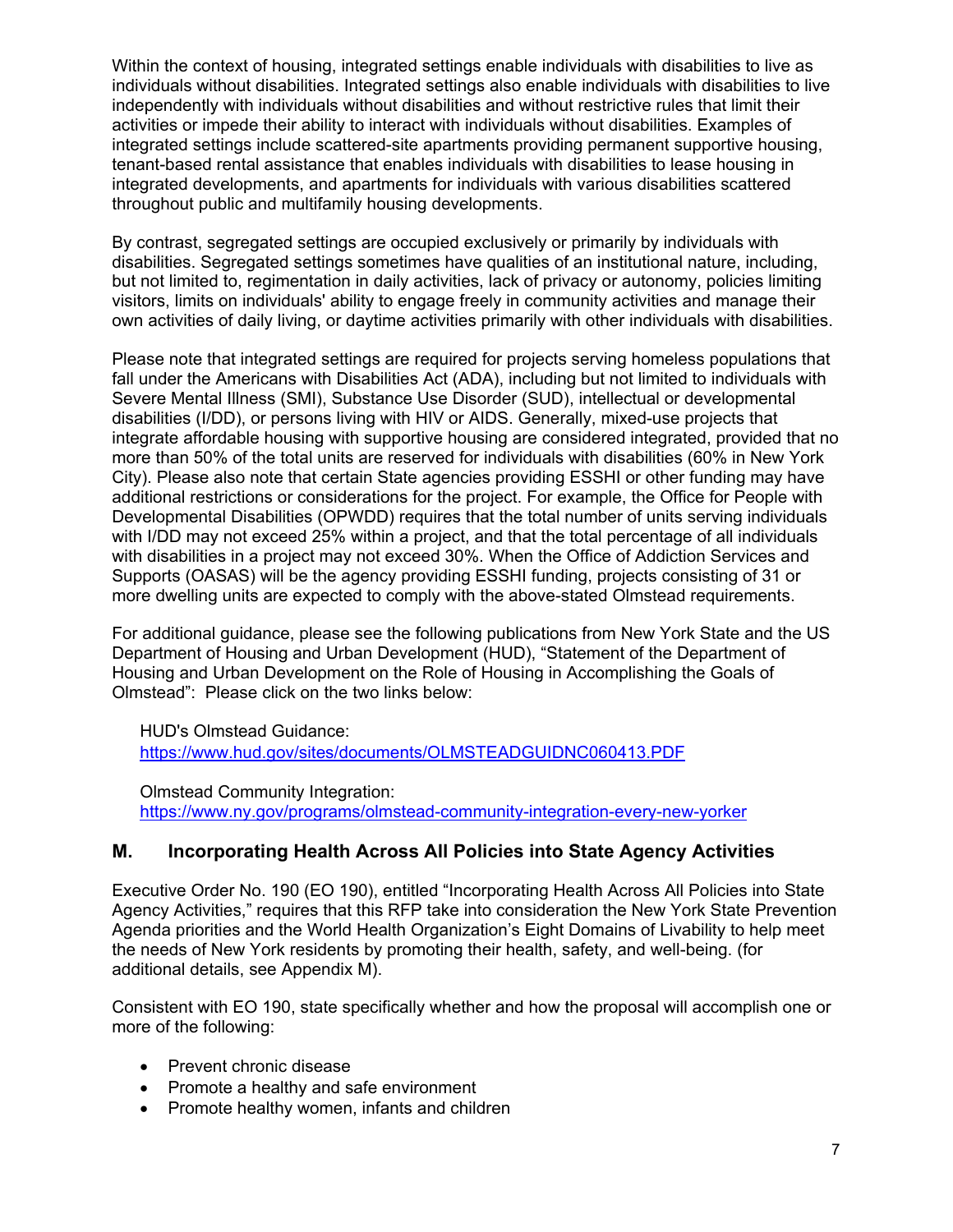- Promote well-being and prevent mental health and substance use disorders
- Prevent communicable diseases
- Improve the ability of residents to continue living in their communities in a manner consistent with their abilities and values
- Considers approaches that build toward a future in which every New Yorker can enjoy wellness, longevity, and a quality of life in strong, healthy communities
- Increases consumer access to health and supportive services

This information should be entered in Section C-4 of the Application in response to question 2. Please note that responses to the EO 190 requirement will be evaluated and scored as part of the review of all proposals.

# <span id="page-8-0"></span>III. Eligibility Requirements

#### **A. Applicant Eligibility and Experience**

Applications may be made by:

- Nonprofit corporations and their wholly-owned subsidiaries
- Charitable organizations and their wholly-owned subsidiaries
- Jointly-owned entities in which a nonprofit corporation, charitable organization or the wholly-owned subsidiary of either maintains a **majority ownership interest in and control of the joint entity** and has an approval role in project development and management
- Municipalities, and
- Public corporations.

Applications may be submitted by a single organization, by organizations working jointly as coapplicants, or by a single organization working in cooperation with a supporting organization.

Housing development and management is frequently a complex and difficult process. The provision of support services to homeless and special needs populations requires appropriate expertise. Therefore, HHAC advises potential applicants who do not have demonstrable, successful experience in these areas to consider submitting proposals jointly with organizations whose experience can complement their own. There are two basic approaches to such joint ventures:

- 1. Co-applicants can submit a proposal with each organization playing a separate significant role in the proposed project (e.g., one as the developer and the other as the manager of the completed project). In this instance, **both organizations will co-sign the contract with HHAC and will share legal responsibility for the implementation of the project** with specific responsibilities delineated in the contract. Both applicants must be eligible sponsors as set forth above.
- 2. A single applicant can submit a proposal with a supporting organization identified. In this instance, the primary applicant will have the full legal responsibility under its contract with HHAC to implement the proposed project but will define an area or areas of project development or operation in which it will receive substantial assistance from the supporting organization (e.g., the provision of support services). A written agreement delineating the respective duties of the supporting organization must be provided in a form acceptable to HHAC.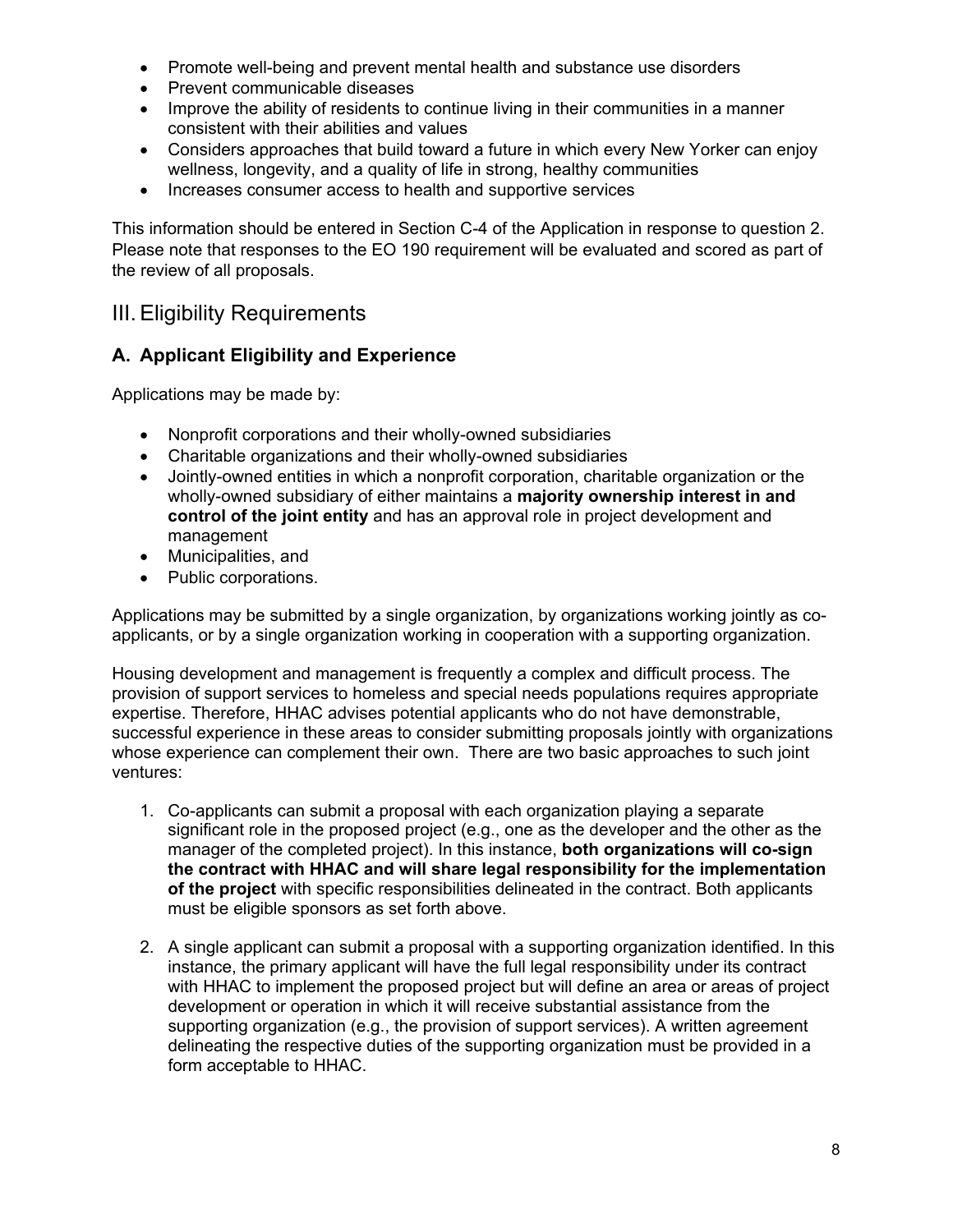In either of the above cases, the proposal must demonstrate that the two organizations working together will be able to develop and manage the type of homeless housing proposed and provide the appropriate support services for the population to be housed, either directly or through referral to community agencies. The applicant, co-applicant, or supporting organization's ability to do this will be evaluated on the basis of:

- Previous development experience of the applicant, co-applicant or supporting organization as outlined in the application;
- Previous management experience of the applicant, co-applicant or supporting organization; and
- Experience of staff, officers, members or directors, of the applicant organization and any co-sponsor as it specifically relates to the financing, development or management of housing for homeless or special needs populations.

Applications that rely on the experience and expertise of other organizations to meet the above criteria must include evidence in the application of the commitment and ability of the other organization, whether a co-applicant or supporting organization, to participate in the project and provide the planned assistance. The application must clearly describe the expertise and responsibilities of each organization, and the relationship between them, as well as the respective duties of each.

The applicant, co-applicant, and supporting organization, if applicable, and any other professionals directly involved in and essential to the development of a proposed project are referred to collectively as the "development team". HHAC requires that the key members of the development team be identified in the application, including the project architect, attorney, and if applicable, the development consultant, pre-selected construction manager (CM) or preselected general contractor (GC). Prior successful experience with HHAP or supportive housing development will be favorably considered. Conversely, applicants, consultants or other members of the development team known to have unsuccessful or problematic experience with HHAP or other State-funded programs will not be favorably considered. HHAC reserves the right, at its discretion, to require the replacement of a member or members of the development team as a condition of award. HHAC may consult with the Vendor Responsibility Unit of the Office of the State Comptroller (OSC) or other State agencies to assist in making such a determination.

form about pending or prior lawsuits, investigations or other conflicts of interest. form about pending or prior lawsuits, investigations or other conflicts of interest.<br>Applicant must disclose whether it, or any of its members, shareholders of 5% or more, *The applicant, co-applicant, and supporting organization, if applicable, and any other professionals directly in contract with the applicant or co-applicant (together, "Applicant") must complete a Vendor Assurance of No Conflict of Interest or Detrimental Effect form, attached hereto as Appendix L. In addition, Applicant shall also submit information with the parents, affiliates, or subsidiaries, have been the subject of any investigation or disciplinary action by the New York State Joint Commission on Public Integrity or its predecessor State entities (collectively, "Commission"), and if so, a brief description must be included indicating how the matter before the Commission was resolved or whether it remains unresolved.* 

 *following provisions (please also refer to Appendix L): If Applicant receives an award pursuant to this RFP, the HHAC contract shall also include the* 

*The [Applicant] warrants that all statements and information set forth in the Vendor Assurance of No Conflict of Interest or Detrimental Effect form attached hereto and hereby incorporated by reference are true, complete and correct in all material respects. [Applicant] further reaffirms the attestations made in the proposal and covenants and represents that there is and shall be no*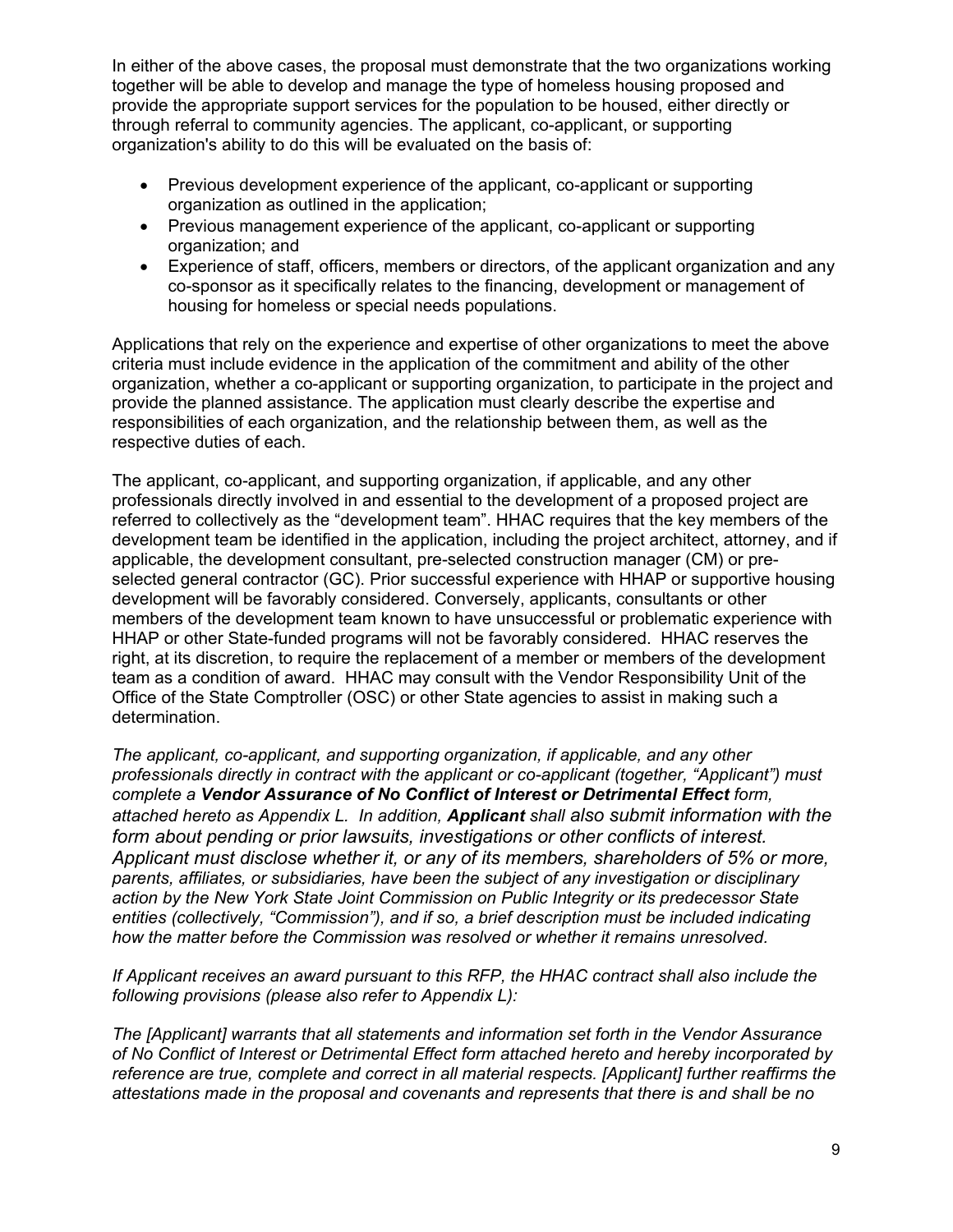*actual or potential conflict of interest that could prevent [Applicant's] satisfactory or ethical performance of duties required to be performed pursuant to the terms of this Agreement. [Applicant] shall have a duty to notify the Corporation immediately of any actual or potential conflicts of interest.* 

*In conjunction with any contract by [Applicant] with another party, including but not limited to the general contractor, architect, developer or consultant, [Applicant] shall obtain and deliver to the Corporation, prior to entering into a contract with such party, a Vendor Assurance of No Conflict of Interest or Detrimental Effect form, which shall be on a form provided by the Corporation and signed by an authorized representative or legal representative of such party.* 

#### **B. Eligible Populations to be Served**

Projects must serve homeless persons as defined in Section 42 of the Social Services Law and 18 NYCRR Part 800. If projects propose to house both homeless and non-homeless populations, HHAP funds can be awarded for **only** that portion of the project that will serve the homeless. However, should the applicant be successful in securing funding for the development of housing for a non-homeless population, the development of mixed-income housing is encouraged and will be viewed favorably during the evaluation process.

 provide information relating to the total project, including both homeless units and non-homeless Applications proposing the development of mixed income housing or mixed-use housing must unit/components. This includes but is not limited to the development budget, operating budget, site development information, scope of work, cost estimate, floor plans, etc.

Projects may serve either a mixed population of homeless persons or an identified special needs homeless population. Specific special needs populations include, but are not limited to:

- Persons with a mental illness
- Persons with physical disabilities
- Persons with HIV/AIDS
- Youth, including young adults aging out of foster care
- Domestic violence survivors
- Veterans
- Ex-offenders and/or,
- Persons with substance use disorders

Please note that programs providing residential services to a special needs population may require licensing or certification by a State agency such as OTDA, the Office of Children and Family Services (OCFS), OMH or OASAS. Such licensing or certification process usually requires demonstration of compliance with design, maintenance, fire, safety, health and program services standards. Applicants must submit documentation that the applicant has applied to the appropriate agency for licensing or certification and provide the status and results of the agency's review.

Furthermore, applicants considering a project which will require licensure or certification are strongly urged to identify appropriate revenue streams sufficient to satisfy all regulatory requirements and document the availability of such funding to the project. HHAP will not consider funding licensed, certified, or otherwise regulated programs without the identification of sufficient revenue and preliminarily committed funds.

Additionally, applicants seeking funding for rental housing that restricts occupancy based on age may need to obtain an exemption from the New York State Division of Human Rights in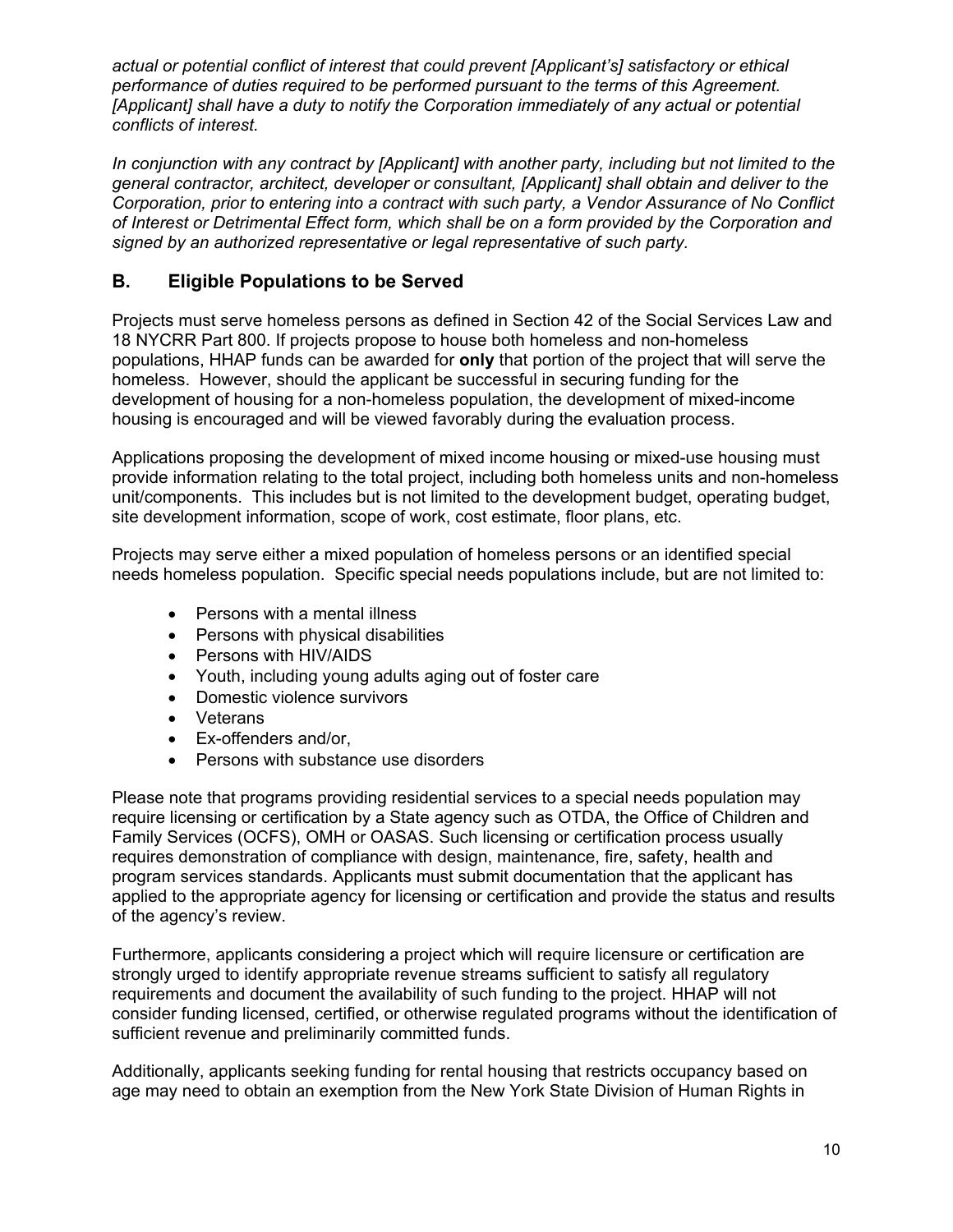accordance with Executive Law Section 296(2-a)(e). Proof of exemption from DHR may be a condition to any award or contract closing with HHAC.

# **C. Eligible Types of Housing and Initiatives**

 permanent supportive housing, a minimum of 65% of the funds available to HHAC in any given To be eligible for funding under HHAP, a project must be one or a combination of the types of facilities described below. Please note, that to promote the State's overall commitment to State fiscal year will go to permanent supportive housing.

 1. **Permanent Supportive Housing** - Eligible projects are those that provide stable, long- or proposed linkage agreements from any service provider other than the applicant should be term supported living accommodations in an apartment or single room occupancy (SRO) setting. Services must be made available and may include but need not be limited to: comprehensive case management; information and referral; advocacy; counseling; and appropriate health; mental health; job training; or educational services. These services may be provided on-site by qualified staff or by referral to qualified service organizations in the community. All the services to be provided should be described in the proposal and any existing included. The type of service and level of care provided should be appropriate for the needs of the population to be housed or served.

 2. **Transitional Housing** - Eligible projects are those that provide housing in an SRO or an apartment-type accommodation, accompanied by support services to assist homeless persons or families in transitioning to a stable living situation. Resident stays in transitional housing may extend from several months up to two years. Services may include but need not be limited to: case management services; mental health and substance use treatment or aftercare; assistance in budgeting and household management; training in everyday living skills; and vocational training. Services can be provided directly by the project sponsor or by referral to other agencies or organizations in the community. All services offered must be described in the proposal and letters of commitment or proposed or existing linkage agreements must be included from any other service providers. Proposals to open or expand transitional facilities will only be considered if there is a reasonable and demonstrable expectation of placement in decent, safe, and affordable long-term housing at the end of the stay and that assistance in obtaining such placement is provided by the facility.

 3. **Emergency Shelter** - Eligible projects are those that provide short-term shelter. In addition to overnight lodging, services may include but need not be limited to: provision of meals and clothing; case management; assessment and referral; advocacy; child care; parenting skills; assistance in budgeting and household management; training in everyday living skills; counseling; and appropriate health; mental health; job training; or educational services. All the services that are to be provided by the project should be described in the proposal, and letters of commitment from other service providers should be included. Applications proposing emergency shelter must describe and document sufficient sources of revenue, such as a negotiated per diem with the local social service district. As with transitional housing, proposals to expand or develop new emergency shelters will be considered only if there is a reasonable and demonstrable expectation that placement in decent, safe and affordable permanent housing will be made available at the end of the shelter stay and that a permanent housing placement or referral is a service provided by the shelter.

 4. **Existing Emergency Shelter Repairs** – In support of the Governor's initiative to improve shelter conditions, up to \$1,000,000 of the HHAP annual appropriation has been made available for applications that request funds for existing emergency shelter repairs. Eligible applicants are owners or operators of existing emergency shelters outside of New York City that also meet the eligibility criteria in Section III A. Funding is limited to proposals that will undertake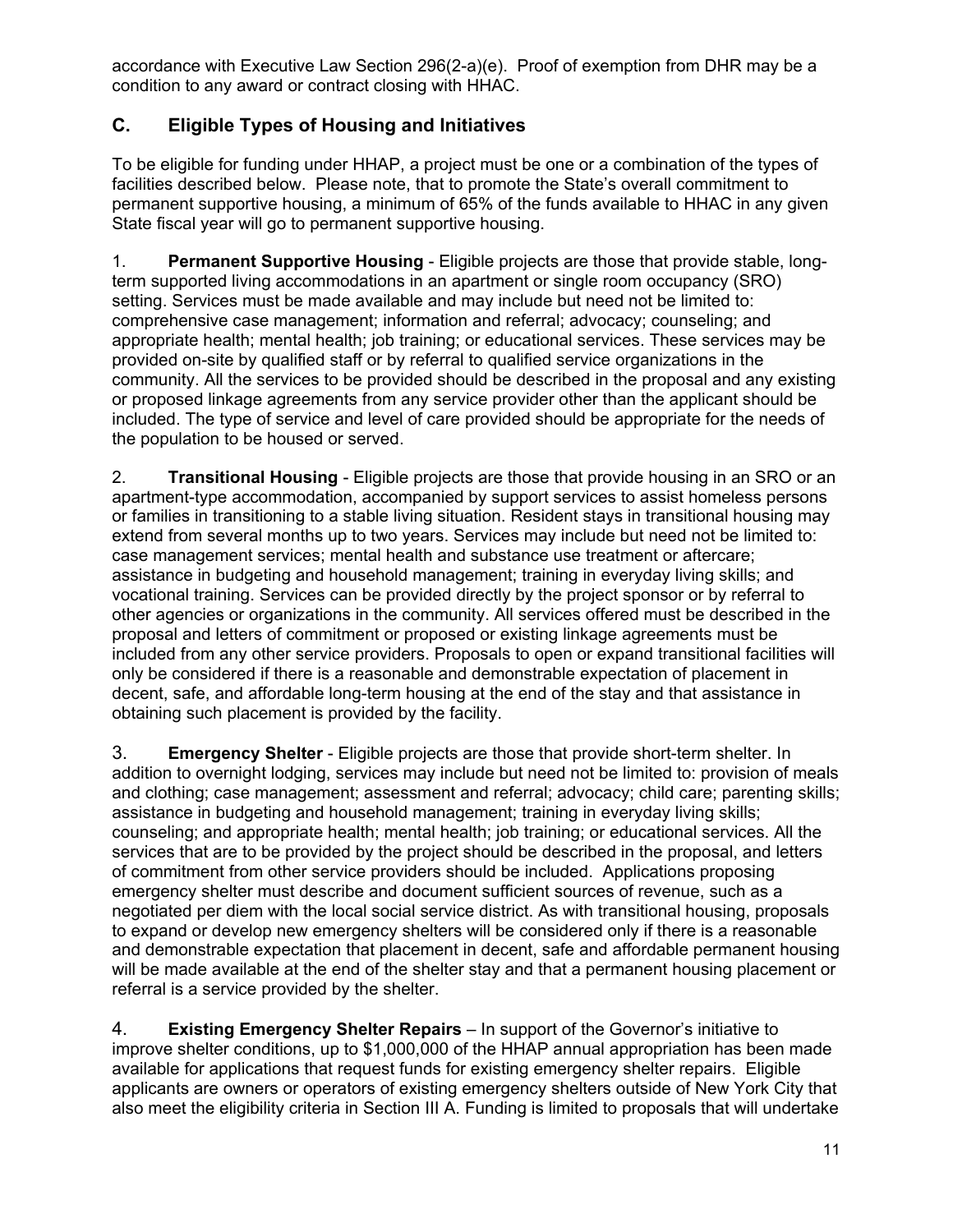shelter with any current non-compliance issue(s), which the shelter does not otherwise have the  existing emergency shelter repair applications. **Please see information on page 30.** facility improvements critical to the health and safety of shelter residents and/or assist the means to remedy. Repair costs of up to \$100,000 per facility may be requested and no project may be awarded more than \$100,000 under this category. Once the \$1,000,000 cap is reached for this funding category, the RFP will close for funds of this type and HHAP will stop accepting

 5. **Housing for Homeless Persons with AIDS or HIV-Related Illness** - A \$5 million setaside for projects providing housing and services to homeless persons with AIDS or HIV-related illness is included in the budget appropriation for HHAP. Such projects may serve either single persons or families where one or more members have AIDS or HIV-related illness.

 6. **Housing for Homeless Veterans** - A \$5 million set-aside for projects providing housing and services to homeless veterans is included in the budget appropriation for HHAP. Such projects may serve single homeless veterans or homeless veterans and their families. These projects must propose housing for veterans and: a) demonstrate a need for homeless veteran housing in the proposed community and b) include service agreements with a range of veterans' service providers and clearly delineate processes for referral, intake, and the provision of supportive services that take into consideration the specific needs of homeless veterans and their families.

 7. **Housing for Homeless Individuals over the age of 55** - HHAC will fund supportive housing projects targeted to homeless individuals over the age of 55 (e.g.: senior frail elderly). These projects must serve a homeless population with referrals coming from one or more of the following: a) the local social services district; b) the local Continuum of Care Coordinated Entry System; or c) a local homeless shelter.

 8. **Empire State Supportive Housing Initiative** – In 2016, Governor Cuomo announced a commitment to develop 6,000 new permanent supportive housing units, over the next five years. As part of that commitment, funding for the Empire State Supportive Housing Initiative (ESSHI) Inter-Agency Service and Operating Funding Opportunity was made available for the operation of at least 1200 units annually of supportive housing for persons identified as homeless with special needs, conditions or other life challenges. Projects that also meet the eligibility criteria in Section III A. herein which will apply for or have been granted a conditional ESSHI award may also be eligible to apply for HHAP funding. For more information about ESSHI, please refer to Appendix C.

 9. **NYS Office of Mental Health (OMH) Supportive Housing (SP-SRO)** – Eligible projects provide private living units accompanied by support services for individuals who have minimal self-maintenance and socialization skills. A SP-SRO is considered long-term or extended stay housing. Providers must abide by the OMH "Supported Housing Guidelines." Other than 24 hour front-desk coverage, 24-hour staffing is not required; tenants should have access to support services as needed. Support services may be separate from the housing or may be provided by on-site staff. Prior to opening the residence, providers will be required to submit a "Supported Housing Application" to OMH. The living units may be designed as apartments or as suites with single bedrooms around shared living spaces. OMH operating funding may be available to SP-SRO programs. Please note, however, other capital and operating funding sources may have specific requirements/ limitations regarding design and occupancy. For additional information regarding OMH housing options, please contact the Bureau of Housing Development and Support within OMH at (518) 474-5191. Please visit the NYS Office of Mental Health website by clicking here: https://omh.ny.gov/

 10. **Licensed or Certified Facilities** – Eligible projects include those that must be licensed or certified by State agencies and that provide mandated levels of care and supervision to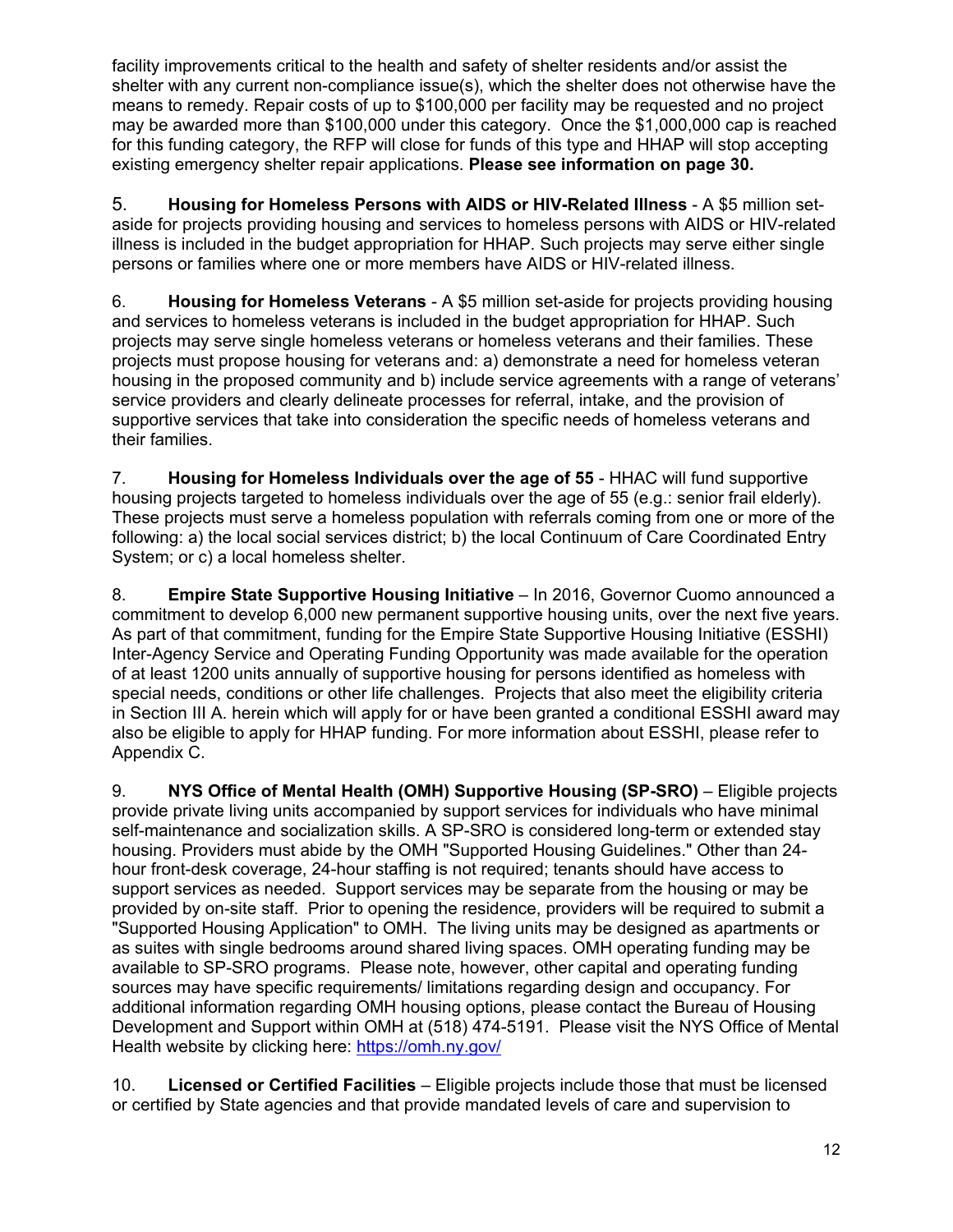individual residents. Applicants proposing to serve a special needs homeless population (e.g., persons with mental illness or substance use disorder, youth, domestic violence survivors or persons with developmental disabilities), are advised to consult with other State agencies which may regulate, license or certify programs or facilities for the proposed population to be served. HHAP funding will only be considered if the applicant can show that: 1) the special needs population to be served can be demonstrated to be homeless; 2) other available sources of capital funding have been fully utilized and project development would not be feasible without HHAP funds; 3) sufficient operating revenue is available and has been secured to support the level of services; and 4) the applicant can demonstrate, in writing, licensing agency support.

11. **Preservation of Units in Existing Homeless Programs and Operating HHAP**

 **Projects** – While it is HHAC's strong preference to expand the availability of homeless housing through the creation of new units, it is also possible to request HHAP funding to preserve existing homeless housing units. An existing homeless housing unit is one that is under contract to house homeless persons, including units currently under contract with HHAC ("Operating HHAP Projects"). Additionally, if the applicant organization's corporate purpose is limited to providing services to homeless persons, any units managed by the applicant are considered existing units. Applications seeking funding to preserve an existing homeless housing project or an Operating HHAP Project may also include proposals seeking funding to expand the number of homeless housing units within the project. The availability of funds for the preservation of existing units is extremely limited. Proposals to address critical repairs in order to preserve or expand projects with existing units must, in addition to the other requirements of this RFP:

- (a) Demonstrate that capital development financial assistance is necessary to preserve the continued operation of the homeless program or project (as opposed to merely desirable or a good idea);
- (b) Document that any other available sources and reasonable alternatives for meeting such costs have been pursued and exhausted (including, but not limited to reserves, insurance or warranty coverage, other available public and foundation grants, and debt service);
- (c) Demonstrate that the need for such funds will not be ongoing and that the project after repair, rehabilitation, or expansion will be reasonably fit for its intended use and financially viable for the operational phase of the project as determined by HHAC as a condition of funding;
- (d) Demonstrate that without HHAP funding, the residents or the ongoing viability of the project are in jeopardy and that the community would lose an existing homeless housing resource. Requests for funding consisting primarily of upgrades or maintenance items, will not be considered; and,
- impact the health and safety of residents or the ongoing viability of the project. (e) (applicable to Operating HHAP Projects only) Document that the scope and costs are reasonable and limited to the items and conditions that, if not corrected, may

For proposals to preserve Operating HHAP Projects. HHAC may also consider capital funding requests for clearly demonstrated needs for repairs, expansion of units, or other modifications necessary to:

- (a) Enhance the quality of life or facilitate appropriate supportive services for tenants
- (b) Accommodate population changes in response to community needs, or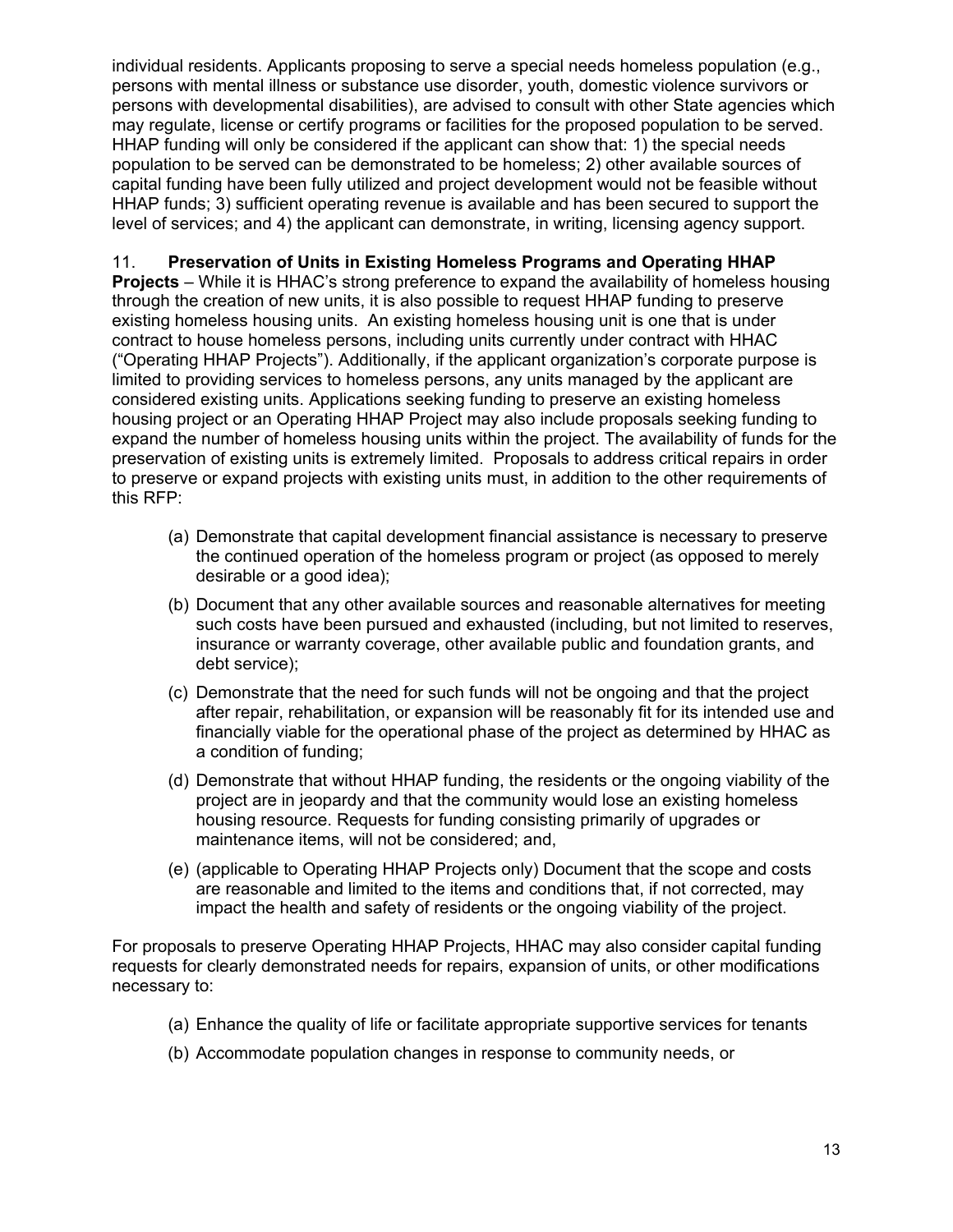(c) Address one or more significant operational issues that are related to sustaining the availability of the project as a community resource for homeless individuals or families.

Note that several aspects of the Application are either not applicable or are exclusively applicable to proposals to preserve Operational HHAP Units. These components of the Application are labeled accordingly. Additionally, the scoring structure is outlined in Section IV. B and C. herein is different for proposals for Operating HHAP Projects as noted in Section IV. D.

## **D. Eligible Costs and Funding Parameters for all HHAP Projects**

#### **1. Eligible Costs**

Funds may be provided for development costs which include, but are not limited to:

- Acquisition
- Architectural/ engineering fees
- Demolition/ removal
- Testing of vacant land sites for environmental contaminants
- Testing/ abatement for lead\*, asbestos or other toxins
- insurance, title reports and insurance, etc. • Certain other costs associated with project development such as construction period
- Appraisals
- Site development
- Construction/ rehabilitation
- Equipment costs, (e.g., kitchen equipment, etc.)
- Professional fees (legal and accounting)
- Nonprofit developer's fees (including development consultants)
- Furniture for tenants and common areas
- Start-up costs (e.g., insurance, utility payments and other fixed costs until the project is fully rented)
- Replacement reserves
- Operating reserves, and
- Existing emergency shelter repairs for health and safety, e.g., standalone requests for fire alarm systems or security systems
- \*Note: Many dwelling units built before 1978 contain lead-based paint which can pose serious health hazards if not taken care of properly. If HHAP funds will be used for the rehabilitation or demolition of housing built before 1978, those activities may be subject to the Lead-Based Paint Poisoning Prevention Act (42 USC 4821-4846), the Residential Lead-Based Paint Hazard Reduction Act of 1992 (42 USC 4851-4856), and the relevant subparts of the implementing regulations at 40 CFR 745 and 24 CFR Part 35, such as subparts A, B, K, and R.

Applicants are strongly encouraged to seek other funds for furniture, start-up costs and reserves, as HHAP funds for these purposes are limited.

Although not required at the time of application, acquisition costs in excess of \$50,000 for land/buildings must be substantiated by an appraisal conducted by an independent, Statecertified appraiser. Both the appraiser and the appraisal must be approved by HHAC. At HHAC's discretion, if the acquisition costs exceed \$250,000, two appraisals may be required.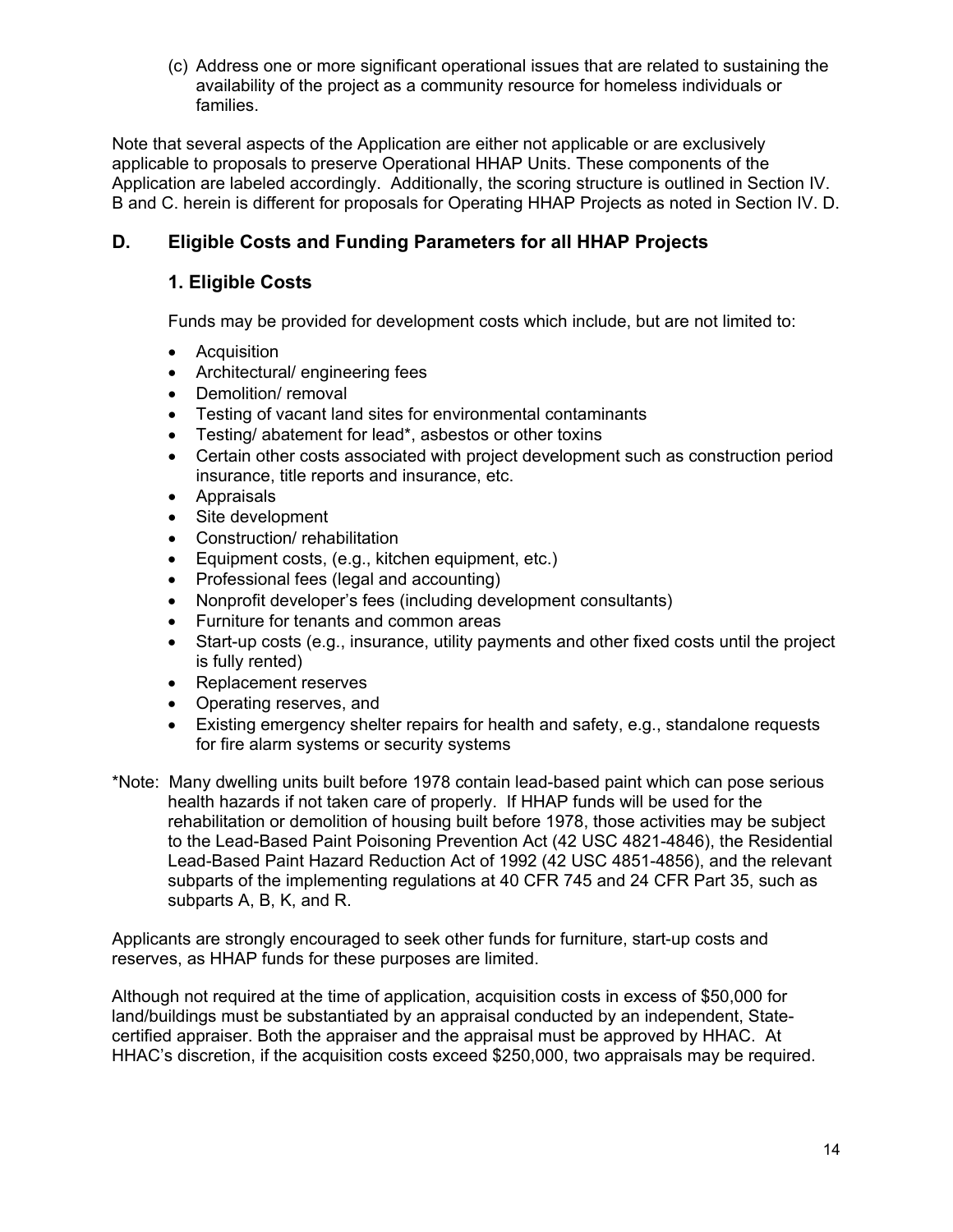of debt prior to receipt of an award reservation. HHAC may award funds to reduce or pay off any debt which is a lien on the project property to the extent that the debt service during the opinion of HHAC, effectively circumvents these provisions. In general, HHAP funds will not be HHAC will NOT provide reimbursement to project sponsors for property they own which is free operational phase would otherwise prevent the project from being financially viable. HHAC reserves the right to deny reimbursement for acquisition for any arrangement which, in the available for acquisition during the preconstruction phase.

Applicants that propose mixed-use housing will be eligible for HHAP funds covering only that portion of the project which will serve homeless individuals and families. Applicants must provide evidence that funds are committed for the non-homeless portion of the project. Unless otherwise approved by HHAC, HHAC will require co-equal first lien priority with any other funding sources. Please see Section II.K of this RFP.

HHAP funds will only cover the development of support services space deemed necessary and appropriate by HHAC for the population to be housed. HHAP funds **cannot** be used to finish any proposed commercial space. Please note: In instances where projects include commercial space, written approval from HHAC must be obtained prior to entering into an agreement or lease with a commercial tenant. HHAC reserves the right to disallow any commercial enterprise that HHAC deems in its sole discretion to have a negative effect on the project, tenants or the surrounding area.

#### **2**. **Funding Parameters and Cost Considerations**

 funded, the successful applicant will be required to operate the project as homeless housing for Please see Section VI, Terms and Conditions of the RFP, for limitations on awards. Funding decisions will be strongly based on the reasonableness of the total cost of the proposed project, as well as the proposed cost per unit and construction cost per square foot, as compared to recently funded HHAP projects. All proposals will be evaluated on whether the proposed scope of work and cost estimate represents a realistic assessment of the work to be completed. If a minimum of twenty-five (25) years. Underestimating or failing to fully explore the project scope of work will not be favorably considered. Applicants are urged to take into consideration potential unforeseen or unreported conditions which may impact the project scope of work. Examples include but are not limited to: environmental hazards such as lead paint, asbestos and soil contaminants; building systems and infrastructure including HVAC, plumbing, roofing, windows and joists; and field conditions including rock removal, subsoil conditions, and shoring of adjacent structures.

Applicants and their architects should be well-informed about the current construction market in their area in order to develop a realistic, cost-efficient development budget. The proposed budget should realistically estimate construction costs based on the anticipated development timetable contained in Exhibit E-6 of the application. It is suggested that sponsors and their architects fully research local market conditions when preparing a cost estimate.

Project sponsors and architects will be contractually held to the development of a project within the cost estimates deemed appropriate by HHAC. HHAC will rigorously scrutinize the proposed project cost and compare the cost with historical data, industry standards and current market conditions. HHAC is interested in developing projects that will withstand long-term utilization in the most cost-effective manner possible. Therefore, durable, high-quality materials, systems and design features that are cost-effective from a life-cycle and operating cost perspective are preferred.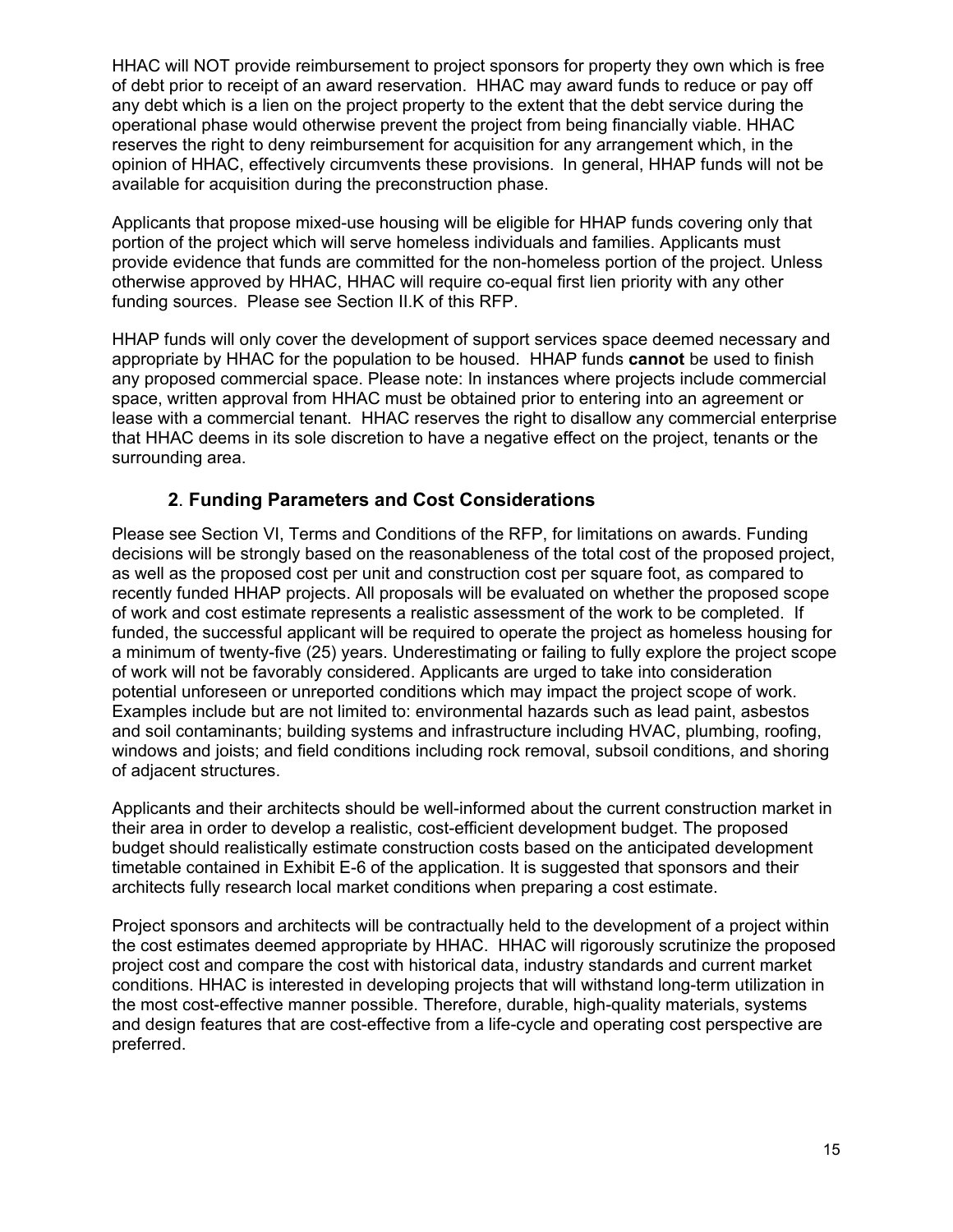# <span id="page-16-0"></span>IV.Criteria for Proposal Evaluation and Selection

All proposals received should be submitted in the form provided in the HHAP application and contain the required information as set forth in this RFP. Applications which fail to meet these requirements may be disqualified from consideration.

 proposal is not complete and fails the Phase I Threshold Review (see below), it will not be further evaluated or considered for funding. Proposals that are deemed complete and pass and may include a site visit. Site visits will be conducted based on staff schedules. The final All proposals received will first be reviewed for completeness (Phase I Threshold Review). If a Phase I review will move to Phase II, where they will be evaluated by at least two HHAP program staff and an assigned architectural/ engineering consultant. The Phase II Program Review will examine various aspects of the proposal, including program components, sponsor qualifications and site control. The Phase III Technical Review will evaluate project cost, the status of other funding, local approvals and timeframe for development, among other things, review, Phase IV, is the Feasibility Review. Funding determinations will be made on the basis of the reviews at each phase, the specific funding priorities listed in the RFP and the Awards Process outlined in Section V.

#### **A. Phase I Threshold Review**

A threshold review will be conducted to determine whether the proposal is complete. The Exhibits and supporting documentation in Appendix A must be included in every proposal. The following will be reviewed during Phase I:

- Exhibit A-7 Site Control Documentation
- Exhibit A-8 Local Social Services District Approval/Community Relations
	- $\circ$  Evidence that the local planning board has been notified of the proposed project
	- $\circ$  Evidence that the local social services district has been notified of the proposed project
	- o Evidence that the CoC has been notified of the proposed project
- Exhibit B-1 Development Budget *(If scattered site, must include budget for EACH site as well as a summary budget for all sites.)*
- Exhibit B-4 First Year Operating Budget
- Exhibit B-6 Projected Seven Year Budget
- Exhibit B-8 Seven Year Cash Flow
- Exhibit C-1 Documentation of Need
- Exhibit C-3 Program Description
- Exhibit C-4 Support Services Plan
- Exhibit C-5 Management and Operating Plan
- Exhibit D-1 Applicant Information and Financial Status:
	- Agency Narrative
	- **EXEC** Certificate of Incorporation or equivalent documents
	- 501c3 status (if applicable)
	- The two most recent sets of Audited Financial Statements this includes the last two audits which each cover one year and include the prior year as a comparison.
- Exhibit E-3 Scope of Work
- Exhibit E-4 Energy Efficiency
- Exhibit E-5 Zoning Analysis and Status of Local Approvals
- Exhibit E-6 Project Timeline
- An original, two hard copies and five complete electronic versions, for a total of eight copies of the application and all exhibits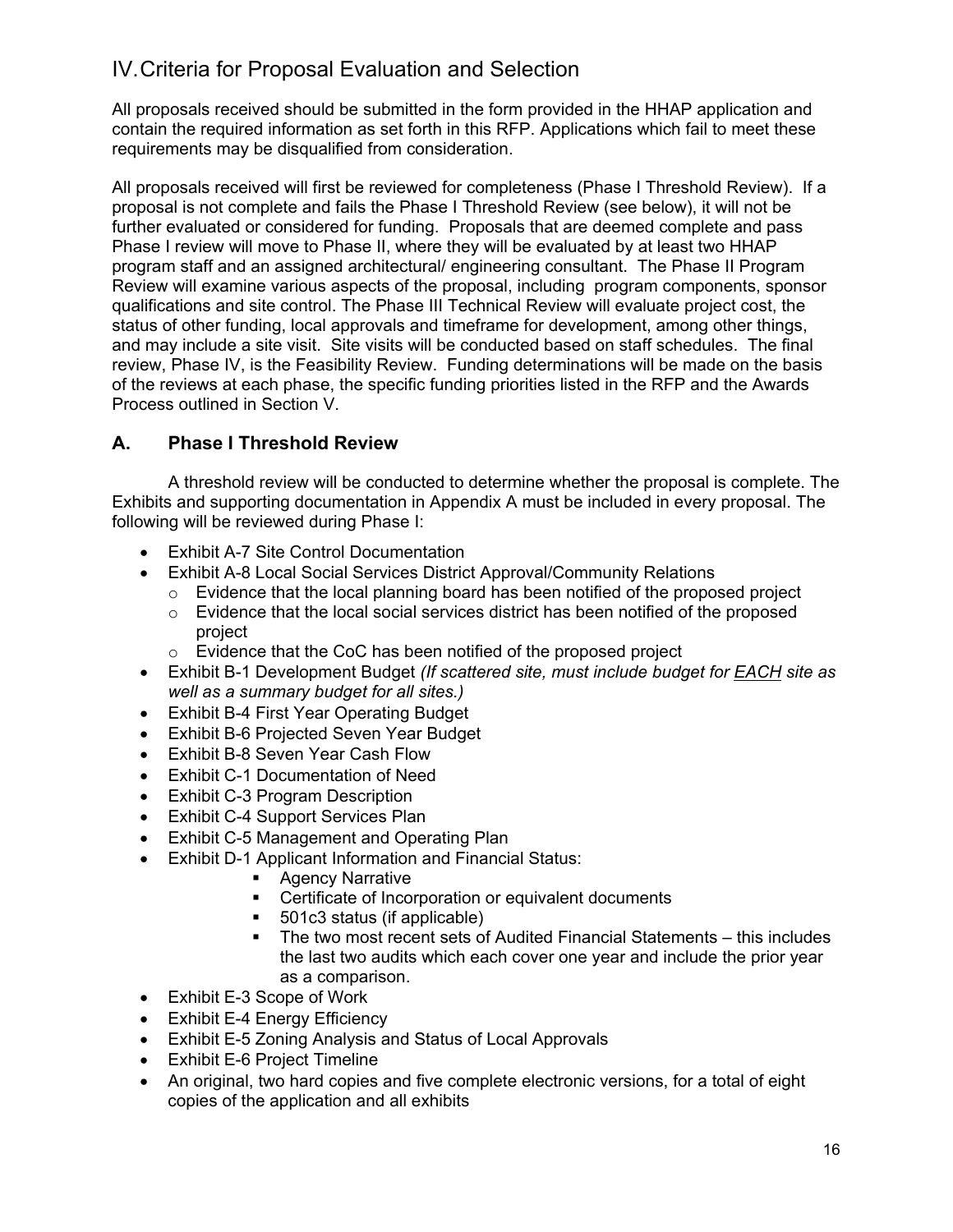• Prequalification in Grants Gateway, if applicable

Please ensure that the application is complete. Any proposal missing any of the above exhibits will be disqualified from further consideration, or otherwise deemed incomplete by HHAC.

If the proposal includes development of scattered site housing, **whether the sites are identified or not**, an individual development budget, as well as a summary budget, for each of the sites **must** be included. Any proposal that does not comply with these requirements, as well as those set forth elsewhere in this RFP, will be deemed unresponsive to the RFP and will be disqualified from further consideration.

The limitation to four (4) sites is intended to ensure that the development of the project occurs expeditiously. Submission of multiple applications for a total of more than four (4) scattered site projects will not be favorably considered.

#### **B. Phase II Program Review**

During the Phase II Program Review, the maximum points that may be awarded for each criterion are detailed below (please refer to Appendix A for guidance on completing the application):

- Documentation of Need (17 points). Applications will be evaluated based on a description of the general homeless population within a given community, and a discussion of the target population and the extent to which the proposed project meets an identified local need. Points will be allocated as follows: community description (9 points); target population (3 points); and gap analysis (5 points).
- Project and Program Administration (17 points). The program description, support services plan and management and operating plan will be evaluated. Points will be allocated as follows: program description (5 points); support services plan (6 points); and management and operating plan (6 points).
- Operating Budget (13 points). The operating budget will be examined to determine whether the revenue and expense projections are reasonable, whether the larger categories of operating expenses (including, but not limited to taxes, utilities and insurance) are documented, and whether the seven-year budget is viable. Points will be allocated as follows: reasonableness of revenue assumptions (3 points); reasonableness of expense projections (3 points); documentation and justification of larger categories of expenses (3 points); and reasonableness of the seven-year operating budget (4 points).
- Sponsor Qualifications (6 points). An Applicant's, Co-Applicant's or Supporting Organization's experience in the areas of development, management and services will be evaluated. Points will be allocated as follows: experience in capital development (2 points); experience in property management (2 points); and experience in the provision of support services (2 points).
- Site Control (6 points). Points will be awarded based upon the degree of site control documented in the proposal (6 points) and duration of site control. Conditional site control must be demonstrated for a minimum of six (6) months from the submission date of the proposal to avoid a two-point deduction. If there is no site control documented in the proposal, there will be a five-point deduction.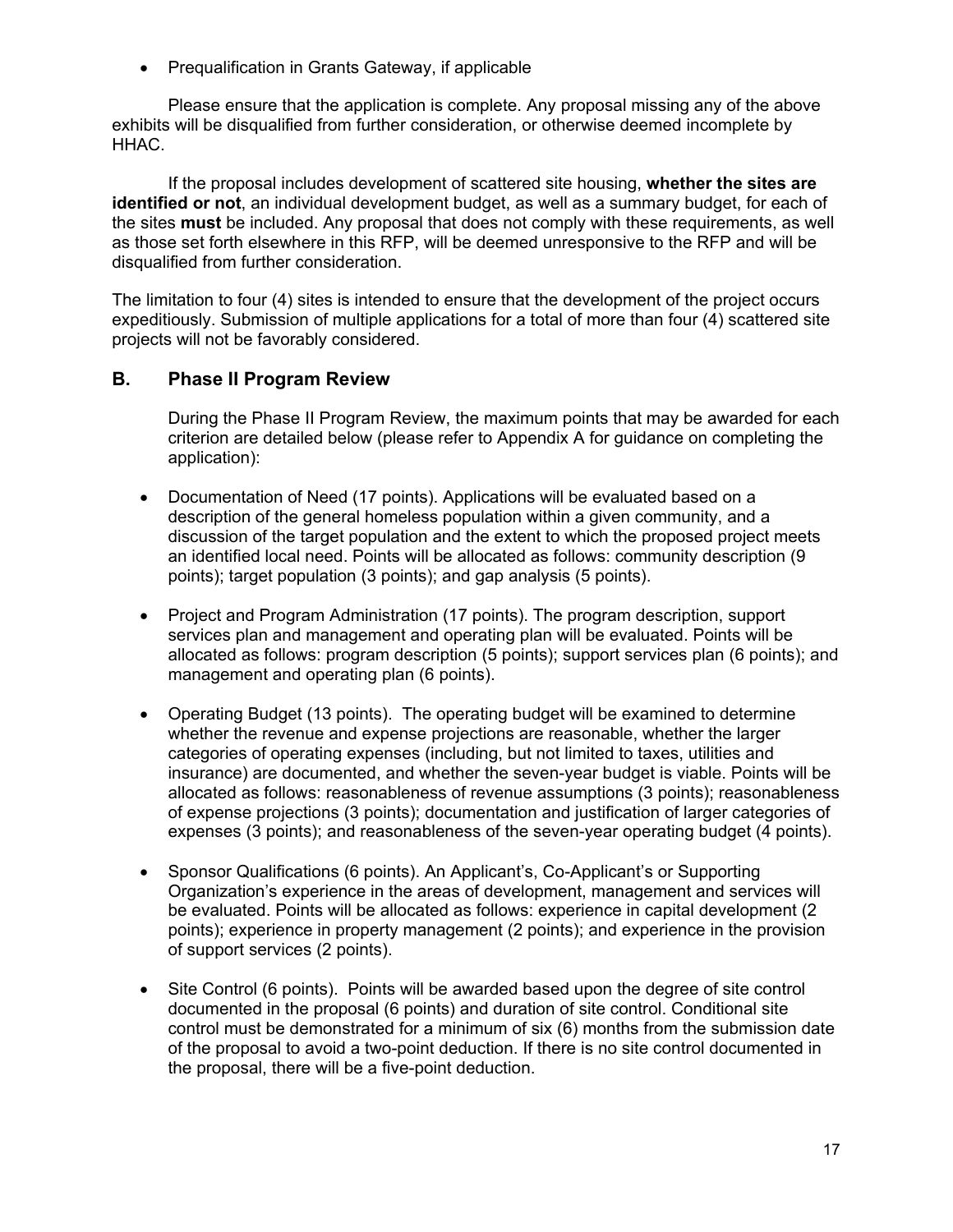#### **C. Phase III Technical Review**

During the Phase III Technical Review, the maximum points that may be awarded for each criterion are detailed below (please refer to Appendix A for guidance on completing the application):

- per bed, if applicable) in relation to the HHAP request alone (2 points) as well as the • Project Cost (16 points). The reliability of the estimated cost of the proposed project and its cost-effectiveness will be evaluated against industry standards and past HHAC experience developing similar projects within the proximate geographic area. HHAC will evaluate the construction cost per square foot (4 points), construction cost per unit (2 points), how closely the construction cost estimate matches that of the reviewing architect (4 points), the cost effectiveness of the project based on the cost per unit (or total development cost (2 points) and the reasonableness and explanation of development budget items such as legal fees, consultant services, furniture, equipment and start-up costs (2 points).
- Scope of Work (8 points). Proposals will be evaluated with regard to the proposed scope of work. Specifically, points will be awarded based on whether the scope of work is comprehensive, adequate and complete (4 points); demonstrates that life-cycle costs were considered and explained in terms of durability of materials, cost and ease of maintenance and operations (2 points); and the design is appropriate for the population to be housed (2 points).
- receive 3 points, while those with no evidence of support from the local social service district will receive 0 points. • Local Social Services District Support (3 points). Applicants are required to notify the local district in which the project will be located of the applicant's intent to develop the project. It is our expectation that applicants will work closely with their local districts to secure full support for the project. Applicants providing evidence of full support will
- ratio of the number of HHAP units to the HHAP funding request (1 point). HHAC • Leveraging (4 points). Points will be awarded based on the documentation of financial commitments from other funding sources needed to complete the project, which will be calculated as a percentage of the total development cost of the project (3 points) and the recognizes that it is often difficult to secure a firm commitment of other funding due to the varied timelines established by different funding agencies. If an applicant submits a proposal that is otherwise competitive, HHAC may conditionally award funding. The award would be contingent upon the applicant securing other necessary funding within a reasonable timeframe specified by HHAC and on terms acceptable to HHAC.
- approvals have been granted or are pending. Projects that can be built "as of right" or • Status of Local Planning and Zoning Board Approvals (2 points). HHAC will evaluate whether the project can be built "as of right" or, if necessary, zoning and planning board have already received zoning approval will receive 2 points.
- within twelve (12) months of notification of award (2 points). One additional point will go • Timeframe for Development (4 points). HHAC will evaluate whether the proposed project timeline is comprehensive (1 point) and reasonably projects a construction start date to a proposal that demonstrates a construction start date within six (6) months of notification of award.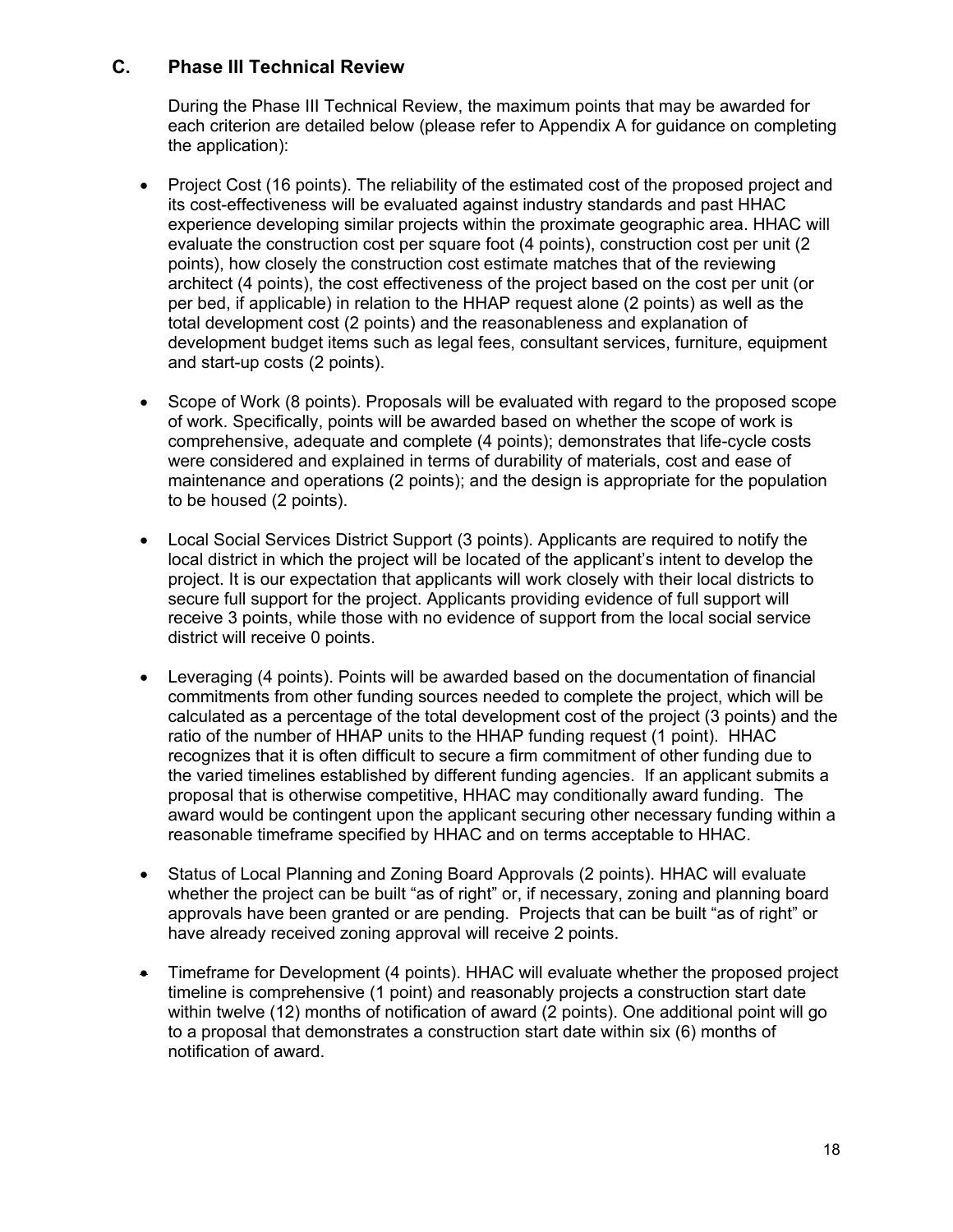- Energy Efficiency (4 points). Proposals will be scored to the extent the applicant demonstrates that the project will incorporate measures to achieve high energy efficiency. Applicants should not pursue a NYSERDA rebate/incentive that will not be cost effective; i.e., the energy consultant will cost more than the allowable rebate. Proposals may meet this requirement by one of the following methods, as applicable to the project:
	- a) Demonstrate that the project is eligible for and will participate in the New York State Energy Research and Development Authority (NYSERDA) Multifamily Performance Program (MPP) and has submitted a signed contract with a NYSERDA-approved MPP Partner
	- STAR Certified Homes or the New York Energy \$mart designation. As with the MPP b) Demonstrate that the project is eligible for and will participate in NYSERDA's Low-rise Residential New Construction Programs and achieve either the New York ENERGY option, a signed contract between the applicant and either a Builder or a Home Energy Rating System (HERS) Rater who participates in NYSERDA's program must be submitted. Alternatively, the applicant must submit a HERS-based plan review completed by a participating HERS rater to affirm the project design will meet the high efficiency guidelines required to meet NYSERDA's program requirements
	- c) Demonstrate that the project is eligible for and will participate in the New York Assisted Home Performance with ENERGY STAR Program and has submitted a signed contract with a participating Home Performance contractor that commits to complying with the requirements of the program
	- the U. S. Environmental Protection Agency (EPA) ENERGY STAR Multifamily Highd) Demonstration and commitment that the project will be designed in conformance with Rise Program, version 1.1, in either the prescriptive path or the performance path to achieve a 15% improvement in energy efficiency beyond that required by the American Society of Heating, Refrigerating and Air Conditioning Engineers (ASHRAE) 90.1-2007 standard. The application must include a signed contract with an energy consultant which explains the methodology that will be used to ensure that the standard is met. If awarded, the project must provide or address all design and construction requirements and include a report by the energy consultant at the project closeout certifying that all required strategies were utilized and the goals were met
	- e) Demonstration and commitment that the project will be designed in conformance with EPA ENERGY STAR New Homes, version 3.1, in either the prescriptive path or the performance path. The application should include a signed contract with a Residential Energy Services Network (RESNET)-certified HERS Rater which explains the methodology that will be used to ensure that the standard is met. If awarded, the project must provide or address all design and construction requirements and include a report at the project closeout certifying that all strategies and goals were met; or
	- must be demonstrated by submitting an energy analysis by an architect or engineer f) For rehabilitation projects, applicants may bring any existing non-compliant building(s) up to current energy code standards (2016 Energy Conservation Construction Code of New York State) and demonstrate that the renovated building(s) will reduce overall energy usage by 20%, as compared to average energy usage for the last two years of operation. The projected reduction in energy usage licensed in the State of New York, or RESNET certified HERS Rater.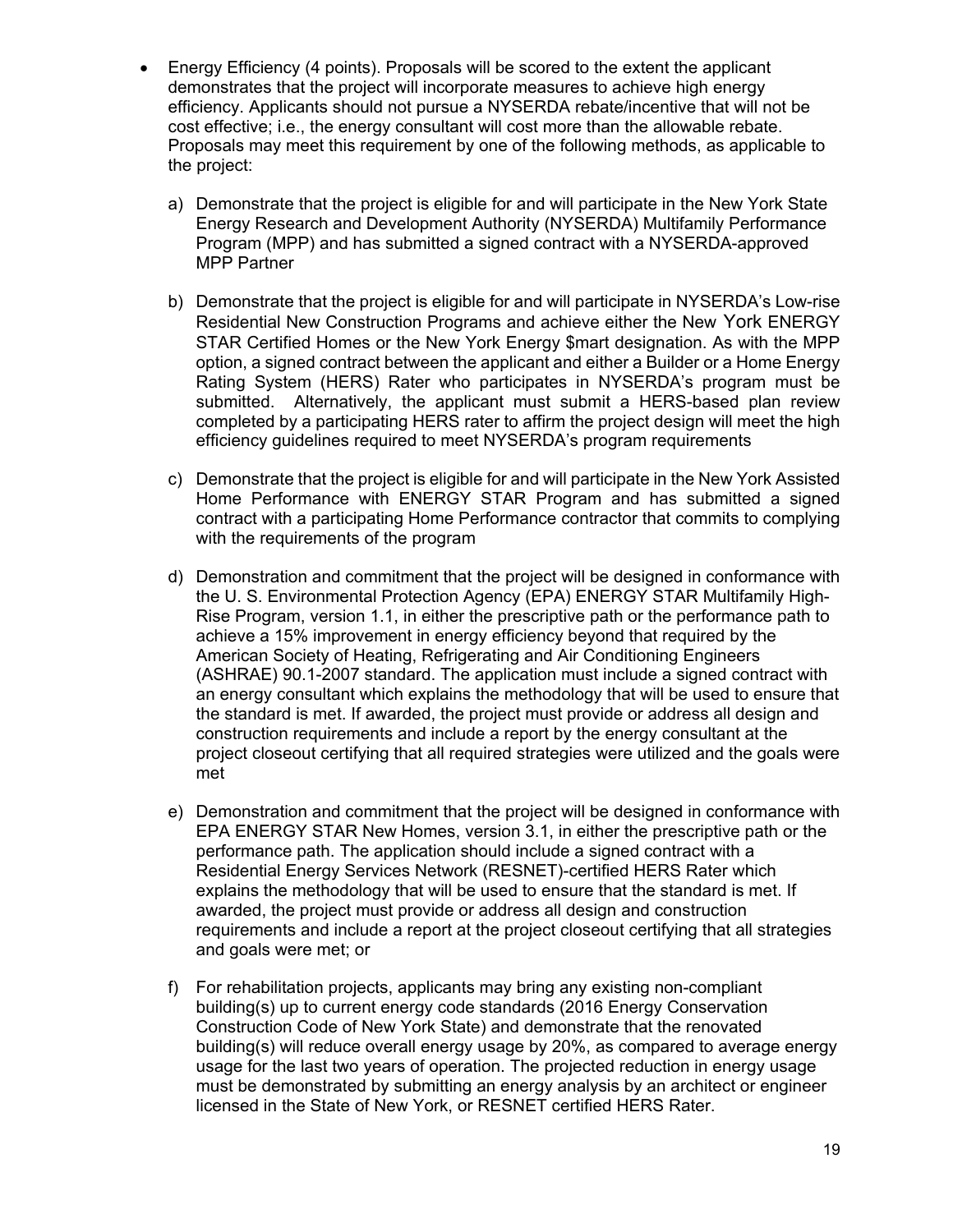g) If none of the above alternatives are applicable to the project, the applicant may choose to submit a narrative and any applicable supporting documentation showing that the proposed project will incorporate measures to achieve high energy efficiency. Note that if this alternative is chosen, HHAC will determine, in its sole discretion, whether the information presented is sufficient to meet the goals of the RFP with respect to energy efficiency. These goals are defined as being equivalent or closely comparable to the results that would be achieved through one of the methods described above.

#### **D. Additional Requirements for Preservation of Existing Homeless Projects or Expansion of Operating HHAP Projects**

 requirements of Section III C. 10 of this RFP are met. Therefore, the additional The considerations in evaluating proposals to preserve existing homeless units, or Operating HHAP Projects differ from those for new units not under contract with HHAC. Operating HHAP Projects are not required to submit the community description portion of the Documentation of Need. However, applicants must demonstrate that the requirements below are integrated within the point structure of the relevant scoring criterion, as indicated:

- A narrative and supporting documentation demonstrating that the financial assistance requested is necessary to support the continued operation of the homeless units (Documentation of Need)
- A narrative and supporting documentation demonstrating that all other available sources and reasonable alternatives for meeting such costs have been pursued and exhausted (Documentation of Need)
- the health and safety of tenants and/or the ongoing viability of the project. • Documentation that the conditions, if not corrected, are severe enough to impact Operating HHAP projects must also demonstrate that repairs, expansion of units, or other modifications are necessary to: a) enhance the quality of life or facilitate appropriate supportive services for tenants; b) accommodate population changes in response to community needs; or c) address one or more significant operational issues that are related to sustaining the availability of the project as a community resource for homeless individuals and/or families (Documentation of Need)
- Documentation that the corrective scope of work is reasonable and limited to those items which, if not corrected, may threaten the health and safety of tenants or the ongoing viability of the project, or are necessary to achieve the objectives listed above (Scope of Work); and
- project, after repair, rehabilitation, or expansion will be reasonably fit for its • Demonstrate that the need for such funds will not be ongoing and that the intended use and financially viable for the operational phase of the project (Operating Budget). Please note that **HHAC reserves the right to extend the operational phase of the project as a condition of receiving additional HHAP funding.**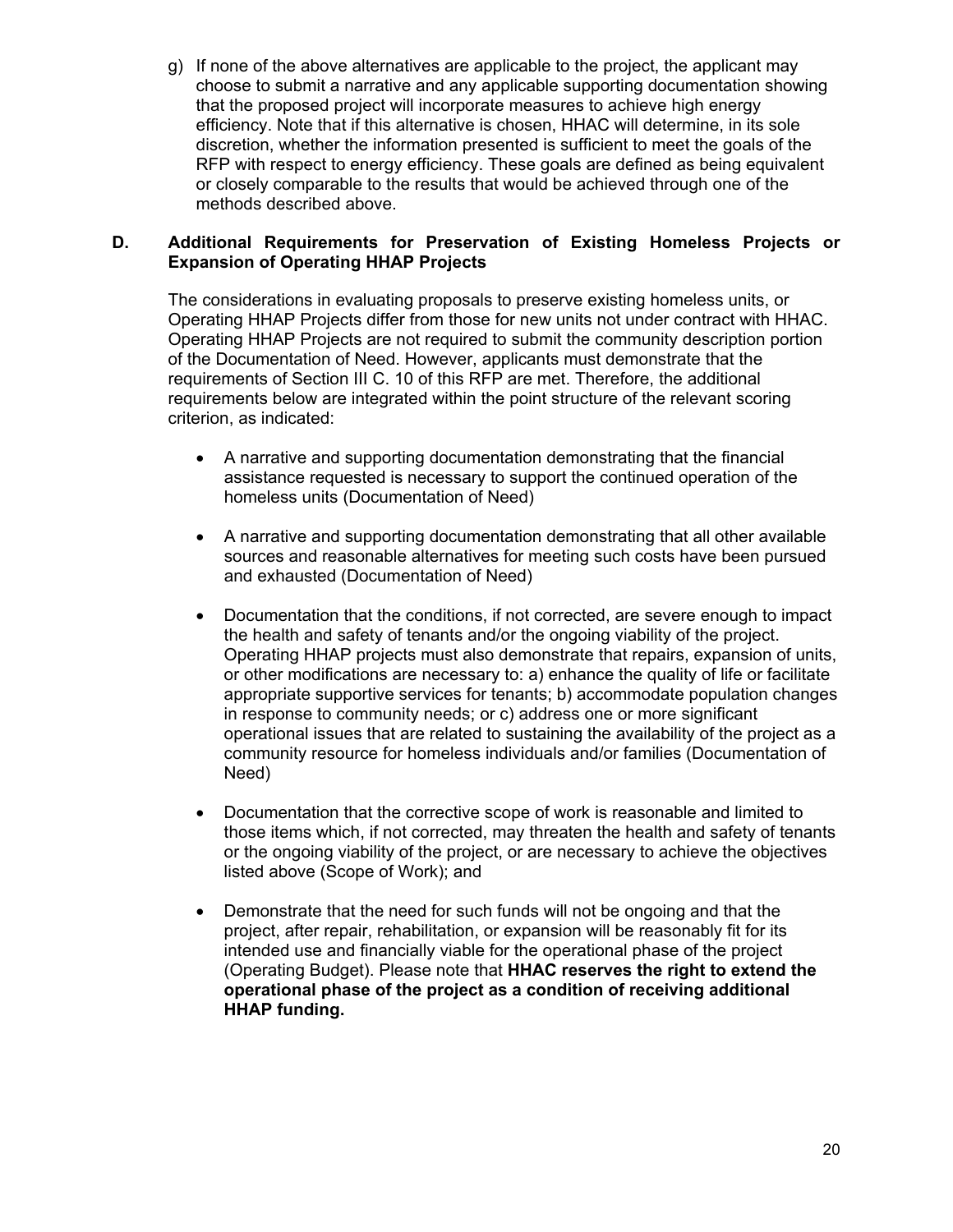#### **E. Priority Project Points**

Points will be awarded to projects that propose new units that meet the priorities outlined in Section II C herein. Specifically:

Applications that propose supportive housing projects targeted to long-staying families in emergency housing, as detailed in Section II C, will be awarded up to five (5) points.

 Applicants will be awarded three (3) points for applications that propose supportive housing developed utilizing services and operating funding obtained through ESSHI.

 veterans, as detailed in Section II C, will be awarded three (3) points. Applications that propose supportive housing projects targeted to veterans or that give priority to

Applicants dependent on more development funding than just HHAC will be awarded an additional three (3) points if 75% of the other development funding is already committed.

Priority points will only be awarded based on one of the categories above, even if the proposed project includes more than one of the identified priorities.

#### **F. Phase IV Feasibility Review**

 **Part One**: HHAC reserves the right to consider other relevant information during the review process that may impact the feasibility of a project. If any of the circumstances listed below apply to the project, applicants are strongly encouraged to include a detailed explanation in Exhibit D-1 of the application, together with all supporting documentation. Up to 15 points may be deducted from an applicant's total score if HHAC determines that any of the following are evident:

- The co-applicant's audit states that independent accountants have substantial doubts about the ability of an organization, company or government entity to continue to meet its obligations over the next 12 months.
- A co-applicant's audit reveals mismanagement of funds or money owed to a government agency, or other serious audit findings that in the judgment of HHAC bring into question the applicant's financial stability or capacity to properly administer public program funds.
- • An applicant's audit fails an independent Certified Public Accountant (CPA) review, but the review does not deem the matter to be a "going concern".
- compliance with HHAP policies and procedures or an existing HHAC contract. This • One or more members of an applicant's development team were involved with an HHAP project in development now or within the last five (5) years, that in the judgment of HHAC: 1) is not progressing in a timely and cost effective manner due to a failure to act with diligence to complete the necessary activities that are reasonably within the development team members' control for the final completion of the Project Establishment Phase; 2) has provided misleading information, or omitted information to HHAC with regard to an application, project in development or operation; or 3) is otherwise not in specifically includes, but is not limited to, M/WBE participation requirements or any aspect of the reporting requirements described in the RFP or the HHAC contract.
- The design or scope of work do not sufficiently address foreseeable work items (e.g., failure to account for notable historic features; failure to address system capacity for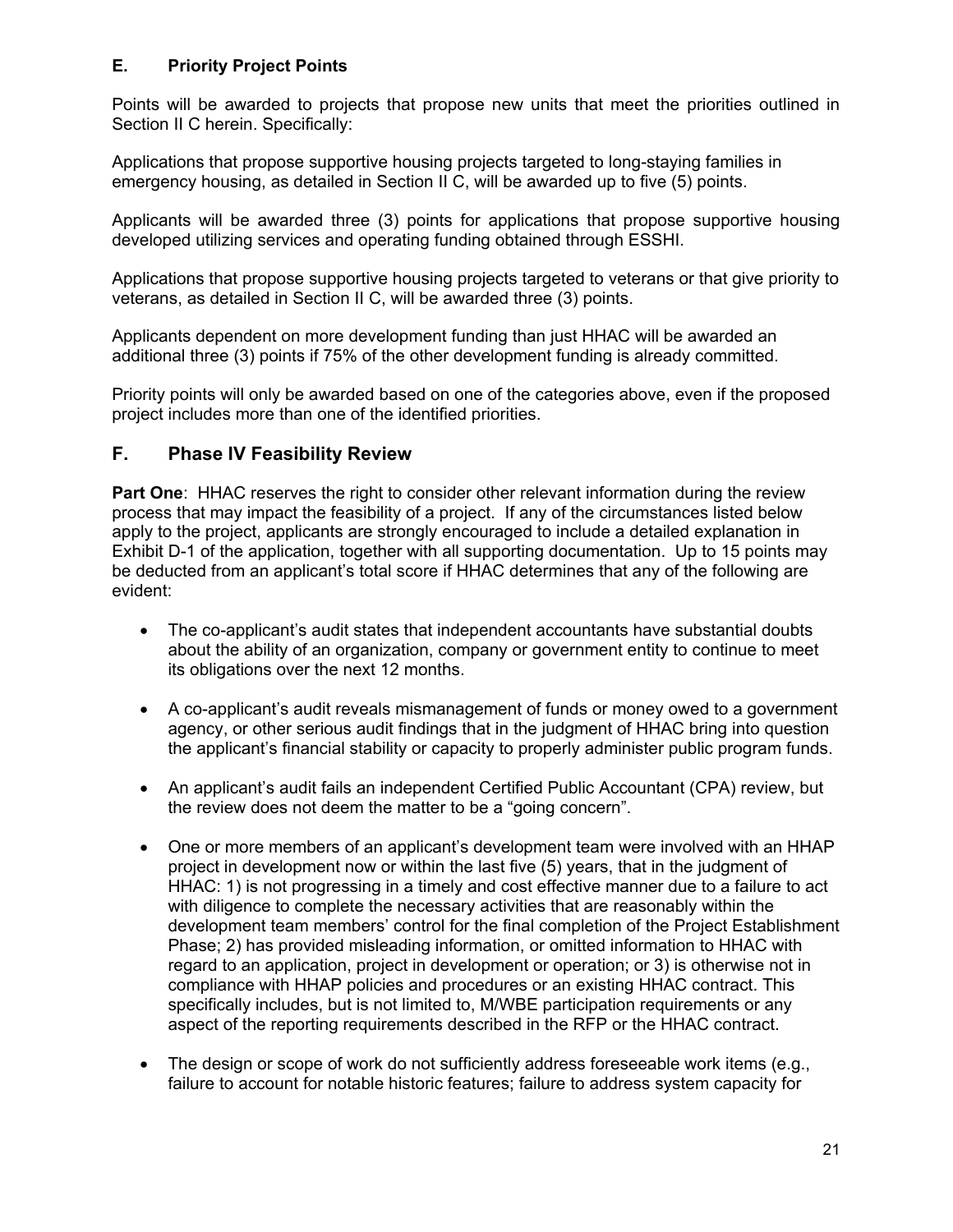rehabilitation such as domestic hot water or heating system; failure to account for environmental or subsurface rock conditions, etc.).

- The design or scope of work do not address work items critical to the suitability or viability of the project for the operational phase (e.g., requesting only acquisition funding when rehabilitation is clearly warranted; failure to replace major building components that are near the end of their useful life).
- The design or scope of work does not sufficiently address the overall needs of the proposed population to be served (e.g., layout of the units, handicap accessibility, the location of security/ reception desk, location or existence of supportive services space, recreational space, types of bathrooms and/or eating facilities, the location of laundry and storage facilities, etc.)
- • The co-applicant has unsatisfactory contractual performance under other State contracts or has been found to be not responsible by the Office of the State Comptroller or OTDA/HHAC and has not taken satisfactory steps to remedy such non-compliance.
- The project involves the displacement of existing tenants without an appropriate relocation plan.
- The applicant or co-applicant has not demonstrated, in the judgment of HHAC, a sufficient support services plan.
- The applicant or co-applicant has not demonstrated, in the judgment of HHAC, a realistic development timeline.
- The applicant or co-applicant has not demonstrated, in the judgment of HHAC, sufficient organizational capacity to effectively carry out the development or operation of the proposed project.
- The project is not compliant with the Olmstead requirements as more fully discussed in Section II (L) of this RFP.

 **HHAC may disqualify the proposal from consideration.** Therefore, applicants are strongly **Part Two:** HHAC aims to fund projects that will be developed, financed, completed and operated in accordance with the terms of this RFP, HHAP's statute, regulations and contractual requirements. Therefore, HHAC reserves the right not to fund any project if HHAC determines in its sole discretion that circumstances exist that may threaten the successful completion or operation of the proposed project. If any of the circumstances listed below apply to the project, encouraged to include a detailed explanation in Exhibit D-1, together with all supporting documentation, if any of the following circumstances exist:

- HHAC determines that the applicant or population is not eligible for HHAP funding.
- The applicant has an HHAP project in development currently or within the last five (5) years that in the judgment of HHAC; 1) is not progressing in a timely and costeffective manner due to a failure to act with diligence to complete necessary activities that are reasonably within the members' control for final completion of the Project Establishment Phase; or 2) is otherwise not in compliance with HHAP policies and procedures or the HHAC contract.
- The applicant's audit includes a "going concern" opinion. A going-concern qualification is an explanatory paragraph in an audit that states that the independent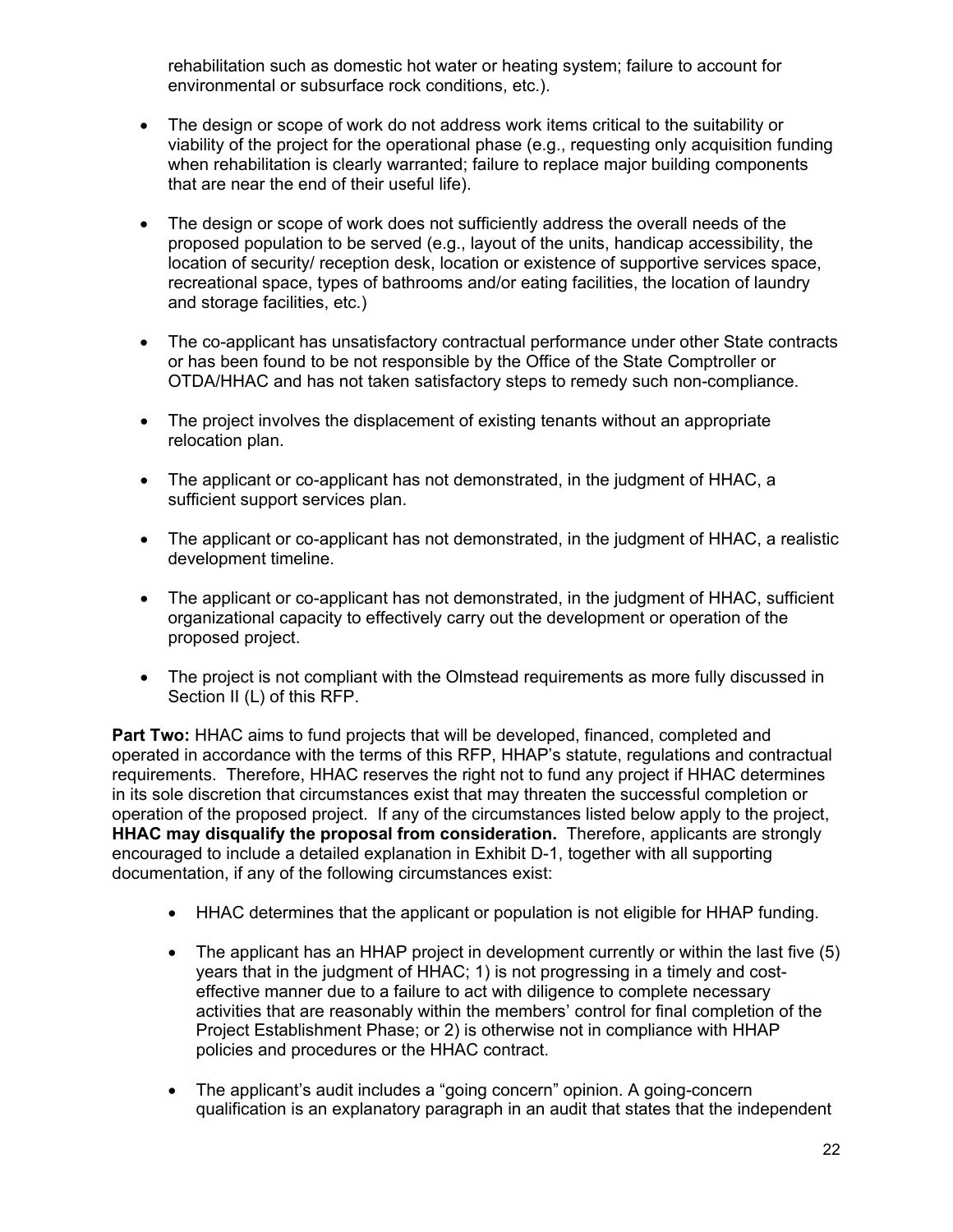auditor has substantial doubts about the ability of an organization, company or government entity to continue to meet its obligations over the next 12 months.

- An applicant's audit reveals mismanagement or questionable management of funds or money owed to a government agency, or other serious negative audit findings that in the judgment of HHAC brings into question the applicant's financial stability or capacity to properly administer public grant funds.
- As proposed in the application, the Construction Cost Estimate is greater than 50% above or below the reviewing architect's estimate.
- and/or the targeted sub-population. • As proposed in the application, the design is inappropriate for supportive housing
- There is evidence that HHAP funding, in part or whole, is not needed for the successful development of the project.
- The HHAP-funded units will not be used solely for a homeless population for the duration of the contract term.
- The applicant has unsatisfactory contractual performance under other State contracts, or has been found to be not responsible by another State Agency, including the Office of General Services "debarred" list, the Office of the State Comptroller, OTDA/HHAC, or declared ineligible to receive Federal contracts, and has not taken satisfactory steps to remedy such non-compliance.
- The applicant, co-applicant or member of the development team purposely withheld or misrepresented pertinent critical information relating to the subject application or during development of prior HHAP projects (such as the availability of other funds for the project, liens against the building, unauthorized payments to a contractor, a change in population during rent up, etc.).
- A project has changed so significantly or was so significantly misrepresented as to render the current scoring obsolete and preclude accurate scoring without additional information.
- The agency that oversees the population or would license or certify the project does not recommend funding.
- An award for this project would exceed the limitation for funding as outlined in Section VI.Q of this RFP.
- The applicant failed to notify the local planning board of the proposed project within 30 days of making an application for HHAP funding.
- The applicant has not demonstrated to the satisfaction of HHAC that a sufficient need exists for the units to be provided by the proposed project.
- The project developer, owner or manager and their principals include someone who has participated in a publicly-assisted capital project that has been determined to be out of compliance with statutes, rules, regulations, policies or agreements and has not been corrected or otherwise resolved as determined by the public agency responsible for supervising the project.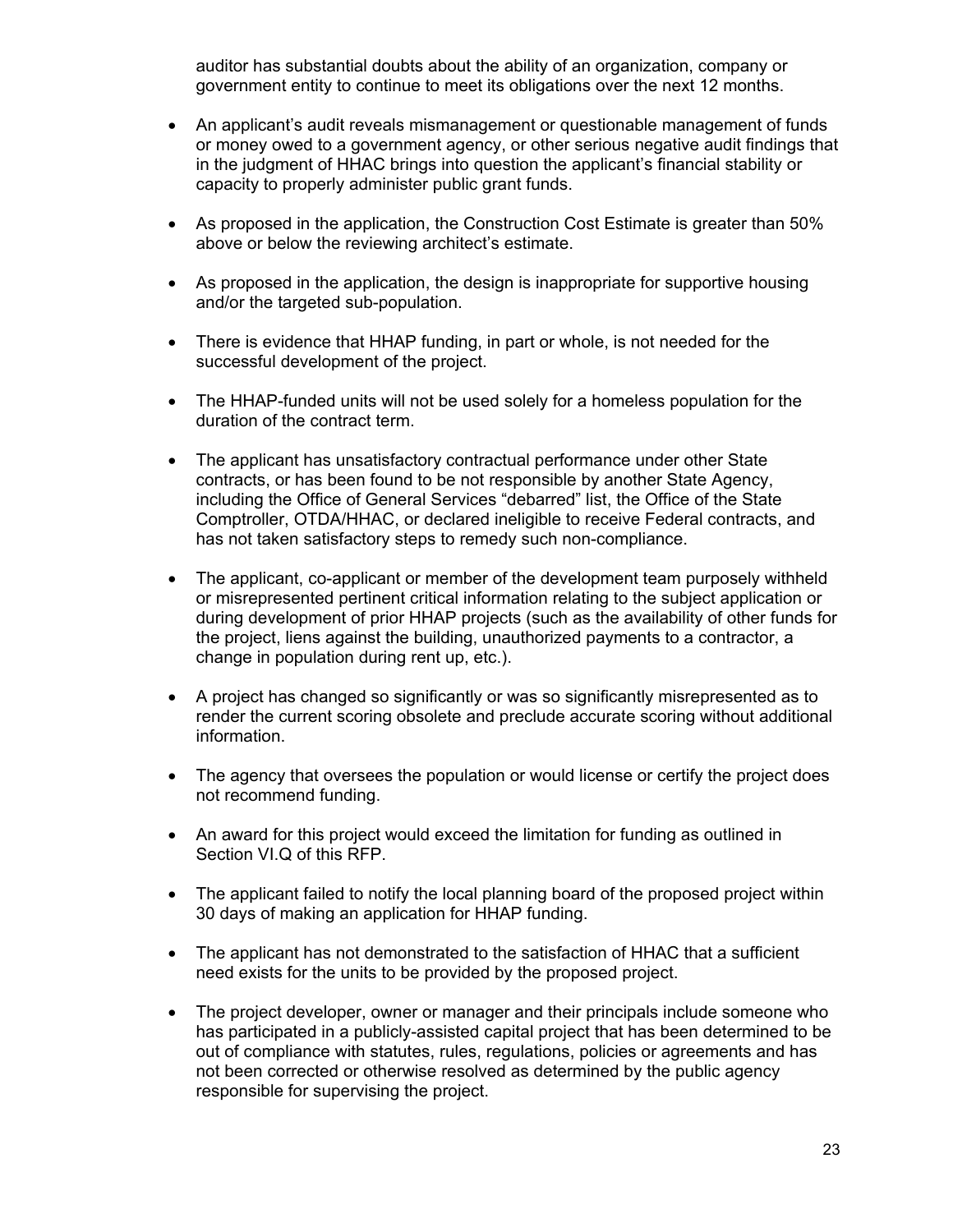• There exists any conflict of interest between or among any individual, organization or firm involved in the ownership, development, management or operation of the facility that in the judgment of HHAC may negatively impact any aspect of the development process or operation of the project, or is in conflict with the statutes or regulations governing HHAP or HHAC, and cannot otherwise be corrected, mitigated or resolved to the satisfaction of HHAC. This specifically includes, but is not limited to directorship, ownership or similar controlling interests in the applicant, co-applicant, supporting organization, any subsidiary or affiliate organization, construction contractor, developer, consultant, or other sub-contracting entity, including officers or employees, which result in such a conflict. HHAC reserves the right to request additional information to determine whether such a conflict exists.

HHAC further reserves the right to reject any application or to rescind any award made under this RFP on the basis of incomplete, unsatisfactory, or inconclusive information related to determining whether such a conflict exists.

#### <span id="page-24-0"></span>V. Award Process

Funds will be awarded through the following process:

- A. Proposals are solicited through this RFP and submitted to HHAC. All proposals must be submitted to the address listed in Section II.
- B. Proposals will be evaluated based on the criteria outlined in this RFP, as well as the statutes and regulations governing HHAP.
- C. All proposals that pass the Phase I Threshold Review will be sent to the local social services district for review.
- D. Applications for projects which require licensing or regulation by a State agency will be sent to that agency for review and recommendation.
- E. Site visits may be made to projects at the discretion of HHAC program management.
- F. HHAC reserves the right to request supplemental information from applicants as necessary to perform a complete review and evaluation of a proposal.
- G. The HHAC Board will make final selections at its sole discretion and will advise all applicants of its decisions.
- H. The HHAC Board typically meets every other month, on the first Wednesday of even months. Detailed information regarding the HHAC Board meeting schedule may be found by clicking here:<https://otda.ny.gov/news/meetings/>
- I. Regardless of score, HHAC reserves the right in its sole discretion to fund or not to fund an application. Overall funding decisions for HHAP will be made in accordance with the State's overall Housing Plan. HHAC may determine to not fund an application for the sole reason of achieving geographic diversity to the extent consistent with the State's overall Housing Plan.
- J. Applications will be reviewed, and awards considered in the order in which applications are received and in accordance with the criteria outlined in this RFP. Applications will be evaluated and considered in business day grouping, including those received by hand and those received by mail or delivery service. When available HHAP funds have been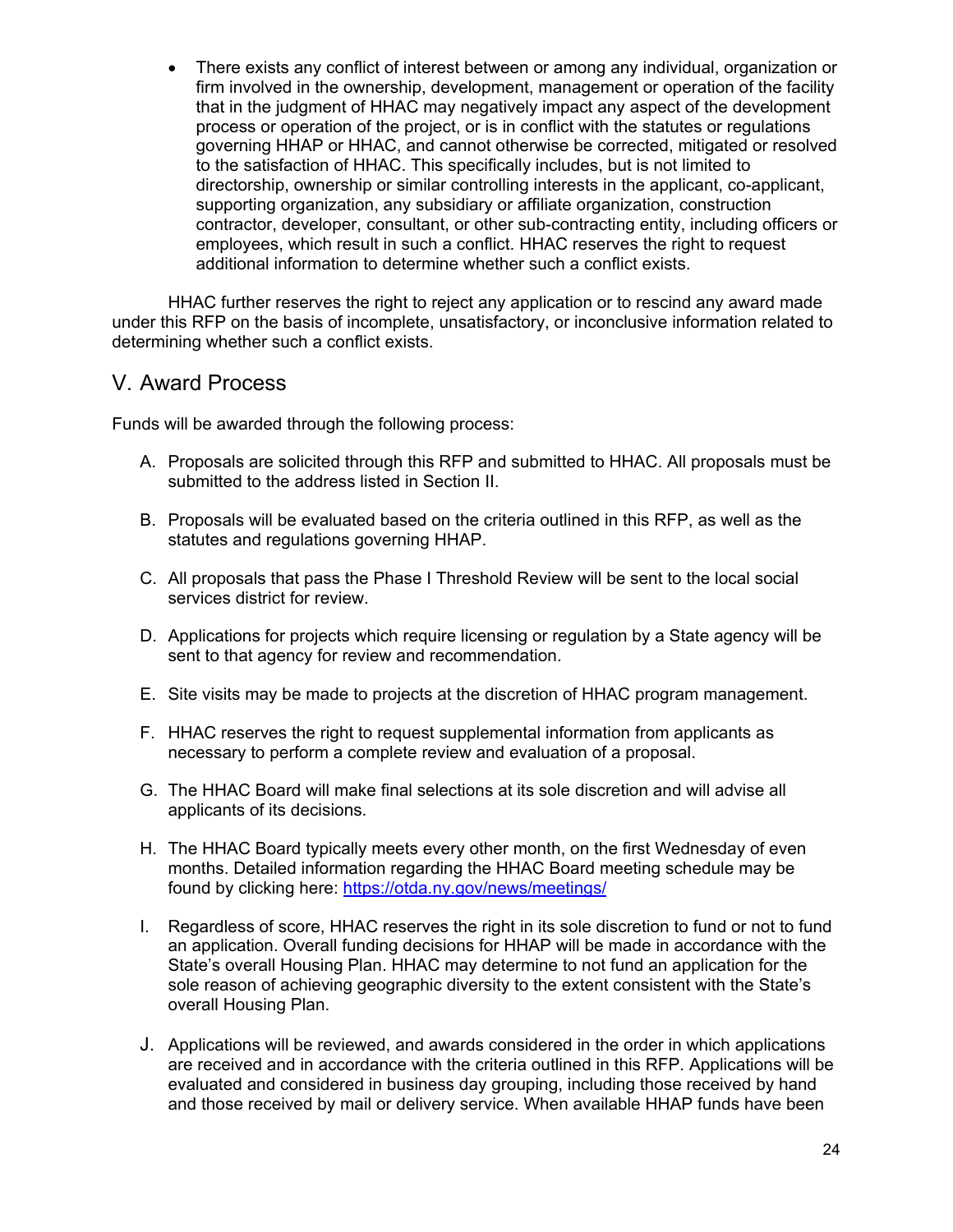depleted or HHAC decides to suspend accepting new applications, a notice will be posted on OTDA's website:<http://otda.ny.gov/contracts/procurement-bid.asp> All proposals under review at that time will continue through the evaluation process. At the conclusion of the review process, applicants that do not meet the threshold for funding will be notified. Applicants that do meet the threshold for funding will be notified that proposals will be held on a waitlist until the end of the state fiscal year. If funding becomes available through a new appropriation, the recapture of funds, or otherwise, projects on the waitlist will be considered for funding in the order of the date of receipt. Proposals received after a suspension notification is posted on OTDA's website will not be accepted and will be returned. A notice will be posted on OTDA's website if and when HHAC resumes accepting applications for funding.

- K. Award reservations may be withdrawn for the following reasons: loss of site control, inability to finalize financial commitments or other outstanding issues, inability to proceed with the amount of HHAP money awarded, inability to complete obligations under the contract, or substantial change to one or more components of the project.
- when the construction work is complete. In addition, appropriate enabling resolutions by applicant and co-applicant, to proceed with the project must be submitted. L. Before entering into a contract, all outstanding financing commitments and other documentation required by HHAC must be provided to HHAC. These include, but are not limited to, all due diligence documents required by HHAC, written confirmation of final commitment for any additional funds required for project implementation and, if necessary, documentation from the licensing agency that the project will be licensed the applicant's (and co-applicant's, if applicable), board of directors authorizing the
- M. An appraisal may be required prior to the release of acquisition funds, in accordance with Section III. D. 1 of this RFP.
- N. In most cases, a full scope of architectural services will be required (per American Institute of Architects Standard Agreement (AIA) as modified and approved by the HHAC). In addition, a written contract in a form acceptable to HHAC may be required for any other professional services related to project development.
- O. All architectural documents must be approved by HHAC and its designated architectural/engineering consultant prior to proceeding to successive phases. HHAC will not reimburse the cost involved in preparation of schematic drawings and cost estimates unless and until a grant is awarded, a contract between the grantee and HHAC is fully executed, and HHAC has reviewed and approved the agreement with the project architect/engineer. The HHAC Riders to the Architectural Contract must be made a part of any such contract if HHAC funding is granted for a project.
- P. State Historic Preservation Office Clearance Project sponsors and their architects should determine, when preparing schematic drawings and feasibility studies, whether the proposed project site is located in a historic district or may have historic significance. Funded projects that meet these criteria may be required to obtain both local historic preservation board approvals and clearance from the State Historic Preservation Office (SHPO). These approvals may have an impact on project design and construction costs.
- Q. Construction bids should be received from at least three (3) qualified, responsible and reliable general contractors. The lowest responsible bidder must be selected for the contract award. If the project will use the services of a pre-selected general contractor or construction manager, at the discretion of HHAC, 50% of the total construction value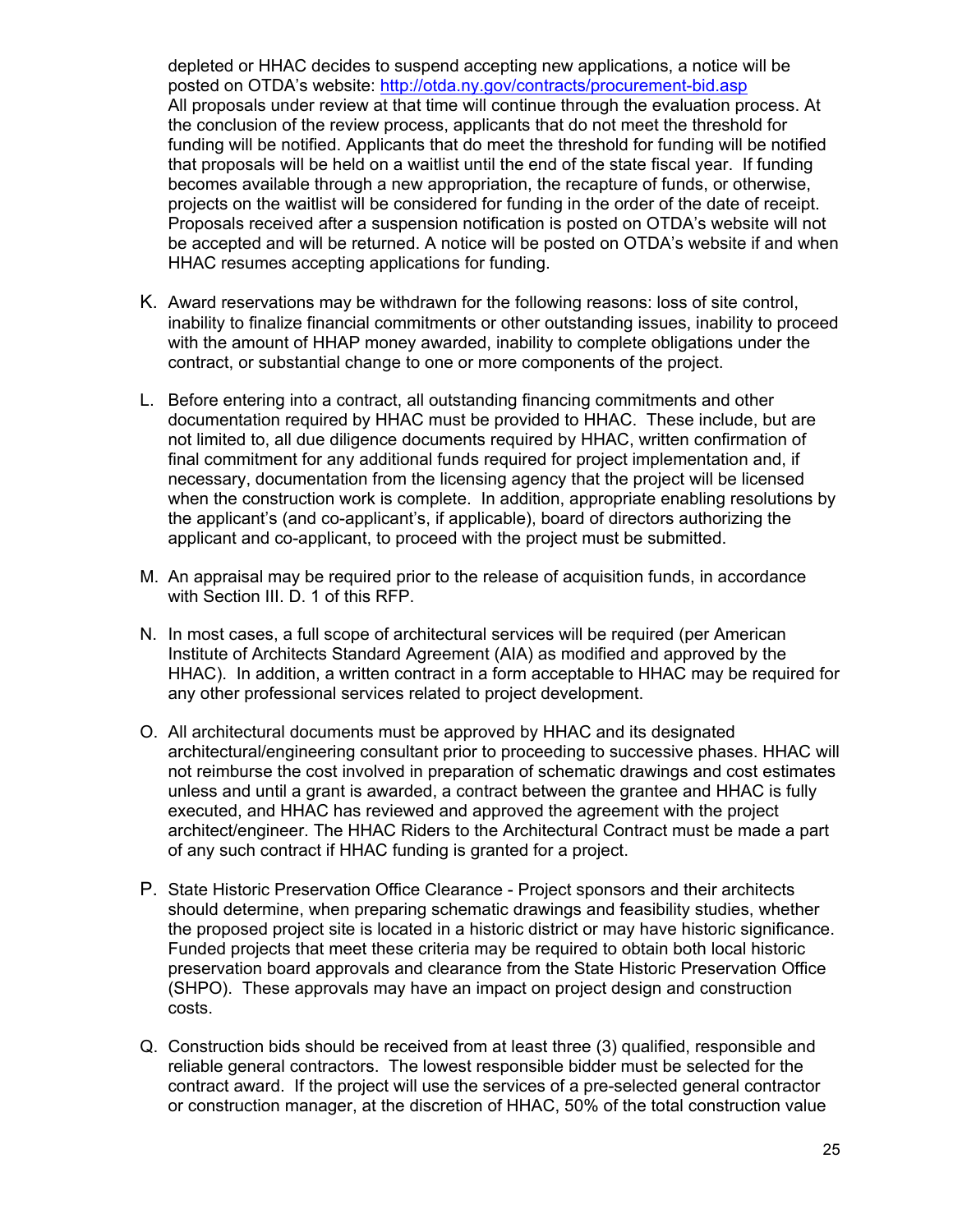will need to be competitively bid to subcontractors. In lieu of bidding 50% of the total construction value HHAC may, at its sole discretion, accept a bid plan and matrix for review and approval. Additionally, depending on the identity of interest among the proposed sponsor(s), development team and pre-selected general contractor or construction manager, HHAC, at its sole discretion, may require that all trades or subcontracts be competitively bid or rebid.

HHAC will not approve Construction Manager as Advisor agreements except for municipal applicants. General contractor and construction management contracts must be standard form AIA contracts (A101-2017 and A201-2017) and must be reviewed and approved by HHAC prior to execution. Any proposed departure from these contracts and/or procedures must be explained in detail and may be accepted or rejected at HHAC's discretion. The HHAC Riders to the AIA documents must be made a part of any such contract if HHAC funding is granted.

 by HHAC or its representatives to monitor the progress of the work. The inspections will R. When construction or rehabilitation is involved in a project, field inspection will be done involve review of the work to determine if it is of acceptable quality and in conformance with the construction documents. HHAC will not pay for inferior or defective work as determined at HHAC's sole discretion. The inspections will also be the basis for determining whether claims for HHAP funds made by the project sponsor are reasonable, based on the percentage of work which has been completed.

#### <span id="page-26-0"></span>VI. Terms and Conditions of the RFP

- A. HHAC reserves all rights under the Private Housing Finance Law, Social Services Law and the regulations duly promulgated thereunder: (1) to select such proposals that will best carry out the purpose and intent of the applicable statutes and regulations; (2) to carry out statutory and regulatory preferences; (3) to reject any proposals that fail to contain information sufficient to show compliance with all necessary criteria for award of contracts under the applicable statutes and regulations and this RFP; and (4) to terminate contracts upon any breach of law, regulations or contractual obligations.
- B. At the sole discretion of HHAC, activities commenced prior to receipt of a fully-executed HHAC contract remain the sole liability of the awardee.
- C. HHAC reserves the right to negotiate any aspect of the proposal and if negotiations fail to result in a satisfactory agreement, to terminate negotiations or take such other and further action as HHAC may deem appropriate. This reservation of right includes, but is not limited to, negotiations regarding the applicant's selection of an architect, consultant, contractor, construction manager or attorney.
- D. HHAP funds cannot be used for ongoing and/or future project operating expenses.
- E. Any contracts awarded pursuant to this RFP will be subject to HHAC's customary processing procedures for contracts of this type. (Please see Appendix B.)
- F. HHAC reserves the right to withdraw its funding commitment should an awardee fail to meet established timeframes agreed upon between HHAC and the applicant at a postaward meeting.
- G. This RFP does not commit HHAC to award any contracts, to pay any costs incurred in the preparation of responses to this RFP, or to procure or contract for any services.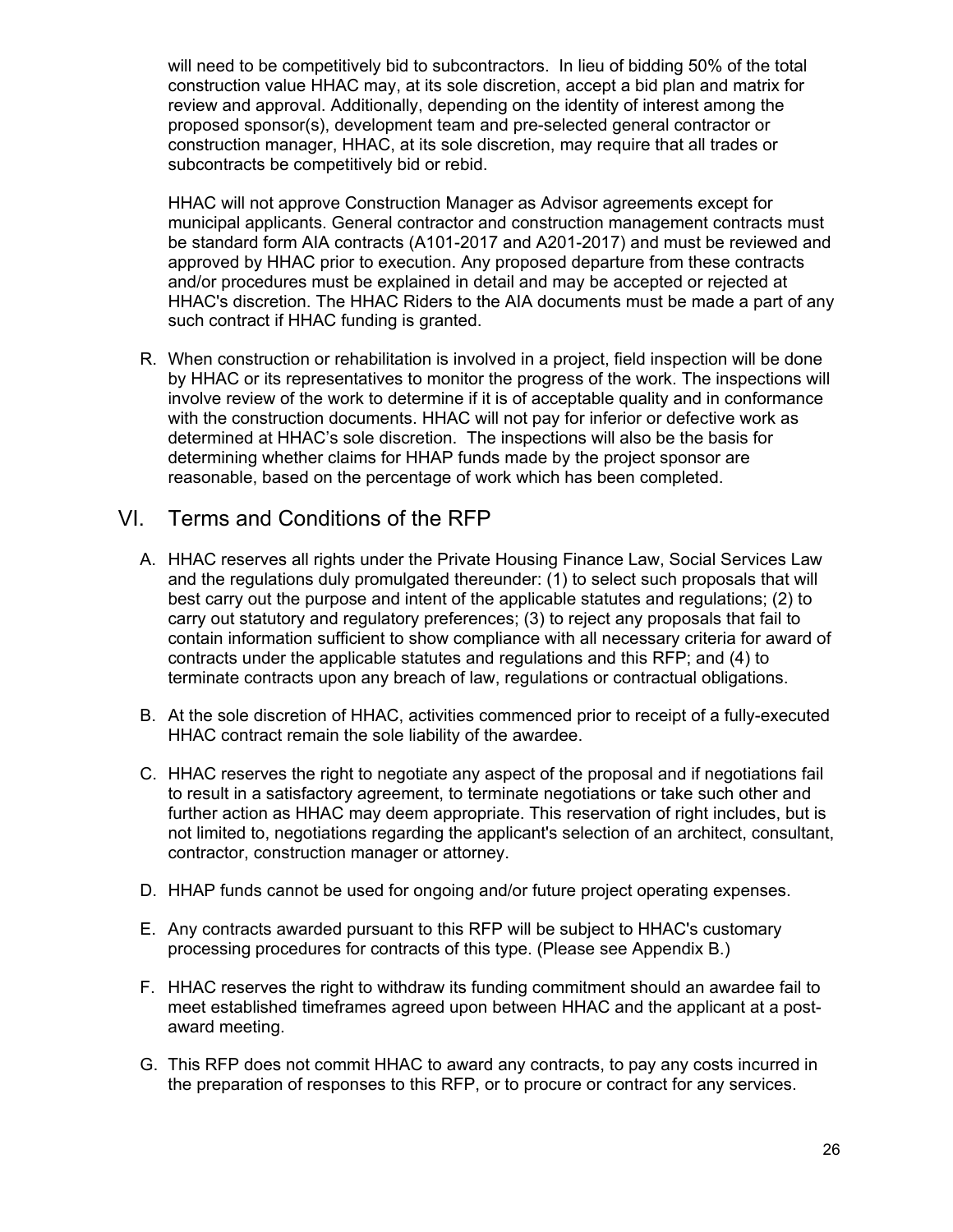- H. HHAC reserves the right to amend, modify or withdraw this RFP and to reject any and all proposals submitted, and may exercise such right at any time without notice and without liability to any applicant or any other parties for expenses incurred in the preparation of an application or otherwise. Proposals are prepared at the sole cost and expense of the applicant.
- I. HHAC reserves the right to award contract(s) to as many or as few applicants as it may select, to accept or reject any or all proposals, to award contract(s) to entities other than applicants and to cancel, in part or in whole, this RFP, if HHAC deems it to be in its best interest or in the best interest of the State to do so.
- J. All plans and working documents prepared by the applicant or its agents or employees pursuant to or in the preparation of the proposed contract to be awarded by HHAC will become the property of HHAC at its discretion.
- K. Submission of a proposal will be deemed to be the consent of the applicant to any inquiry made by HHAC to third parties with regard to an applicant's character, competence, experience or other matters relevant to the proposal.
- L. The award of the contract will be based on the proposal of the successful applicant and upon any conditions imposed by HHAC.
- M. As a condition of receiving HHAP funds, the applicant shall:
	- Acknowledge and confirm that it is not in arrears to the State for any debt or contract, and is not in default as a surety contractor or as to any other obligation to the State.
	- Warrant that all materials furnished and work performed under the HHAP contract shall be of good quality, free from faults and defects, and conforms with the terms of the contract, and shall be guaranteed for a period of one year from the date of HHAC's acceptance of the work constituting the project establishment phase of the homeless project (the "Warranty Period"). The project establishment phase begins on the date HHAC approves the project for rent up. Should any problems develop during this one-year period due to defective material or faulty workmanship, the applicant agrees to furnish all necessary material and labor to correct the problem without any cost to HHAC.
	- Enter into a guaranty agreement with HHAC, if required by HHAC.
- N. HHAC reserves the right to a royalty-free, non-exclusive and irrevocable license to reproduce, publish, distribute or otherwise use any and all copyrighted or copyrightable material resulting from the HHAP contract. Publication of the results of any activity supported under the HHAP contract by anyone other than HHAC must have the prior written approval of HHAC.
- O. The proposal shall be signed by an official duly authorized to bind the applicant(s). The proposal shall also provide the name, title, address, email, telephone number and area code of individuals with authority to negotiate and contractually bind the corporation or municipality and who may be contacted during the period of proposal evaluation.
- P. This request for proposals, and any contracts resulting therefrom, are subject to all laws, rules and regulations promulgated by any federal, State or municipal authority having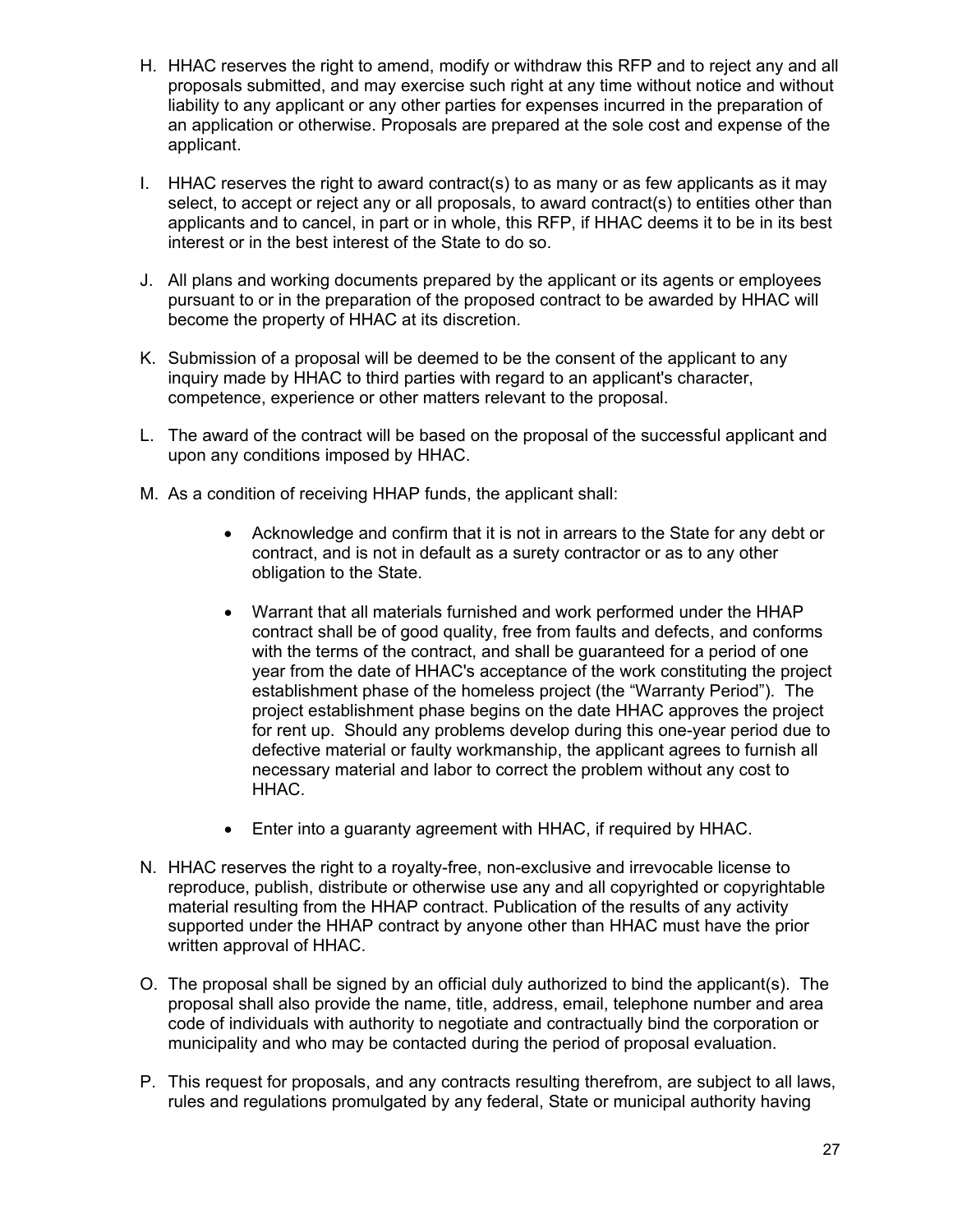jurisdiction over same and may be amended from time to time. All applications pursuant to this RFP are prepared at the sole risk, cost and expense of the applicant.

- Q. By statute, a single municipality cannot be awarded a contract or contracts which would result in the municipality directly receiving more than 50% of the total amount of funds appropriated for HHAP in a State fiscal year.
- R. In order to promote geographic distribution and optimal use of available HHAP funds to address locally-identified housing needs, no single award shall be made in excess of \$10 million in any given State fiscal year, and no single sponsoring organization shall receive a combined total of more than 25% of the funds available in any given State fiscal year for multiple projects, unless HHAC determines that it is in the best interest of the State to do so.
- S. No single geographic region shall receive more than 60% of the funds available in any given State fiscal year unless HHAC determines that it is in the best interest of the State to do so. For the purposes of this provision, geographic regions are delineated by HHAC as follows:
	- New York City Bronx, Kings, New York, Queens and Richmond Counties
	- New York City Suburbs Westchester, Nassau and Suffolk Counties
	- Rest of State All other counties not listed above
- 65% of the funds available to HHAC in any given State fiscal year will be awarded to T. In order to promote the State's overall commitment to permanent supportive housing, permanent supportive housing.
- U. HHAC reserves the right to make awards at a greater or lesser amount than requested if HHAC determines it will best carry out the purpose and intent of the HHAP statute and the availability of funds.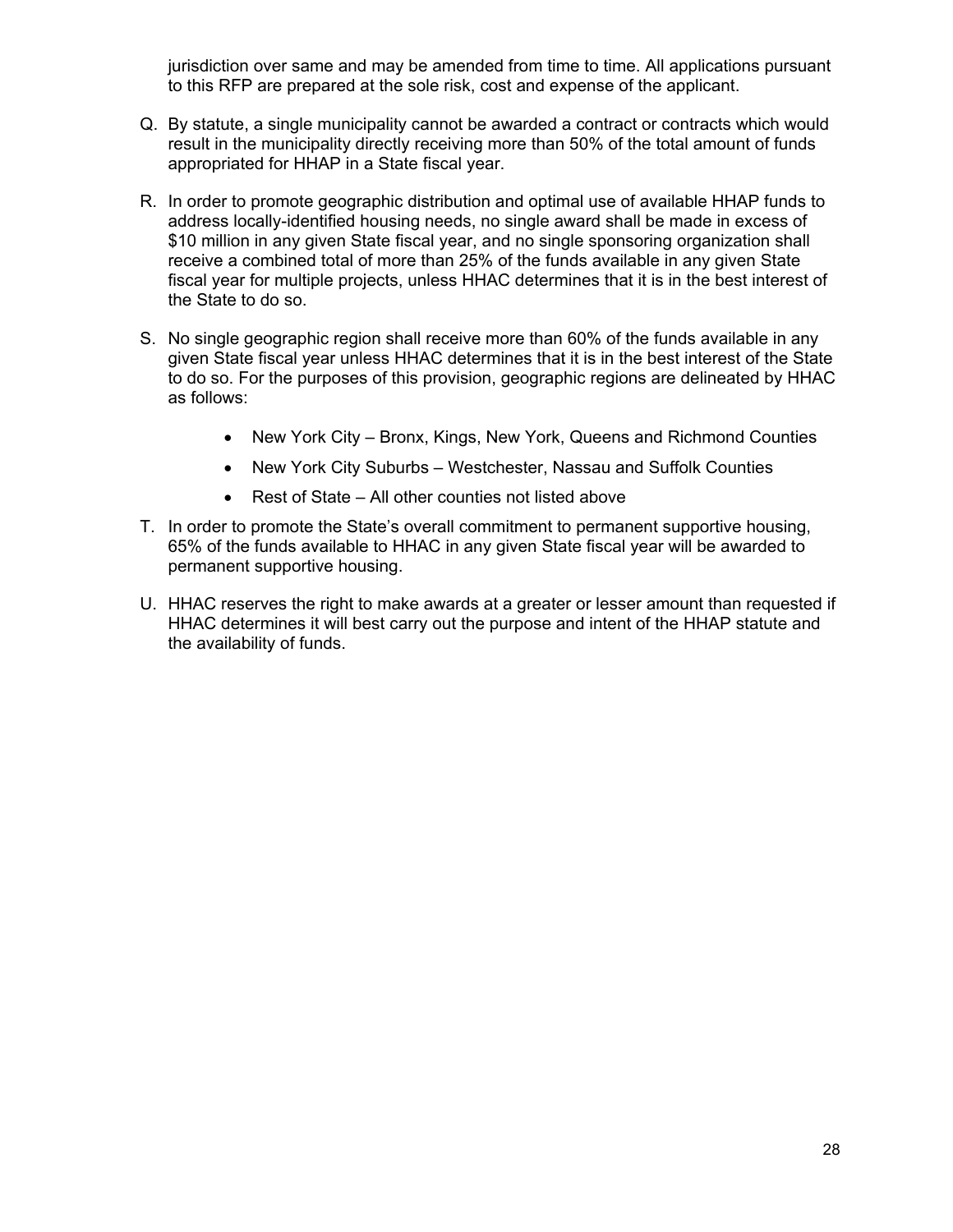# <span id="page-29-0"></span>VII. Existing Emergency Shelter Repairs

#### **A. Existing Emergency Shelter Repair Contract Components**

Funds awarded pursuant to this RFP will be made available pursuant to a standard contract with HHAC for such projects. The contract includes termination, hold harmless, record retention and non-discrimination provisions. The contract also contains provisions that bind the project for use as a supportive homeless housing project for up to two years or as set by the contract; allow for the replacement of project management by HHAC if the project fails to operate in accordance with the contract; and provide that HHAC may require any funds previously advanced to the project sponsor to be refunded to HHAC in the case of termination or other substantive contract violation. To the extent permitted by law, the contract may be terminated immediately upon the filing of a petition of insolvency, by or against the sponsor. Such termination shall be immediate and complete, without termination costs or further obligations by HHAC to the sponsor. For informational purposes, a sample HHAC contract is posted on OTDA's website along with this RFP. Please be advised that the posted contract is a sample agreement; the actual terms and conditions of contracts executed as a result of this RFP may vary.

Shelter facilities under contract with HHAC at time of application are ineligible for additional existing emergency shelter repair funds. However, upon completion of a two-year HHAC shelter repair contract, the project may apply for new shelter repair funds for new or previously unknown repair needs. Each project facility is limited to two emergency shelter repair contracts in a five-year period.

Contracts will not be processed until all information requested in the RFP and any information requested in letters notifying the applicant of the award have been received and approved by HHAC. All issues or questions must be resolved to the satisfaction of HHAC before a contract can be signed. HHAC will require, at its discretion, a board resolution or equivalent document from the applicant sponsor authorizing, among other things, named individual(s) to enter into contract(s) with HHAC, and authorizing the establishment of a bank account solely for the use of HHAP funds. HHAC is not liable for any expenses incurred before a contract is fully executed. The fully-executed contract may, however, provide for a contract period which begins prior to the date on which the contract is fully executed. In general, the start of the contract period will coincide with the date of the conditional award reservation by the HHAC Board.

After all outstanding documents are received and approved by HHAC, the sponsor may execute the contract. Funds will not be advanced until a segregated bank account has been established and documentation has been received by HHAC.

#### A. **Application Requirements**

The following is an abbreviated list of the key elements required for completing the application:

#### **Checklist of Required Information and Documentation (in Appendix A of the application)**:

The checklist provided in the Existing Emergency Shelter Repairs application package contains a listing of all the materials required for the HHAP application. It serves two purposes: first, as a means for the applicant to determine if all the requirements of the application have been completed; and second, as an index to the completed application form. For each item, note the page on which it appears in the completed application or, if not applicable, place a check in the appropriate space. (Note: Please remember to separate exhibit sections by tabs and number the pages sequentially after the application is assembled.)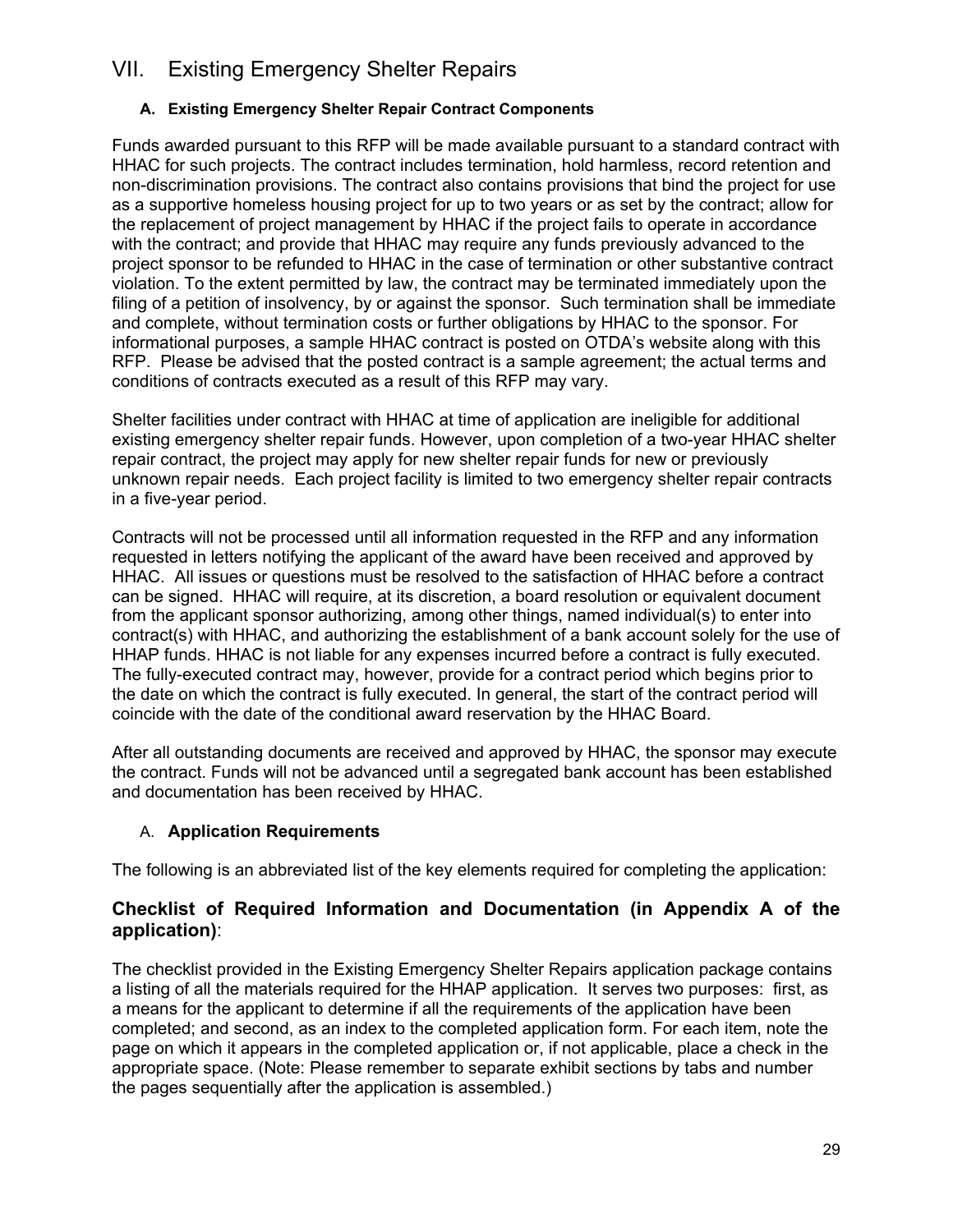#### **Exhibit A-1: Project Summary Information**

This exhibit should include basic information about the proposed Emergency Shelter Repairs. The county indicated on the form should reflect the county in which the shelter is located.

## **Exhibit A-2: Applicant Information**

 districts in which the applicant's main office is located. Provide the information requested for the applicant. Legislative districts should reflect the

#### **Exhibit A-3: Co-Applicant/Supporting Organization Information**

 office is located. Provide the information requested for any supporting organization or co-applicant whose qualifications and experience should be considered in reviewing the proposal. Legislative districts should reflect the districts in which the co-applicant's or supporting organization's main

#### **Exhibit A-4: Building Information**

This exhibit shall include information specific to each proposed site (building). Legislative districts should reflect the district where the shelter is located.

## **Exhibit A-5: Project Summary Narrative**

In this Exhibit, please provide a summary description of the project and proposed repairs, together with all information that is necessary to convey a basic understanding of the essential elements of the proposal. The narrative should be presented in such a way so that someone who has not read the application will have a clear understanding of the scope of the project and the proposed repairs. Please be concise. Ideally, the Project Summary should be no more than one page. There will be an opportunity later in the application to provide greater detail.

#### **Exhibit A-6: Development and Management Team, if applicable**

List contact information for all applicable members of the proposed development team. Identify all board members, owners, and officers of corporate or other entities. Briefly describe the respective roles and responsibilities, qualifications and relevant experience of each member of the development and management team. Identify whether HHAC's funding of this project creates any direct or indirect financial or other interest of or among any members of the development team (including the applicant or co-applicant, any subsidiary or affiliate thereof). Please refer to the Conflict of Interest information in Appendix G and identify whether a potential conflict of interest exists and if applicable, how it will be mitigated. Finally, if proposing to use the services of a consultant, briefly describe the qualifications of the proposed consultant and include a draft scope of work. Please be advised that HHAC reserves the right to accept or reject the participation of any member of the proposed development and management team.

#### **For the purposes of an application for existing emergency shelter repairs, the development team may consist of just one individual employee of the applicant agency.**

**Note regarding the use of architects**: Please identify if architectural services are needed based on the proposed scope of work.

**Note regarding the use of consultants**: In certain instances, the use of project consultants is appropriate in the planning, development and start-up of HHAP projects. However, regardless of the role of the consultant, HHAC requires the project sponsor to remain integrally involved in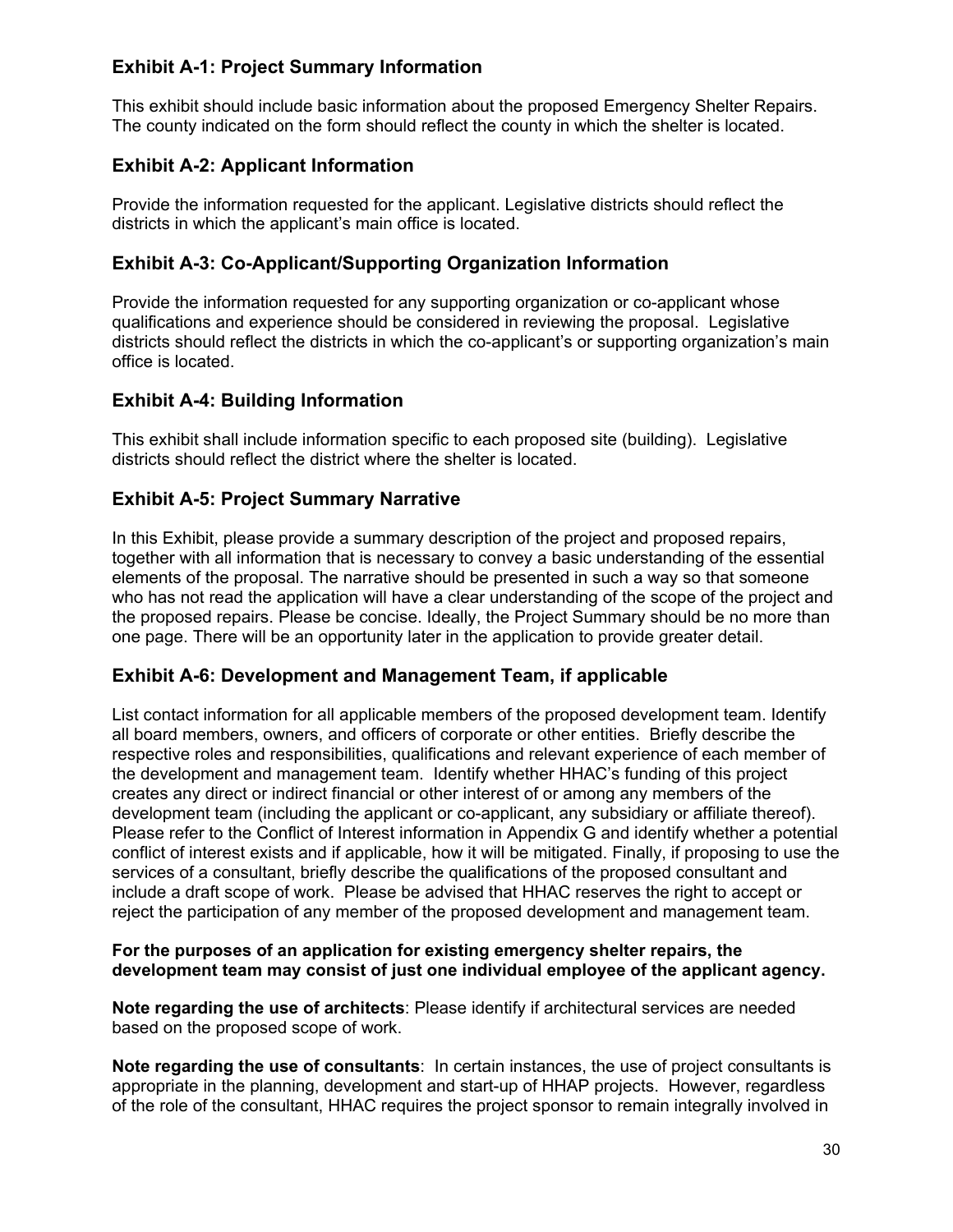the design and development process. HHAC has found that the proactive participation of a project sponsor, even one without development experience, helps to move the project forward in a more timely manner and increases the level of responsiveness of the various professionals involved in the project. HHAC reserves the right to review and approve any proposed consultant, consultant contract and fees. The total **combined** amount requested for a consultant's services and a developer's fee cannot exceed the guidelines set forth in Appendix H.

## **Exhibit A-7: Site Control**

Provide information on current ownership of the site and the relationship, if applicable, between the current owner and applicant.

Attach evidence of site control. Acceptable forms of site control include: an executed deed showing ownership by the applicant or a current lease.

#### **Exhibit A-8: Local Social Services District Approval/Community Relations**

This exhibit captures information about the applicant's efforts to notify the Districts of the request for funding for Shelter Repairs. Please provide verification that the District in which the shelter is located has been notified and has approved the applicant's intent to make repairs to the existing emergency shelter.

**Note**: The Local Social Services District in which the project is located **must** be notified of the applicant's intent to make repairs to the existing emergency shelter.

#### **Exhibit B-1: Development Budget Summary**

The HHAP budget line for these repairs should not exceed \$100,000 per facility.

Repairs costs of up to \$100,000 per facility maybe requested and no project may be awarded more than \$100,000 under this category.

**Note**: If applicant operates more than one facility as separate projects and each have needed repairs, the applicant must submit one application for each facility.

#### **Exhibit B-2: Description of Development Budget Items**

This exhibit requests information about the basis for determining the cost of various items in the HHAP development budget. Please provide an explanation of how the amounts for repairs were determined, and any ancillary hard and soft cost items including, but not limited to, construction repair costs, professional fees and equipment. Please include this information for all line items, not just those for which HHAP funding is requested.

#### **Exhibit B-3: Description of Non-HHAP Funds Required for Development**

 This exhibit contains information relating to non-HHAP funds required for project development. sources are required to cover the full cost of the project. If a final commitment of funding is Detail the terms and conditions of other funding sources, if any, and document the commitment of other funds. Such documentation must be provided for cases in which funds from other unavailable, please submit the most recent documentation available to show that the funding is forthcoming.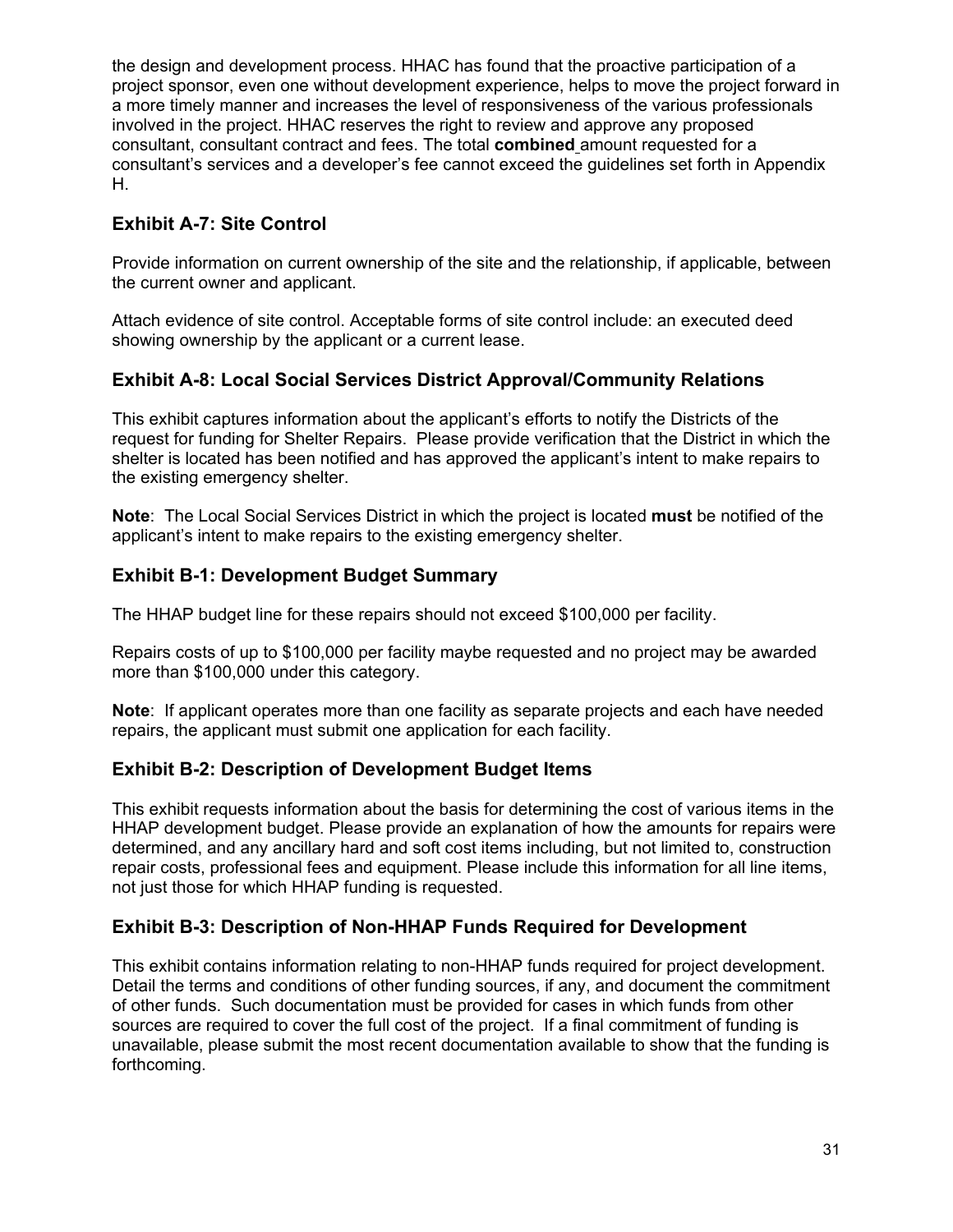#### **Exhibit B-4: Current Shelter Operating Contract Budget**

Exhibit B-4 requests a copy of the program's current Operating Contract Budget. Please explain which regulatory agency approved the budget.

#### **Exhibit C-1: OTDA Division of Shelter Oversight and Compliance (DSOC) Operational Plan**

Exhibit C-1 requests information regarding the status of the shelter's Operational Plan, such as whether it has been submitted to the District and is on file with OTDA.

#### **Exhibit C-2: Project Licensing/Certification**

 required to be licensed or certified. Please include a copy of the certification, if applicable. Exhibit C-2 requests information regarding the application and approval status of shelters

#### **Exhibit D-1: Applicant Information, Legal and Financial Status**

Pursuant to the New York State Division of Budget Bulletin H-1032, dated June 7, 2013, (revised July 16, 2014), New York State has instituted key reform initiatives to the grant contract process which require nonprofits to register in the Grants Gateway and complete the Vendor Prequalification process in order for proposals to be evaluated. Information on these initiatives can be found on the Grants Reform website by clicking here [NYS Grants Reform](http://grantsreform.ny.gov/) 

Proposals received by nonprofits that have not registered and are not prequalified in the Grants Gateway by the time of submission of the proposal cannot be evaluated. Such proposals may be disqualified from further consideration.

One aspect of Governor Cuomo's Grants Reform Initiative to streamline the State grants process is the creation of a Grants Gateway Document Vault. This feature, a component of the prequalification process, provides applicants with a secure online repository to store and share commonly requested documents with State agencies.

While HHAP is not currently integrated into the NYS Grants Management System, inclusion of documentation that a nonprofit applicant or co-applicant has been pre-qualified with the Grants Management System (including the Document Vault number) will be accepted in lieu of hard copies of those corporate or organizational documents being uploaded to the Document Vault. These documents are designated on the chart below**.** Please note that two most recent financial statements must be included with the application, including the Single Audit (U.S. Office of Management and Budget [OMB] circular A-133), if required.

 **Note:** Use of the Grants Gateway Document Vault is an alternative to submitting certain applicant information required in this section. If **any** of the information requested in Exhibits D-1 through D-3 is not submitted (other than those items included in the Document Vault), a narrative explanation as to why the information is missing must be provided. Failure to do so may result in the proposal being disqualified. **Further, items uploaded to the Document Vault must be current.** Any required items located in the Document Vault which are outdated and not otherwise included in the application may result in the proposal being disqualified.

Provide a description of the applicant organization **and any supporting organization or coapplicant,** including the year it was founded, its mission, and major accomplishments. Describe the applicant's experience in housing development, ownership or management and in the provision of housing or services to homeless and special needs households.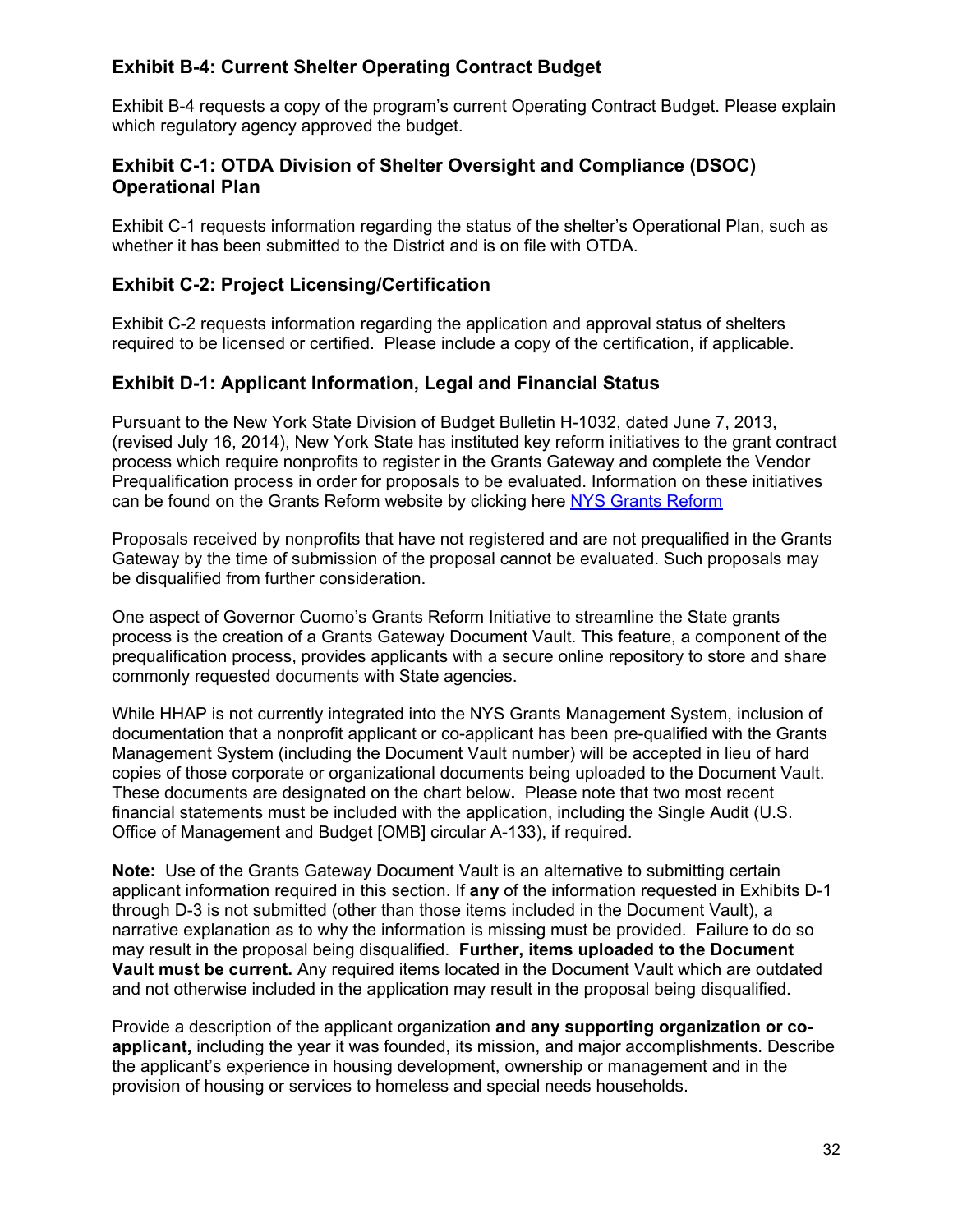As a reminder, HHAP is restricted to only contracting with non-profit entities or their whollyowned subsidiaries, municipalities, public corporations, charitable organizations or their whollyowned subsidiaries, or qualifying jointly-owned entities. Any proposed contracting entity structure that is essentially for-profit in nature or that cannot be characterized as having a nonprofit with majority interest and control cannot be considered for funding under this RFP.

| <b>Agency Information Matrix</b>                                                                                                                                                                                                                                                                                                                                                                |                                 |                                                               |
|-------------------------------------------------------------------------------------------------------------------------------------------------------------------------------------------------------------------------------------------------------------------------------------------------------------------------------------------------------------------------------------------------|---------------------------------|---------------------------------------------------------------|
| For each corporate entity involved in the project (applicant, co-applicant, and supporting                                                                                                                                                                                                                                                                                                      |                                 |                                                               |
| organization), please submit the following documents, as applicable:                                                                                                                                                                                                                                                                                                                            |                                 |                                                               |
| <b>Required Information</b>                                                                                                                                                                                                                                                                                                                                                                     | <b>Include with Application</b> | <b>Included in Grants</b><br><b>Gateway Document</b><br>Vault |
| <b>General Information</b>                                                                                                                                                                                                                                                                                                                                                                      |                                 |                                                               |
| Current organizational chart                                                                                                                                                                                                                                                                                                                                                                    | Yes                             |                                                               |
| Resumes of key staff to be involved in<br>project development, management<br>and/or the provision of services                                                                                                                                                                                                                                                                                   |                                 | Yes                                                           |
| <b>Applicant Agency Development</b><br>Experience                                                                                                                                                                                                                                                                                                                                               | (form provided)                 |                                                               |
| <b>Applicant Agency Funding History</b>                                                                                                                                                                                                                                                                                                                                                         | (form provided)                 |                                                               |
| M/WBE and EEO Policy Statement                                                                                                                                                                                                                                                                                                                                                                  | (form provided)                 |                                                               |
| <b>Corporate Documents</b>                                                                                                                                                                                                                                                                                                                                                                      |                                 |                                                               |
| (Supporting Organizations Exempt)                                                                                                                                                                                                                                                                                                                                                               |                                 |                                                               |
| Board of Directors Profile and a<br>narrative description of the relevant<br>experience of Board Members                                                                                                                                                                                                                                                                                        |                                 | Yes                                                           |
| Certificate of Good Standing (long form)                                                                                                                                                                                                                                                                                                                                                        | Yes                             |                                                               |
| Certificate of Incorporation and any and<br>all Amendments thereto, along with filing<br>receipts with the New York State<br>Department of State with respect to<br>each document.                                                                                                                                                                                                              |                                 | Yes                                                           |
| By-Laws,<br>including<br>all<br>and<br>any<br>amendments thereto                                                                                                                                                                                                                                                                                                                                |                                 | Yes                                                           |
| IRS 501(c)(3) Ruling                                                                                                                                                                                                                                                                                                                                                                            |                                 | Yes                                                           |
| Faith-Based (Sectarian) Organization<br>Compliance Checklist **                                                                                                                                                                                                                                                                                                                                 | (form provided)                 |                                                               |
| The last two complete sets of audited<br>financial statements prepared by an<br>independent certified public accountant<br>for the applicant agency and any<br>supporting organization or co-applicant.<br>The most recent financial statement<br>should be no less than one-year old.<br>*This includes two audits which each<br>cover one year and include the prior<br>year as a comparison. | Yes                             | Yes                                                           |
| Single Audit (A-133), if required.                                                                                                                                                                                                                                                                                                                                                              | Yes                             | Yes                                                           |

\*A Certificate of Good Standing (long form) certifies that the applicant is in good standing and lists all amendments to the original Certificate of Incorporation that have been filed. A Certificate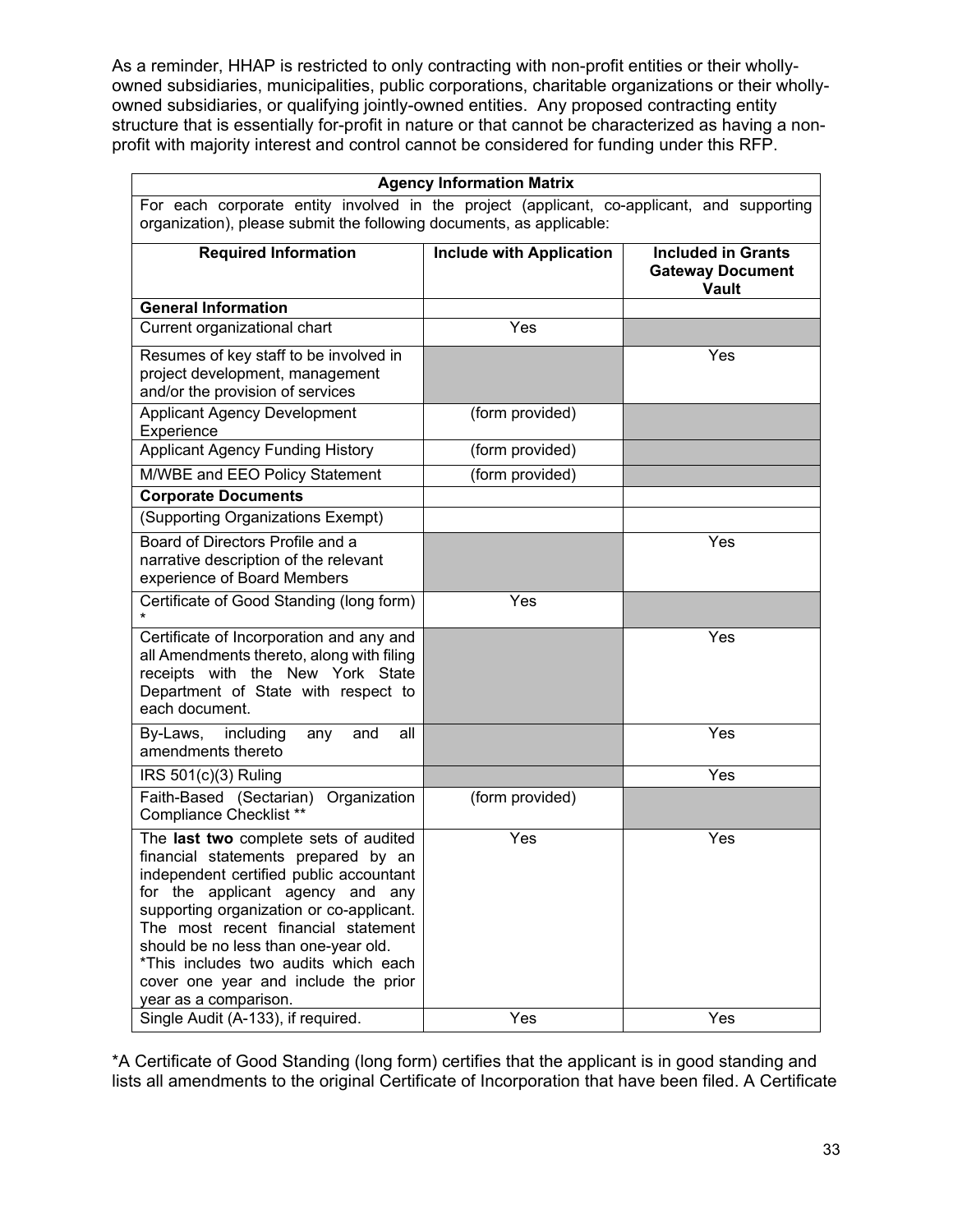of Good Standing can be obtained from the NYS Department of State by clicking here: https://www.dos.ny.gov/corps/faq\_certificates\_under\_seal.page.asp

Please allow sufficient time to order the Certificate to ensure that it is included in the application and make sure to order the long form, rather than the short form, which lists only name change amendments.

\*\*The NYS Attorney General's Office has determined that any organization whose incorporated name carries a sectarian moniker must list itself as a faith-based (sectarian) organization. This includes all YWCA/YMCA's, Catholic Charities, and organizations that carry the names of saints, biblical figures, etc. Designation as a faith-based organization will not benefit or adversely affect the proposal as long as the form indicates that the applicant will not discriminate in providing services.

\*\*\* It is HHAC's responsibility to determine in its opinion whether applicants appear financially stable, not only currently, but also over the life of the project. As such, we will closely scrutinize the financial information provided and evaluate whether applicants possess the organizational infrastructure necessary to both develop the HHAP project and successfully maintain it for the contractually-mandated period of time. The financial statements should include the most recent (less than one-year old) Single Audit (OMB A-133), if required, a classified balance sheet identifying current assets and current liabilities, and any management letters issued.

To complete the financial review, HHAC must understand the financial impact of affiliated organizations on the applicant. Therefore, please provide:

- a list of affiliates, their purpose, any significant contingencies and the relationship of the affiliate to the applicant; and
- the consolidated audit and the separate audited financial statements of any significant affiliate if not included in the consolidated audit statements provided above.

 **Note:** Please remember that the audited financial statement must stand on its own. Do not reasonably imply that the applicant organization is or may be experiencing financial difficulties assume that the reviewers know anything about the applicant organization. Therefore, if the applicant's financial statements are more than one-year old or contain information that may (i.e., negative working capital, maximized line(s) of credit, audit findings, pending lawsuits, etc.), a narrative explanation of fiscal standing must be included.

Applicants should note the following HHAC requirements regarding financial statements. Applications that do not fully comply with the following requirements may be deemed unresponsive to the RFP and disqualified.

- 1. The audited financial statements must be presented in conformity with generally accepted accounting principles and audited in accordance with generally accepted auditing standards. This includes:
	- SFAS 116 Accounting for Contributions Received and Contributions Made;
	- SFAS 117 Financial Statements for Not-for-Profit Organizations;
	- AICPA Statement of Position 94-3 Reporting of Related Entities by Not-for-Profit Organizations and the latest EITF guidance relating to the definition of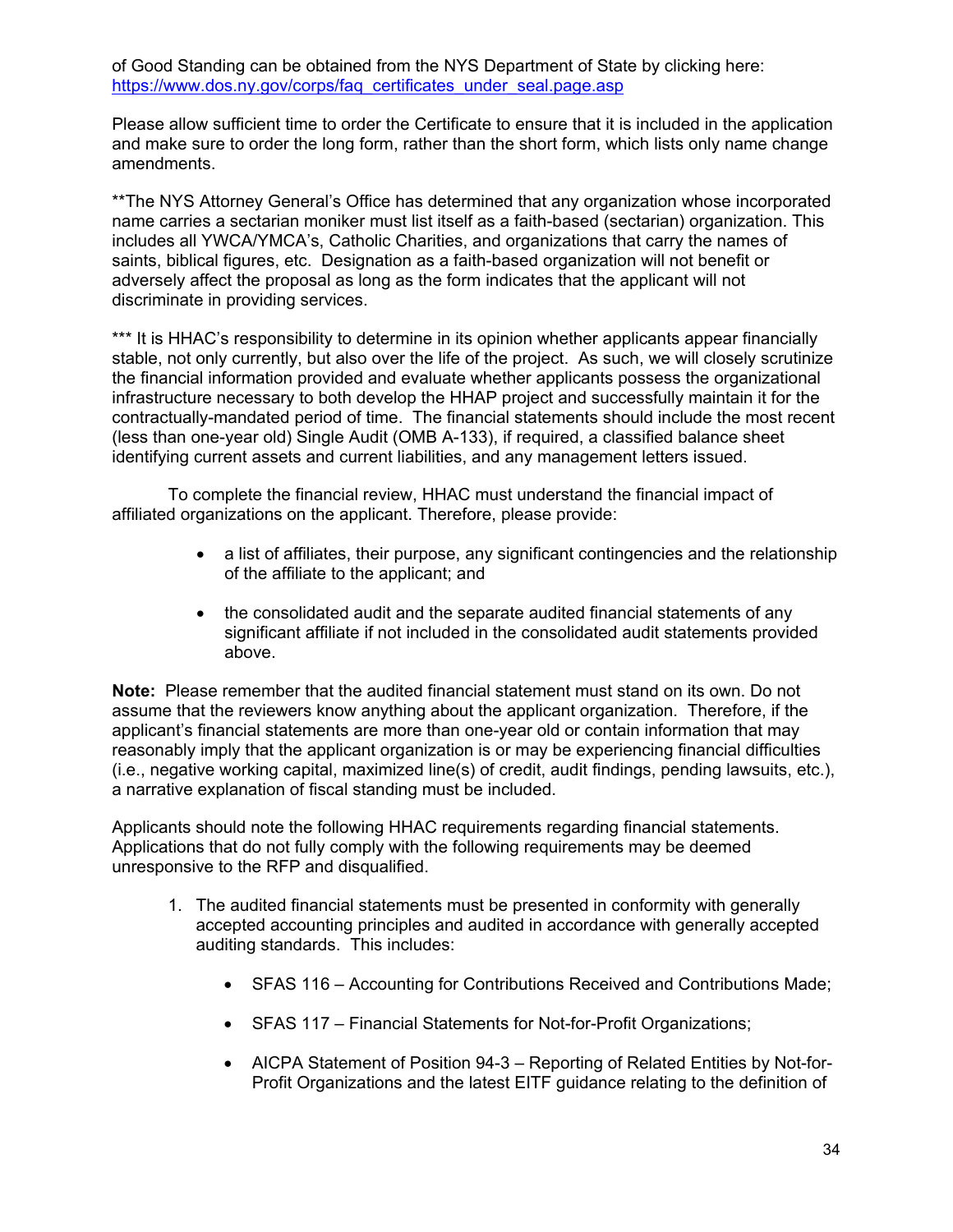control that now requires more affiliates to be included in the consolidated financial statements; and,

- Other authoritative accounting pronouncements affecting nonprofit accounting and reporting.
- 2. The financial statements must provide a breakdown of total unrestricted, temporarily restricted and permanently restricted net assets, and include the following:
	- A statement of financial position in the classified format. Please note: While it is preferred that the information be provided by an auditor, if it is not part of the applicant's audited financial statement, provide a detailed list of assets and liabilities identifying whether each is a current asset or current liability. This list needs to agree in total with the presentation in the applicant's audited financial statements;
	- A statement of activities;
	- A statement of cash flow; and,
	- A statement of functional expenses, when required.
- 3. If the applicant organization has experienced losses for the last two years, explain why and how the organization plans to bring its spending in line with its revenues.
- 4. If the applicant organization has a negative working capital position in the current year, explain how the organization plans to raise unrestricted revenues in order to improve the organization's financial stability. We would suggest a written plan explaining the steps the applicant will take currently and over future periods to rectify the situation. Please be aware that the application may not be competitive if the applicant organization does not adequately demonstrate financial stability.
- 5. If the applicant financial statements identify an outstanding lawsuit, please make sure that the contingency footnote includes an attorney's opinion as to the expected outcome. Also, identify whether the lawsuit is covered in full by insurance, and if not, discuss the expected financial impact on the organization.
- 6. HHAC looks for a positive unrestricted net asset position after subtracting increases from the purchase of net assets to determine an organization's ability to remain financially stable. This cushion or positive net asset position will assist the applicant organization in weathering future downturns in operations. An increase in net assets that results from capitalizing assets does not provide a financial cushion to the organization. The applicant must demonstrate the ability to generate unrestricted resources. Grant funding and temporarily or permanently restricted revenue cannot by definition provide the cushion because spending must occur prior to recognizing the revenue.
- 7. Management and the Board of Directors (or other governing members) of the applicant organization are jointly responsible for maintaining an effective system of internal controls. Please be aware that if any material weakness in internal controls over financial reporting, or compliance issues have been identified, the application may not be competitive. HHAC places great importance on an organization maintaining an effective system of internal control. Even if it appears that the issue does not affect the proposed HHAP project, it reflects on the applicant's potential ability to manage HHAP funds. How the applicant organization plans to correct the material weakness will be evaluated. Please identify the steps that have been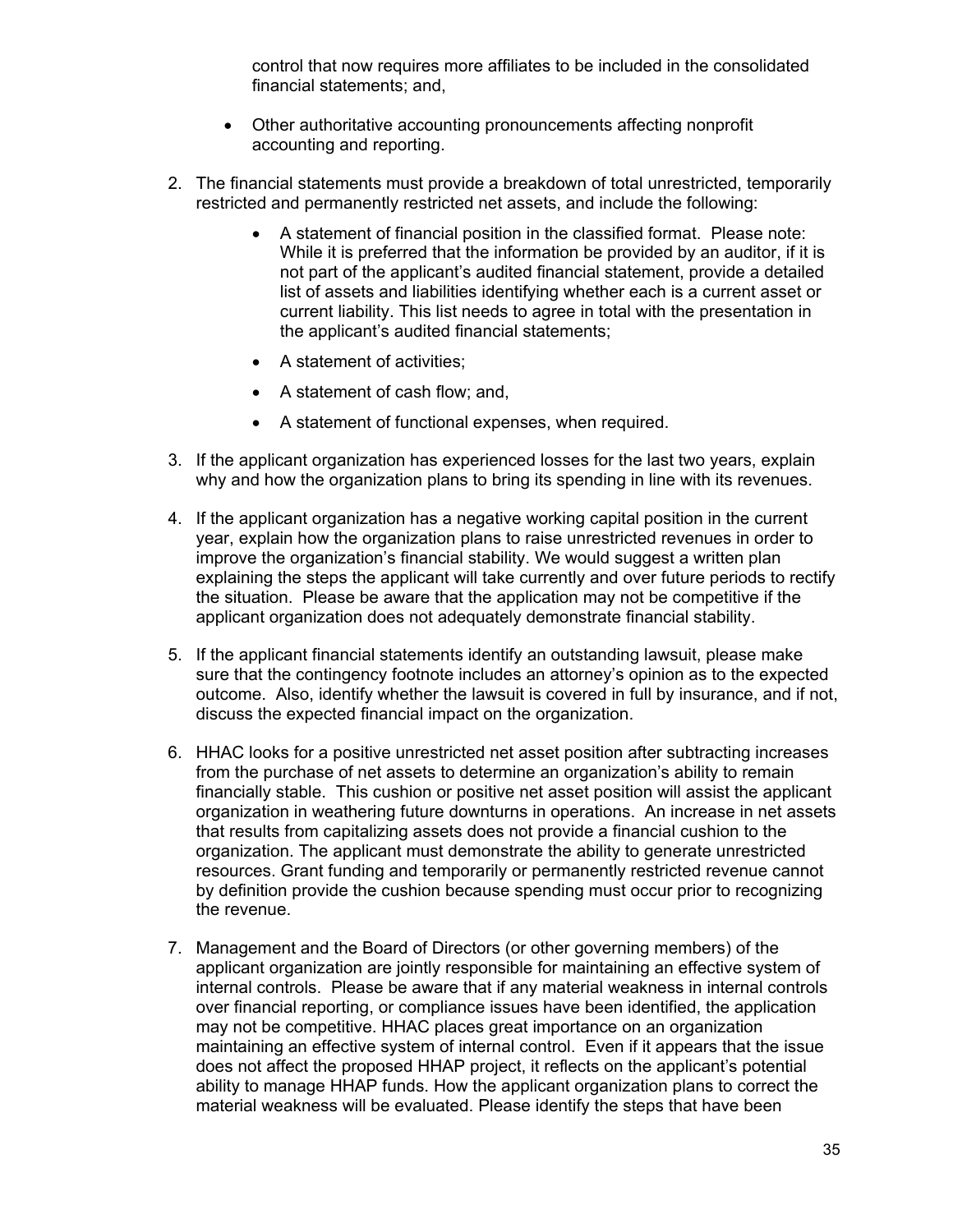HHAC may ask for the next year's A133 audit report to be certain that the internal effectively implemented to correct the material weakness to demonstrate the organization has complied with a corrective action plan. In certain circumstances control issues have been rectified.

## **Exhibit D-2: Minority and Women-Owned Business Enterprise (M/WBE)**

## **Equal Employment Opportunity (EEO) Participation Requirements**

## **Service-Disabled Veteran-Owned Business Enterprise (SDVOB) Requirements**

#### **Minority and Women-Owned Business Enterprises – Equal Employment Opportunity Participation Requirements**

It is the policy of HHAC to actively facilitate the participation of certified Minority and Women-Owned Business Enterprises (M/WBE) in the development of HHAP-funded projects and achieve optimal rates of M/WBE participation Toward this end, HHAC has adopted OTDA's M/WBE and EEO participation requirements and will utilize Regional M/WBE participation goals to establish a baseline expectation for contractors to demonstrate their respective good faith effort to meet or exceed contractual M/WBE participation requirements. However, each HHAP project will be assigned a contract-specific goal, which will be based on the project's scope of work, location of the project, and the availability of M/WBEs to participate therein.

 project that will be funded by HHAC as early as possible in the planning and development HHAC strongly advises applicants to identify and solicit certified M/WBEs for participation in the process. M/WBE goals apply to the entire "discretionary" amount of the HHAP award, which represents the total of all budget lines where M/WBE participation is possible. Therefore, the procurement or utilization of various goods and services related to the project are all opportunities to achieve or exceed the M/WBE participation goals Applicants are strongly encouraged to consider line items including, but not limited to, title insurance, legal, surveyor, furniture, consultant, architect, suppliers, and of course, the General Contractor or Construction Manager and any subcontractors and/ or suppliers as potential opportunities to meet or exceed the M/WBE participation goals.

Please be advised that the term "contractor" in HHAP/OTDA M/WBE and EEO compliance documents refers to the applicant, grantee or borrower of HHAP funds, not the construction contractor, and that it is the responsibility of the applicant and co-applicant (not the construction contractor or consultant) to plan, achieve and report on M/WBE participation. Further, please note that an authorized representative of the applicant organization must complete, sign and submit each of the required M/WBE and EEO compliance documents, which are listed below:

- M/WBE-EEO Policy Statement
- Equal Employment Opportunity Staffing Plan
- Proposed M/WBE Subcontractor Utilization Plan
- M/WBE Subcontractor Utilization Plan\*
- M/WBE Subcontractor Request for Waiver Form (if applicable)
- M/WBE Subcontractors and/ or Suppliers Letter of Intent to Participate\*

\*Applicants that have not identified certified businesses to achieve the desired goals should indicate "TBD" on the M/WBE Utilization Plan and M/WBE Subcontractors and/ or Suppliers Letter of Intent to Participate. However, it is HHAC's strong preference that an initial utilization plan be submitted identifying M/WBEs intended to be used in development of the project. The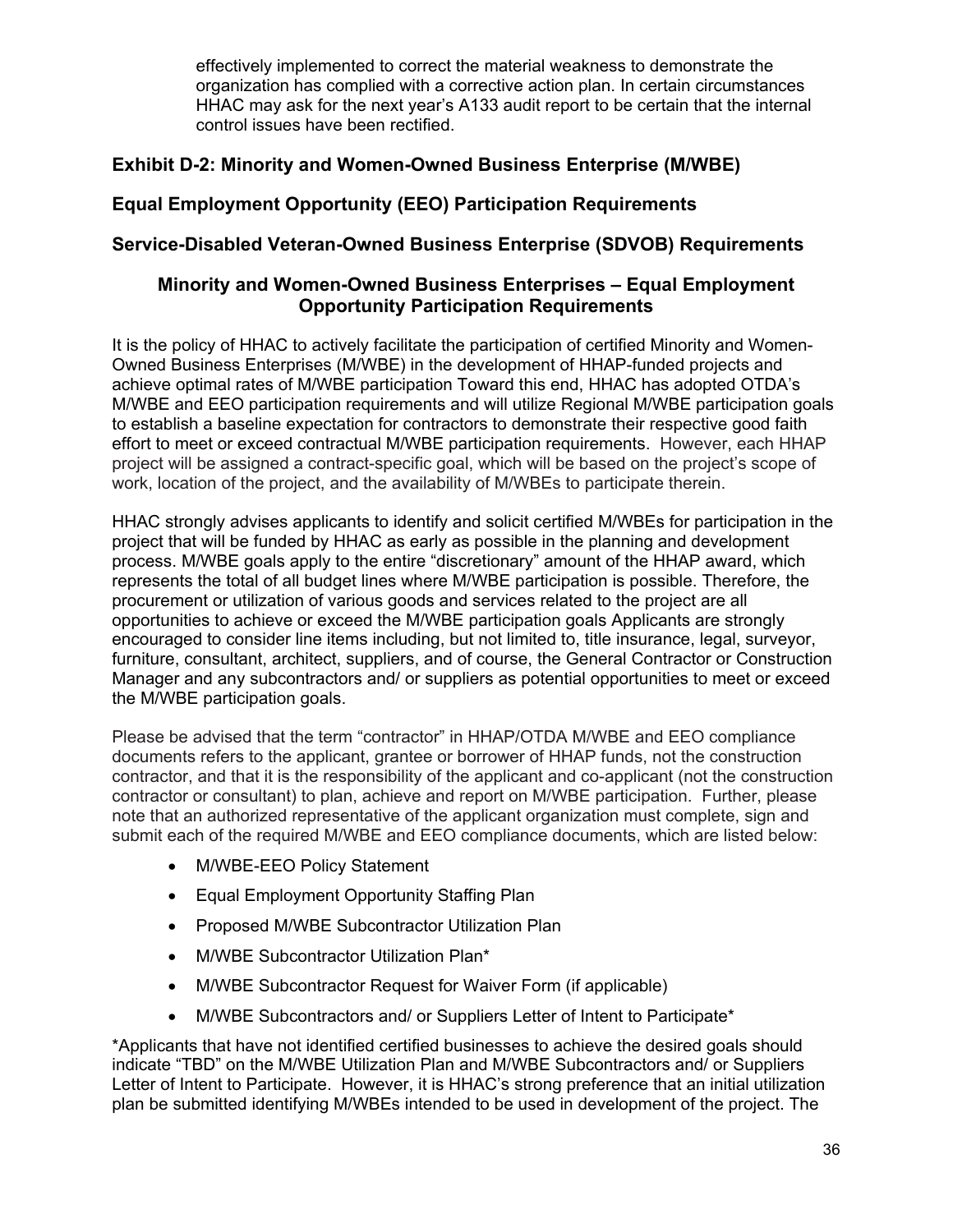initial utilization plan may be revised prior to final approval and execution of a contract with HHAC.

Additional information regarding HHAC/OTDA's M/WBE and EEO participation requirements is contained in Appendix D of this RFP and will be reflected in Appendix Z of an HHAC contract.

#### **Service-Disabled Veteran-Owned Businesses (SDVOB) in State Contracting**

HHAC and OTDA are in full accord with the aims and efforts of the State of New York to promote Service-Disabled Veteran-Owned Businesses (SDVOBs), as enacted in 2014 by Article 17-B of the Executive Law. This law acknowledges that Service-Disabled Veteran-Owned Businesses (SDVOBs) strongly contribute to the economies of the State and the nation. As defenders of our nation and in recognition of their economic activity in doing business in New York State, Applicants are strongly encouraged and expected to consider SDVOBs in fulfilling the requirements of the resulting contract. Such partnering may be as subcontractors, suppliers, protégés or other supporting roles. SDVOBs can be readily identified on the directory of certified businesses at website<https://online.ogs.ny.gov/SDVOB/search>

Applicants are strongly encouraged, to the maximum extent practical and consistent with legal requirements of the State Finance Law, the Executive Law and any implementing regulations, to use responsible and responsive NYS certified SDVOBs in purchasing and utilizing commodities, services and technology that are of equal quality and functionality to those that may be obtained from non-SDVOBs. Applicants are subject to the provisions of Executive Law Article 17-B and the regulations (9 NYCRR Part 252) issued thereunder. Applicants are reminded that they must continue to utilize small, and minority and women-owned businesses (M/WBEs), consistent with current State law (Executive Law Article 15-A).

 SDVOBs as part of their bid/proposal. OTDA has set a goal for SDVOB utilization for this Applicants will complete and submit a Service-Disabled Veteran-Owned Businesses (SDVOBs) Utilization Plan (SDVOB-100), to demonstrate their proposed utilization of NYS certified procurement of 6%. HHAC has adopted OTDA's SDVOB participation requirements may be found in Appendix E and will be reflected in Appendix Y of an HHAC contract.

The successful Applicant will report on actual participation by each SDVOB during the term of the contract to HHAC/OTDA monthly according to policies and procedures established by HHAC/OTDA.

 **Note**: Information about set asides for SDVOB participation in public procurement can be found by visiting website [http://www.ogs.ny.gov/Core/SDVOBA.asp,](http://www.ogs.ny.gov/Core/SDVOBA.asp) which provides guidance for State agencies in making determinations and administering set asides for procurements from SDVOBs.

#### **Exhibit D-3: Required Certifications**

- Contractor/ Subcontractor Background Questionnaire
- Nondiscrimination in Employment in Northern Ireland
- Non-Collusive Bidding Certification
- Statement of Agreement
- Vendor Assurance of No Conflict of Interest or Detrimental Effects (see Appendix L)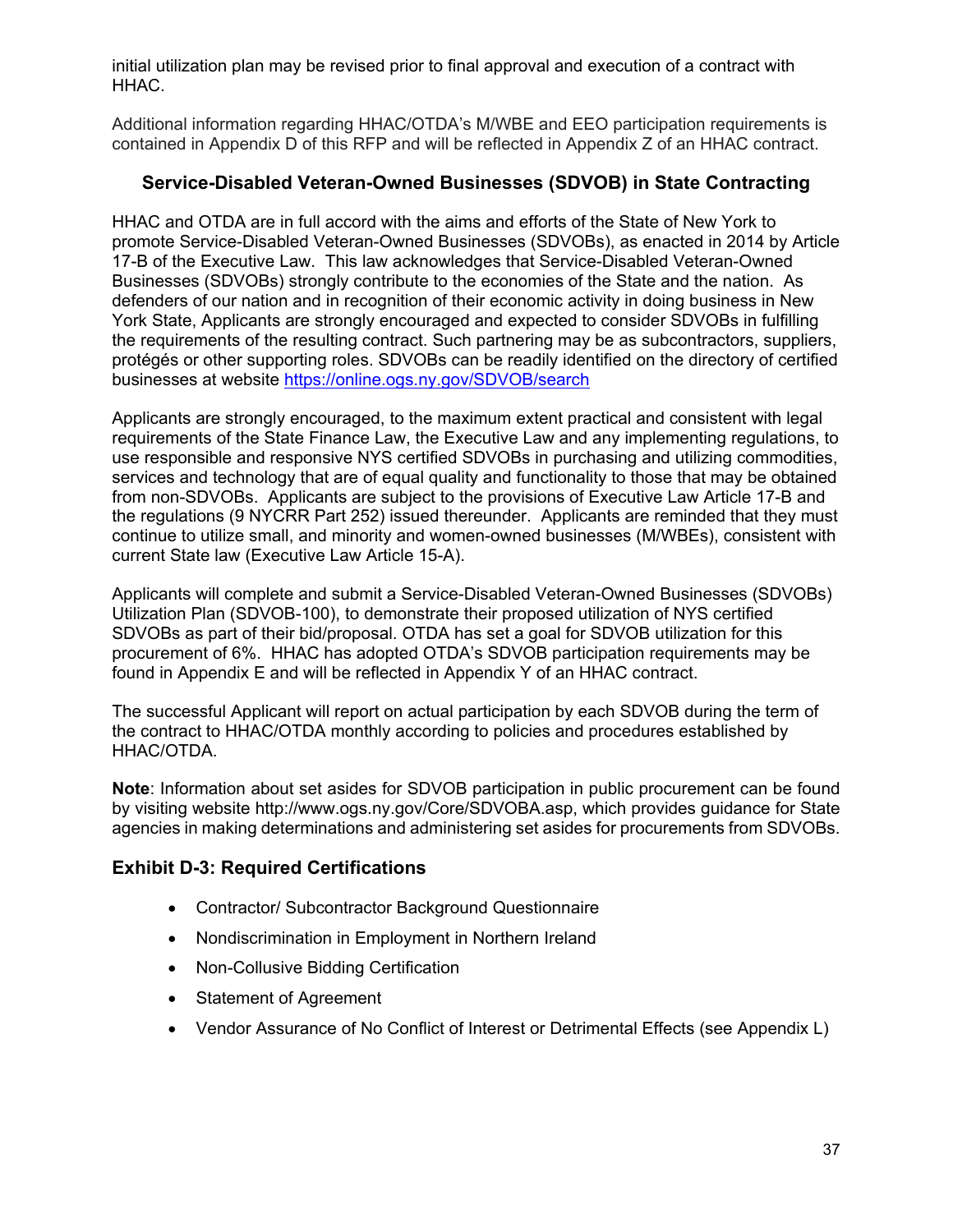## **Exhibit E-1: Site Description**

This exhibit captures information about the current condition of the site, neighborhood characteristics and the site's proximity to public services. This section should also fully describe any housing or services that will be provided to the non-homeless population at the site.

#### **Exhibit E-2: Scope of Work and Cost Estimate**

Please provide a description of the items and/or scope of work. Provide a detailed narrative identifying the level of construction work required, if any. The scope of work should address considerations such as the grade and quality of materials and fixtures.

The narrative scope of work and supporting documentation must demonstrate that the existing conditions of the project, if not corrected, are severe enough to impact the health and safety of the tenants. Further, the scope of work and cost estimate must be reasonable and limited to those repairs or modifications identified as necessary to protect the health and safety of tenants. Items that could be considered as upgrades or deferred maintenance should be avoided unless they are related to fire protection and/or security.

Please include any inspecting agency's documentation noting health and safety concerns (e.g., OTDA Division of Shelter Oversight and Compliance, the local Department of Social Services, local Fire or Code Enforcement, etc.).

If proposing small repairs or the purchase of security cameras or fire alarm systems, please include three quotes.

In addition, a detailed cost estimate must be provided based on a realistic construction start date and bids/quotes for proposed work.

#### **Exhibit E-3: Zoning Analysis and Status of Local Approvals (for each site)**

This exhibit captures information about the current zoning of the project site. Please include:

- Excerpts from applicable zoning regulations;
- Zoning map; and
- Description of the zoning situation of the proposed project site.

Applicants must include a statement indicating that any proposed rehabilitation will comply with applicable State and local laws, regulations and codes, land use provisions, deed restrictions or covenants, zoning regulations, historic board procedures, and any other local approvals, and that, where necessary, a new certificate of occupancy will be obtained at completion. In the case where the planned development is not as-of-right, include a statement by the architect or other qualified individual detailing how the appropriate approval(s) will be obtained and be sure to include the anticipated timeframe for securing such approvals in Exhibit E-4. As HHAP statute and regulation require projects to comply with existing law, including local code, land use and zoning requirements, HHAC shall rescind awards for projects that fail to meet these requirements.

#### **Exhibit E-4: Project Timeline**

Estimate the total timeframe for the Shelter repairs from notification of award to project completion and outline the estimated dates for achieving major project milestones. The form provided can be modified to accurately capture all steps required for the project.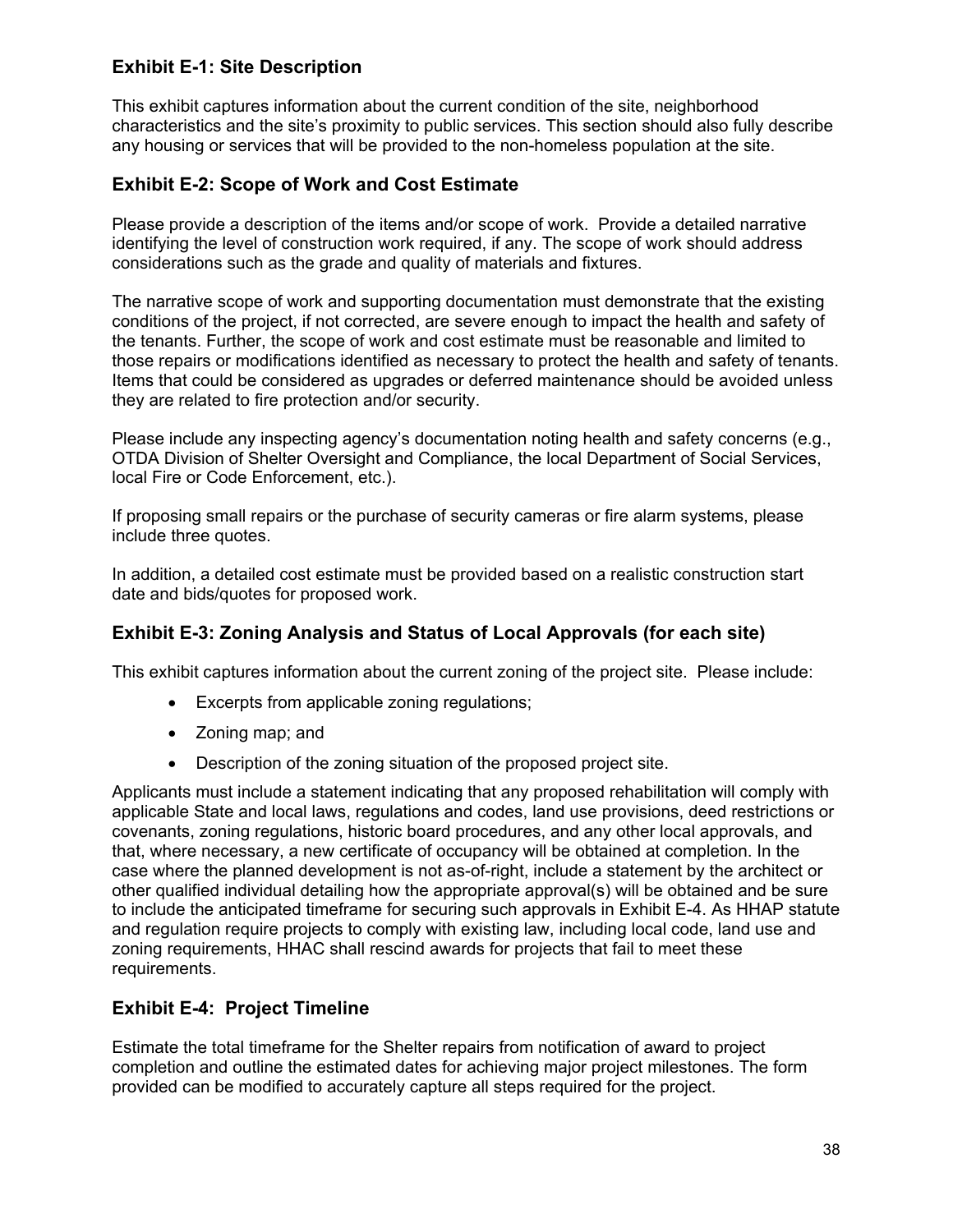## **Exhibit E-5: SHPO/SEQRA**

 site is either in a historic building or a historic district, design and cost estimates should reflect The New York State Office of Parks, Recreation and Historic Preservation is responsible for reviewing certain publicly-funded projects to determine if they involve structures of historic significance that may require some degree of interior or exterior preservation. If the proposed the potential concerns of the State Historic Preservation Office (SHPO) and/ or the local historic preservation association. All forms are now submitted electronically online, and submission instructions are provided in the application. Proof of online submission must be included in the application.

Submission of the short Environmental Assessment Form (EAF) is required for compliance with State Environmental Qualify Review Act (SEQRA) procedures.

To submit online to New York State Office of Parks, Recreation and Historic Preservation use the link by clicking here:<https://parks.ny.gov/shpo/online-tools/>

#### **Exhibit E-6: Flood Plain Letter (for each site)**

Please provide a flood plain letter from the appropriate jurisdictional authority indicating whether the project site(s) is in a Special Flood Hazard Area (SFHA). Please note that for proposed sites located in an area where flood insurance is required, the projected operating budget must include flood insurance among the expenses. HHAC strongly discourages applicants from selecting sites located in a SFHA as indicated on the official Flood Insurance Rate Maps published by the Federal Emergency Management Agency (FEMA). Applicants are encouraged to select sites located in moderate or minimal flood hazard areas, labeled Zone B or Zone X (shaded), and Zone C or Zone X (unshaded), respectively.

#### **Exhibit E-7: Site Photographs (for each site)**

Please provide color photographs of the facility areas where repairs are needed and one of the outside of the facility.

#### **Exhibit E-8: Floor Plans (for each site)**

- Location plan, showing the location of the site in the context of neighboring buildings (minimum scale  $1" = 100$ );
- Site plan (minimum scale  $1" = 40$ );
- "As-is" (existing) floor plans;
- Sketch plans (minimum scale  $1/8$ " = 1.0') sufficient to explain the scope of the project, including all levels, elevations, sections, and site plan. One full set of architectural plans and copies of plans reduced to letter size paper (8  $\frac{1}{2}$ " x 11") must be included with each copy of the application; and
- Include typical unit plan at  $1/4" = 1'$  scale.

**Note:** The plans for electronic submission should be in **.pdf file format** and printable to maximum of ledger size paper.

Applicants and their architects should take into consideration the requirement of Local Laws 58 (Accessibility to the Physical Disabled) and 76 (Asbestos Inspection and Removal), and all applicants should take into consideration the requirements of the Americans with Disabilities Act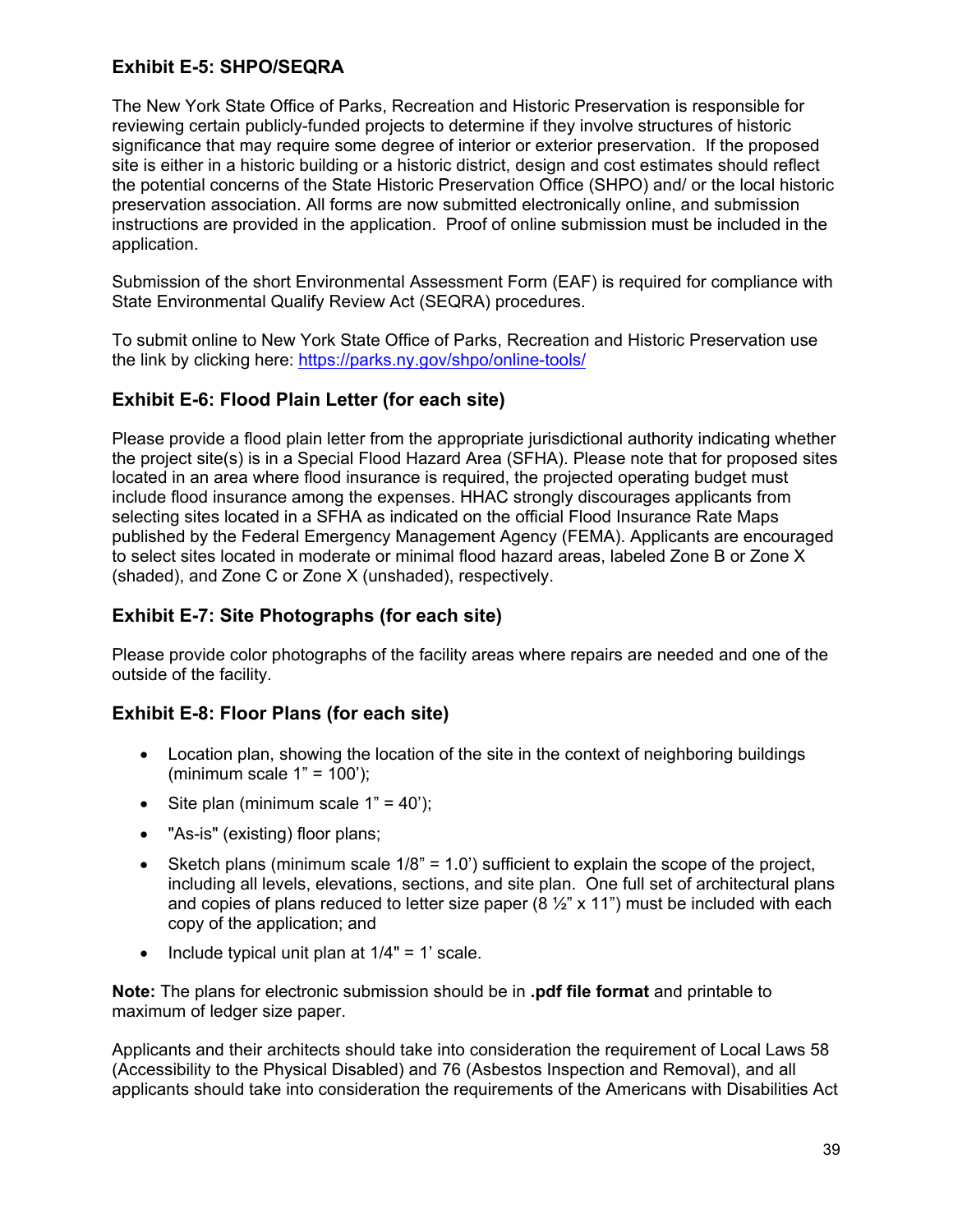and any other applicable State, federal or local statute, rule, regulation or ordinance, including the *Olmstead* decision discussed in Section II. L.

As certified Emergency Shelters, regulated by a State or local agency, applicants should make sure that the proposed design meets any regulatory requirements of that agency.

#### *Please also review the following proceeding appendices:*

- *Appendix F The Omnibus Procurement Act of 1992, page 70*
- *Appendix K HHAP Standards for Architectural Services, page 82*
- *Appendix L Vendor Assurance of No Conflict of Interest or Detrimental Effect, page 84*
- *Appendix M Executive Order 190, page 86*

No further information on this page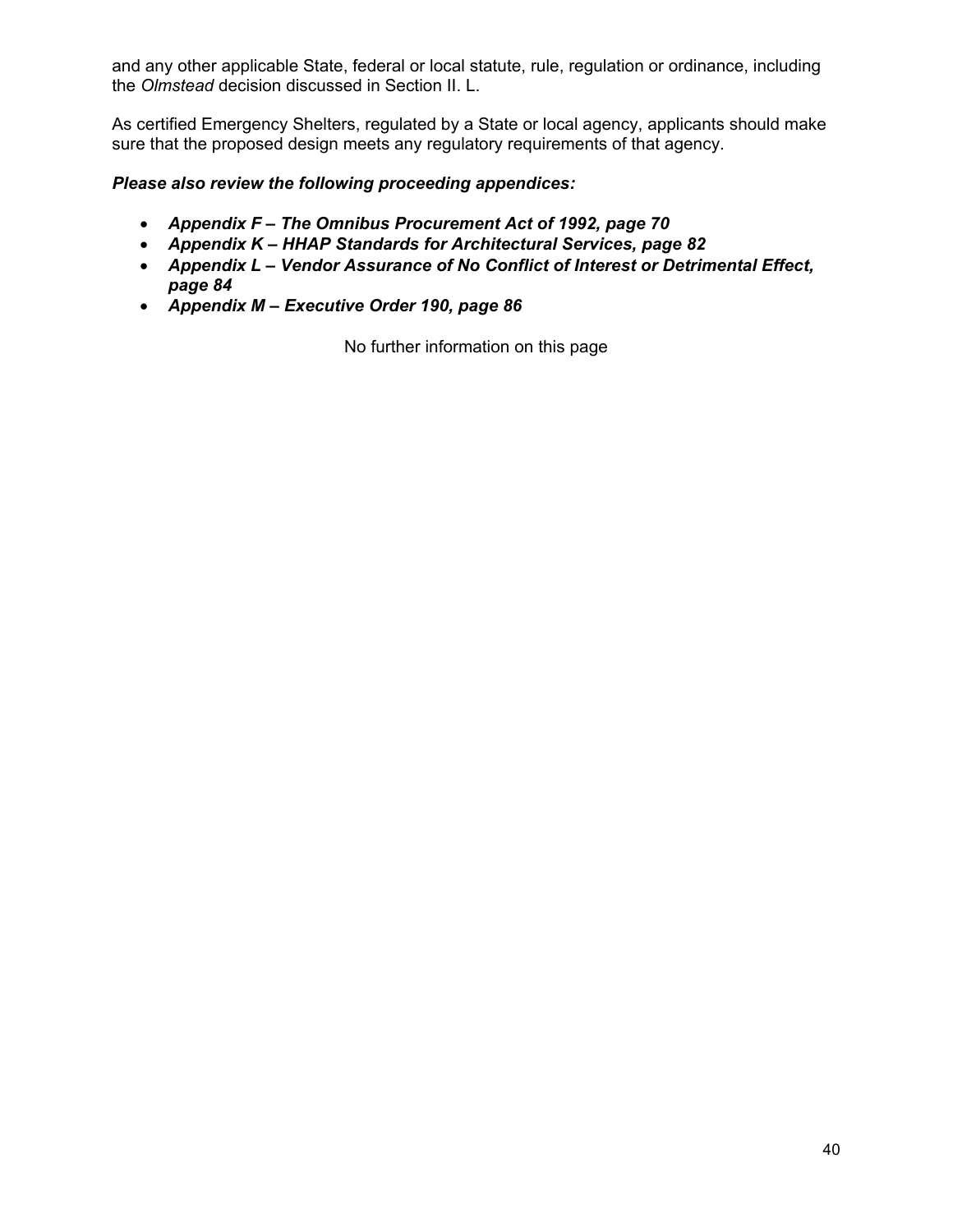# **Appendix A - Application Requirements**

The following is an abbreviated list of the key elements required for completing the application:

#### **Checklist of Required Information and Documentation:**

The checklist provided in the application package contains a listing of all the materials required for the HHAP application. It serves two purposes: first, as a means for an applicant to determine if all of the requirements of the application have been completed; and second, as an index to the completed application form. For each item, note the page on which it appears in the completed application or, if not applicable, place a check in the appropriate space. (Note: Please remember to separate exhibit sections by tabs and number the pages sequentially after the application is assembled.)

## **Exhibit A-1: Project Summary Information**

This exhibit should include basic information about the proposed project. If more than one project site is proposed, this page should present cumulative information for all sites. The county entry should reflect the county in which the proposed project will be located, not the county in which the sponsors main office is located, if the two locations differ.

## **Exhibit A-2: Applicant Information**

Provide the information requested for the applicant. Legislative districts should reflect the districts in which the applicant's main office is located.

## **Exhibit A-3: Co-Applicant/Supporting Organization Information**

Provide the information requested for any supporting organization or co-applicant whose qualifications and experience should be considered in reviewing the proposal. Legislative districts should reflect the districts in which the co-applicant's or supporting organization's main office is located.

## **Exhibit A-4: Building Information**

This exhibit shall include information specific to each proposed site (building). If proposing a scattered-site project, this form should be duplicated and completed for each site (building). Legislative districts should reflect the district(s) of the proposed project site(s).

#### **Exhibit A-5: Project Summary Narrative**

In this Exhibit, please provide a summary description of the proposed project, together with all information that is necessary to convey a basic understanding of the essential elements of the proposal. Please be concise. Ideally, the Project Summary should be no more than one page. There will be an opportunity later in the application to provide greater detail about the project.

#### **Exhibit A-6: Development and Management Team**

List contact information for all members of the proposed development team including, but not limited to: the architect; consultant; attorney; property manager; and any developer entity. Identify all board members, owners, and officers of corporate or other entities. Briefly describe the respective roles and responsibilities, qualifications and relevant experience of each member of the development and management team. Identify whether HHAC's funding of this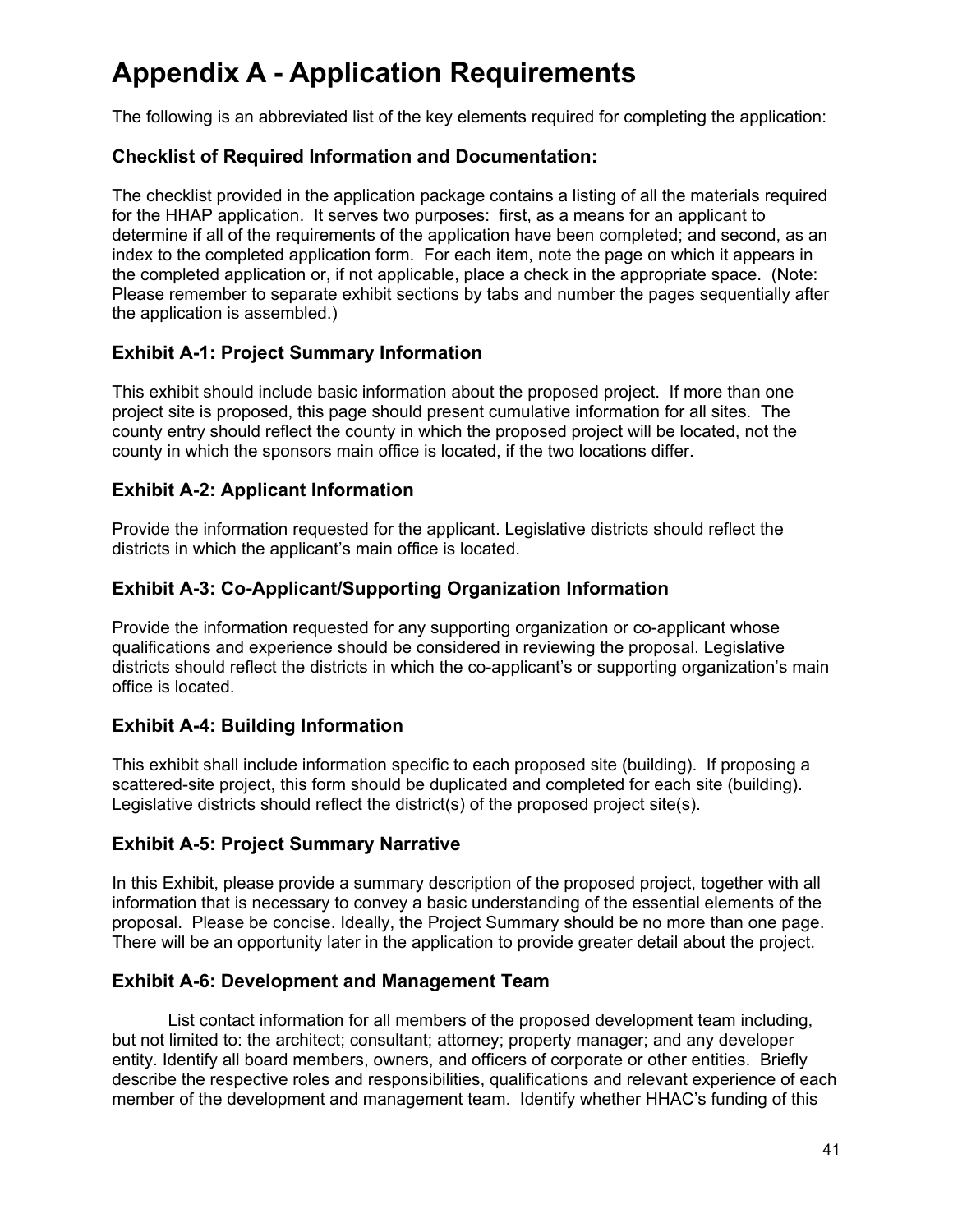Please refer to the Conflict of Interest information in Appendix G and identify whether a potential project creates any direct or indirect financial or other interest of or among any members of the development team (including the applicant or co-applicant, any subsidiary or affiliate thereof). conflict of interest exists and if applicable, how it will be mitigated. Finally, if proposing to use the services of a consultant, briefly describe the qualifications of the proposed consultant and include a draft scope of work. Please be advised that HHAC reserves the right to accept or reject the participation of any member of the proposed development and management team.

In addition, for projects involving funding from low-income housing tax credits or bond proceeds, applicants must include a proposed organization chart depicting the organizational and ownership structure, degree and nature of ownership interests, and roles of the entities to be involved in the project.

**Note regarding the use of architects**: The services of a design professional are vital to the successful development of any project. Applicants must identify an architect or equivalent design professional and develop the application in consultation with the identified design professional.

 **Note regarding the use of consultants**: In certain instances, the use of project consultants is appropriate in the planning, development and start-up of HHAP projects. However, regardless of the role of the consultant, HHAC requires the project sponsor to remain integrally involved in the design and development process. HHAC has found that the proactive participation of a project sponsor, even one without development experience, helps to move the project forward in a more timely manner and increases the level of responsiveness of the various professionals involved in the project. HHAC reserves the right to review and approve any proposed consultant, consultant contract and all fees. The total combined amount requested for a consultant's services and a developer's fee cannot exceed the guidelines set forth in Appendix H.

## **Exhibit A-7: Site Control**

Provide information on current ownership of the site and the relationship, if any, between the current owner and applicant (including holders of any ownership interest, board members or principals, officers, staff, and their family members). Sites where there is a pre-existing relationship between the owner of the property and the applicant organization or other relationship between the owner/ seller and the sponsor may constitute a conflict of interest under the regulations and this RFP. See Appendix G.

Attach evidence of site control. Acceptable forms of site control include: an executed deed evidencing ownership by the applicant; an executed contract of sale between the owner and the applicant describing the terms and conditions for the conveyance of title at a designated price during a specific period; an option agreement; a local land disposition agreement; a letter from a public agency providing a site to the applicant under specified conditions within a time frame consistent with the proposed development timetable; a lease with a term that equals the HHAC contract term (currently the minimum is 25 years). Please provide an appraisal and most recent title update if available.

 documentation of this should also be submitted with the application. Note that funds for If disposition of the property requires community board or other local government approval, acquisition generally will not be available until the Final Award Phase and applicants should take this timeframe into consideration when negotiating option agreements or contracts of sale. Applicants should also be aware that if they receive an award, funds will generally not be available for drawdown for construction activities until ownership or control of the project site by the applicant has been documented to the satisfaction of HHAC.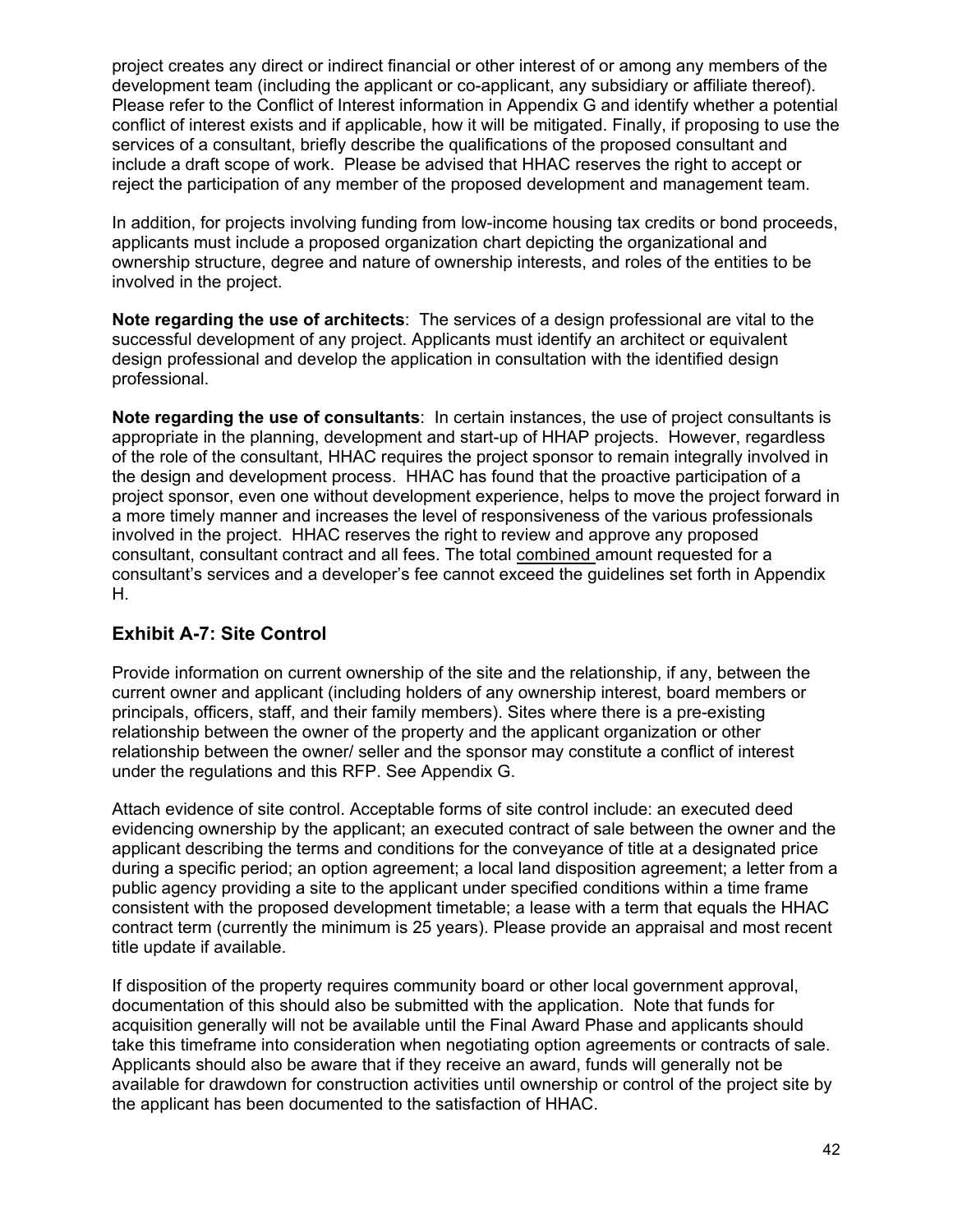Applications proposing the development of single-family homes should note the following HHAC policy with regard to such projects:

HHAC recognizes that documenting site control at the time of application is difficult for some single-family acquisitions, especially when the market is favorable to sellers. Therefore, HHAC will consider proposals from applicants that do not have site control at the time of application submission provided the following information can be documented:

- • A sufficient supply of privately-owned single-family homes currently offered for sale within the proposed project area exists
- The homes are within the price range proposed in the application and,
- The average length of time a privately-owned home is on the market is less than six months, or for HUD or other government foreclosures, that the program requirements do not allow a long term or open-ended contract of sale.

Applications proposing the development of unidentified scattered-site housing must present a well thought out plan for acquisition which includes a proposed timeline for identifying the appropriate number of sites and securing firm site control. A prototypical development budget, written scope of work and cost estimate must be provided for each site. **HHAC will only consider four scattered sites per proposal**. Preference will be given to applicants who identify specific sites and present the most secure form of site control.

The limitation to four (4) sites is intended to ensure that the development of the project occurs expeditiously. Submission of multiple applications for a total of more than four (4) scattered site projects will not be favorably considered.

If funded, adherence to a predetermined timeline for demonstration of site control and acquisition will be a condition of award. This includes satisfaction of standard HHAC acquisition conditions, i.e., obtaining appraisals and title searches, and addressing any conflict of interest requirements. Priority of funding will be given to projects that can document full site control.

## **Exhibit A-8: Local Social Services District Approval/Community Relations**

 the proposed project and solicit support. Please provide: This exhibit captures information about the applicant's efforts to notify the community of

- a description of development efforts and the relationship between the project sponsor and the local community;
- evidence of notification to the local planning authority (in NYC, the community board), as well as the response or any other action taken by the local planning board;
- • evidence that the local social services district has been apprised of the application and, minimally, a preliminary indication that the local district supports the project. **Note: the local social services district notification of the project is a prerequisite to funding**;
- a statement from the local Continuum of Care (CoC) supporting the proposed project; and
- letters of community notification and support. All letters of support must be dated within six (6) months of the submission date of the application. Please refer to the Definition Section of the application package for guidance on Letters of Support, Commitment Letters and Linkage Agreements.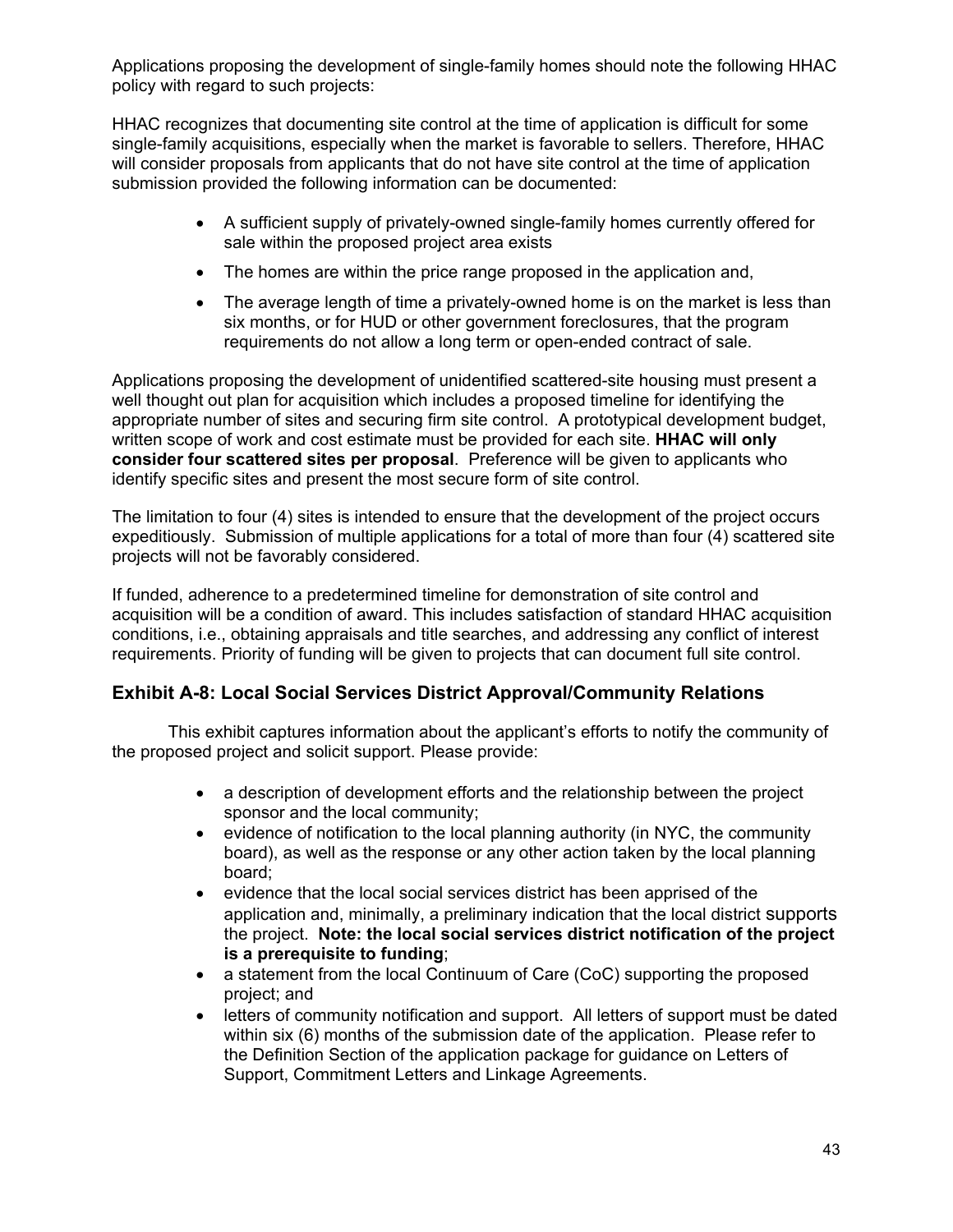**Note**: The local social services district in which the project is located **must** be notified of the applicant's intent to develop the project, regardless of whether the population to be housed falls under the supervision/ jurisdiction of another local agency (i.e., criminal justice, substance abuse, mental health).

## **Exhibit B-1: Development Budget Summary**

If proposing to develop scattered-site housing, **whether the sites are identified or not**, the applicant must include an individual development budget for each site and a summary budget for all sites. Please label the budgets accordingly. If proposing the development of mixed income housing or mixed-use housing (such as the development of housing coupled with retail or civic space), the development budget must provide information relating to the total project, not just the HHAP component. Failure to provide this information may result in disqualification of the proposal from consideration. The development budget should reflect construction financing. For projects that involve a construction financing scheme and a permanent conversion, a breakdown listing sources and uses should be provided immediately following the development budget, differentiating between the construction and permanent financing sources.

## **Exhibit B-2: Description of Development Budget Items**

This exhibit requests information about the basis for determining the cost of various items in the HHAP development budget. Please provide an explanation of how the amounts were determined for any ancillary hard and soft cost items including, but not limited to, hazardous materials costs; insurances; furniture; equipment; and start-up costs. If applicable, please include quotes or other documentation as an attachment. Line items such as construction, acquisition, and professional fees are detailed elsewhere in the application. Please include and explain expenses for all line items, not just those for which you are requesting HHAP funding.

## **Exhibit B-3: Description of Non-HHAP Funds Required for Development**

 This exhibit contains information relating to non-HHAP funds required for project development. Detail the terms and conditions of other funding sources and document the commitment of other funds. Such documentation must be provided where funds from other sources are required to cover the full cost of the project. If a final commitment of funding is unavailable, please submit the most recent documentation available showing that funding is forthcoming.

If the project anticipates equity generated from the sale of low income housing tax credits, the applicant must include the equity calculation, including the amount of the credit allocation, the anticipated purchase price per credit, and the total equity to be raised as a result of the allocation and sale of the credits.

This exhibit also requires a list of other funding sources, differentiating between construction financing and permanent financing, if applicable.

## **Exhibit B-4: First Year Operating Budget**

If proposing the development of mixed-income housing or mixed-use housing, the operating budget must provide information relating to the total project, not just the HHAP component. Failure to provide this information may result in disqualification of the proposal.

 on a monthly basis multiplied by 12 (months) or where appropriate, a per diem basis multiplied Please detail projected expenses and revenues for the first year of operation. List rents, either by 365 (days). HHAC expects that vacancy rates will be set at five percent (5%). If the projected rate is different, please provide an explanation in Exhibit B-5. Sources of operating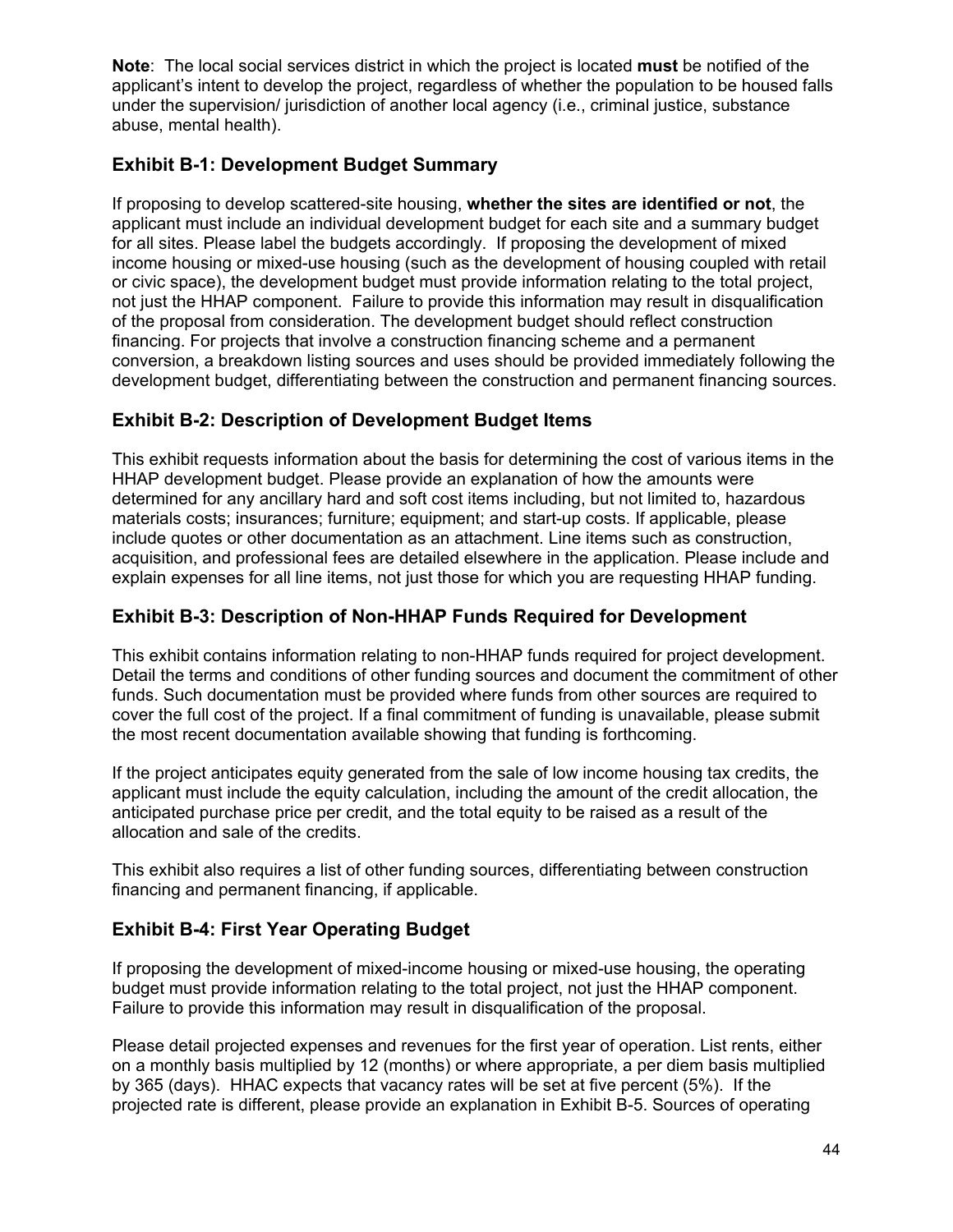funding other than rents should be detailed in the space provided and documentation that the funding is secured should be included.

 ESSHI for rental subsidy and ESSHI for support services. For projects with an ESSHI conditional award, please provide the proposed ESSHI operating budget. ESSHI operating budgets should be broken up in such a way to differentiate between

Note: HHAC requires that projects provide for a certain level of replacement and operating reserves, except in instances where the operational funding source specifically precludes budgeting of these line items. Please refer to Appendix I for additional guidance relating to HHAC's reserve policy.

#### **Exhibit B-5: Notes to First Year Operating Budget**

This exhibit provides an opportunity to explain revenue assumptions. Be sure to include as much verifying documentation as possible when rents/ revenues exceed the Public Assistance Shelter Allowance.

For mixed-use projects that include low-income housing tax credits, please explain what AMI levels the low-income units will be underwritten to.

#### **Exhibit B-6: Projected Annual Expenses for Seven Years**

This exhibit details annual operating expenses for seven (7) years. Estimated expenses should be carefully considered, and projections should have a factual and defensible basis.

#### **Exhibit B-7: Explanation of Projected Expenses**

This exhibit contains an explanation of the assumptions used to make expense projections. Please include as much supporting documentation as possible, including but not limited to:

- A calculation of how water and sewer taxes were determined
- Documentation of expected utility expenses from either the local utility company or the project architect
- A quote from an insurance agent or company for all required insurance items
- Evidence of any proposed tax abatement or payment in lieu of taxes. Evidence must include a letter from the municipality's tax assessment office indicating the nature of the proposed tax relief, the duration of relief, the estimated full taxes on the completed project, the estimated percentage of relief, and the status of the relief (i.e., under review, approval pending, approved, as of right, etc.). If no tax abatement or payment in lieu of taxes is contemplated, an estimate of the taxes from the local tax assessor's office must be submitted; and
- A breakdown of support services and maintenance payroll per the application forms.

If the operating budget projections are based on a similar project, a description of that project along with copies of bills used as the basis for the operating budget projections must be provided. Management fees, miscellaneous, or administrative expenses that are unreasonable or lack sufficient explanation will not be favorably considered.

The second page of Exhibit B-7 requests information relative to the calculation of a management fee (if any), maintenance and support services payrolls, and debt service (if any).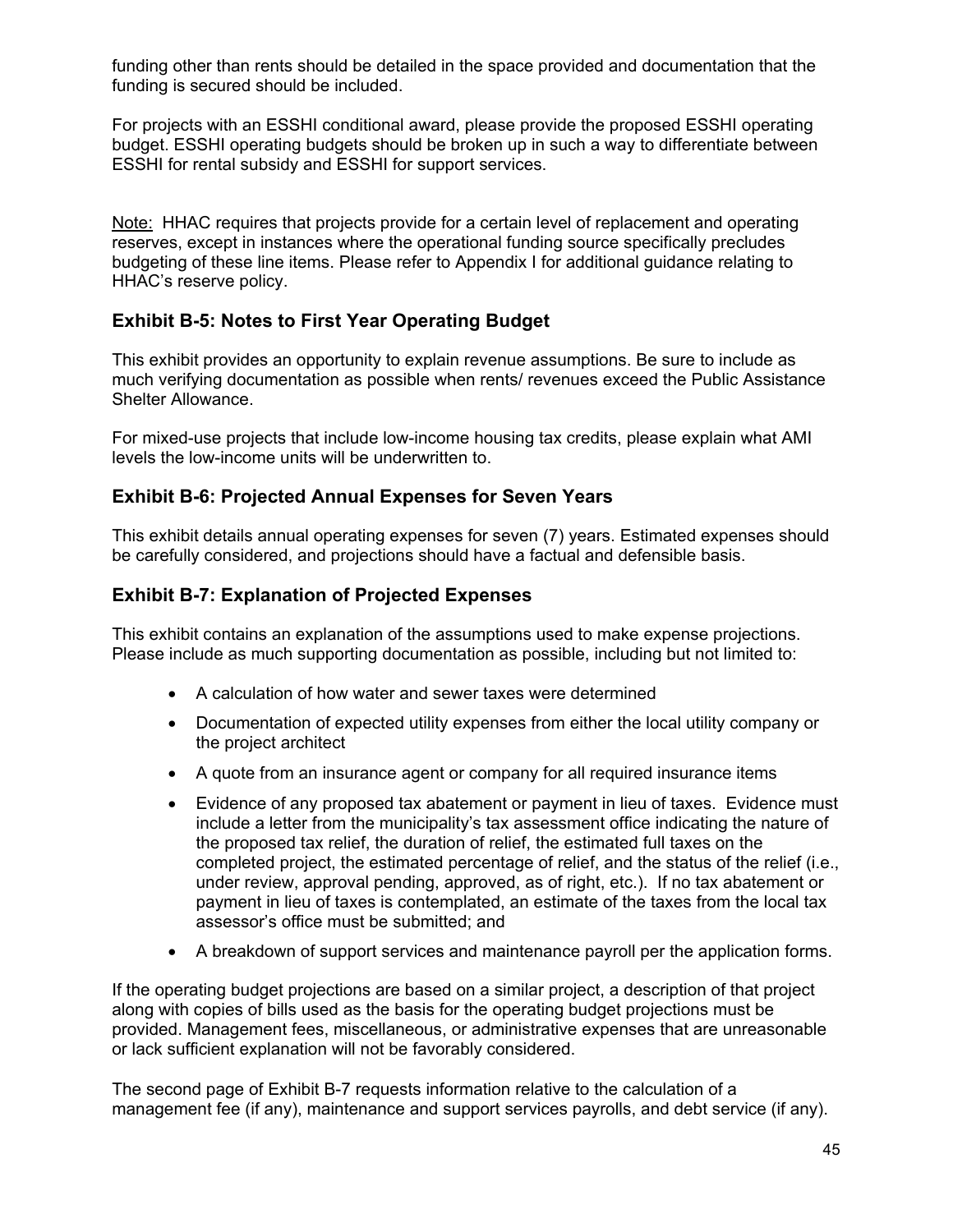## **Exhibit B-8: Seven Year Projected Cash Flow**

This exhibit demonstrates whether a proposed project is fiscally viable. Proposals evidencing a negligible or a negative cash flow will not be favorably reviewed. Please be sure to thoroughly explain projected increases in project income and how positive cash flow will be used. Please note HHAC's requirements as outlined in its standard contract with regard to project revenues:

*During the Project Operational Phase, all of the rents and other revenues of the Project shall be applied solely to the costs associated with the Project. To the extent that revenues exceed the immediate costs of the Project during the Project Operational Phase, such funds shall be deposited in an interest-bearing bank account in a commercial bank or a savings and loan association … (hereinafter the "Operating Reserve Account"). During the Project Operational Phase, the funds deposited in the Operating Reserve Account, along with the interest earned on such funds, shall be withdrawn and used only to meet costs directly connected with the operation of the Project, unless another use is approved in writing by the Corporation upon the written application of the Sponsor*.

Prior to preparing Exhibit B-8, please refer to Appendix I, which details HHAC's project reserves requirements. HHAC expects that positive cash flow will first be utilized to fund required reserve accounts, unless HHAC provides written approval of an alternate plan for the distribution of project cash flow (distribution of the "waterfall") in consultation with other involved funding entities.

**Proposals requesting funds for the preservation of existing homeless programs or HHAP Operating Projects must provide a narrative that, in combination with the operating budgets, demonstrates that the need for additional HHAP funds will not be ongoing.** 

#### **Note on Financial Feasibility and Rent Levels**

Rent levels must be consistent with the target population's ability to pay. In most cases, rents will be set at the public assistance shelter allowance. A maximum shelter allowance for public assistance recipients living in permanent housing is established for each county in the State. The size of the rent allowance depends on the number of eligible family members. See Appendix J for a schedule of shelter allowance maximums throughout the State. The project revenue stream estimate should not project an annual increase in the shelter allowance.

Applicants must submit written documentation of the availability of funds to support revenue projections if the source of funds is other than rents collected from tenants. In cases where the project's revenues will depend on a negotiated rate with a local social services district or other entity, documentation verifying the negotiated rate must be submitted with the proposal. If the project will rely on fundraising to supplement rent revenues, there must be clear documentation of the organization's ability to raise such funds and of its willingness to commit these resources to the project.

Except for the situations listed below, all applicants are expected to maintain rents for units funded under HHAP at a level which does not exceed the public assistance shelter allowance for the county in which the project is located. In general, project rents may exceed the shelter allowance only in the following cases:

> • Emergency or transitional housing for which the local social services district is providing a per diem reimbursement or other negotiated rate; annual increases in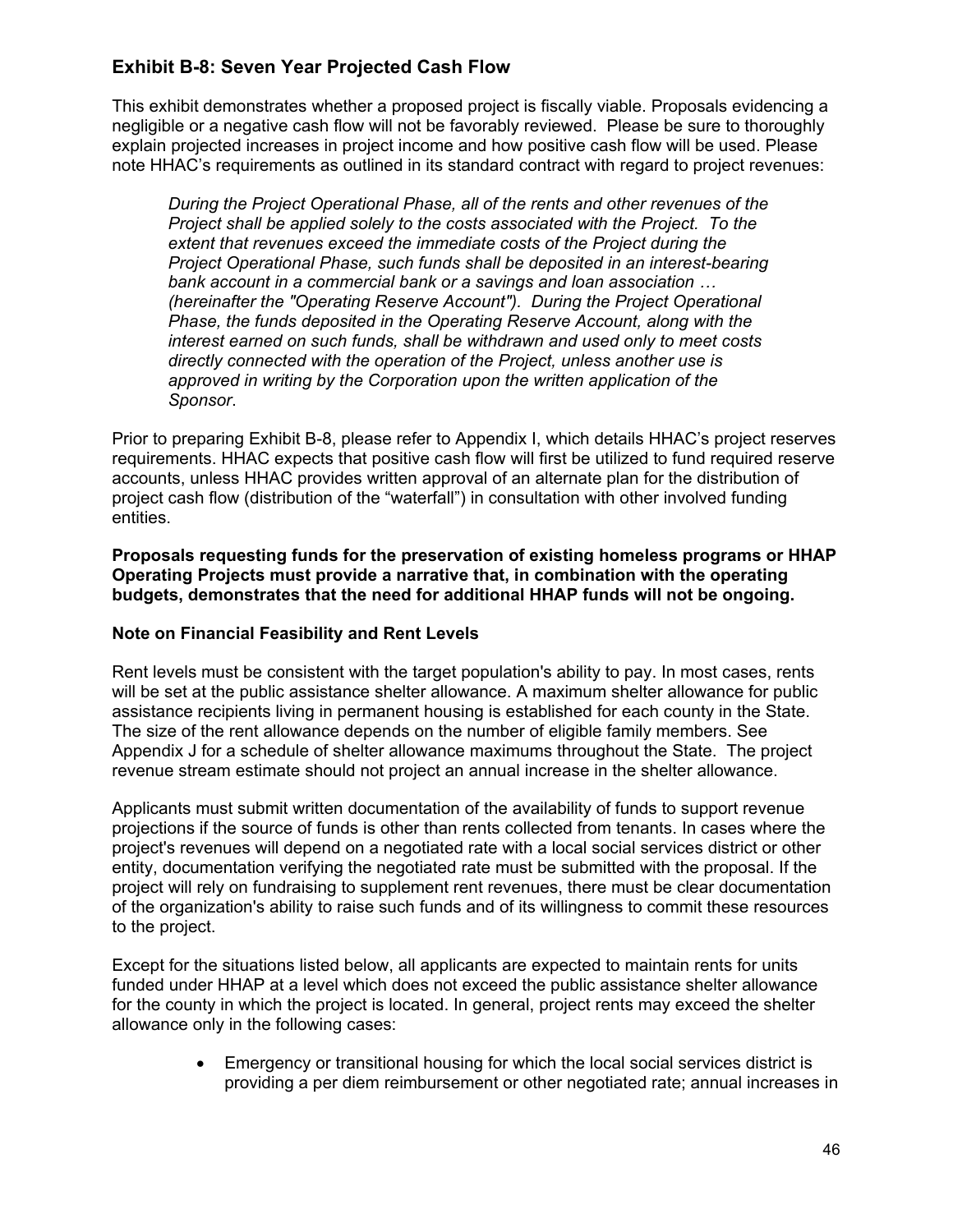this rate should be projected only when the county customarily negotiates such increases each year;

- Facilities licensed or certified by a State agency, in which residents are eligible for Supplemental Security Income (SSI) Level II and/or other special reimbursement rates provided by the licensing agency or other source; annual increases in these rates should only be projected when the agency involved customarily negotiates such increases each year;
- by HUD to determine income eligibility); or, • Employed tenants, for whom rents may be set at 30% of a tenant household's adjusted gross income, exclusive of subsidies, or up to 40% of a tenant household's adjusted gross income if both heat and electric utilities are provided and included in the rent (as defined in 24 CFR Part 5 at any given time and used
- Projects in which the tenants are eligible for Section 8 or other housing subsidies and such subsidies are **committed** to the project or its tenants.

#### **Applicants whose projects fall into one of these categories must explain the source of revenues and must provide evidence of the availability of these funds.**

#### **Exhibit C-1: Documentation of Need**

This portion of the application requests a comprehensive, narrative description of the target community and the population to be housed. Failure to address each component completely will adversely affect the competitiveness of the proposal. All information provided should be verifiable and dated; source documentation, including date, should be identified. Although source documents may be attached to the application, only the information provided in direct response to the question will be evaluated and scored. The applicant is required to analyze and summarize data from supporting documents. Sources may include, but are not limited to, local social services district, Consolidated Plans, local CoC Plans, task force reports, studies, research papers and the applicant's own organization's statistics.

 market, and an analysis of the local employment situation. The Documentation of Need should provide an overview of homelessness within the community in which the project will be located, including but not limited to the number of homeless households, characteristics of the homeless population, the number of emergency and transitional shelter placements (including average length of stay), a description of the housing

 including a description of the factors that perpetuate homelessness among the target Applicants should thoroughly describe the target population to be housed and its characteristics, population. It should clearly delineate the housing needs of the population.

 addressed by the proposed project, as well as any supporting data, excerpts, and/ or exhibits Based on the information presented in the community description and the target population sections, applicants should demonstrate and describe how the proposed program will meet an identified local need. The most recent Point in Time count, conducted by the CoC, and Housing Inventory Count should be included, demonstrating a gap in available housing that will be from the CoC application. Submission of a generic support letter from the CoC alone will not be considered to be sufficiently responsive.

Finally, applicants should detail efforts to secure funding for their project from sources other than HHAP.

 necessary, and what impact the potential loss of the units would have on homeless service Proposals requesting funds for preservation of existing homeless programs or HHAP Operating Projects must include information to justify why preservation of the existing housing units is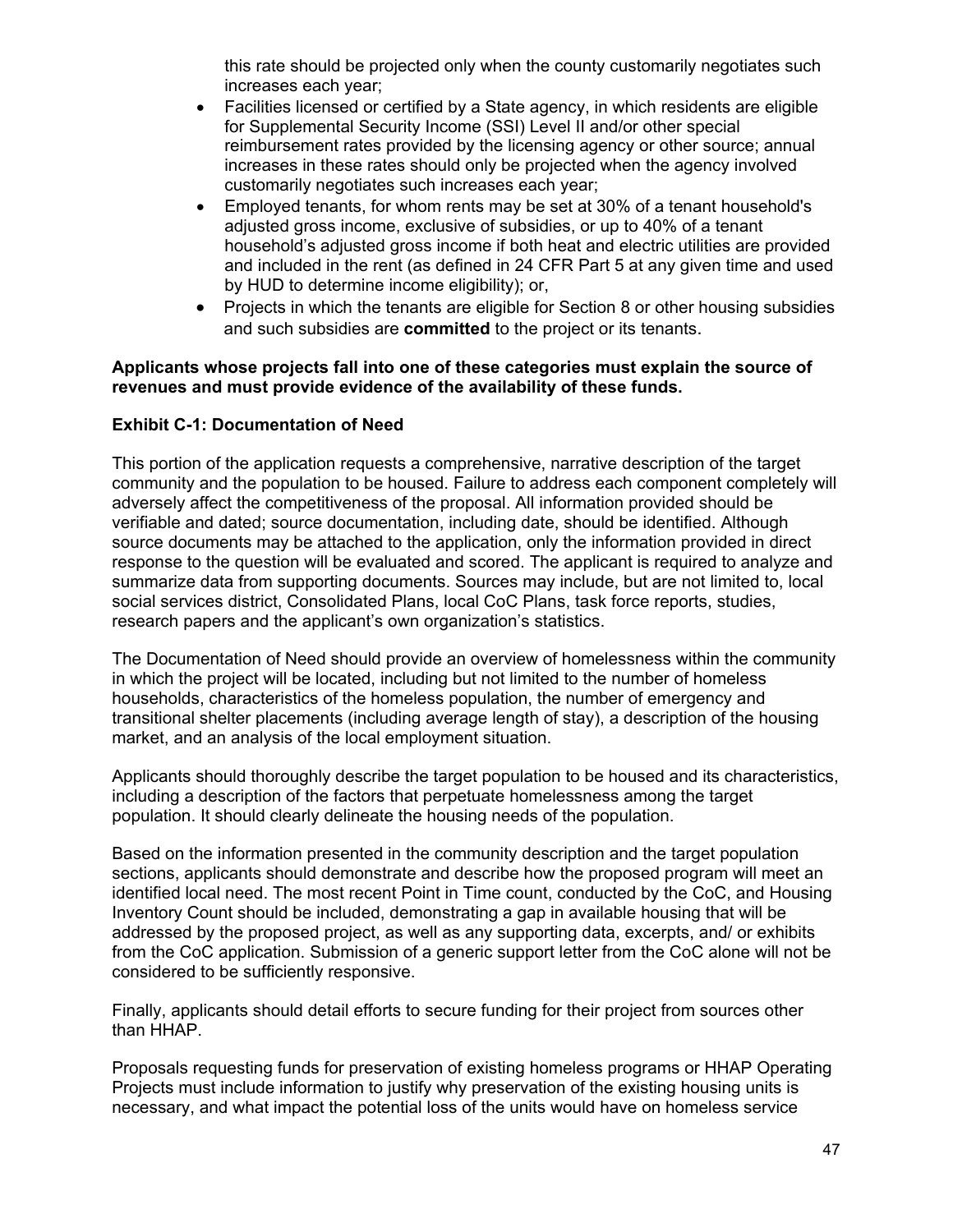delivery system in the community. Applications for HHAP Operating Projects must submit a narrative and supporting documentation demonstrating that HHAP funds are necessary to support the continued operation of the homeless units, in lieu of the information requested above related to the description of the community within the Documentation of Need. However, any proposal involving an expansion of existing HHAP units must also include a full Documentation of Need as required above.

## **Exhibit C-2: Project Licensing/Certification**

Exhibit C-2 requests licensing and certification needs of the project and the status of those requirements at the time of application.

## **Exhibit C-3: Program Description**

 sources and the approximate percentage of tenants expected from each source. Provide Be sure to thoroughly address each element of the program description. The narrative should take the reviewer through the proposed project as a program participant. Identify referral documentation that a sufficient number of referrals will be received to maintain full project occupancy and to comply with any operating funding requirements, such as ESSHI and MRT. Please detail outreach, intake, eligibility and the plan to document homelessness. The program description should also address requirements for residents and house rules. Finally, this section should describe how program personnel will interact with property management staff. Failure to address each component completely will adversely affect the competitiveness of the proposal.

## **Exhibit C-4: Support Services Plan**

The support services plan should be appropriate for the population to be housed. It should, at a minimum, include services such as: case management, tenant involvement and services designed to increase housing stability. If it is anticipated that all or a portion of services will be provided by outside agencies, current documentation of linkage agreements must be provided in order to receive a full score under this section (**letters of support are not sufficient**). The plan should also identify anticipated tenant accomplishments and outcome measures in appropriate areas such as housing stability; independent living skills; education and employment goals; etc. and describe how the delivery of services will be supervised to ensure that results are achieved and properly documented. Failure to address each component completely will adversely affect the competitiveness of the proposal.

## **Exhibit C-5: Management and Operating Plan**

The management and operating plan (MOP) should set forth staff and management responsibilities and policies for the day-to-day maintenance of the physical plant. The MOP should identify a regular preventive maintenance schedule and incorporate necessary and appropriate safety and security measures. The plan should also incorporate rent collection procedures, as well as eviction and turnover procedures. Additionally, the MOP should describe the work order system for repairs, emergency procedures for basic types of emergencies, provide a long-term replacement plan, and identify what data will be collected to monitor the performance of the housing project. A full MOP should be submitted and approved by HHAC prior to execution of a Final Award/Loan Agreement.

## **Exhibit D-1: Applicant Information, Legal and Financial Status**

Pursuant to the New York State Division of Budget Bulletin H-1032, dated June 7, 2013, (as revised July 16, 2014), New York State has instituted key reform initiatives to the grant contract process which require nonprofits to register in the Grants Gateway and complete the Vendor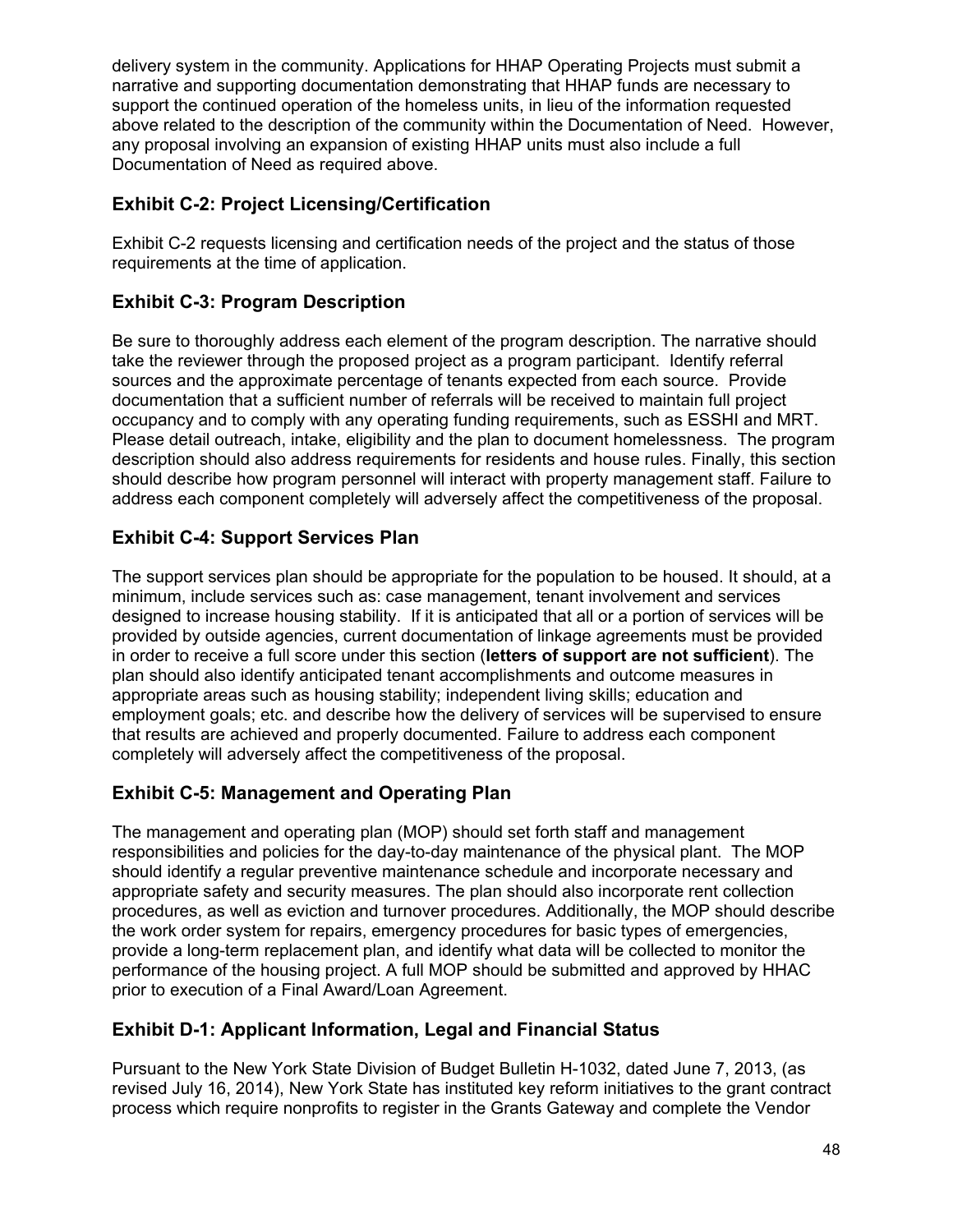Prequalification process in order for proposals to be evaluated. Information on these initiatives can be found on the Grants Reform website by clicking here: [https://grantsmanagement.ny.gov/?utm\\_medium=301&utm\\_source=grantsreform.ny.gov](https://grantsmanagement.ny.gov/?utm_medium=301&utm_source=grantsreform.ny.gov) 

Proposals received by nonprofit applicants that have not registered and are not prequalified in the Grants Gateway at the time of submission may be disqualified from further consideration.

One aspect of Governor Cuomo's Grants Reform Initiative is to streamline the State grants process is the creation of a Grants Gateway Document Vault. This feature, a component of the prequalification process, provides applicants with a secure online repository to store and share commonly requested documents with State agencies.

While HHAP is not currently integrated into the NYS Grants Management System, inclusion of documentation that a nonprofit applicant or co-applicant has been pre-qualified with the Grants Management System (including the Document Vault number) will be accepted in lieu of hard copies of those corporate or organizational documents being uploaded to the Document Vault. These documents are designated on the chart below**.** Please note that the two most recent financial statements must be included with the application, including the Single Audit (U.S. Office of Management and Budget [OMB] circular A-133), if required.

 **Note:** Use of the Grants Gateway Document Vault is an alternative to including certain applicant information required in this section. If **any** of the information requested in Exhibits D-1 **must be current.** Any required items located in the Document Vault which are outdated and through D-3 is not submitted (other than those items included in the Document Vault), a narrative explanation as to why the information is missing must be provided. Failure to do so may result in the proposal being disqualified. **Further, items uploaded to the Document Vault**  not otherwise included in the application may result in the proposal being disqualified.

Provide a description of the applicant organization **and any supporting organization or coapplicant** including the year it was founded, its mission, and major accomplishments. Describe the applicant's experience in housing development, ownership or management and in the provision of housing or services to homeless and special needs households. Be specific with regard to the applicant organization's ability to operate this proposed project for the contractually mandated period of time (usually 25 or 30 years).

As a reminder, HHAP is restricted to only contracting with nonprofit entities or their whollyowned subsidiaries, municipalities, public corporations, charitable organizations or their whollyowned subsidiaries, or qualifying jointly-owned entities. Any proposed contracting entity structure that is essentially for-profit in nature or that cannot be characterized as having a nonprofit with majority interest and control cannot be considered for funding under this RFP.

| <b>Agency Information Matrix</b>                                                                                                      |                                 |                                                            |  |  |  |  |
|---------------------------------------------------------------------------------------------------------------------------------------|---------------------------------|------------------------------------------------------------|--|--|--|--|
| For each corporate entity involved in the project (applicant, co-applicant, and supporting organization),                             |                                 |                                                            |  |  |  |  |
| please submit the following documents, as applicable:                                                                                 |                                 |                                                            |  |  |  |  |
| <b>Required Information</b>                                                                                                           | <b>Include with Application</b> | <b>Included in Grants</b><br><b>Gateway Document Vault</b> |  |  |  |  |
| <b>General Information</b>                                                                                                            |                                 |                                                            |  |  |  |  |
| Current organizational chart                                                                                                          | Yes                             |                                                            |  |  |  |  |
| Resumes of key staff and development<br>team to be involved in project<br>development, management and/or the<br>provision of services |                                 | Yes                                                        |  |  |  |  |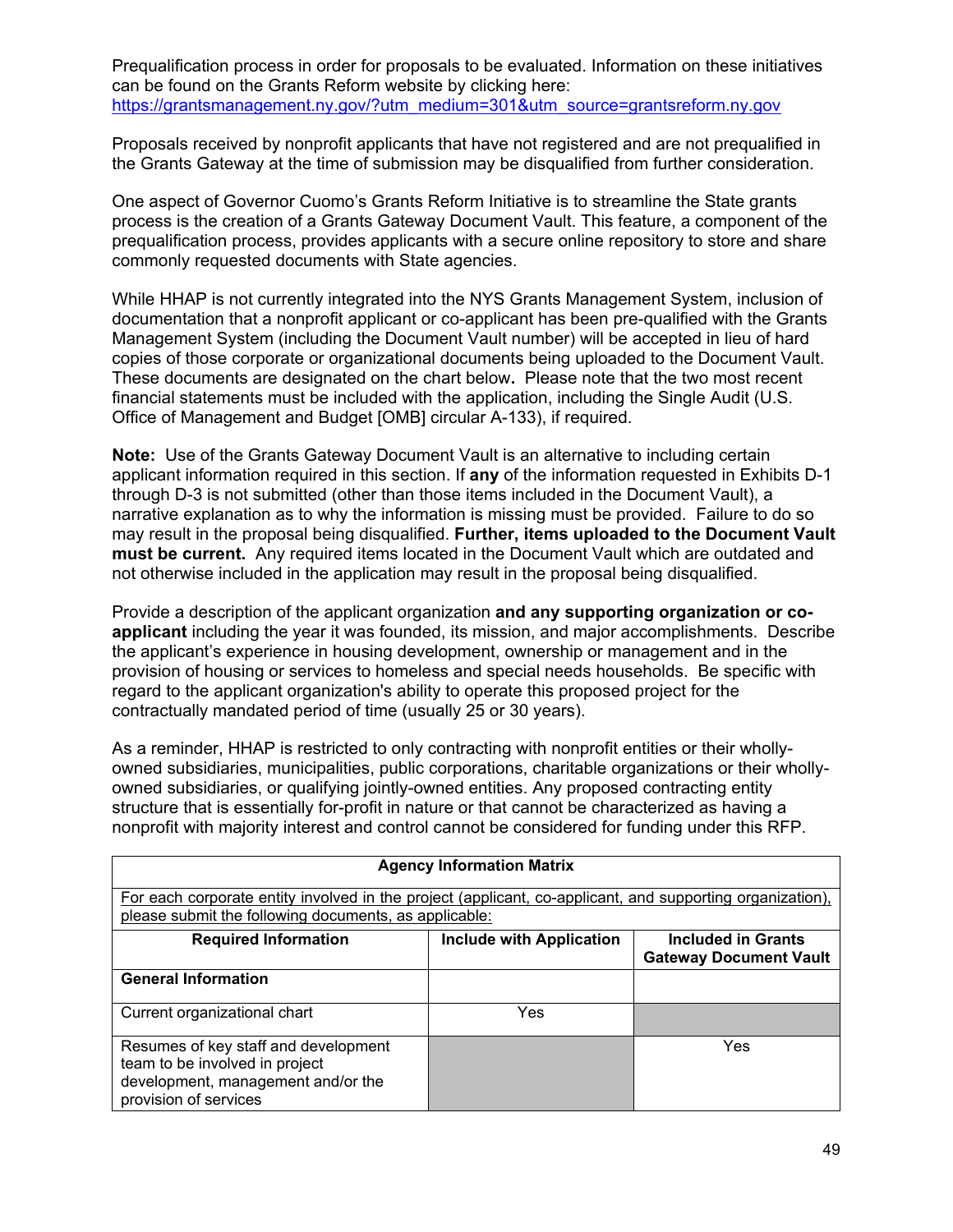| Applicant Agency Development Experience                                                                                                                                                                                                                                                                                                                                                          | (form provided)                 |                                                                |  |  |
|--------------------------------------------------------------------------------------------------------------------------------------------------------------------------------------------------------------------------------------------------------------------------------------------------------------------------------------------------------------------------------------------------|---------------------------------|----------------------------------------------------------------|--|--|
| <b>Applicant Agency Funding History</b>                                                                                                                                                                                                                                                                                                                                                          | (form provided)                 |                                                                |  |  |
| M/WBE and EEO Policy Statement                                                                                                                                                                                                                                                                                                                                                                   | (form provided)                 |                                                                |  |  |
| <b>Corporate Documents</b>                                                                                                                                                                                                                                                                                                                                                                       |                                 |                                                                |  |  |
| (Supporting Organizations Exempt)                                                                                                                                                                                                                                                                                                                                                                |                                 |                                                                |  |  |
| Board of Directors Profile and a narrative<br>description of the relevant experience of<br><b>Board Members</b>                                                                                                                                                                                                                                                                                  |                                 | Yes<br>Please make sure this is<br>an up-to-date Board Profile |  |  |
| Certificate of Good Standing (long-form) *                                                                                                                                                                                                                                                                                                                                                       | Yes                             |                                                                |  |  |
| Certificate of Incorporation and any and all<br>Amendments thereto, along with filing<br>receipts with the New York State<br>Department of State with respect to each<br>document.                                                                                                                                                                                                               |                                 | Yes<br>Please make sure this<br>includes all amendments        |  |  |
| By-Laws, including any and all<br>amendments thereto                                                                                                                                                                                                                                                                                                                                             |                                 | Yes                                                            |  |  |
| IRS $501(c)(3)$ Ruling                                                                                                                                                                                                                                                                                                                                                                           |                                 | Yes                                                            |  |  |
| Faith-Based (Sectarian) Organization<br><b>Compliance Checklist **</b>                                                                                                                                                                                                                                                                                                                           | (form provided)                 |                                                                |  |  |
| The last two complete sets of audited<br>financial statements* prepared by an<br>independent certified public accountant for<br>the applicant agency and any supporting<br>organization or co-applicant. The most<br>recent financial statement should be no<br>less than one-year old.<br>*This includes two audits which each cover<br>one year and include the prior year as a<br>comparison. | Yes                             | Yes                                                            |  |  |
| Singe Audit (A-133), if required.                                                                                                                                                                                                                                                                                                                                                                | Yes                             | Yes                                                            |  |  |
| For applicants, co-applicants, developers or co-developers that are organized as a Limited Liability<br>Company (LLC) or Limited Partnership (LP), the following information must also be included, as<br>applicable:                                                                                                                                                                            |                                 |                                                                |  |  |
| <b>Required Information</b>                                                                                                                                                                                                                                                                                                                                                                      | <b>Include with Application</b> | <b>Included in Grants</b><br><b>Gateway Document Vault</b>     |  |  |
| Articles of Organization/Certificate of<br><b>Limited Partnership</b>                                                                                                                                                                                                                                                                                                                            | Yes                             |                                                                |  |  |
| Partnership Agreement, Operating<br>Agreement, Membership Agreement, or<br>other equivalent organizational document                                                                                                                                                                                                                                                                              | Yes                             |                                                                |  |  |
| A listing of members, directors, owners,<br>and/or officers, and their respective degree<br>of ownership interest.                                                                                                                                                                                                                                                                               | Yes                             |                                                                |  |  |
| Certificate of Good Standing/Existence<br>(long-form) *                                                                                                                                                                                                                                                                                                                                          | Yes (if available)              |                                                                |  |  |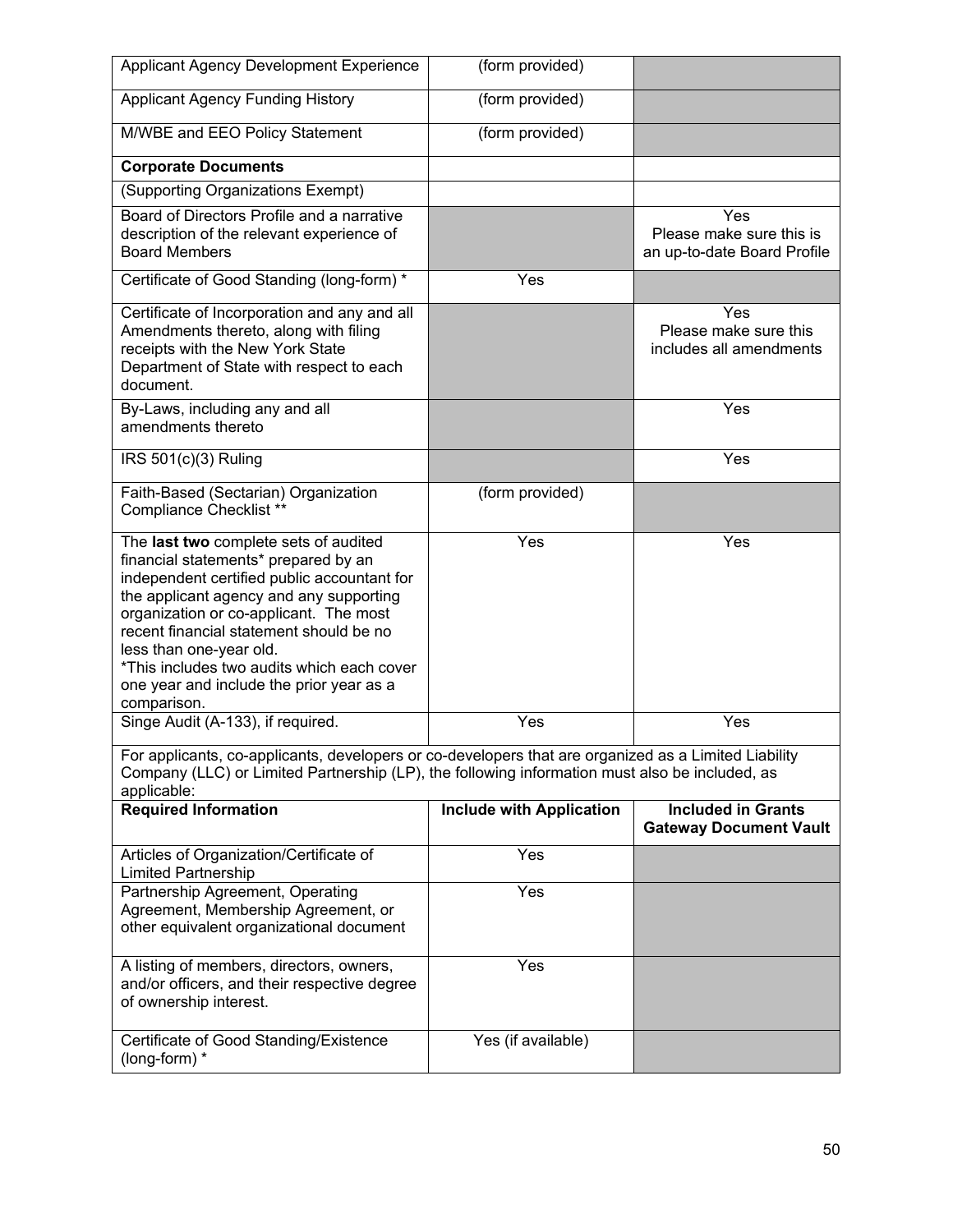\*A Certificate of Good Standing (long form) certifies that the applicant is in good standing and lists all amendments to the original Certificate of Incorporation that have been filed. A Certificate of Good Standing can be obtained from the NYS Department of State and the website can be found by clicking here: https://www.dos.ny.gov/corps/fag\_certificates\_under\_seal.page.asp Please allow sufficient time to order the Certificate to ensure that it is included in the application and make sure to order the long form, rather than the short form, which lists only name change amendments.

\*\*The NYS Attorney General's Office has determined that any organization whose incorporated name carries a sectarian moniker must list itself as a faith-based (sectarian) organization. This includes all YWCA/YMCA's, Catholic Charities, and organizations that carry the names of saints, biblical figures, etc. Designation as a faith-based organization will not benefit or adversely affect the proposal as long as the form indicates that the applicant will not discriminate in providing services.

stable, not only currently, but also over the life of the project (currently a minimum of 25 years). \*\*\*It is HHAC's responsibility to determine in its opinion whether applicants appear financially As such, we will closely scrutinize the financial information provided and evaluate whether applicants possess the organizational infrastructure necessary to both develop the HHAP project and successfully maintain it for the contractually-mandated period. The financial statements should include the most recent (less than one-year old) Single Audit (OMB A-133), if required, a classified balance sheet identifying current assets and current liabilities, and any management letters issued.

To complete the financial review, HHAC must understand the financial impact of affiliated organizations on the applicant. Therefore, please provide:

- $\bullet$ • A list of affiliates, their purpose, any significant contingencies and the relationship of the affiliate to the applicant and
- The consolidated audit and the separate audited financial statements of any significant affiliate if not included in the consolidated audit statements provided above.

 **Note:** Please remember that the audited financial statement must stand on its own. Do not reasonably imply that the applicant organization is or may be experiencing financial difficulties assume that the reviewers know anything about the applicant organization. Therefore, if the applicant's financial statements are more than one-year old or contain information that may (i.e., negative working capital, maximized line(s) of credit, audit findings, pending lawsuits, etc.), a narrative explanation of fiscal standing must be included.

Applicants should note the following HHAC requirements regarding financial statements. Applications that do not fully comply with the following requirements may be deemed unresponsive to the RFP and disqualified.

- 1. The audited financial statements must be presented in conformity with generally accepted accounting principles and audited in accordance with generally accepted auditing standards. This includes:
	- SFAS 116 Accounting for Contributions Received and Contributions Made
	- SFAS 117 Financial Statements for Not-for-Profit Organizations
	- AICPA Statement of Position 94-3 Reporting of Related Entities by Not-for-Profit Organizations and the latest EITF guidance relating to the definition of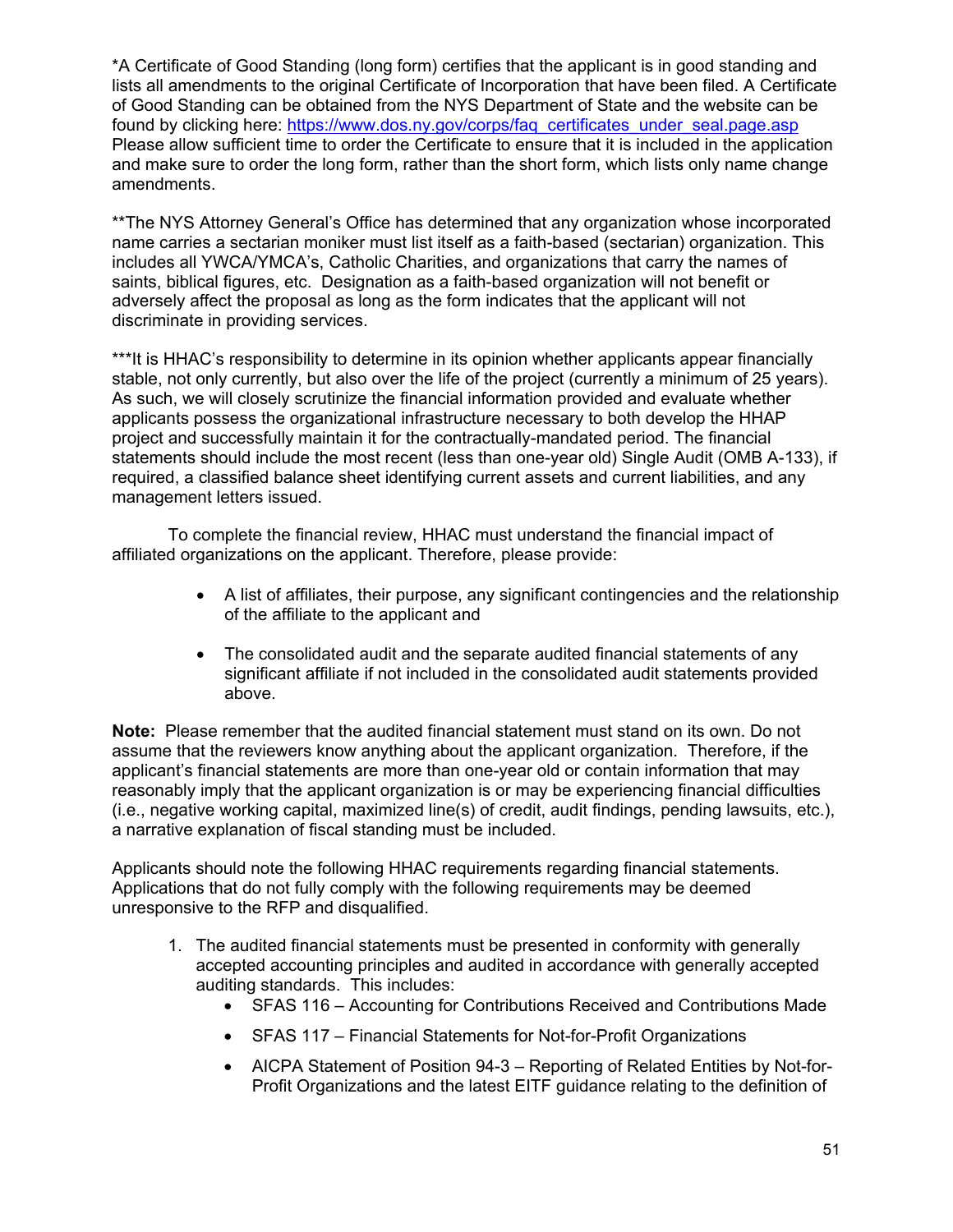control that now requires more affiliates to be included in the consolidated financial statements and

- Other authoritative accounting pronouncements affecting nonprofit accounting and reporting.
- 2. The financial statements must provide a breakdown of total unrestricted, temporarily restricted and permanently restricted net assets, and include the following:
	- Statement of financial position in the classified format. Please note: While it is preferred that the information be provided by an auditor, if it is not part of the applicant's audited financial statement, provide a detailed list of assets and liabilities identifying whether each is a current asset or current liability. This list needs to agree in total with the presentation in the applicant's audited financial statements
	- Statement of activities
	- Statement of cash flow and
	- Statement of functional expenses, when required.
- 3. If the applicant organization has experienced losses for the last two years, explain why and how the organization plans to bring its spending in line with its revenues.
- 4. If the applicant organization has a negative working capital position in the current year, explain how the organization plans to raise unrestricted revenues in order to improve the organization's financial stability. We would suggest a written plan explaining the steps the applicant will take currently and over future periods to rectify the situation. Please be aware that the application may not be competitive if the applicant organization does not adequately demonstrate financial stability.
- 5. If the applicant's financial statements identify an outstanding lawsuit, please make sure that the contingency footnote includes an attorney's opinion as to the expected outcome. Also, identify whether the lawsuit is covered in full by insurance, and if not, discuss the expected financial impact on the organization.
- 6. HHAC looks for a positive unrestricted net asset position after subtracting increases from the purchase of net assets to determine an organization's ability to remain financially stable over the 25-year contract term. This cushion or positive net asset position will assist the applicant organization in weathering future downturns in operations. An increase in net assets that results from capitalizing assets does not provide a financial cushion to the organization. The applicant must demonstrate the ability to generate unrestricted resources. Grant funding and temporarily or permanently restricted revenue cannot by definition provide the cushion because spending must occur prior to recognizing the revenue.
- 7. Management and the Board of Directors (or other governing members) of the applicant organization are jointly responsible for maintaining an effective system of internal controls. Please be aware that if any material weakness in internal controls over financial reporting, or compliance issues have been identified, the application may not be considered competitive. HHAC places great importance on an organization maintaining an effective system of internal control. Even if it appears that the issue does not affect the proposed HHAP project, a material weakness reflects on the applicant's potential ability to manage HHAP funds. How the applicant organization plans to correct the material weakness will be evaluated.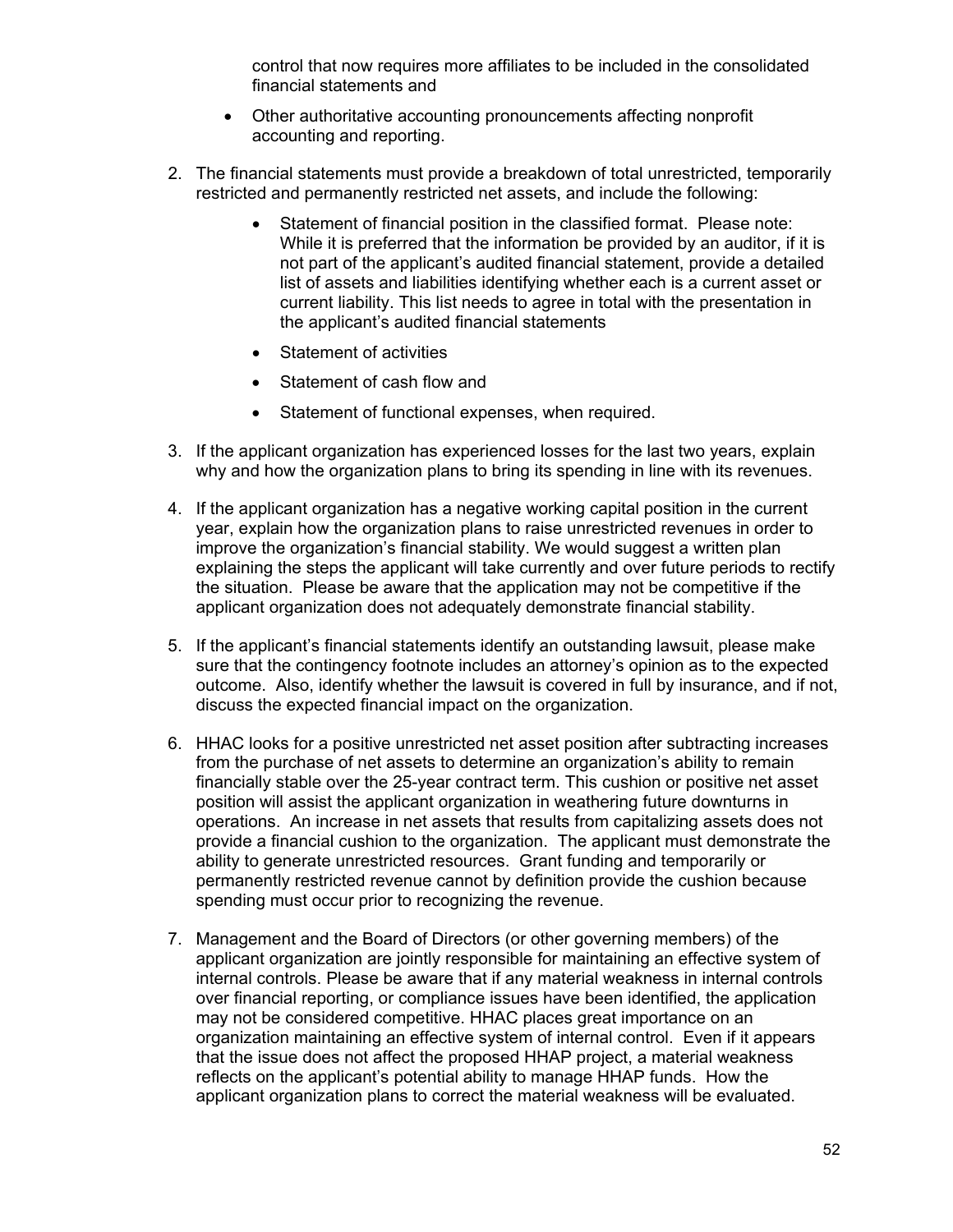action plan. In certain circumstances HHAC may ask for the next year's A133 audit Please identify the steps that have been effectively implemented to correct the material weakness to demonstrate the organization has complied with a corrective report to be certain that the internal control issues have been rectified.

## **Exhibit D-2: Minority and Women-Owned Business Enterprise (M/WBE)**

## **Equal Employment Opportunity (EEO) Participation Requirements**

## **Service-Disabled Veteran-Owned Businesses (SDVOB) Requirements**

#### **Minority and Women Business Enterprises – Equal Employment Opportunity Participation Requirements**

It is the policy of HHAC to actively facilitate the participation of certified Minority and Women-Owned Business Enterprises (M/WBE) in the development of HHAP-funded projects and achieve optimal rates of MWBE participation Toward this end, HHAC has adopted OTDA's M/WBE and EEO participation requirements and will utilize Regional MWBE participation goals to establish a baseline expectation for contractors to demonstrate their respective good faith effort to meet or exceed contractual MWBE participation requirements. However, each HHAP project will be assigned a contract-specific goal, which will be based on the project's scope of work, location of the project, and the availability of MWBEs to participate therein.

 project that will be funded by HHAC as early as possible in the planning and development HHAC strongly advises applicants to identify and solicit certified M/WBEs for participation in the process. M/WBE goals apply to the entire "discretionary" amount of the HHAP award, which represents the total of all budget lines where M/WBE participation is possible. Therefore, the procurement or utilization of various goods and services related to the project are all opportunities to achieve or exceed the M/WBE participation goals Applicants are strongly encouraged to consider line items including, but not limited to, title insurance, legal, surveyor, furniture, consultant, architect, suppliers, and of course, the General Contractor or Construction Manager and any subcontractors and/ or suppliers as potential opportunities to meet or exceed the M/WBE participation goals.

Please be advised that the term "contractor" in HHAP/OTDA M/WBE and EEO compliance documents refers to the applicant, grantee or borrower of HHAP funds, not the construction contractor, and that it is the responsibility of the applicant and co-applicant (not the construction contractor or consultant) to plan, achieve and report on M/WBE participation. Further, please note that an authorized representative of the applicant organization must complete, sign and submit each of the required M/WBE and EEO compliance documents, which are listed below:

- M/WBE-EEO Policy Statement
- Equal Employment Opportunity Staffing Plan
- Proposed M/WBE Subcontractor Utilization Plan
- M/WBE Subcontractors and/ or Suppliers Letter of Intent to Participate\*
- M/WBE Goal Requirements Certification of Good Faith Efforts
- M/WBE Subcontractor Request for Waiver Form (if applicable) and
- M/WBE Subcontractor Utilization Plan (note below)

**Note**: Applicants that have not identified certified businesses to achieve the desired goals should indicate "TBD" on the M/WBE Utilization Plan and M/WBE Subcontractors and/ or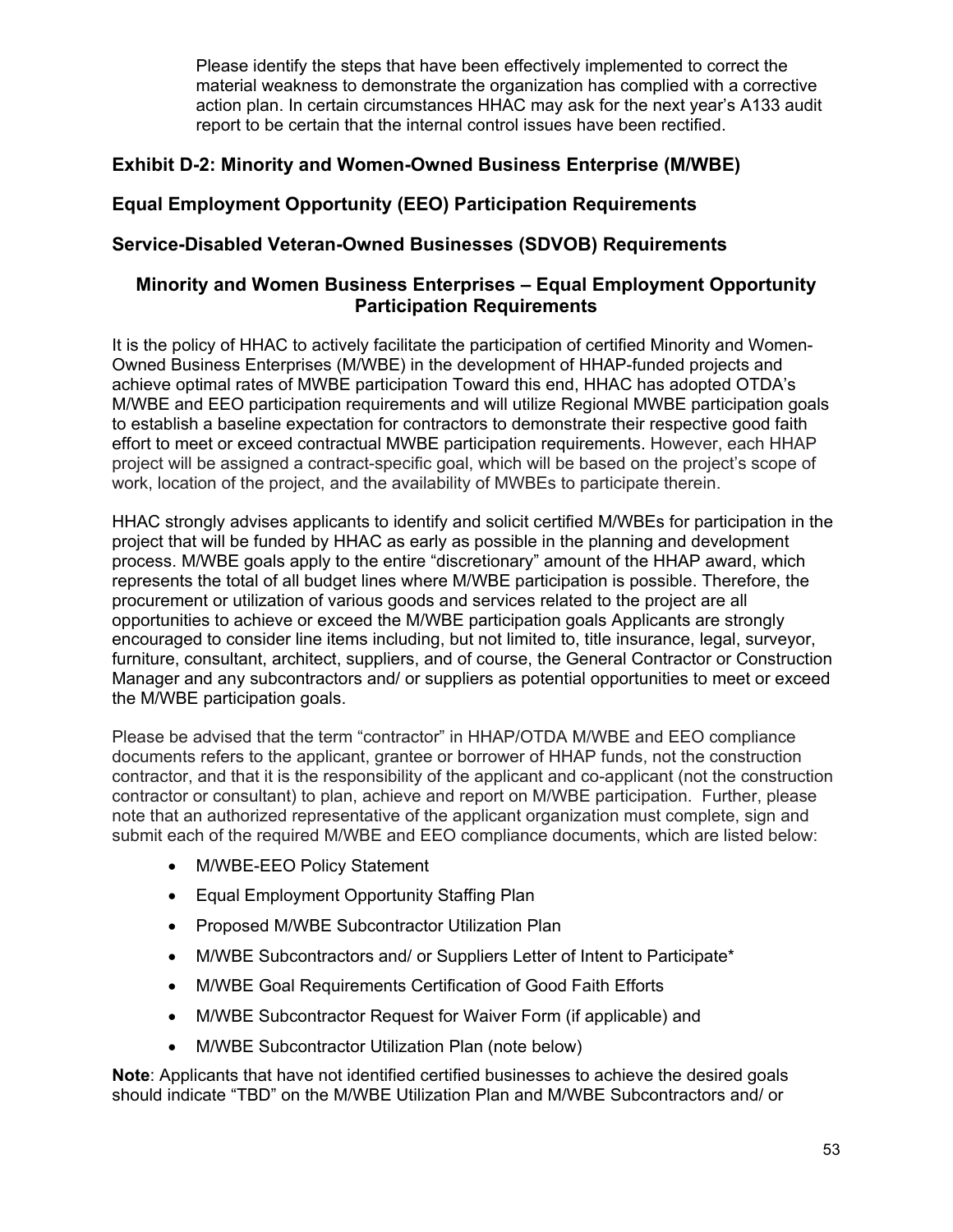Suppliers Letter of Intent to Participate. However, it is HHAC's strong preference that an initial utilization plan be submitted identifying M/WBEs intended to be used in development of the project. The initial utilization plan may be revised prior to final approval and execution of a contract with HHAC. (End of note)

Additional information regarding HHAC/OTDA's M/WBE and EEO participation requirements is contained in Appendix D of this RFP and will be reflected in Appendix Z of an HHAC contract.

#### **Service-Disabled Veteran-Owned Businesses (SDVOB) in State Contracting**

HHAC and OTDA are in full accord with the aims and efforts of the State of New York to promote Service-Disabled Veteran-Owned Businesses (SDVOBs), as enacted in 2014 by Article 17-B of the Executive Law. This law acknowledges that Service-Disabled Veteran-Owned Businesses (SDVOBs) strongly contribute to the economies of the State and the nation. As defenders of our nation and in recognition of their economic activity in doing business in New York State, Applicants are strongly encouraged and expected to consider SDVOBs in fulfilling the requirements of the resulting contract. Such partnering may be as subcontractors, suppliers, protégés or other supporting roles. SDVOBs can be readily identified on the directory of certified businesses by clicking here: https://online.ogs.ny.gov/SDVOB/search

Applicants are strongly encouraged, to the maximum extent practical and consistent with legal requirements of the State Finance Law, the Executive Law and any implementing regulations, to use responsible and responsive NYS certified SDVOBs in purchasing and utilizing commodities, services and technology that are of equal quality and functionality to those that may be obtained from non-SDVOBs. Applicants are subject to the provisions of Executive Law Article 17-B and the regulations (9 NYCRR Part 252) issued thereunder. Applicants are reminded that they must continue to utilize small, and minority and women-owned businesses (M/WBEs), consistent with current State law (Executive Law Article 15-A).

 SDVOBs as part of their bid/proposal. OTDA has set a goal for SDVOB utilization for this Applicants will complete and submit a Service-Disabled Veteran-Owned Businesses (SDVOBs) Utilization Plan (SDVOB-100), to demonstrate their proposed utilization of NYS certified procurement of 6%. HHAC has adopted OTDA's SDVOB policies and goals. Additional information about HHAC/OTDA's SDVOB participation requirements may be found in Appendix E and will be reflected in the Appendix Y of an HHAC Contract.

The successful Applicant will report on actual participation by each SDVOB during the term of the contract to HHAC/OTDA on a monthly basis according to policies and procedures to be set forth by HHAC/OTDA in Appendix E: Services Disabled Veteran Owned Business (SDVOB) Participation Requirements for OTDA contracts.

 **Note:** Information about set asides for SDVOB participation in public procurement can be found at: <u>https://ogs.ny.gov/veterans/</u> which provides certification information and guidance for State agencies in making determinations and administering set asides for procurements from SDVOBs.

#### **Exhibit D-3: Required Certifications**

- Contractor/ Subcontractor Background Questionnaire
- Nondiscrimination in Employment in Northern Ireland
- Non-Collusive Bidding Certification
- Statement of Agreement
- Vendor Assurances of No Conflict of Interest or Detrimental Effects (see Appendix L)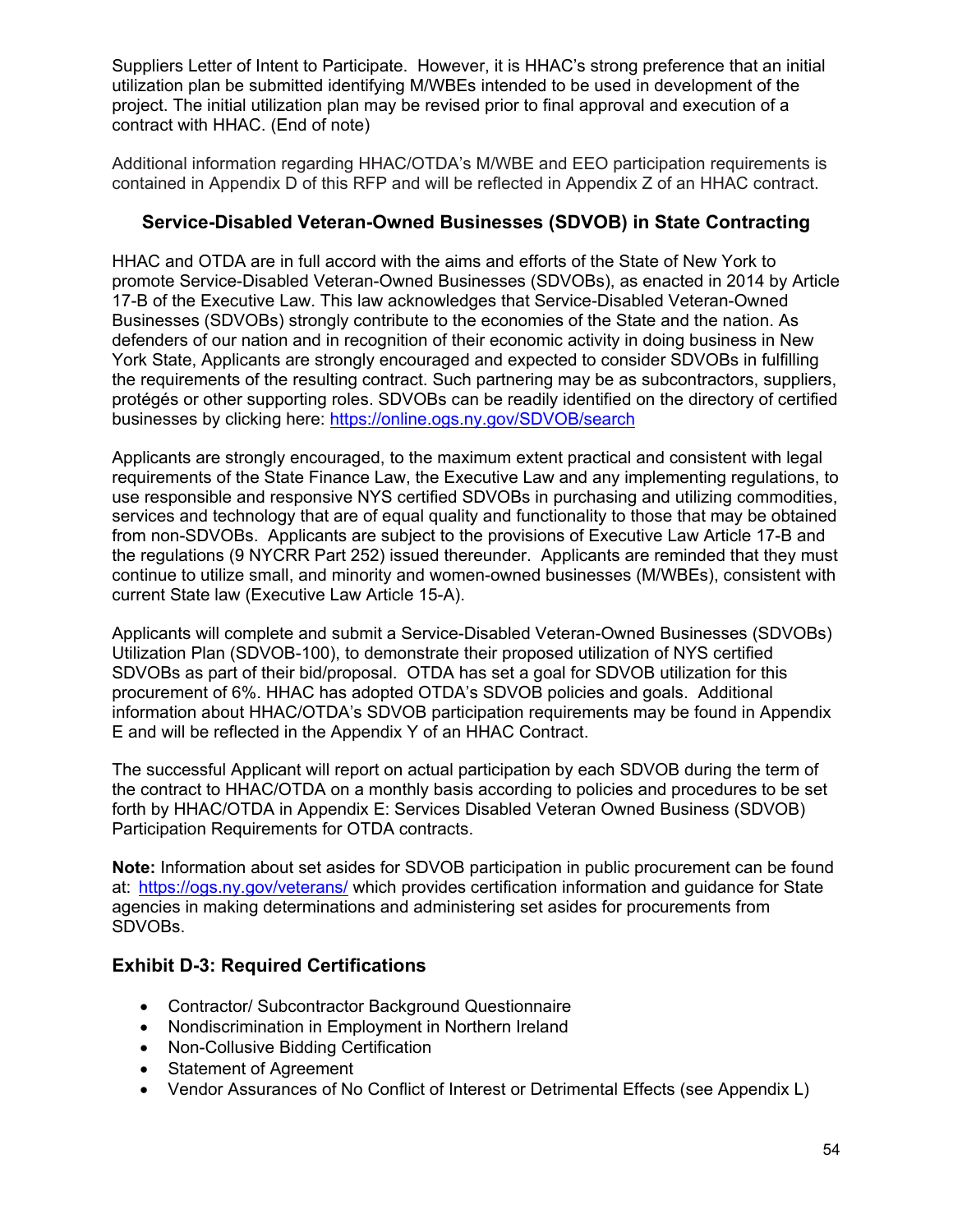## **Exhibit E: Site Development Information**

Coordination of design, program and cost is the cornerstone of a successful project. To ensure project success, HHAP sponsors must assemble a strong development team. A crucial member of the team is the project architect.

Applicants should take special care when interviewing and selecting a project architect. Applicants should make sure that the individual or firm has experience developing the type of housing being proposed. If the applicant is considering hiring an individual, the applicant should verify that the individual has the capacity to complete the job. If the applicant is considering hiring a larger firm, the applicant should inquire into whether a principal or associate will be assigned to the project. Above all, the applicant should make sure that the architect has the time to devote to the project because, in most instances, a project progresses only as quickly as the architect works. Finally, the applicant should determine as soon as possible whether the architect is prepared to comply with HHAC's design submission and construction monitoring requirements and accept HHAC's fee schedule (see Appendix K). HHAC reserves the right to request that successful applicants replace a proposed architect based on HHAC's past experience with the architect, or if HHAC determines that the architect is not qualified or is unable to successfully complete the project.

HHAC strongly encourages applicants to begin working with their architects during the project's conceptual stage. Architects should be provided with a copy of this RFP, the HHAP application package, and the support service plan so they can become familiar with HHAC's requirements and the proposed program. In addition, HHAC requires that an applicant include a signed "Architect's Certification" with their submitted application (see Appendix B).

If proposing a scattered site project, whether the sites are identified or not, a complete Section E for each proposed site must be completed and included in the application. Additionally, Exhibit E-2 and the cost estimate should be completed presenting aggregate information for all sites. Failure to do so may result in disqualification of the proposal.

If proposing the development of mixed-income housing or mixed-use housing, Section E must provide information relating to the total project, not just the HHAP component. Failure to provide this information may result in the proposal being disqualified from consideration.

After the application is received, HHAC's architectural/ engineering consultant will review the application and may conduct a site visit. If the proposal is not sufficiently detailed or the site or existing building conditions are not adequately or accurately described, the application may be rejected as incomplete. Applicants should take reasonable steps to ensure that the application, cost estimates and scope of work are accurate, detailed and complete, including, if necessary, a feasibility study. The proposal will be evaluated for how closely the architect's scope of work and cost estimate matches those developed by the reviewers. It is not advantageous to underestimate the proposed scope or cost.

A New York State licensed architect or professional engineer must inspect the proposed site(s) and prepare the following written information in Exhibits E-1 through E-10.

#### **Exhibit E-1: Site Description**

This exhibit captures information about the former use and current condition of the site, neighborhood characteristics and the site's proximity to public services. This section should also fully describe any housing or services that will be provided to the non-homeless population at the site. If the project will inherit existing tenants, please provide a relocation plan or detail how the existing tenants will be integrated into the proposed project.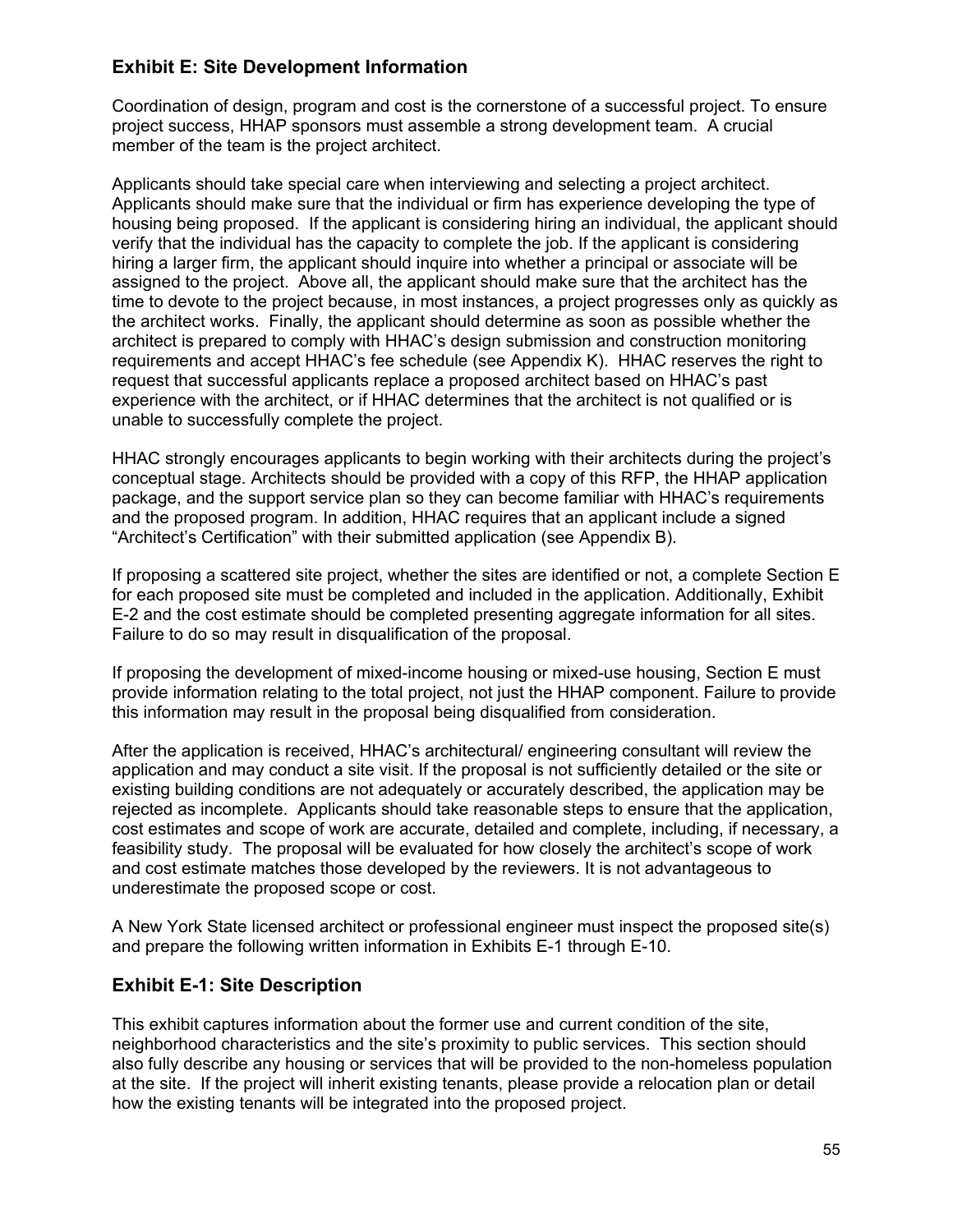## **Exhibit E-2: Site Development Information**

This form should be completed for each site, and a summary sheet presenting cumulative information from all sites should be prepared. The exhibit requests information relating to:

- Building and unit sizes
- Description of existing utilities
- Existing Certificate of Occupancy (if available)
- Information on accessibility to disabled persons and compliance with the Olmstead decision as described in Section II. L of the RFP and
- Proposed building construction classification.

#### **Exhibit E-3: Scope of Work and Cost Estimate**

This exhibit should be completed for each project site. Please provide outline specifications, as well as a detailed narrative identifying the level of construction work required, the construction approach to be used, and a detailed scope of work. Note that the information in this exhibit must include a level of detail that is sufficient to allow HHAC's architectural reviewer to assess the feasibility and constructability of the project, as well as the reasonableness and accuracy of the cost estimate. Therefore, the scope of work, outline specifications and supporting narrative must address considerations such as the grade and quality of materials and fixtures; the extent to which hazardous materials and subsurface conditions were accounted for; and how life-cycle costs were considered in terms of durability of materials, cost and ease of maintenance and operations. In addition, a narrative should be included which describes how the design is appropriate for the population to be housed.

Finally, a detailed cost estimate (in the format provided), should be provided, based on a realistic construction start date. If proposing a scattered-site project, a cost estimate must be provided for each site, and an aggregate cost estimate representing all sites must also be included.

Proposals requesting funds for HHAP Operating Projects must submit a narrative scope of work and supporting documentation demonstrating that the existing conditions of the project, if not corrected, are severe enough to impact the health and safety of the tenants and/or the ongoing viability of the project. Such proposals must also show that the proposed repairs, expansion of units, or other modifications are necessary to:

a) Enhance the quality of life or facilitate appropriate supportive services for tenants

b) Accommodate population changes in response to community needs, or

c) Address one or more significant operational issues that are related to sustaining the availability of the project as a community resource for homeless individuals or families.

Further, the scope of work and cost estimate must be reasonable and limited to those repairs or modifications identified as necessary to protect the health and safety of tenants, enhance the ongoing viability of the project, or achieve the objectives listed above. Items that could be considered as upgrades or deferred maintenance items should be avoided.

#### **Exhibit E-4: Energy Efficiency**

This section will be scored based upon the applicant's demonstration of measures it will take in the project that will achieve high energy efficiency by participating in one of the several available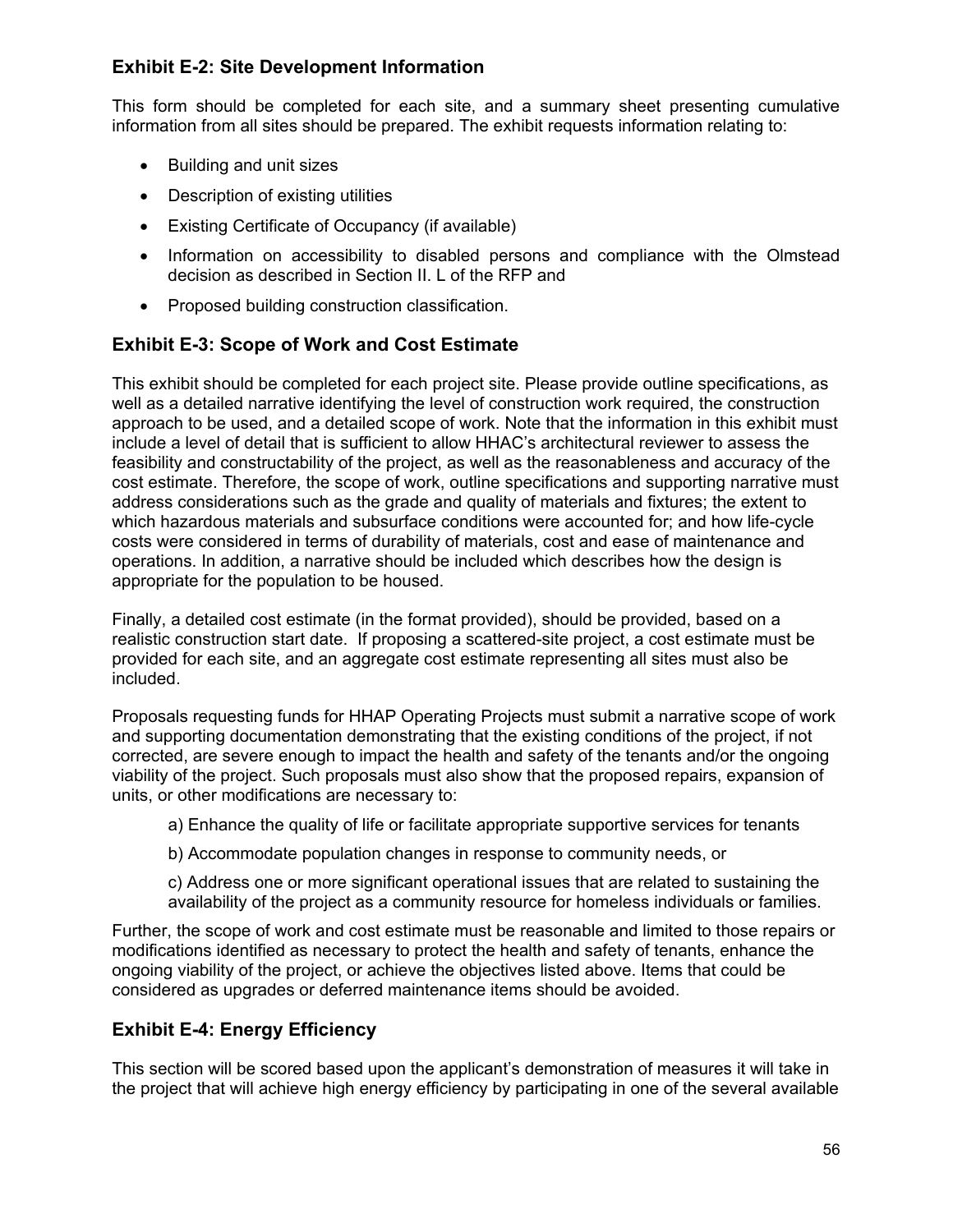programs outlined in Section IV. C or meeting equivalent standards, as applicable to the type of project proposed.

## **Exhibit E-5: Zoning Analysis and Status of Local Approvals (for each site)**

A careful zoning analysis is critical if new construction or a change of use is anticipated. This exhibit captures information about the current and proposed zoning of the proposed. project site. Please include:

- Excerpts from applicable zoning regulations
- Zoning map and
- Description of the zoning situation of the proposed project site.

Applicants must include a statement by the architect/engineer indicating that any proposed new construction or rehabilitation will comply with applicable State and local laws, regulations and codes, land use provisions, deed restrictions or covenants, zoning regulations, historic board procedures, and any other local approvals, and that, where necessary, a new certificate of occupancy will be obtained at completion. In the case where the planned development is not asof-right, include a statement by the architect detailing how the appropriate approval(s) will be obtained and be sure to include the anticipated timeframe for securing such approvals in Exhibit E-6. **Should the zoning analysis prove incorrect, HHAC reserves the right to withdraw the award reservation for the project.** 

List all local approvals necessary to develop the proposed project and describe the current status of such approvals. Include the anticipated timeframe for securing such approvals in Exhibit E-6.

 List any access agreements that are necessary to develop the proposed project and describe the current status of such agreements. Include the anticipated timeframe for securing such needed agreements in Exhibit E-6.

Priority will be given to projects that can be developed as-of-right or that have already secured any and all needed approvals to move forward.

## **Exhibit E-6: Project Timeline**

Estimate the total timeframe for development of the proposed project from notification of award to project rent-up and outline the estimated completion dates for achieving major project milestones. The form provided can be modified to accurately capture all steps required for the project.

HHAP expects that proposed projects will begin construction within twelve (12) months of an award. However, priority will be given to proposed projects that can demonstrate that construction can begin within six (6) months.

## **Exhibit E-7: SHPO/SEQRA**

 site is either in a historic building or a historic district, design and cost estimates should reflect The New York State Office of Parks, Recreation and Historic Preservation is responsible for reviewing certain publicly-funded projects to determine if they involve structures of historic significance that may require some degree of interior or exterior preservation. If the proposed the potential concerns of the State Historic Preservation Office (SHPO) and/ or the local historic preservation association. All forms are now submitted electronically online to SHPO.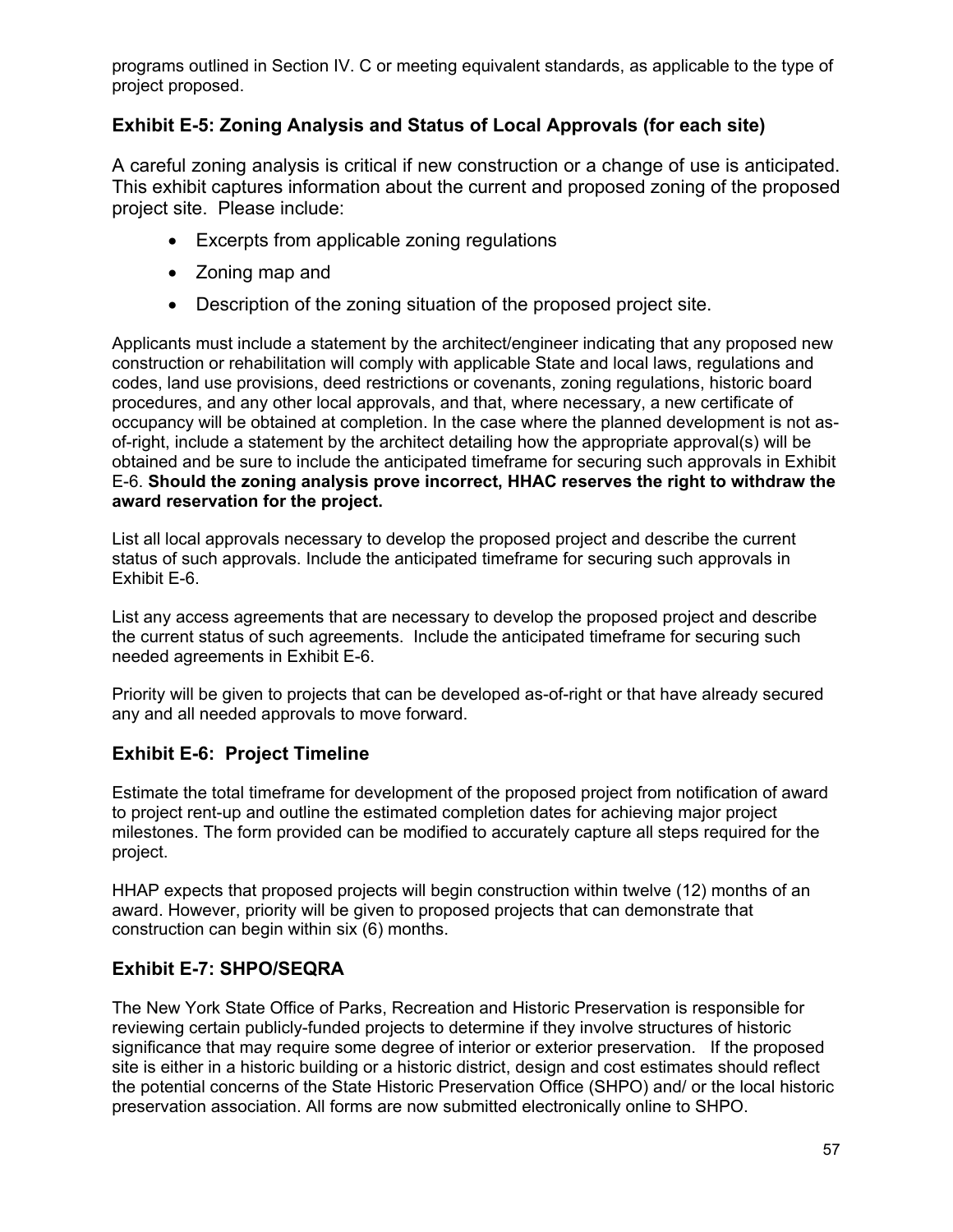Submission directions are provided in the application. Proof of online submission to SHPO must be included in the application.

To submit online to New York State Office of Parks, Recreation and Historic Preservation, please click here:<https://parks.ny.gov/shpo/online-tools/>

Submission of the short Environmental Assessment Form (EAF) is required for compliance with State Environmental Qualify Review Act (SEQRA) procedures.

#### **Exhibit E-8: Flood Plain Letter (for each site)**

Please provide a flood plain letter from the appropriate jurisdictional authority when indicating whether the project site(s) is in a Special Flood Hazard Area (SFHA). Please note that for proposed sites located in an area where flood insurance is required, the projected operating budget must include flood insurance among the expenses. HHAC strongly discourages applicants from selecting sites located in a SFHA as indicated on the official Flood Insurance Rate Maps published by the Federal Emergency Management Agency (FEMA). Applicants are encouraged to select sites located in moderate or minimal flood hazard areas, labeled Zone B or Zone X (shaded), and Zone C or Zone X (unshaded), respectively.

## **Exhibit E-9: Site Photographs (for each site)**

Please provide six (6) color photographs of the site, one facing the front of the site, one facing the rear of the site, and views from the site looking east, west, north and south. Please label them appropriately.

## **Exhibit E-10: Floor Plans (for each site)**

Please include the following:

- Location plan, showing the location of the site in the context of neighboring buildings (minimum scale  $1" = 100$ );
- Site plan (minimum scale  $1" = 40$ <sup>"</sup>);
- "As-is" (existing) floor plans;
- Sketch plans prepared by a licensed architect or engineer (minimum scale  $1/8$ " = 1.0') sufficient to explain the scope of the project, including all levels, elevations, sections, and site plan. One full set of architectural plans and copies of plans reduced to letter size paper (8  $\frac{1}{2}$ " x 11") must be included with each copy of the application; and
- Typical unit plan at  $1/4" = 1'$  scale.

Note that the plans for electronic submission should be in .pdf file format and printable to maximum of ledger size paper.

 Act and any other applicable State, federal or local statute, rule, regulation or ordinance, Applicants and their architects should take into consideration the requirement of Local Laws 58 (Accessibility to the Physical Disabled) and 76 (Asbestos Inspection and Removal). In addition, all applicants should take into consideration the requirements of the Americans with Disabilities including the *Olmstead* decision discussed in Section II. L.

 Applicants proposing projects to be licensed, certified or regulated by a State or local agency should make sure that the proposed design meets any regulatory requirements of that agency.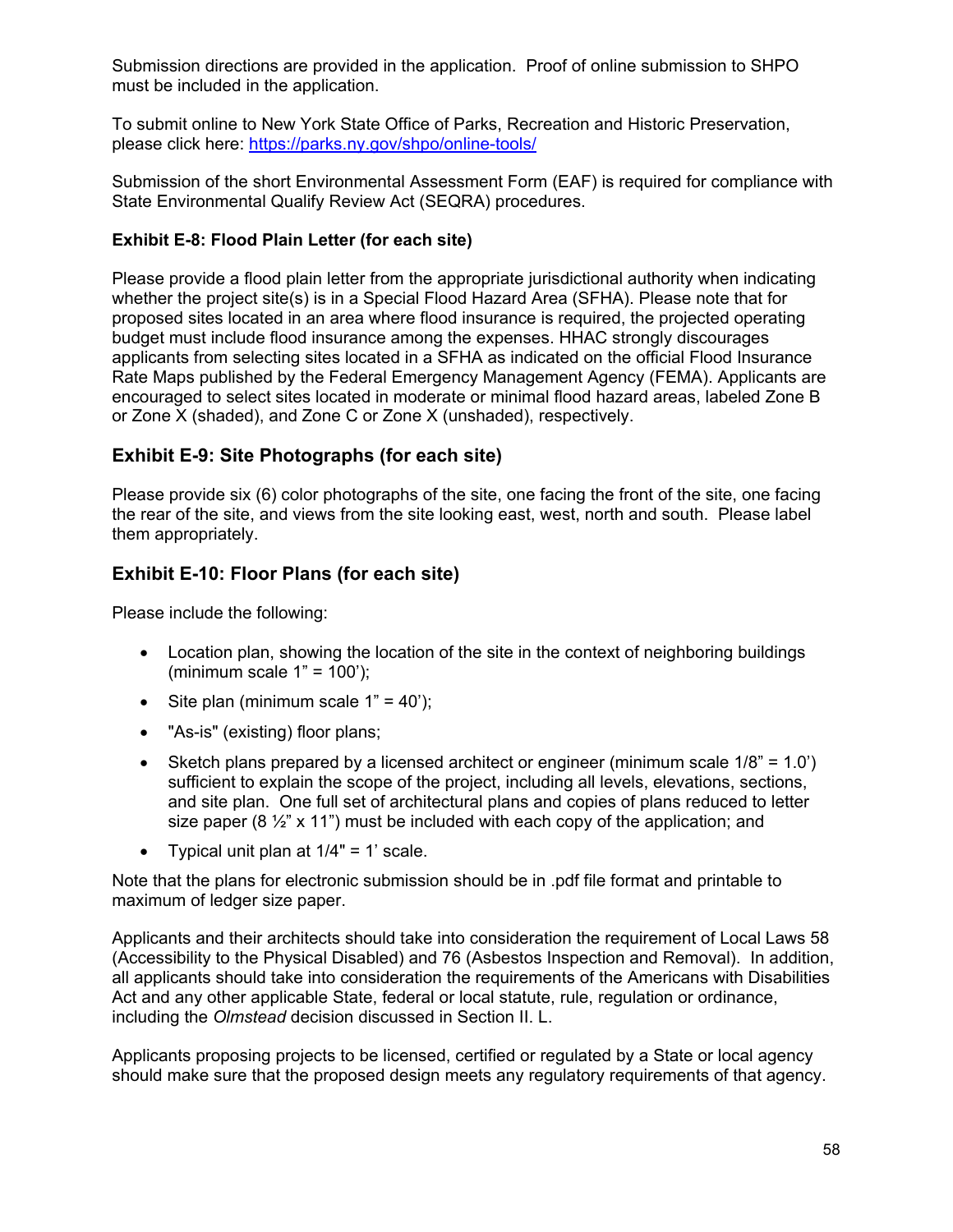## **Appendix B - Contract Information**

## **A. Contract Components**

Funds awarded pursuant to this RFP will be made available through a contract with HHAC. A copy of the contract will be sent to successful applicants. The contract includes termination, hold harmless, record retention and non-discrimination provisions. The contract also contains provisions that bind the project for use as a supportive homeless housing project for 25 years or longer as set by the contract; allow for the replacement of management by HHAC if the project fails to operate as a homeless project in accordance with the contract; and provide that HHAC may require any funds previously advanced to the sponsor be refunded to HHAC in the case of termination or other substantive contract violation. To the extent permitted by law, the contract may be terminated immediately upon the filing of a petition of insolvency, by or against the sponsor. Such termination shall be immediate and complete, without termination costs or further obligations by HHAC to the sponsor. For informational purposes, a sample HHAC contract is posted on OTDA's website along with this RFP. Please be advised that the posted contract is a sample agreement; the actual terms and conditions of contracts executed as a result of this RFP may vary.

For awardees negotiating loans from financial institutions, a copy of an HHAC contract and intercreditor agreement should be requested before finalizing loan commitments to assure that provisions of the HHAC documents are compatible with the loan documents required by such financial institutions. In most instances, HHAC requires a first priority lien position; in limited cases, HHAC will agree to a co-equal first position.

#### **B. The HHAP Contract Process and Contract Terms**

HHAC has a two-step contract process. Under this system, most HHAP sponsors may, within four to six months of the announcement of awards, receive funds for certain pre-construction activities including the following costs:

- partial architectural, consultant and legal fees (as deemed necessary and appropriate by HHAC);
- surveys and appraisals; and,
- binders and options on property acquisition.

Approval of a Pre-Construction Award Agreement will depend on the submission of information and documentation specified by HHAC, and the review and approval of these materials by staff of OTDA, as well as by the HHAC Board. In some cases, limited pre-construction funds will be available for interior demolition and cleanout; in these cases, reviews by the State Historic Preservation Office (SHPO) and the State Environmental Quality Review Act (SEQRA) must be completed prior to undertaking these activities. Please note that full acquisition funding generally will not be available during the pre-construction phase.

HHAC expects that pre-construction awards will enable most awardees to complete the remaining tasks necessary for approval of the Final Award or Loan Agreement. These tasks include securing site control; obtaining a survey certified to HHAC; arranging for title insurance in the amount of the HHAP award (certified to the New York State Homeless Housing and Assistance Corporation and New York State Office of Temporary and Disability Assistance, their successors and/or assigns); finalizing commitments of non-HHAP funds; completing the SHPO and SEQRA reviews; completing working drawings; and obtaining construction bids.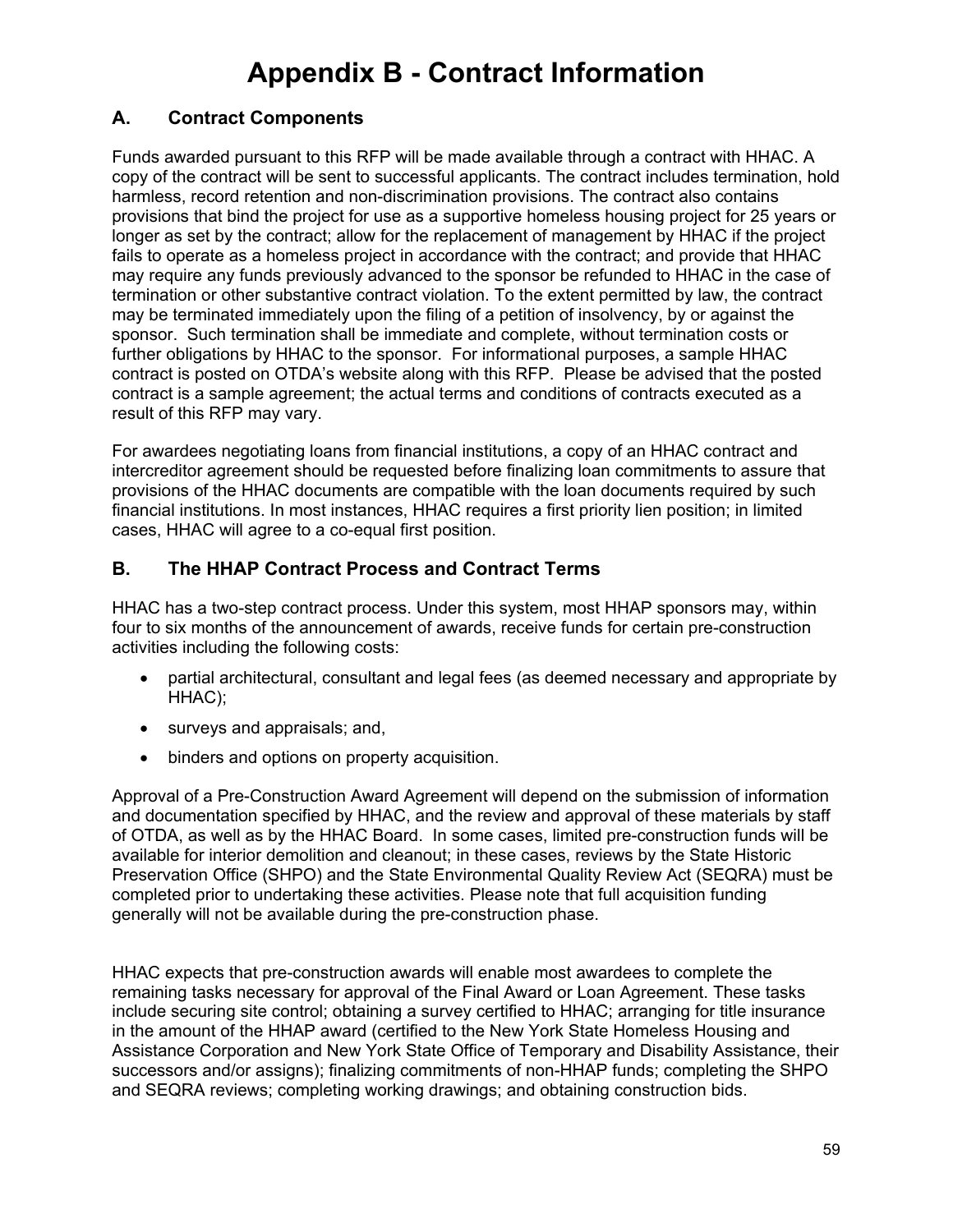HHAC currently requires that projects funded under HHAP operate as homeless housing for **a minimum of 25 years**.

HHAC requires that projects funded under this RFP execute one or more mortgage(s) and note(s) in the full amount of the HHAP award. In cases where the contract is structured as a grant, the mortgage(s) and note(s) will simply secure the sponsor's performance of its obligations to HHAC. No payments of interest or principal, except on default, will be required, and the notes and mortgages will be satisfied upon the completion of all contract requirements. In instances where low income housing tax credits are involved, the contract will be structured as a bona fide loan.

 issues must be finalized to the satisfaction of HHAC before a contract can be signed. HHAC will Contracts will not be processed until all information requested in the RFP and any information requested in letters notifying the applicant of the award have been submitted and approved. All require, at its discretion, a board resolution or equivalent document from the applicant authorizing, among other things, named individual(s) to enter into contract(s) with HHAC, execute note(s) and mortgage(s) to secure HHAP funding, and authorizing establishment of a bank account dedicated for the use of HHAP funds. HHAC is not liable for any expenses incurred before a contract is fully executed. The fully-executed contract may, however, provide for a contract period which begins prior to the date on which the contract is fully executed. In general, the start of the contract period will coincide with the date of the conditional award reservation.

After all outstanding documents are received and approved by HHAC, the awardee may execute the contract. Funds will not be advanced until a segregated bank account has been established and documentation has been received and on file with the HHAC. For projects using HHAP funds for acquisition, 100% of the purchase price may be available to an awardee at closing. For projects using HHAP funds for rehabilitation or construction, drawdowns will be made based on submission of vouchers and documentation of completion of work approved by the project architect and a representative of HHAC. At HHAC's discretion, a 10% retainage will be held until substantial completion of the work, and HHAC will usually retain 1.5% of the construction contract amount for the Warranty Period (one year after the architect certifies 100% completion).

## **C. Management and Operating Plan**

 Sponsors will be required to submit a **detailed** management and operating plan for HHAC requirements for an MOP described in Exhibit C-5. approval prior to receiving authorization to rent up the project. This is in addition to the

Leases, residency agreements, house rules and program requirements must also be approved by HHAC prior to rent up. HHAC requires that such agreements/ policies be presented to tenants/residents in writing (or otherwise communicated to tenants who have visual or other impairments), so that tenants/residents have an opportunity to discuss the terms with appropriate agency personnel, and that tenants/residents acknowledge in writing that they understand and agree to the terms of residency.

## **D. Reporting Requirements**

Periodic progress reports shall be required during the period of expenditure of project funds. These may include reports on the status of the rehabilitation or construction work, monies committed, and monies paid. Sponsors shall ensure that annual audits are completed and submitted to HHAC. Quarterly financial reports may be required during the first year of occupancy that document rents collected, and expenditures made, as well as regular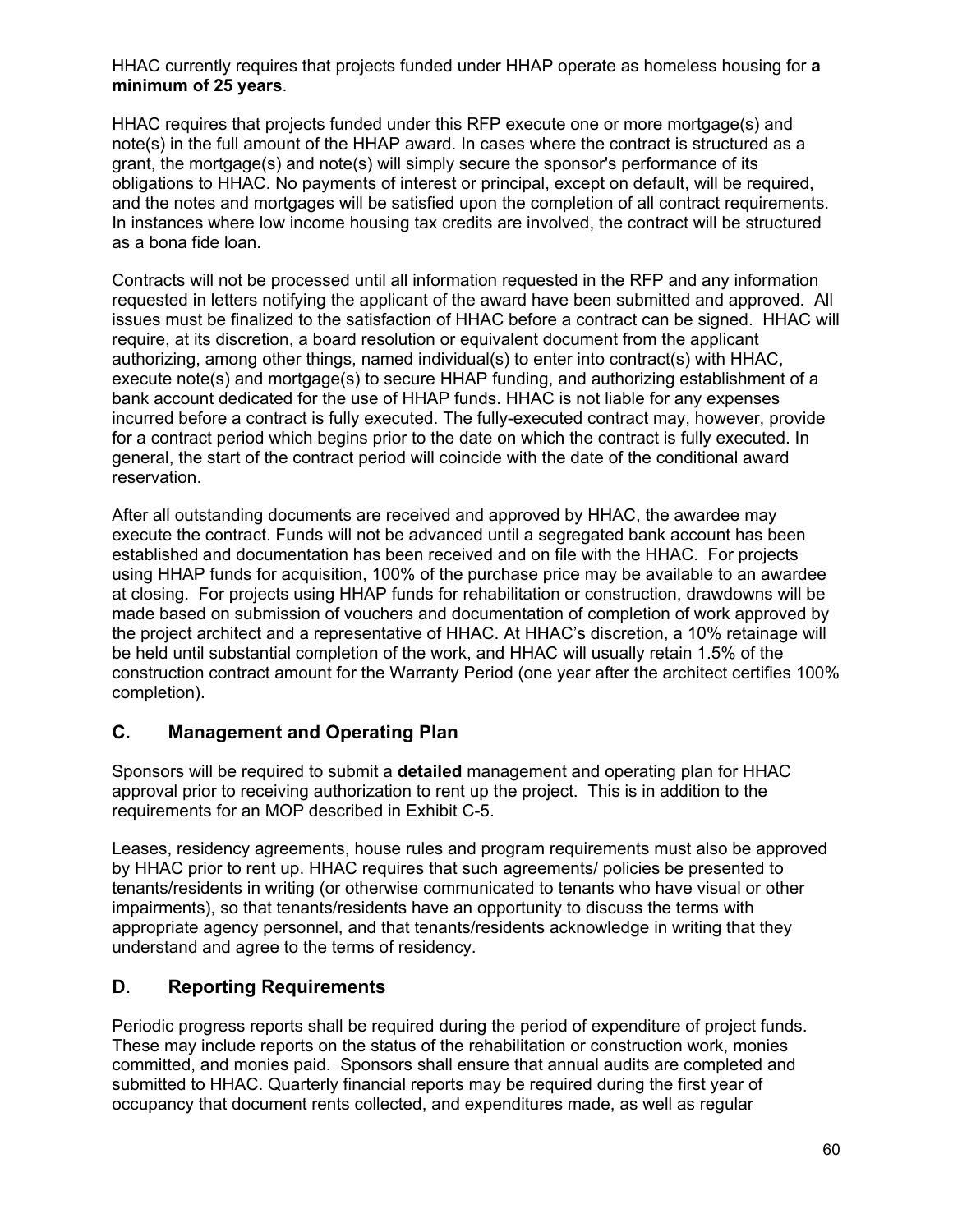maintenance and operating costs. In addition, an Annual Operating Report, which includes, but is not limited to, a budget to actual report, audited financial statements, rent roll, vacancy and referral data, and proof of insurance will be required during each subsequent year of the contract. Additional reporting may be required at the discretion of HHAC.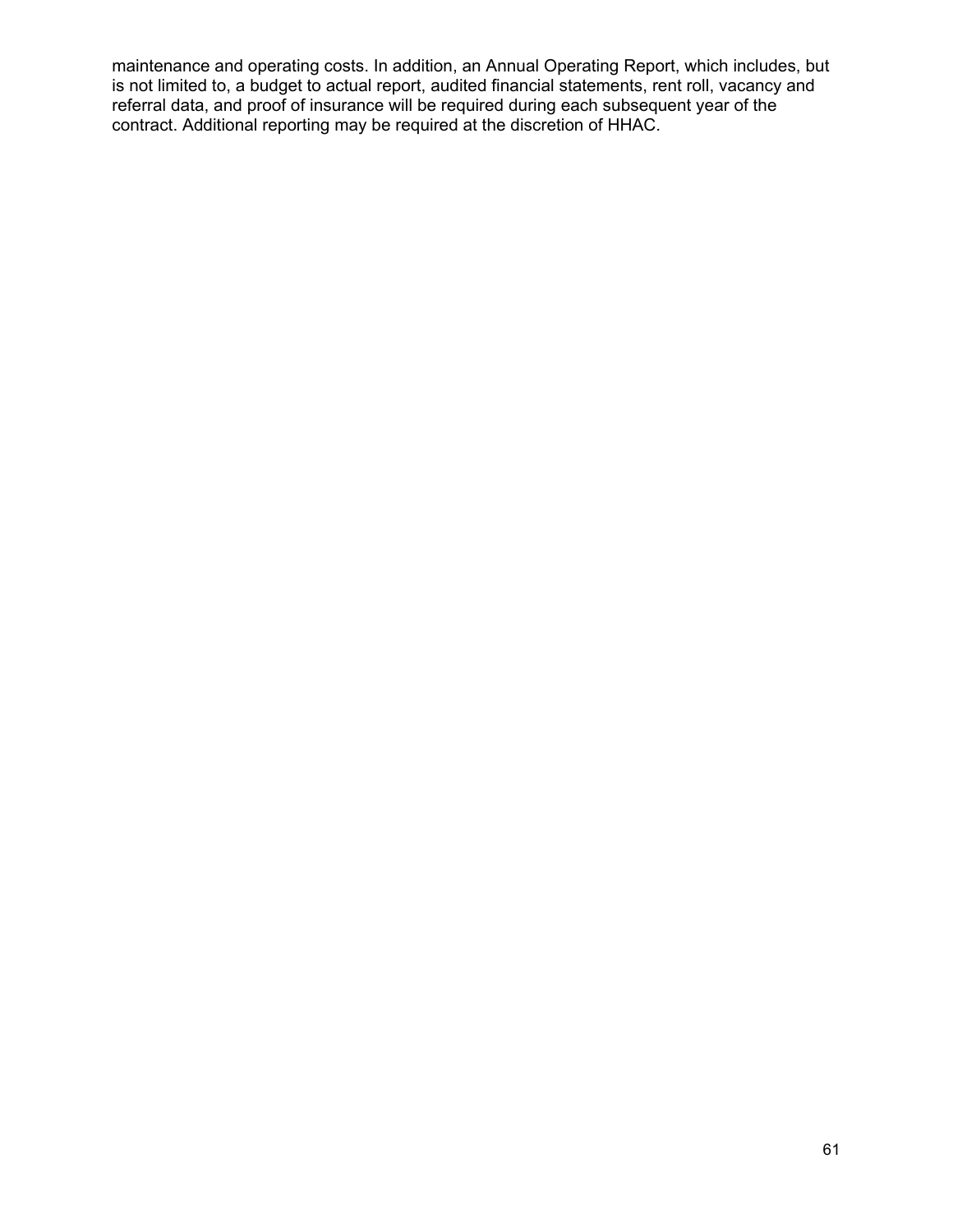## **Appendix C - The Empire State Supportive Housing Initiative (ESSHI)**

In 2016, Governor Cuomo announced a commitment to develop 6,000 new permanent supportive housing units over the next five years. As part of that commitment, funding for the Empire State Supportive Housing Initiative (ESSHI) Inter-Agency Service and Operating Funding Opportunity was made available for the development and operation of at least 1200 units annually of supportive housing for persons identified as homeless with special needs, conditions or other life challenges.

NYS will award service and operating funding for units of housing developed with capital funding to support the needs of the individuals residing in the units. Up to \$25,000 per unit annually in services and operating funding is available.

The NYS Office of Mental Health (OMH) serves as the lead agency for this initiative, under the guidance of the Interagency workgroup. The Interagency workgroup includes representatives from the following State agencies:

- Department of Health (DOH), including the AIDS Institute
- NYS Homes and Community Renewal (HCR)
- Office of Addictions Services and Supports (OASAS)
- Office of Children and Family Services (OCFS)
- Office of Mental Health (OMH)
- Office of Prevention of Domestic Violence (OPDV)
- Office for People With Developmental Disabilities (OPWDD)
- Office of Temporary and Disability Assistance (OTDA)

More information regarding the Empire State Supportive Housing Initiative (ESSHI) can be found at the Office of Mental Health Procurements' Opportunities at: <https://omh.ny.gov/omhweb/rfp/>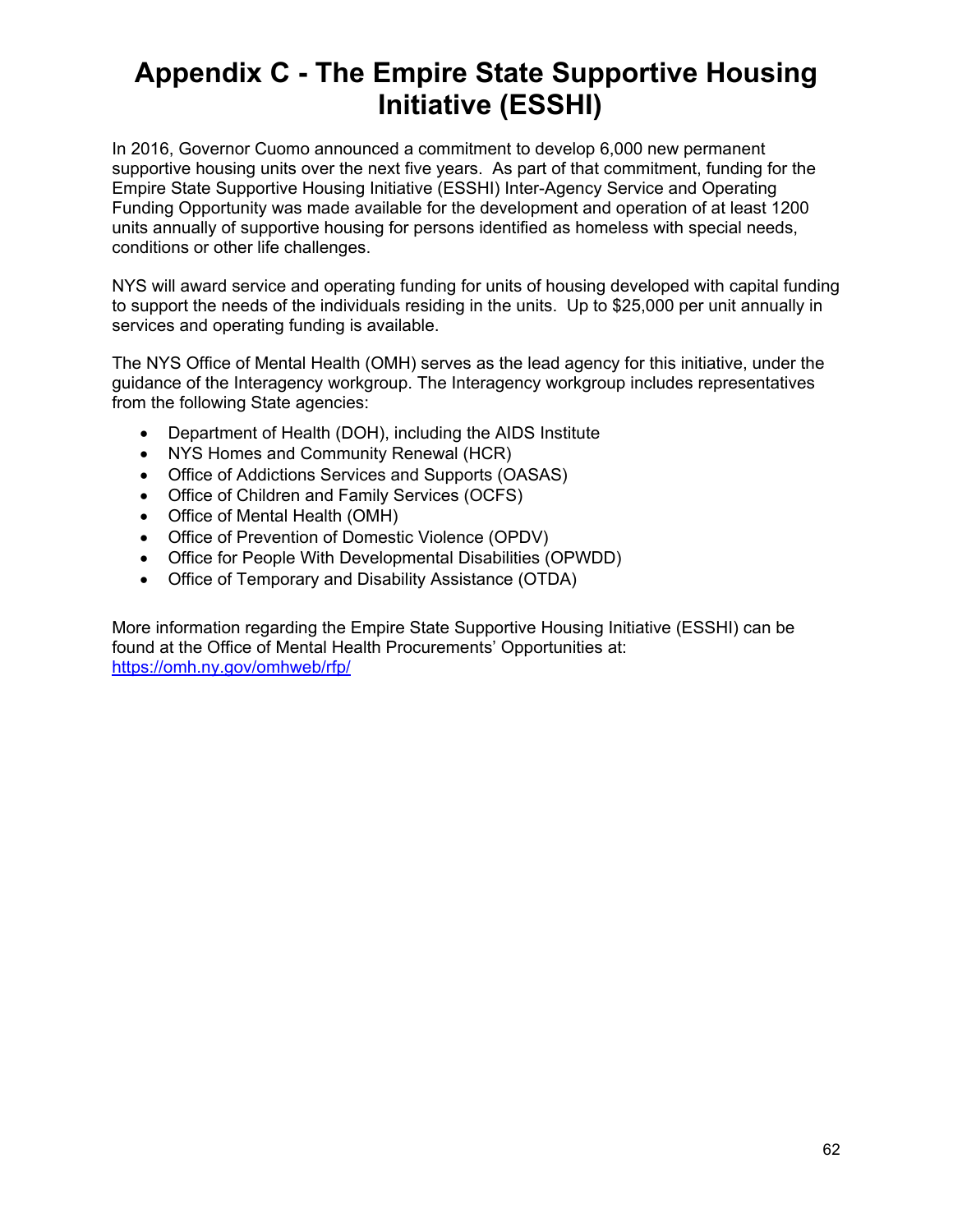# **Appendix D – MWBE and EEO**

#### **Minority and Women-Owned Business Enterprise (M/WBE) and Equal Employment Opportunity (EEO) Participation**

#### **Contractor Requirements and Procedures**

#### **New York State Law**

Pursuant to New York State Executive Law Article 15-A and Parts 140-145 of Title 5 of the New York Codes, Rules and Regulations OTDA is required to promote opportunities for maximum feasible participation of New York State-certified Minority and Women-owned Business Enterprises ("MWBEs" and the employment of minority group members and women in the performance of OTDA contracts.

#### **Business Participation Opportunities for MWBEs**

 good faith efforts to provide meaningful participation by MWBEs as subcontractors or suppliers MWBEs can be viewed by clicking here: <u>https://ny.newnycontracts.com/</u> For guidance on how For purposes of this solicitation, OTDA hereby establishes an overall goal for MWBE participation, for New York State-certified Minority-owned business enterprises ("MBE") participation and for New York State-certified Women-owned business enterprises ("WBE") participation (based on the current availability of qualified MBEs and WBEs). A contractor ("Contractor") on any contract resulting from this procurement ("Contract") must document its in the performance of the Contract. To that end, by submitting a response to this RFP, the respondent agrees that OTDA may withhold payment pursuant to any Contract awarded as a result of this RFP pending receipt of the required MWBE documentation. The directory of OTDA will determine a Contractor's "good faith efforts," refer to 5 NYCRR §142.8.

The Contractor acknowledges that only sums paid to MWBEs for the performance of a commercially useful function, as that term is defined in 5 NYCRR § 140.1, may be applied towards the achievement of the applicable MWBE participation goal. [FOR CONSTRUCTION CONTRACTS – The portion of a contract with an MWBE serving as a supplier that shall be deemed to represent the commercially useful function performed by the MWBE shall be sixty percent (60%) of the total value of the contract. The portion of a contract with an MWBE serving as a broker that shall be deemed to represent the commercially useful function performed by the MWBE shall be the monetary value for fees, or the markup percentage, charged by the MWBE]. [FOR ALL OTHER CONTRACTS - The portion of a contract with an MWBE serving as a broker that shall be deemed to represent the commercially useful function performed by the MWBE shall be twenty-five percent (25%) of the total value of the contract].

 Contract resulting from this RFP, such finding constitutes a breach of Contract and OTDA may In accordance with 5 NYCRR §142.13, the Contractor further acknowledges that if it is found to have willfully and intentionally failed to comply with the MWBE participation goals set forth in the withhold payment from the Contractor as liquidated damages.

 goals; and (2) all sums actually paid to MWBEs for work performed or materials supplied under Such liquidated damages shall be calculated as an amount equaling the difference between: (1) all sums identified for payment to MWBEs had the Contractor achieved the contractual MWBE the Contract.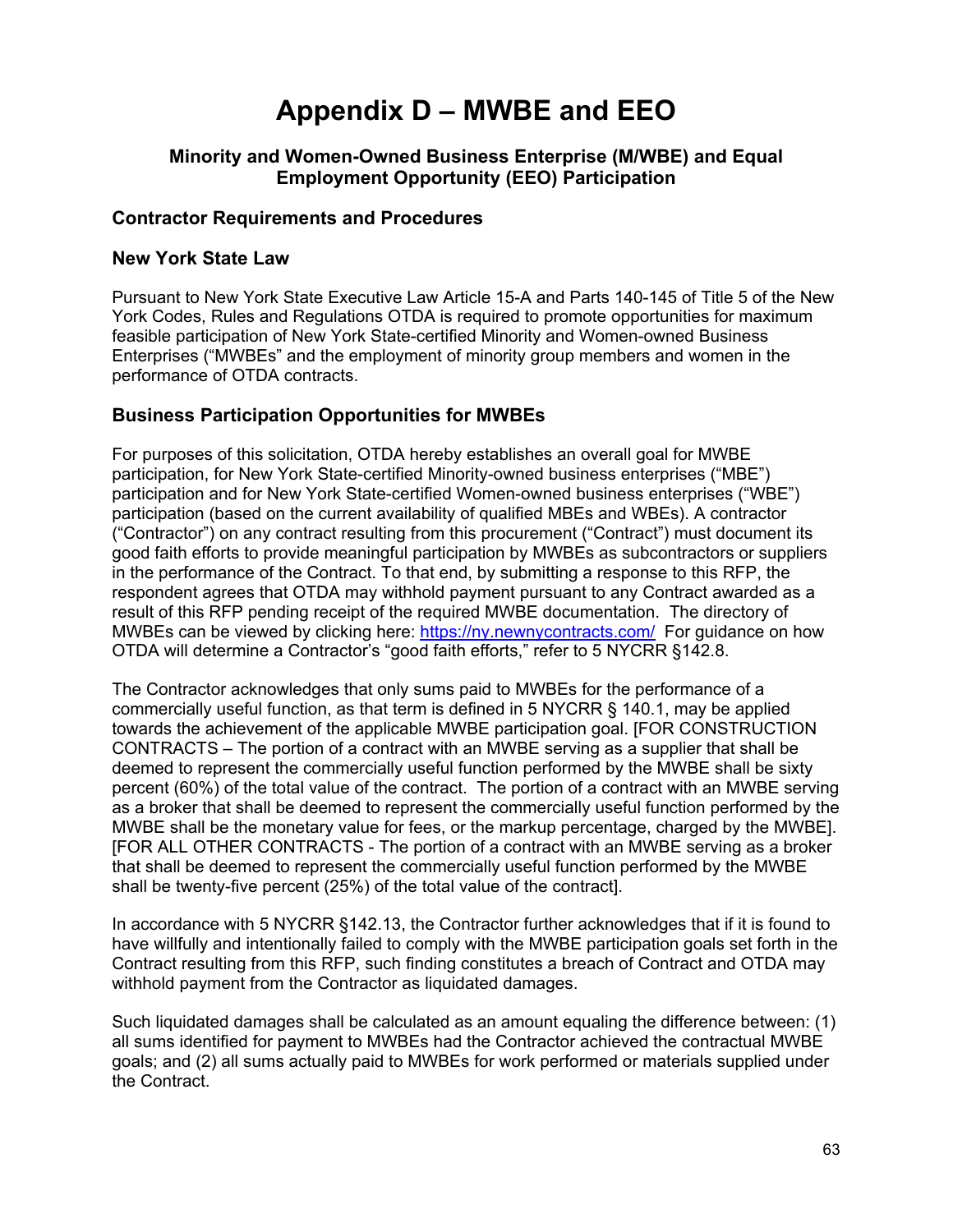By submitting a bid or proposal, a Contractor agrees to demonstrate its good faith efforts to achieve the applicable MWBE participation goals by submitting evidence thereof through the New York State Contract System ("NYSCS"), which can be viewed by clicking here: [https://ny.newnycontracts.com/,](https://ny.newnycontracts.com/) provided, however, that a Contractor may arrange to provide such evidence via a non-electronic method by contacting the Contract's program manager at OTDA.

Additionally, a Contractor will be required to submit the following documents and information as evidence of compliance with the foregoing:

A. An MWBE Utilization Plan with their bid or proposal. Any modifications or changes to an accepted MWBE Utilization Plan after the Contract award and during the term of the Contract must be reported on a revised MWBE Utilization Plan and submitted to OTDA, for review and approval.

OTDA will review the submitted MWBE Utilization Plan and advise the Contractor of OTDA's acceptance or issue a notice of deficiency within 30 days of receipt.

B. If a notice of deficiency is issued, the Contractor will be required to respond to the notice of deficiency within seven (7) business days of receipt by submitting to OTDA, a written remedy in response to the notice of deficiency. If the written remedy that is submitted is not timely or is found by OTDA to be inadequate, OTDA shall notify the Contractor and direct the Contactor to submit, within five (5) business days, a request for a partial or total waiver of MWBE participation goals. Failure to file the waiver form in a timely manner may be grounds for disqualification of the bid or proposal.

OTDA may disqualify a Contractor as being non-responsive under the following circumstances:

- a. If a Contractor fails to submit a MWBE Utilization Plan;
- b. If a Contractor fails to submit a written remedy to a notice of deficiency;
- c. If a Contractor fails to submit a request for waiver; or
- d. If OTDA determines that the Contractor has failed to document good faith efforts.

The Contractor will be required to attempt to utilize, in good faith, any MBE or WBE identified within its MWBE Utilization Plan, during the performance of the Contract. Requests for a partial or total waiver of established goal requirements made subsequent to Contract Award may be made at any time during the term of the Contract to OTDA but must be made no later than prior to the submission of a request for final payment on the Contract.

The Contractor will be required to submit a M/WBE Contractor Compliance & Payment Report to OTDA, by the  $8<sup>th</sup>$  day following each end of quarter over the term of the Contract documenting the progress made toward achievement of the MWBE goals of the Contract.

#### **Equal Employment Opportunity Requirements**

By submission of a bid or proposal in response to this solicitation, the Contractor agrees with all of the terms and conditions of this Appendix – Standard Clauses for All New York State Contracts including Clause 12 - Equal Employment Opportunities for Minorities and Women or Authority equivalent to Appendix A. The Contractor is required to ensure that it and any subcontractors awarded a subcontract for the construction, demolition, replacement, major repair, renovation, planning or design of real property and improvements thereon (the "Work"), except where the Work is for the beneficial use of the Contractor, undertake or continue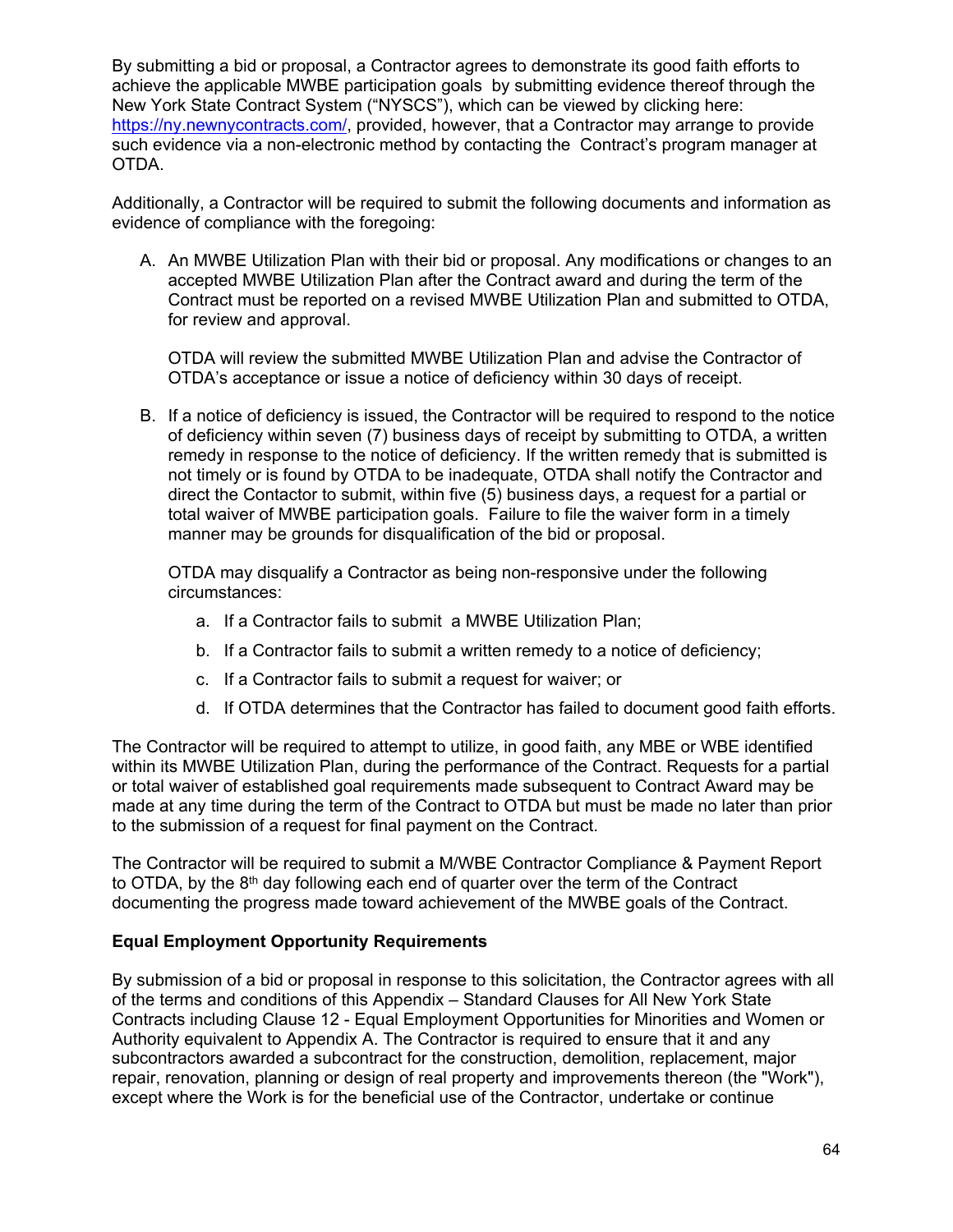programs to ensure that minority group members and women are afforded equal employment opportunities without discrimination because of race, creed, color, national origin, sex, age, disability or marital status. For these purposes, equal opportunity shall apply in the areas of recruitment, employment, job assignment, promotion, upgrading, demotion, transfer, layoff, termination, and rates of pay or other forms of compensation. This requirement does not apply to: (i) work, goods, or services unrelated to the Contract; or (ii) employment outside New York State.

The Contractor will be required to submit a Minority and Women-Owned Business Enterprises and Equal Employment Opportunity Policy Statement, Form OTDA 4970, to OTDA with their bid or proposal.

If awarded a Contract, Contractor shall submit a Workforce Utilization Report, Form OTDA-4971, and shall require each of its Subcontractors to submit a Workforce Utilization Report, in such format as shall be required by OTDA on a QUARTERLY basis during the term of the Contract.

Further, pursuant to Article 15 of the Executive Law (the "Human Rights Law"), all other State and Federal statutory and constitutional non-discrimination provisions, the Contractor and subcontractors will not discriminate against any employee or applicant for employment because of race, creed (religion), color, sex, national origin, sexual orientation, military status, age, disability, predisposing genetic characteristic, marital status or domestic violence victim status, and shall also follow the requirements of the Human Rights Law with regard to nondiscrimination on the basis of prior criminal conviction and prior arrest.

**Please Note**: Failure to comply with the foregoing requirements may result in a finding of nonresponsiveness, non-responsibility and/or a breach of the Contract, leading to the withholding of funds, suspension or termination of the Contract or such other actions or enforcement proceedings as allowed by the Contract.

 other NYS Agencies that provide capital funding sources to coordinate NYS MWBE goals. **Please further note:** All MWBE goals will be negotiated per contract. HHAC is working with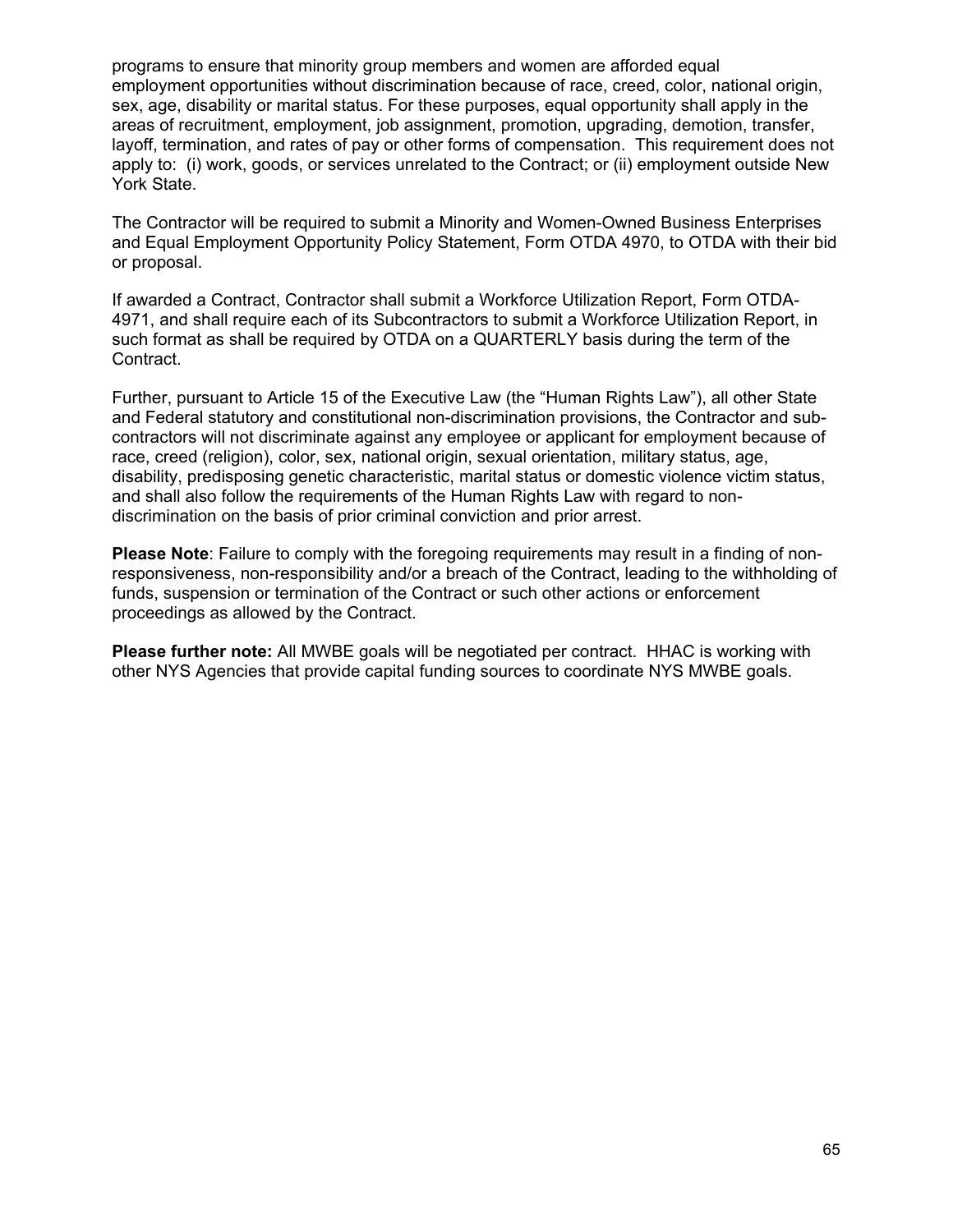#### **Construction Related Minority and Women-Owned Business Enterprise Participation Goals by County**

| Counties                                                                                                             |                                                                                                                                      | <b>MBE</b>                                                                                                                                                                    | <b>WBE</b> |     |
|----------------------------------------------------------------------------------------------------------------------|--------------------------------------------------------------------------------------------------------------------------------------|-------------------------------------------------------------------------------------------------------------------------------------------------------------------------------|------------|-----|
| Nassau<br><b>Bronx</b><br>Kings<br>New York                                                                          | Orange<br>$\bullet$<br>Putnam<br>$\bullet$<br>Queens<br>Richmond                                                                     | Rockland<br>$\bullet$<br><b>Suffolk</b><br>$\bullet$<br>Westchester<br>$\bullet$                                                                                              | 22%        | 10% |
| Erie<br>$\bullet$<br>Genesee<br>Livingston                                                                           | Monroe<br>$\bullet$<br>Niagara<br>$\bullet$<br>Orleans<br>$\bullet$                                                                  | Ontario<br>$\bullet$<br>Wayne                                                                                                                                                 | 20%        | 10% |
| Albany<br><b>Broome</b><br>Cayuga<br><b>Dutchess</b><br>Herkimer                                                     | Montgomery<br>٠<br>Madison<br>Oneida<br>Onondaga<br>Oswego<br>٠                                                                      | Rensselaer<br>$\bullet$<br>Saratoga<br>Schenectady<br>٠<br>Schoharie<br>Tioga<br>$\bullet$                                                                                    | 20%        | 10% |
| Allegany<br>Cattaraugus<br>Chautauqua<br>Chemung<br>Chenango<br>Clinton<br>Columbia<br>Cortland<br>Delaware<br>Essex | Franklin<br>$\bullet$<br>Fulton<br>٠<br>Greene<br>٠<br>Hamilton<br>٠<br>Jefferson<br>Lewis<br>Otsego<br>٠<br>Schuyler<br>٠<br>Seneca | St. Lawrence<br>$\bullet$<br>Steuben<br>Sullivan<br>Tompkins<br><b>Ulster</b><br>$\bullet$<br>Warren<br>$\bullet$<br>Washington<br>$\bullet$<br>Wyoming<br>$\bullet$<br>Yates | 10%        | 10% |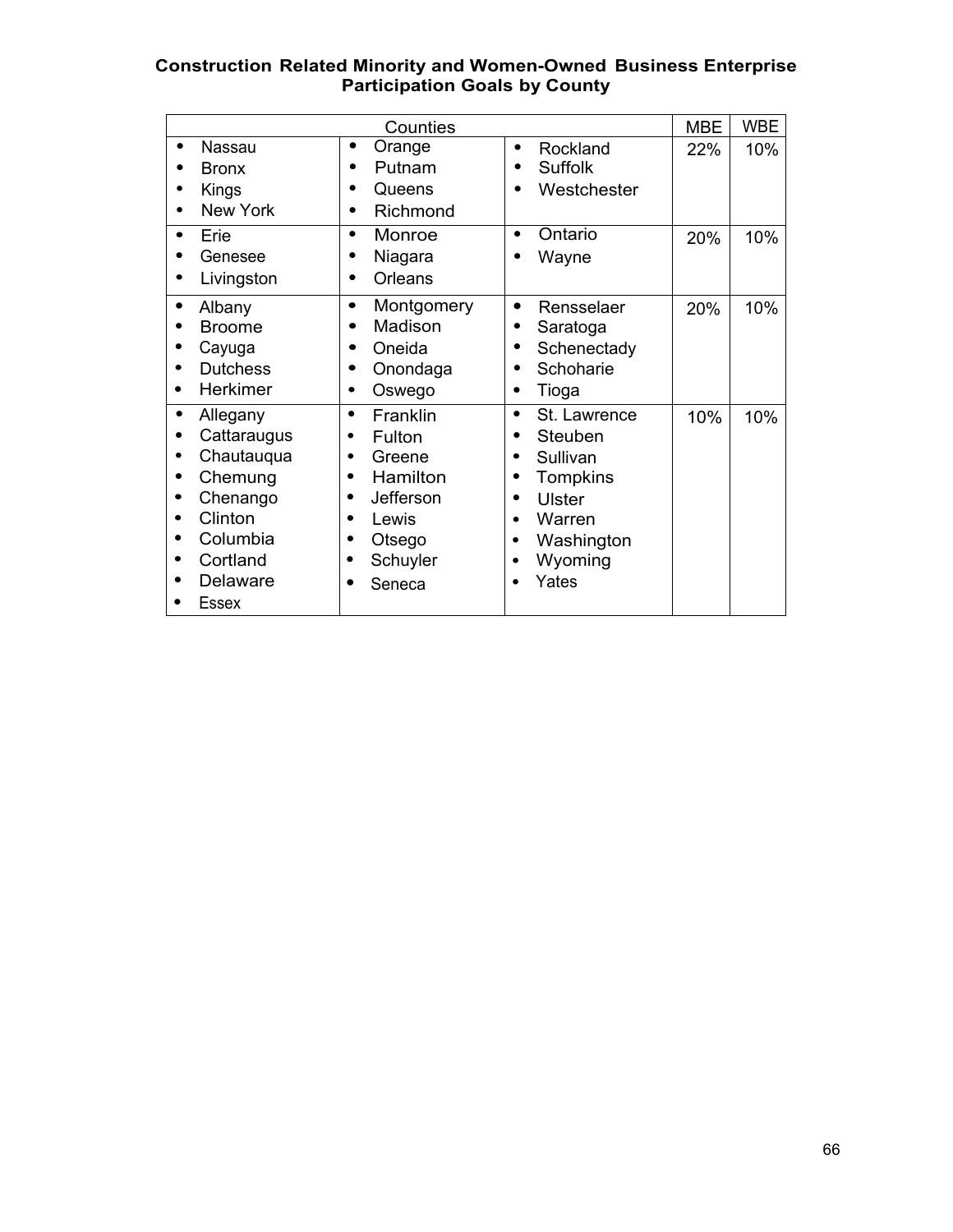## **Appendix E - Service-Disabled Veteran-Owned Business Enterprises**

Article 17-B of the Executive Law enacted in 2014 acknowledges that Service-Disabled Veteran-Owned Businesses (SDVOBs) strongly contribute to the economies of the State and the nation. As defenders of our nation and in recognition of their economic activity in doing business in New York State, Contractors under this RFP are strongly encouraged and expected to consider SDVOBs in the fulfillment of the requirements of the contract. Such partnering may be as subcontractors, suppliers or other supporting roles. SDVOBs can be readily identified on the directory of certified businesses by clicking here:<https://ogs.ny.gov/veterans/>

Contractors need to be aware that all authorized users of this contract will be strongly encouraged to the maximum extent practical and consistent with legal requirements of the State Finance Law and the Executive Law to use responsible and responsive SDVOBs in purchasing and utilizing commodities, services and technology that are of equal quality and functionality to those that may be obtained from non-SDVOBs. Furthermore, Contractors are reminded that they must continue to utilize small, minority and women-owned businesses consistent with current State law.

Utilizing SDVOBs in State contracts will help create more private sector jobs, rebuild New York State's infrastructure, and maximize economic activity to the mutual benefit of the Contractor and its SDVOB partners. SDVOBs will promote the Contractor's optimal performance under the contract, thereby fully benefiting the public-sector programs that are supported by associated public procurements.

Public procurements can drive and improve the State's economic engine through promotion of the use of SDVOBs by its contractors. The State, therefore, expects Contractors to provide maximum assistance to SDVOBs in their contract performance. The potential participation by all kinds of SDVOBs will deliver great value to the State and its taxpayers.

Bidders/ proposers will complete and submit a Service-Disabled Veteran-Owned Business (SDVOB) Utilization Plan (SDVOB-100), to demonstrate their proposed utilization of NYS certified SDVOBs as part of their bid/proposal. However, if after making a good faith effort to achieve the SDVOB participation goal, applicants are unable to achieve the SDVOB participation goal, they may submit an Application for Waiver of SDVOB Participation Goal.

 **Note**: Information about set asides for SDVOB participation in public procurement can be found by clicking here:<https://ogs.ny.gov/veterans/>which provides guidance for State agencies in making determinations and administering set asides for procurements from SDVOBs.

**Please note**: All SDVOB goals will be negotiated per contract. HHAC is working with other NYS Agencies that provide capital funding sources to coordinate NYS SDVOB goals.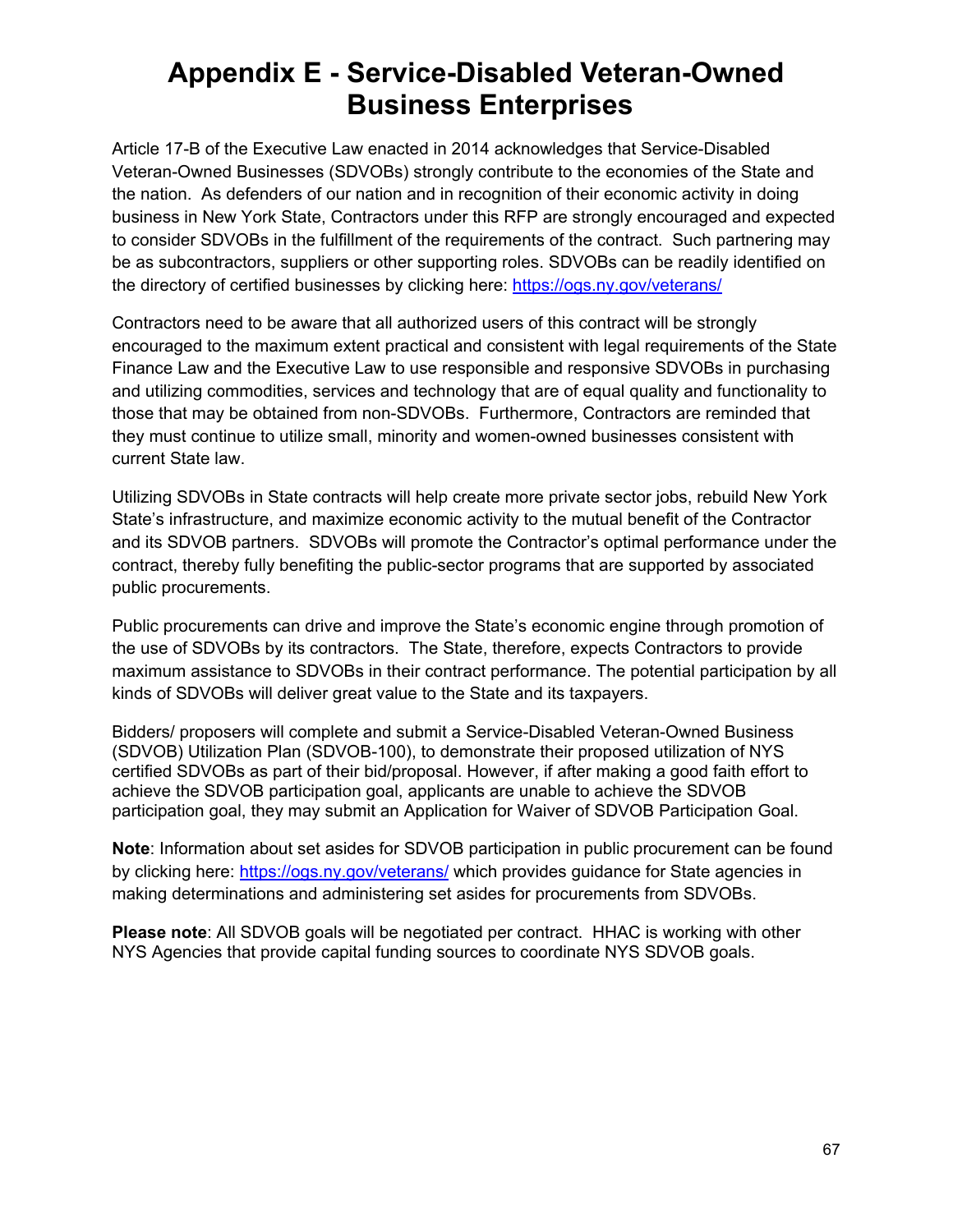## **Appendix F - Omnibus Procurement Act of 1992**

| <b>For OTDA Use Only</b>           |                                                                                                                                                                     |       |  |  |
|------------------------------------|---------------------------------------------------------------------------------------------------------------------------------------------------------------------|-------|--|--|
| Reviewed By:                       |                                                                                                                                                                     | Date: |  |  |
|                                    |                                                                                                                                                                     |       |  |  |
| Decision:                          |                                                                                                                                                                     |       |  |  |
|                                    | Full SDVOB waiver granted                                                                                                                                           |       |  |  |
| SDVOB waiver denied                | Partial SDVOB waiver granted; revised SDVOB goal: _______ %                                                                                                         |       |  |  |
|                                    |                                                                                                                                                                     |       |  |  |
| Approved By:                       |                                                                                                                                                                     | Date: |  |  |
|                                    |                                                                                                                                                                     |       |  |  |
| Date Notice of Determination Sent: |                                                                                                                                                                     |       |  |  |
|                                    |                                                                                                                                                                     |       |  |  |
| Comments                           |                                                                                                                                                                     |       |  |  |
| 1.                                 | It is the policy of New York State to maximize opportunities for the participation of New                                                                           |       |  |  |
|                                    | York State business enterprises, including minority and women-owned business                                                                                        |       |  |  |
|                                    | enterprises as bidders, subcontracts and suppliers on its procurement contracts.                                                                                    |       |  |  |
| 2.                                 | Information on the availability of New York State subcontractors and suppliers is available<br>from:                                                                |       |  |  |
|                                    | NYS Department of Economic Development                                                                                                                              |       |  |  |
|                                    | <b>Division for Small Business</b>                                                                                                                                  |       |  |  |
|                                    | <b>30 South Pearl Street</b>                                                                                                                                        |       |  |  |
|                                    | Albany, New York 12245                                                                                                                                              |       |  |  |
|                                    | Phone: (518) 292-5220                                                                                                                                               |       |  |  |
| 3.                                 | A directory of minority and women-owned business enterprises is available from:                                                                                     |       |  |  |
|                                    | NYS Department of Economic Development                                                                                                                              |       |  |  |
|                                    | Minority & Women's Business Development Division                                                                                                                    |       |  |  |
|                                    | 30 South Pearl Street                                                                                                                                               |       |  |  |
|                                    | Albany, New York 12245                                                                                                                                              |       |  |  |
|                                    | www.empire.state.ny.us                                                                                                                                              |       |  |  |
| 4.                                 | The Omnibus Procurement Act of 1992 requires that by signing this bid proposal, offerors<br>certify that whenever the total bid amount is greater than \$1 million: |       |  |  |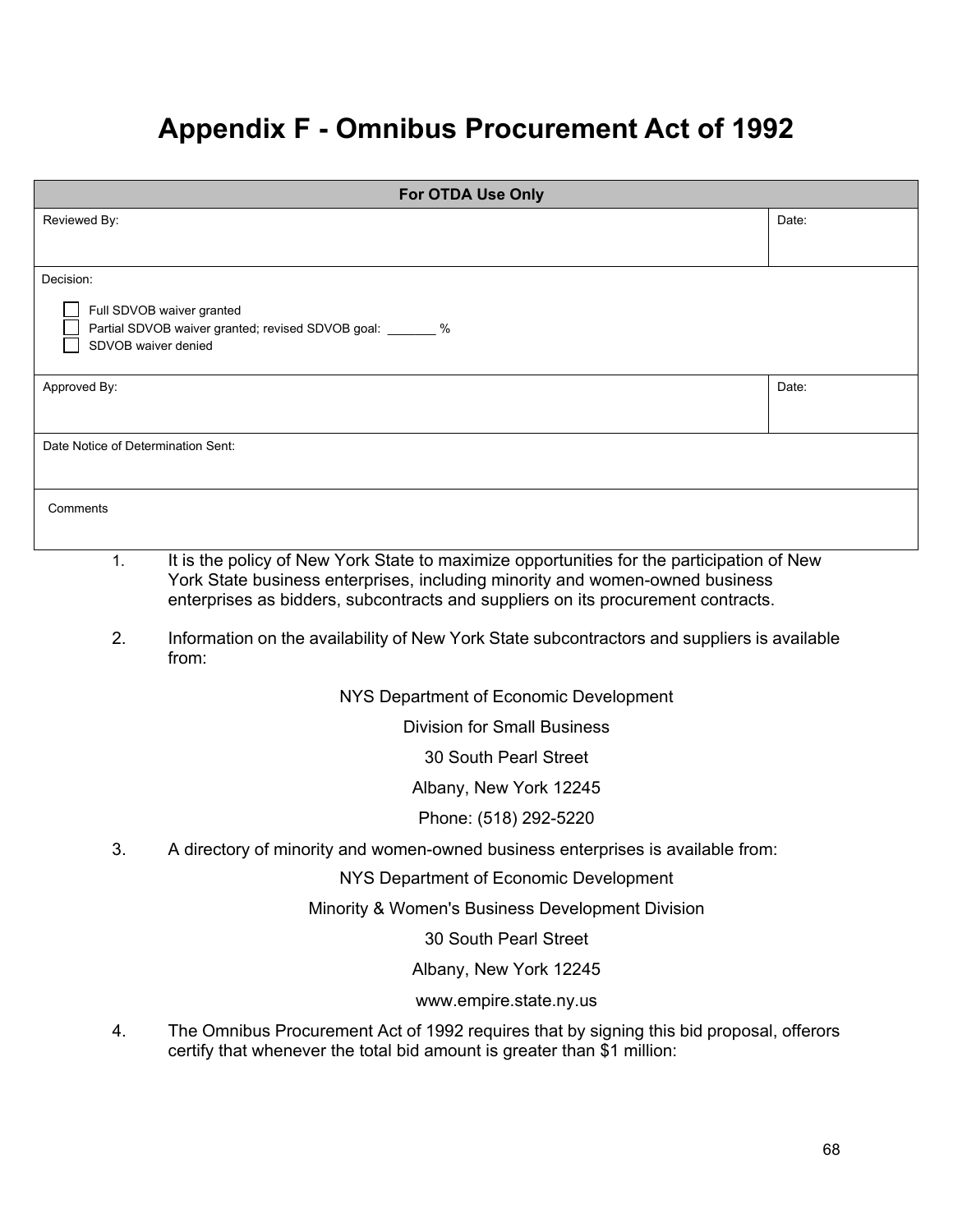- A. The offeror has made reasonable efforts to encourage the participation of New York State Business Enterprises as suppliers and subcontractors on this project, and has retained the documentation of these efforts to be provided upon request to the State;
- B. The offeror has complied with the Federal Equal Opportunity Act of 1972 (P.L. 92- 261), as amended;
- C. The offeror agrees to make reasonable efforts to provide notification to New York State residents of employment opportunities on this project through listing any such positions with the Job Service Division of New York State Department of Labor, or providing such notification in such manner as is consistent with existing collective bargaining contracts or agreements. The offeror agrees to document these efforts and to provide said documentation to the State upon request; and,
- D. The offeror acknowledges notice that New York State may seek to obtain offset credits from foreign countries as a result of this contract and agrees to cooperate with the State in these efforts.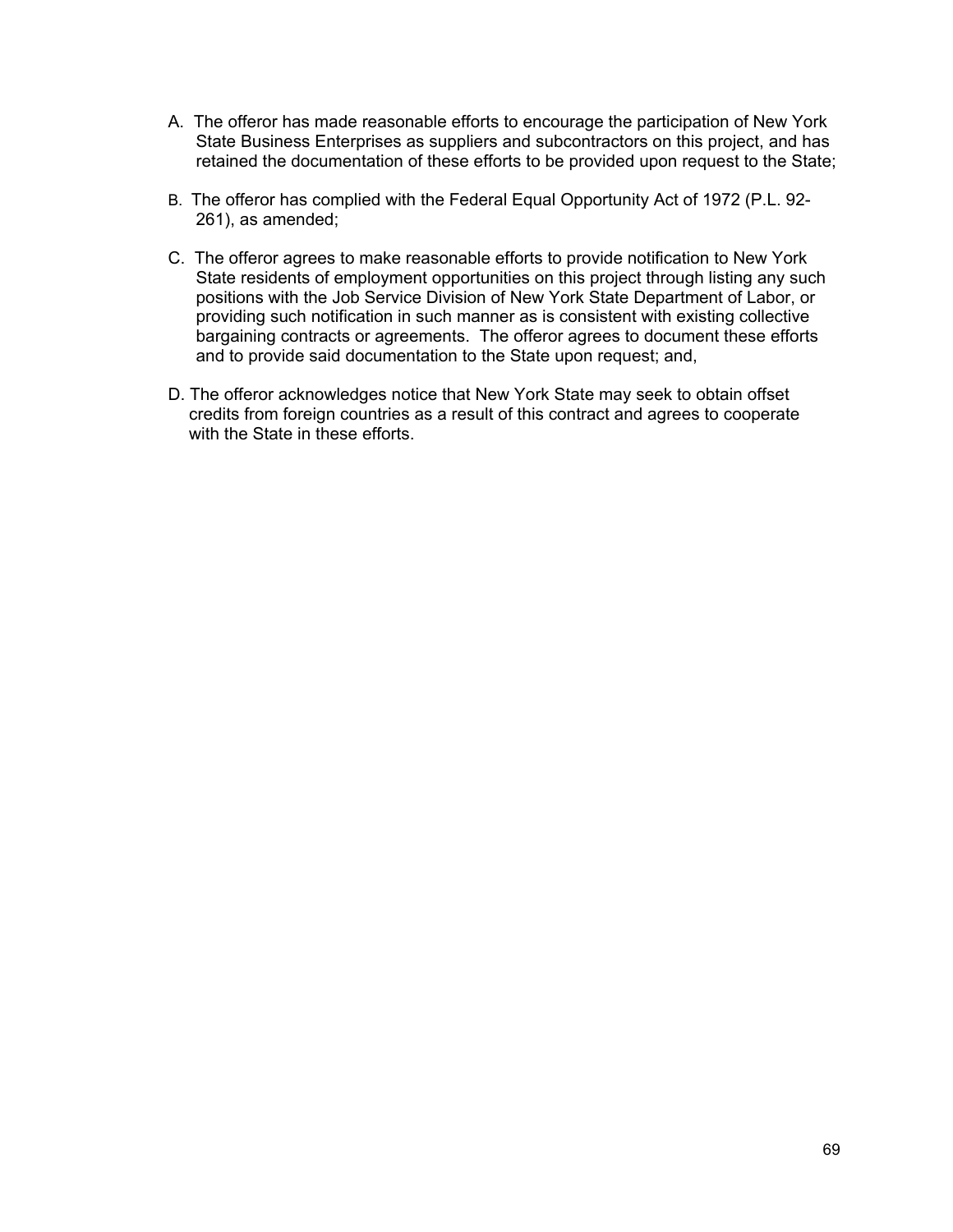# **Appendix G - Conflict of Interest**

Please take note that New York State regulations (18 NYCRR Part 800.10) regarding Conflicts of Interests apply to HHAP funding. Based on these requirements:

- • No member of the board of directors of any contracting entity or officers of such entity, or remuneration directly or indirectly under the contract. employees of a municipality entering into a contract under the Homeless Housing and Assistance Program, nor any member of their immediate families, may receive financial
- • No member of the board of directors of any contracting entity or officers of any such benefit financially either directly or indirectly from the entity's or municipality's entity or employees of a municipality or any member of their immediate families shall participation in the program, unless such action is necessary for the accomplishment of the project and such relationship has been disclosed to HHAC.
- No member of the following categories of persons may serve as an employee, officer, member of the board of directors or consultant to a contracting entity or organization, or as an employee of a municipality, that is a contractor under this Part, or may receive financial remuneration either directly or indirectly under any such contract, unless such position or relationship has been disclosed to and approved by HHAC:
	- a. persons holding elective public office or members of their personal staffs or immediate families;
	- b. persons holding the political party offices of Assembly District Leader, or State or County Committee Member, as defined in the Election Law, or members of their immediate families; and
	- c. employees of the OTDA, other State agencies or local governmental agencies or their immediate families.

HHAC reserves the right to review all disclosures of position or relationship under this section, to request additional information it deems necessary or appropriate, to determine whether an individual's position or relationship constitutes a conflict of interest which would prohibit such individual from entering into a contract under this Part, and to determine an appropriate remedy, in its sole discretion.

 entity involved in the proposed project. Situations where individuals or any member of their The conflict of interest policy applies to the directorship, ownership, membership, partnership, or officers of any applicant, co-applicant, supporting organization, subsidiary, affiliate or contracting immediate families or employees that, by nature of their positions or ownership interests, may simultaneously benefit financially (directly or indirectly) and direct or influence decisions having a financial impact related to the proposed project may be considered a conflict of interest, whether or not HHAP funds are directly involved.

With regard to categorical conflicts (third bullet point above), the HHAC Board, at its discretion, shall require that members or directors of the contracting entity of the type specified above shall agree to: a) provide a letter, wherein they attest that they did not use their position to influence the decision by State staff to fund a given project; but they wish to otherwise function as board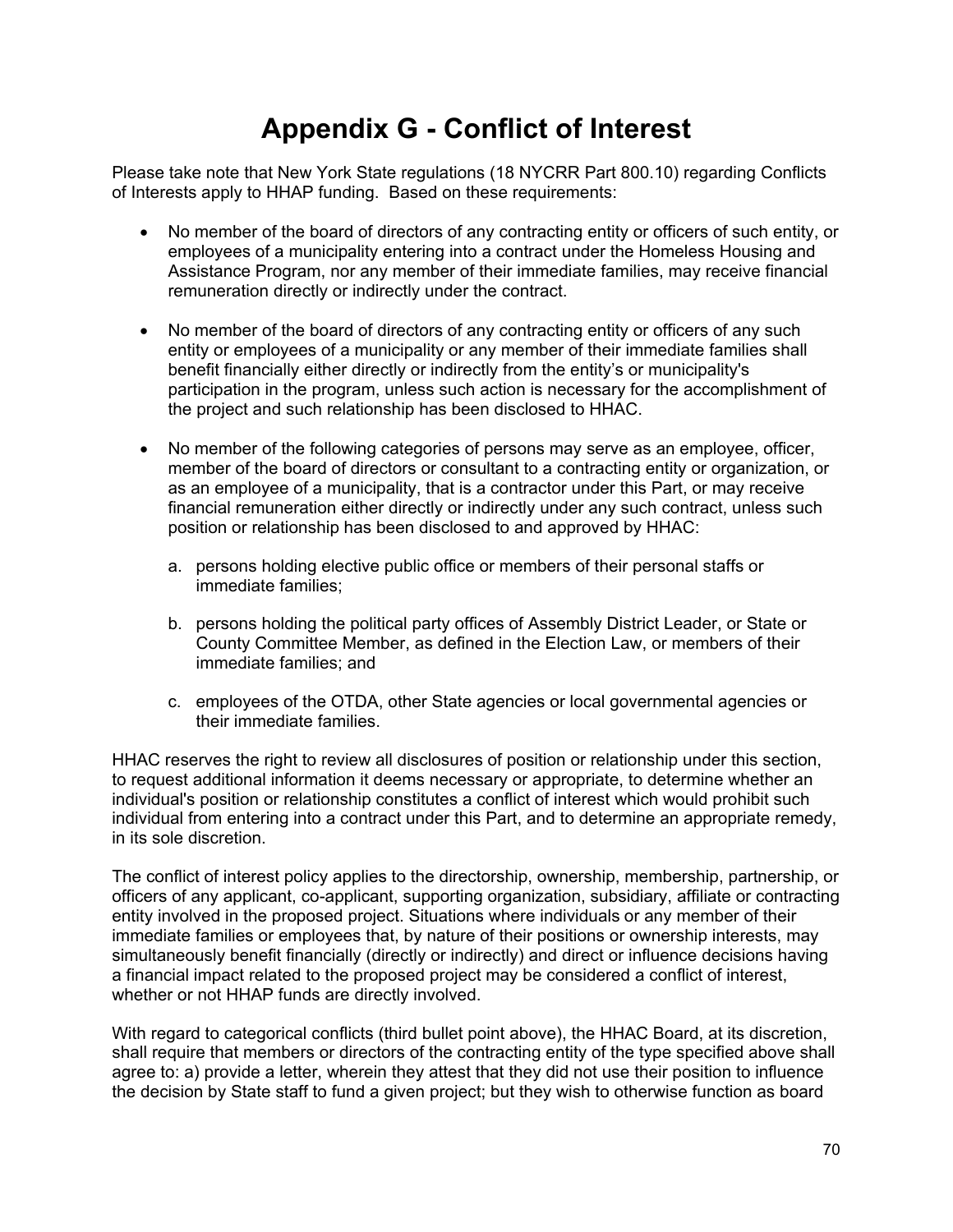members in regard to the project, b) withdraw during any discussion of HHAP projects and not vote on or participate in any project related actions, or c) resign from their position with the contracting entity. The entity shall provide written assurance of compliance with this requirement as a condition for continued participation in and funding of the project. The latter options shall not bar these individuals from participating in public functions, such as groundbreakings, ribbon cuttings, etc.

With regard to other conflicts of interest (first and second bullet point above), HHAC, at its sole discretion, may require additional actions by the contracting entity to mitigate any actual or potential conflict, including but not limited to: 1) elimination of the developer's fee; 2) competitive bidding of all subcontracts or all trades; or 3) full removal, resignation, or recusal of all conflicted individuals from the contracting entity or a related entity.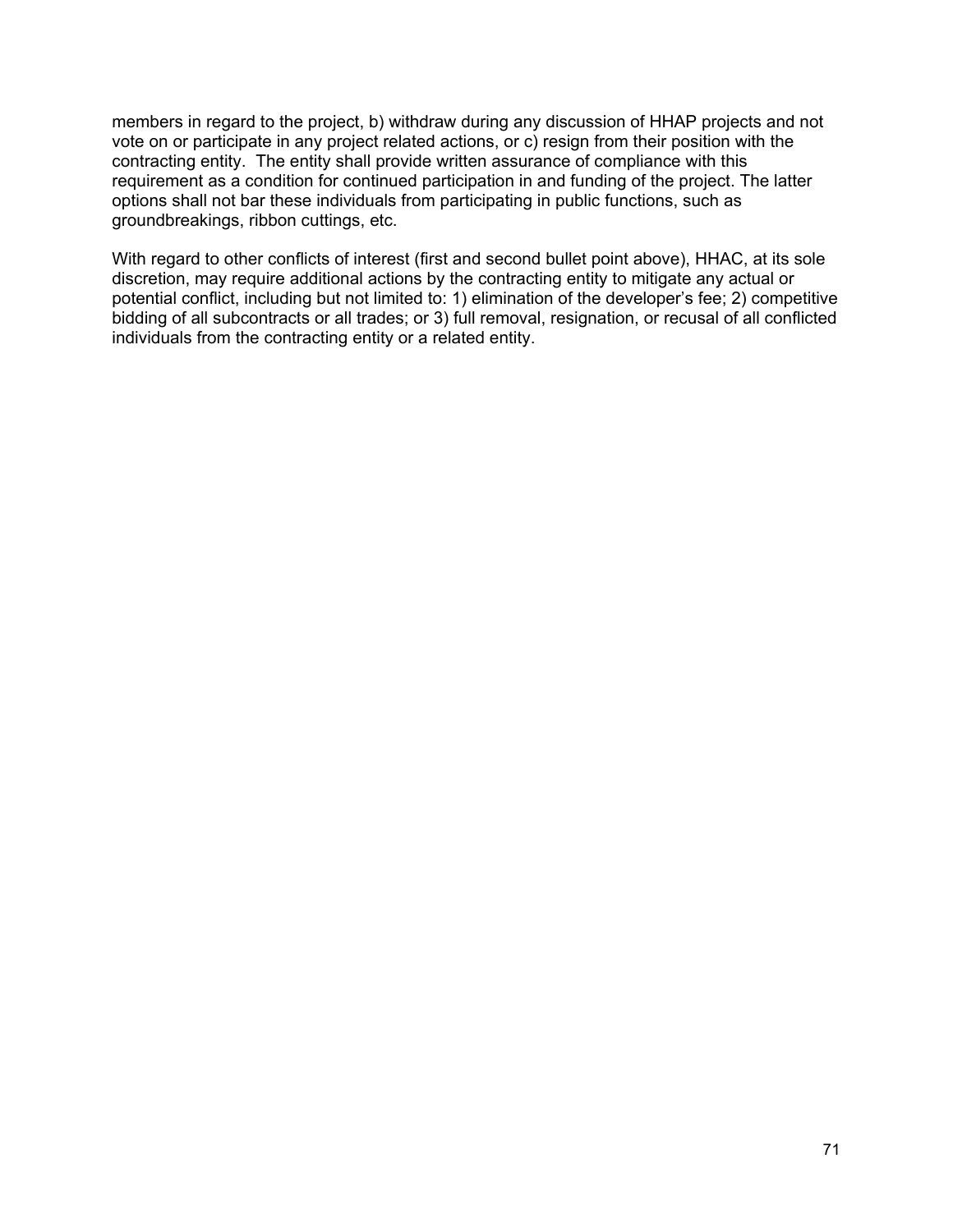# **Appendix H - Developer/Consultant Fee Schedule**

At the discretion of HHAC, a developer's fee may pay for administrative overhead, a dedicated project manager and/ or consultant, and provide reimbursement for direct costs, such as travel, mailings, supplies, etc. Non-profit organizations, their subsidiaries and charitable organizations are eligible to receive a developer's fee in accordance with the following schedule if their application is selected for funding. Please note, a developer's fee will **not** be provided to governmental entities, including public authorities, municipalities and/ or county offices.

The total amount requested for a consultant's services and a developer's fee **combined cannot exceed** the below schedule. This does not mean the full developer's fee can be used to pay a consultant. If HHAP funds will be utilized to pay a consultant, their contract will need to be reviewed and approved by HHAC.

 include furniture, start-up costs, and reserves. The developer's fee should be calculated according to the fee schedule below, based on the amount of **HHAP funds** requested, less Other Than Project Costs (OTPC). OTPC line items

#### **HHAP Award (Less OTPC) Fee Allowance**

| Under \$100,000           | \$5,000              |
|---------------------------|----------------------|
| \$100,001 - \$500,000     | <b>Five Percent</b>  |
| \$500,001 - \$850,000     | \$25,000             |
| \$850,001 - \$1,500,000   | <b>Three Percent</b> |
| \$1,500,001 - \$2,250,000 | \$45,000             |
| \$2,250,001 and over      | Two Percent          |

**Note**: The **maximum** developer's/ consultant's fee allowed under HHAP guidelines is \$100,000. HHAC reserves the right to determine the amount, if any, of developer's fee to be awarded from HHAP funds, based upon the developer's fee policy adopted by the HHAC Board. The policy states, in part, that the provision of a developer's fee will be based on three factors:

- $1)$ A review of the agency financial statements to ascertain whether the sponsor has the financial ability to absorb project-related costs;
- $2)$ 2) A review of the requested developer's fee for overall reasonableness and compliance with HHAC's established developer's fee guidelines; and
- $3)$ A review of the developer's fee to be provided by other funding sources (if any).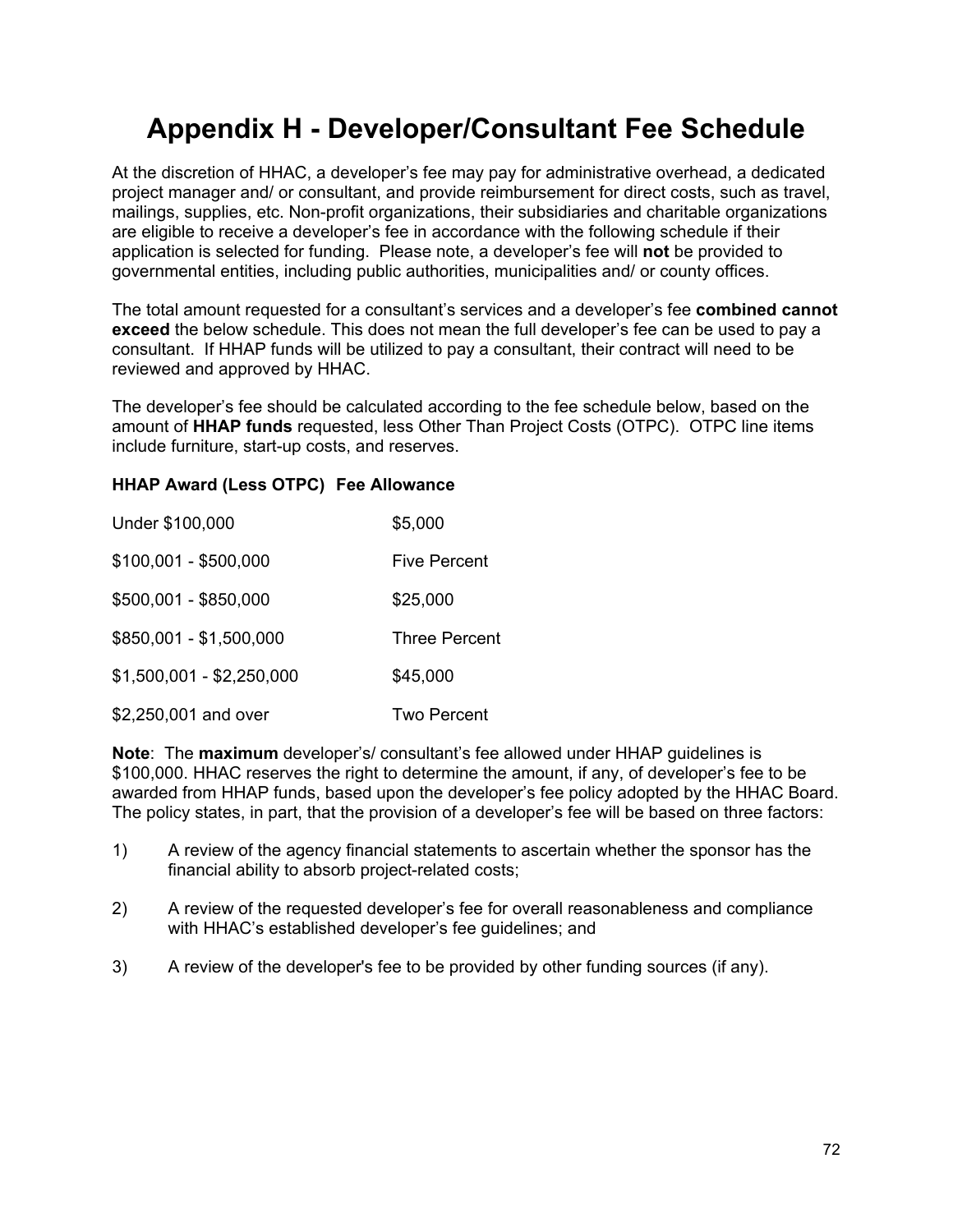## **Appendix I - Operating and Replacement Reserve Policy**

#### **1. Operating and Replacement Reserves**

The policy of HHAC is to require that projects provide for a certain level of operating and replacement reserves, unless the operational funding source specifically precludes budgeting such line items. The level of annual payment into these accounts is defined in section 2 of this Appendix. If the project does not generate sufficient income to meet this requirement, to the extent that other funding sources for reserves are not available, HHAP funds may be requested to capitalize the deficit in reserves through this application.

 HHAC may provide, at its discretion, funding to capitalize operating and replacement reserves. These funds will be made available only for the benefit of the HHAP project. An operating reserve is a set aside of funds to cover unforeseen cash flow problems which may arise in a project, such as an unusually high vacancy rate and/or uncollectable rate. A replacement reserve is a set aside of funds earmarked to replace certain building components at the conclusion of their useful life.

#### **Operating Reserve Policy**

Operating Reserve funding may be provided at the discretion of HHAC staff based on a review of the operating budget. HHAP operating reserves are not intended to turn an otherwise financially unsustainable project into a viable project.

Operating reserves may be allocated to projects based on the formula provided under section 2A. At the completion of construction, the reserve amount may be provided to the sponsor and placed in a segregated, interest bearing account. To access reserve funds the sponsor will be required to present a request to HHAC identifying the amount of funds requested and the reason funds are needed (with supporting documentation), and setting forth a corrective action plan to preclude further need to utilize operating reserves for the specific problem identified. Any withdrawal from the HHAP reserve account will require prior HHAC approval in writing.

#### **Replacement Reserve Policy**

Replacement Reserve funding may be provided at the discretion of HHAC staff based on a review of the operating budget. Applicants must demonstrate that project income is sufficient to fund all or some portion of the reserve.

Replacement reserves may be allocated to projects based on the formula provided under section 2B. Sponsors will be allowed to request a reserve sufficient to meet anticipated need, and any approved reserve will be capitalized over the contract term. All requests will be reviewed for reasonableness by HHAC staff.

As with operating reserves, funds may be provided to sponsors at the completion of construction. Funds must be placed into a segregated account. To access reserve funds the sponsor will be required to present a request to HHAC identifying the amount of funds requested and the reason funds are needed (with supporting documentation) and setting forth a corrective action plan. If appropriate, the need for reserve funding will be verified by HHAC's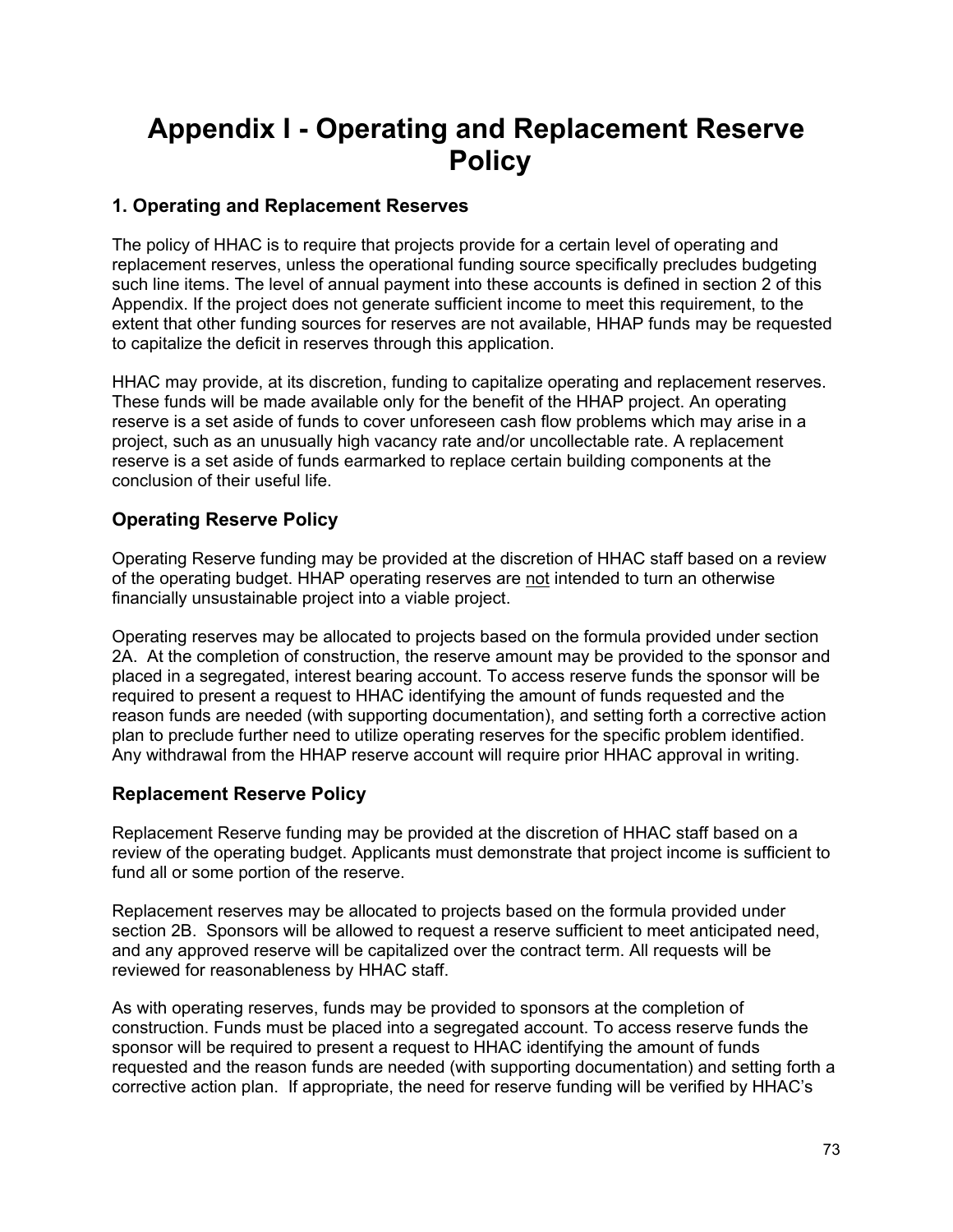architectural/ engineering consultant. Any withdrawal from the HHAP reserve account will require prior HHAC approval in writing.

#### **2. Methodology for Calculating Request for Capitalized Reserves**

 **Note:** Some projects may be excluded from eligibility for capitalized reserves. These projects are dependent upon certain funding streams that preclude the accumulation of reserve funds or provide for a financing mechanism to otherwise cover the expenses normally paid for by reserves.

- **A.** The HHAP guideline for annual contributions to the **operating reserve** is calculated as **the sum of:** 
	- 2.5% of the annual Maintenance and Operations (M&O) budget, including maintenance payroll; **and**
	- 1% of the Program Budget (support services payroll, food, program administration).

This figure is called the "Desired Annual Contribution to Operating Reserves." The objective is to accumulate an operating reserve by the  $10<sup>th</sup>$  year of operations equivalent to three months or 25% of the annual M&O budget and approximately one month of program expenses. The reserve would ideally be sufficient to manage and maintain the physical plant and meet program payroll during a disruption in the expected operations.

Therefore, the Desired Annual Contribution is multiplied by 10 to determine the "Operating Reserve Goal".

To the extent that the project revenues are not adequate to allow for the Desired Annual Contribution, and other sources of funding sources for reserves are not available, HHAP funds may be requested to capitalize the deficit in reserves.

The amount of the Operating Reserve Deficit is the difference between the Operating Reserve Goal and the amount actually available for operating reserves, per the proposed operating budget, multiplied by 10. The amount of the Operating Reserve Deficit may be included in the HHAP funding request.

If the calculation does not demonstrate an Operating Reserve Deficit, that sufficient cash flow exists in the budget to accommodate the Desired Annual Contribution, or that other funding is available, HHAP will not entertain funding a capitalized operating reserve.

- B. The HHAP guideline for annual contributions to the **replacement reserve** is calculated as follows:
	- Projects proposing the development of **less than 25 units** (or beds in a congregate setting), the replacement reserve contribution should be calculated at one half of one percent (.005) of the Total Construction Cost, for projects proposing **new construction**, OR one half of one percent (.005) of the Total Construction Cost *plus* acquisition cost for projects proposing **moderate or gut rehabilitation**. The figure should correspond to the proposed development budget.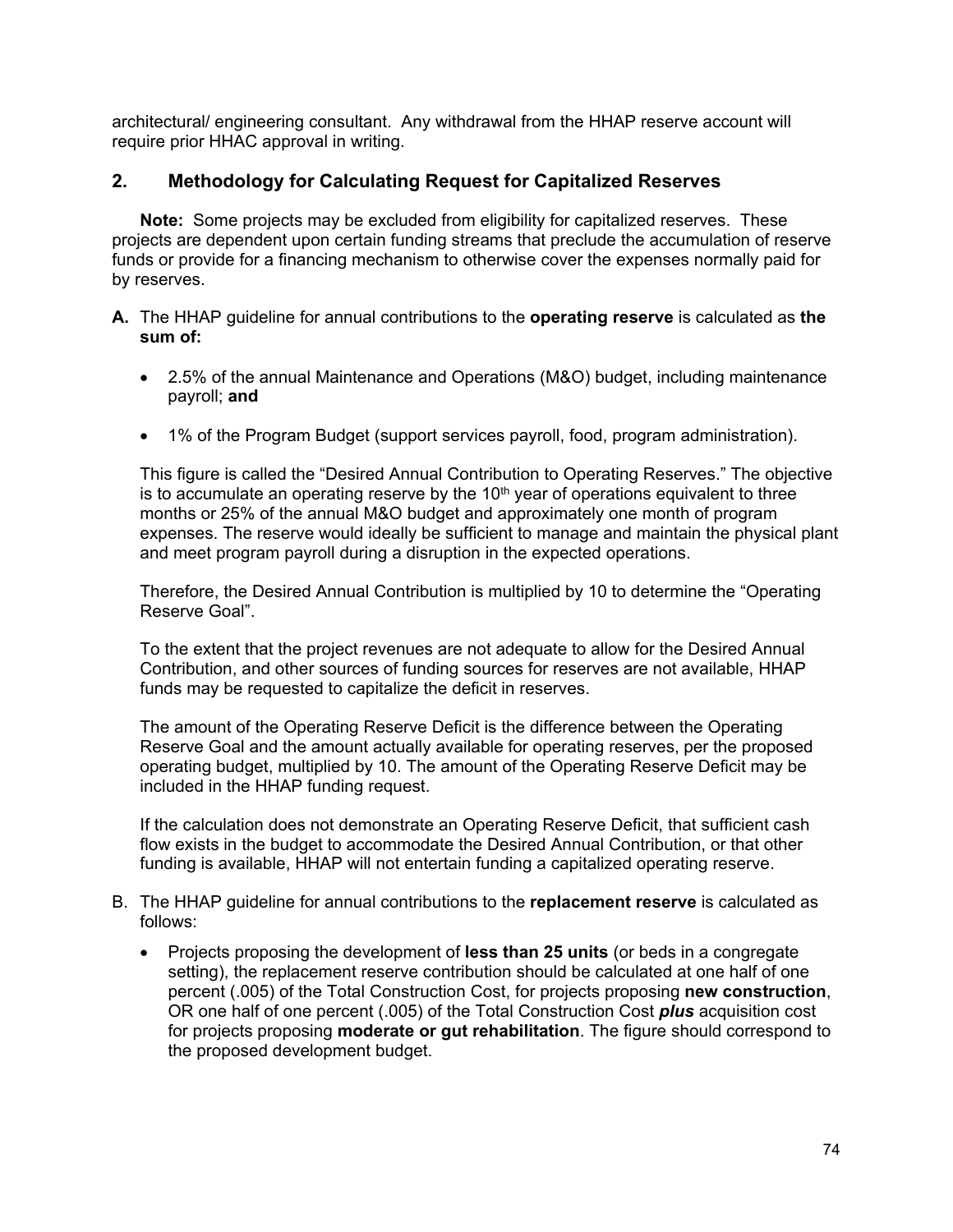• Projects proposing the development **at least 25 units** (or beds in a congregate setting), the replacement reserve contribution should be calculated at \$250 per unit (or congregate bed) per year.

This figure is "Desired Annual Contribution to Replacement Reserves". The objective is to accumulate a replacement reserve by the 10th year of operations equivalent to \$2,500 per unit for larger projects or 5% of the constructed value (adjusted for the value of site before rehabilitation) for smaller projects.

Therefore, the Desired Annual Contribution is multiplied by 10 to determine the "Replacement Reserve Goal".

HHAP funds may be requested to capitalize a deficit in reserves, to the extent that the project revenues are not adequate to allow for the Desired Annual Contribution, and other sources of funding sources for reserves are not available.

The amount of the Replacement Reserve Deficit is the difference between the Replacement Reserve Goal and the amount actually available for replacement reserves, per the proposed operating budget, multiplied by 10. The amount of the Replacement Reserve Deficit may be included in the HHAP funding request.

HHAC will not entertain funding a capitalized operating reserve if the calculation does not demonstrate a Replacement Reserve Deficit, that sufficient cash flow exists in the budget to accommodate the Desired Annual Contribution, or that other funding is available.

HHAC reserves the right to fund any reserve request, in whole or in part, in its sole discretion. Any request for reserves must be based upon the methodology above, the availability of other funds, funding priorities, and the availability of HHAP funds.

#### **Please see an example on the following page**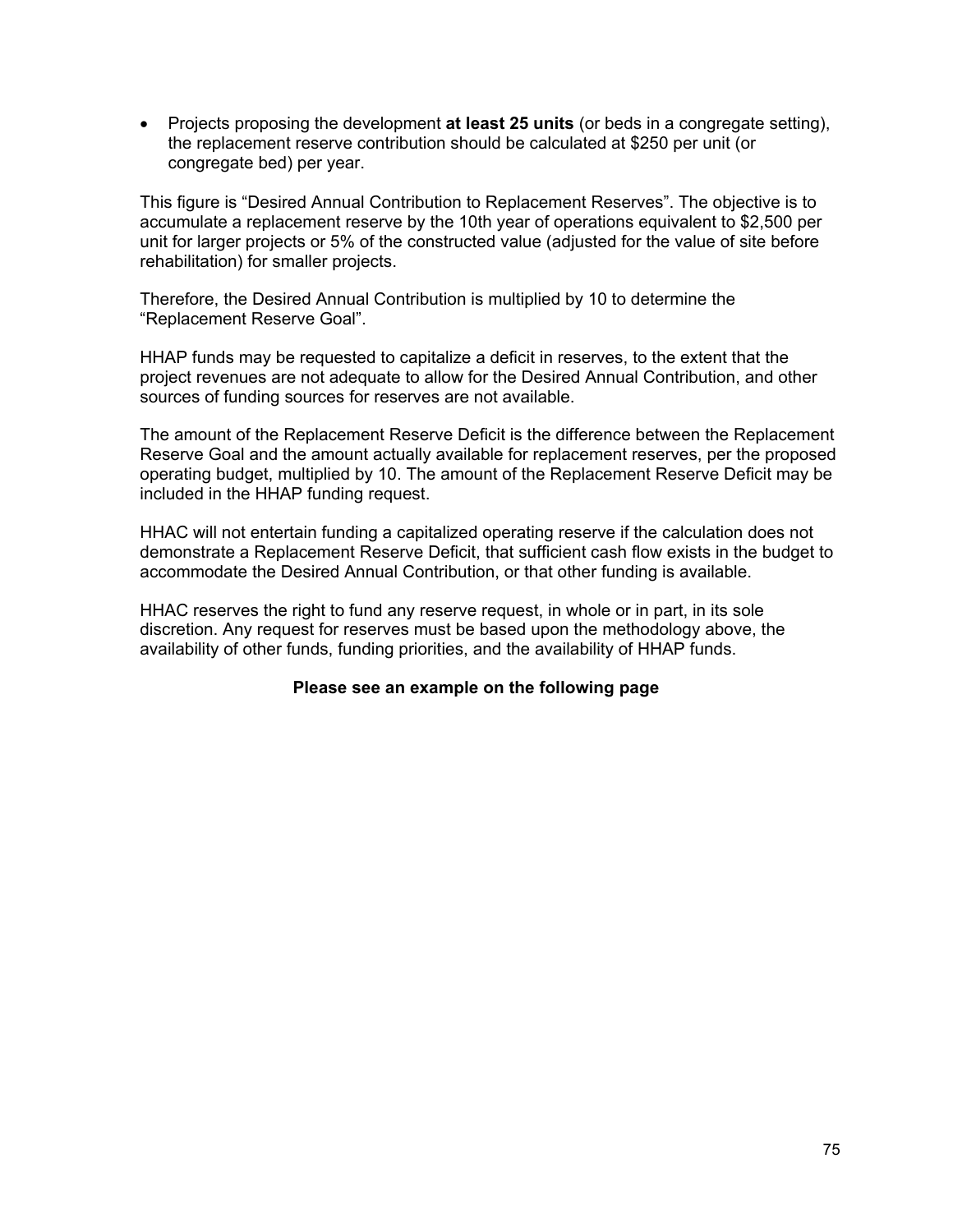#### **Example: Operating Reserves Calculation**

1) 2.5% annual M&O expenses and maintenance payroll of \$80,000  $$80,000 \times .025 = $2,000$ 

2) Add 1% of Program Expenses of \$300,000  $$300,000 \times .01 = $3,000$ 

 $$2,000 + $3,000 = $5,000$ 

3) Multiply by 10 to determine Operating Reserve Goal  $$5,000 \times 10 = $50,000$ 

4) Determine amount actually available for operating reserves per proposed operating budget, multiplied by 10  $$3,750 \times 10 = $37,500$ 

5) Compare amount available with Operating Reserve Goal to determine Operating Reserve Deficit  $$50,000 - $37,500 = $12,500$ 

#### **Replacement Reserves Calculation**

1) A 20-unit project proposing new construction with a total construction cost of \$3,500,000  $$3,500,000 \times .005 = $17,500$ 

2) Multiply by 10 to determine Replacement Reserve Goal  $$17,500 \times 10 = $175,000$ 

3) Determine amount actually available for replacement reserves per proposed operating budget, multiplied by 10  $$13,000 \times 10 = $130,000$ 

4) Compare amount available with Replacement Reserve Goal to determine Operating Reserve Deficit \$175,000 - \$130,000 = **\$45,000**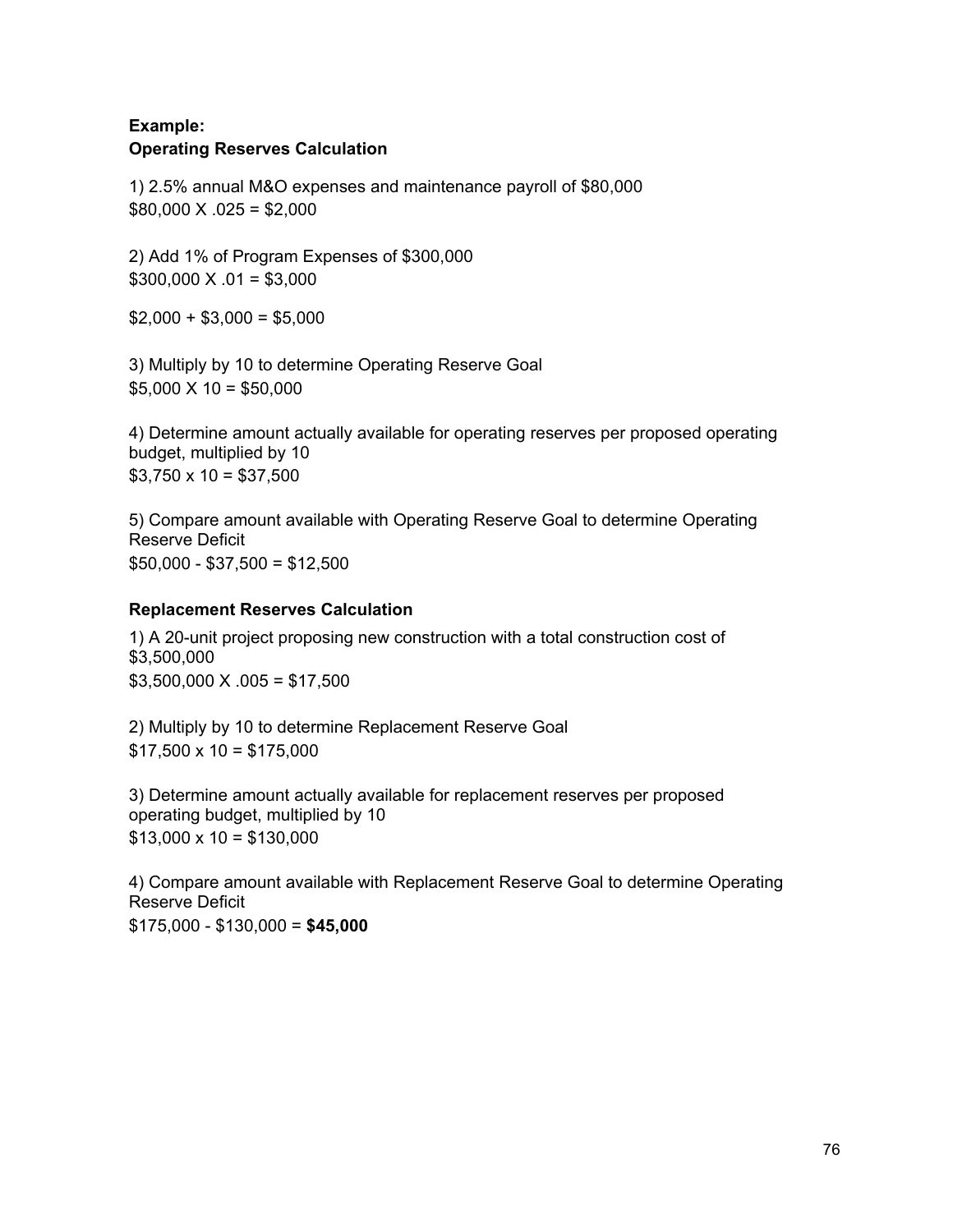# **Appendix J - Shelter Allowance Schedule**

<u>without</u> Children Local Agency Monthly Shelter Allowance Schedule [child(ren) defined in 18 NYCRR 369.2(c) and 369.5(c)]

| <b>FAMILY SIZE</b> | 1   | $\mathbf{2}$ | 3   | 4   | 5   | 6   | $\overline{7}$ | $8+$ |
|--------------------|-----|--------------|-----|-----|-----|-----|----------------|------|
| Albany             | 184 | 213          | 245 | 267 | 289 | 299 | 311            | 341  |
| Allegany           | 190 | 220          | 253 | 276 | 299 | 309 | 321            | 352  |
| <b>Broome</b>      | 218 | 252          | 290 | 316 | 342 | 354 | 368            | 403  |
| Cattaraugus        | 179 | 208          | 239 | 261 | 282 | 292 | 304            | 332  |
| Cayuga             | 179 | 208          | 239 | 261 | 282 | 292 | 304            | 332  |
| Chautauqua         | 167 | 194          | 223 | 243 | 263 | 272 | 283            | 310  |
| Chemung            | 197 | 228          | 262 | 286 | 309 | 320 | 333            | 364  |
| Chenango           | 189 | 219          | 252 | 275 | 297 | 307 | 320            | 350  |
| Clinton            | 156 | 181          | 208 | 227 | 245 | 254 | 264            | 289  |
| Colombia           | 191 | 221          | 254 | 277 | 300 | 310 | 323            | 353  |
| Cortland           | 199 | 231          | 265 | 289 | 313 | 323 | 337            | 368  |
| Delaware           | 200 | 232          | 267 | 291 | 315 | 326 | 339            | 371  |
| <b>Dutchess</b>    | 216 | 251          | 288 | 314 | 340 | 351 | 366            | 400  |
| Erie               | 169 | 201          | 215 | 234 | 254 | 262 | 273            | 299  |
| <b>Essex</b>       | 199 | 231          | 265 | 289 | 313 | 323 | 337            | 368  |
| Franklin           | 161 | 191          | 212 | 239 | 250 | 259 | 269            | 295  |
| Fulton             | 159 | 184          | 212 | 231 | 250 | 259 | 269            | 295  |
| Genesee            | 202 | 234          | 269 | 293 | 317 | 328 | 342            | 374  |
| Greene             | 197 | 229          | 263 | 287 | 310 | 321 | 334            | 366  |
| Hamilton           | 159 | 184          | 212 | 231 | 250 | 259 | 271            | 296  |
| Herkimer           | 173 | 200          | 230 | 251 | 271 | 281 | 292            | 320  |
| Jefferson          | 200 | 232          | 267 | 291 | 315 | 326 | 339            | 371  |
| Lewis              | 152 | 177          | 203 | 221 | 240 | 248 | 258            | 282  |
| Livingston         | 187 | 217          | 249 | 271 | 294 | 304 | 316            | 346  |
| Madison            | 199 | 231          | 265 | 289 | 313 | 323 | 337            | 368  |
| Monroe             | 257 | 298          | 343 | 374 | 405 | 418 | 436            | 477  |
| Montgomery         | 158 | 184          | 211 | 230 | 249 | 257 | 268            | 293  |
| Nassau             | 288 | 334          | 384 | 419 | 453 | 468 | 527            | 561  |
| New York City      | 215 | 250          | 286 | 312 | 337 | 349 | 403            | 421  |
| Niagara            | 174 | 202          | 232 | 253 | 274 | 283 | 295            | 322  |
| Oneida             | 179 | 207          | 238 | 259 | 281 | 290 | 302            | 331  |
| Onondaga           | 203 | 235          | 270 | 294 | 319 | 329 | 343            | 375  |
| Ontario            | 207 | 240          | 276 | 301 | 326 | 337 | 351            | 384  |
| Orange             | 229 | 265          | 305 | 332 | 360 | 372 | 387            | 424  |
| Orleans            | 202 | 234          | 269 | 293 | 317 | 328 | 342            | 374  |
| Oswego             | 183 | 212          | 244 | 266 | 288 | 298 | 310            | 339  |
| Otsego             | 200 | 232          | 267 | 291 | 315 | 326 | 339            | 371  |
| Putnam             | 237 | 275          | 316 | 344 | 373 | 386 | 401            | 439  |
| Rensselaer         | 153 | 179          | 193 | 210 | 228 | 235 | 245            | 268  |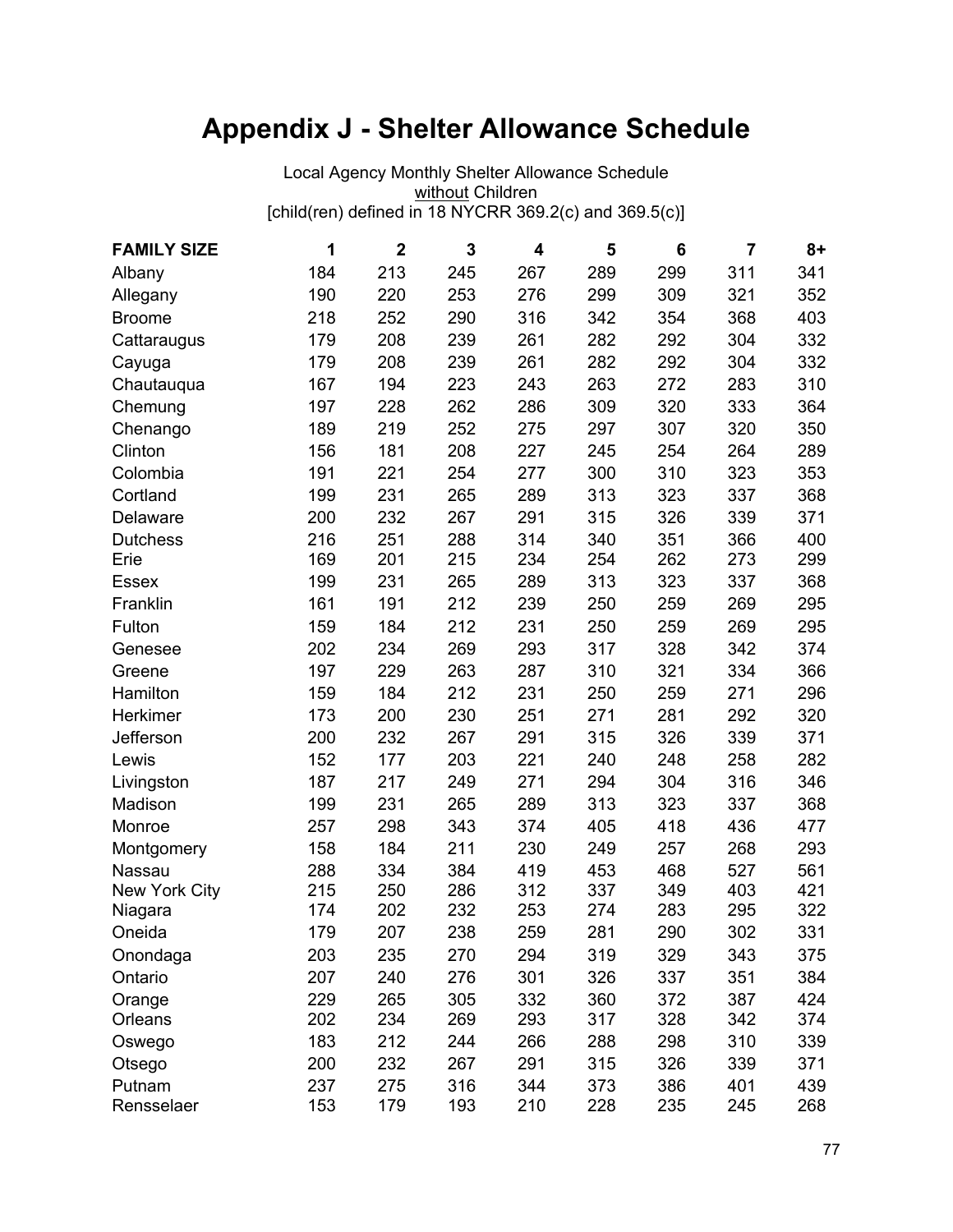| Rockland      | 302 | 350 | 402 | 438 | 474 | 490 | 511 | 559 |
|---------------|-----|-----|-----|-----|-----|-----|-----|-----|
| St. Lawrence  | 182 | 211 | 242 | 264 | 286 | 295 | 307 | 336 |
| Saratoga      | 185 | 215 | 247 | 269 | 291 | 301 | 314 | 343 |
| Schenectady   | 195 | 226 | 260 | 283 | 307 | 317 | 330 | 361 |
| Schoharie     | 199 | 231 | 265 | 289 | 313 | 323 | 337 | 368 |
| Schuyler      | 194 | 224 | 258 | 281 | 304 | 315 | 328 | 359 |
| Seneca        | 204 | 237 | 272 | 296 | 321 | 332 | 345 | 378 |
| Steuben       | 159 | 184 | 212 | 231 | 250 | 259 | 269 | 295 |
| Suffolk       | 309 | 358 | 412 | 449 | 486 | 503 | 523 | 573 |
| Sullivan      | 211 | 244 | 281 | 306 | 332 | 343 | 357 | 391 |
| Tioga         | 201 | 233 | 268 | 292 | 316 | 327 | 340 | 373 |
| Tompkins      | 217 | 251 | 289 | 315 | 341 | 353 | 367 | 402 |
| <b>Ulster</b> | 263 | 305 | 350 | 382 | 413 | 427 | 445 | 486 |
| Warren        | 215 | 250 | 287 | 313 | 339 | 350 | 364 | 399 |
| Washington    | 199 | 231 | 265 | 289 | 313 | 323 | 337 | 368 |
| Wayne         | 207 | 240 | 276 | 301 | 326 | 337 | 351 | 384 |
| Westchester   | 271 | 314 | 361 | 393 | 426 | 440 | 474 | 536 |
| Wyoming       | 199 | 231 | 265 | 289 | 313 | 323 | 337 | 368 |
| Yates         | 181 | 210 | 241 | 263 | 284 | 294 | 306 | 335 |

Local Agency Monthly Shelter Allowance Schedule **with** Children [child(ren) defined in 18 NYCRR 369.2(c) and 369.5(c)]

| <b>FAMILY SIZE</b> | 1   | $\overline{2}$ | 3   | 4   | 5   | 6   | 7   | $8+$ |
|--------------------|-----|----------------|-----|-----|-----|-----|-----|------|
| Albany             | 214 | 219            | 309 | 348 | 386 | 404 | 421 | 421  |
| Allegany           | 190 | 220            | 273 | 308 | 342 | 358 | 373 | 373  |
| <b>Broome</b>      | 218 | 252            | 290 | 317 | 353 | 368 | 384 | 403  |
| Cattaraugus        | 186 | 208            | 269 | 303 | 337 | 352 | 367 | 367  |
| Cayuga             | 201 | 208            | 290 | 326 | 363 | 380 | 396 | 396  |
| Chautauqua         | 198 | 202            | 285 | 321 | 357 | 374 | 390 | 390  |
| Chemung            | 197 | 228            | 283 | 319 | 355 | 371 | 387 | 387  |
| Chenango           | 189 | 219            | 264 | 298 | 331 | 346 | 361 | 361  |
| Clinton            | 191 | 195            | 275 | 310 | 345 | 360 | 376 | 376  |
| Columbia           | 201 | 221            | 290 | 326 | 363 | 379 | 396 | 396  |
| Cortland           | 199 | 231            | 281 | 317 | 352 | 368 | 384 | 384  |
| <b>Delaware</b>    | 200 | 232            | 274 | 309 | 344 | 359 | 374 | 374  |
| <b>Dutchess</b>    | 286 | 292            | 412 | 464 | 516 | 540 | 563 | 563  |
| Erie               | 209 | 214            | 301 | 339 | 377 | 395 | 411 | 411  |
| <b>Essex</b>       | 199 | 231            | 268 | 302 | 336 | 351 | 366 | 368  |
| Franklin           | 180 | 191            | 259 | 292 | 325 | 339 | 354 | 354  |
| Fulton             | 189 | 193            | 272 | 307 | 341 | 357 | 372 | 372  |
| Genesee            | 204 | 234            | 294 | 332 | 369 | 386 | 402 | 402  |
| Greene             | 197 | 229            | 281 | 317 | 352 | 368 | 384 | 384  |
| Hamilton           | 185 | 189            | 267 | 301 | 335 | 350 | 365 | 365  |
| Herkimer           | 190 | 200            | 275 | 309 | 344 | 359 | 375 | 375  |
| Jefferson          | 200 | 232            | 276 | 311 | 346 | 362 | 377 | 377  |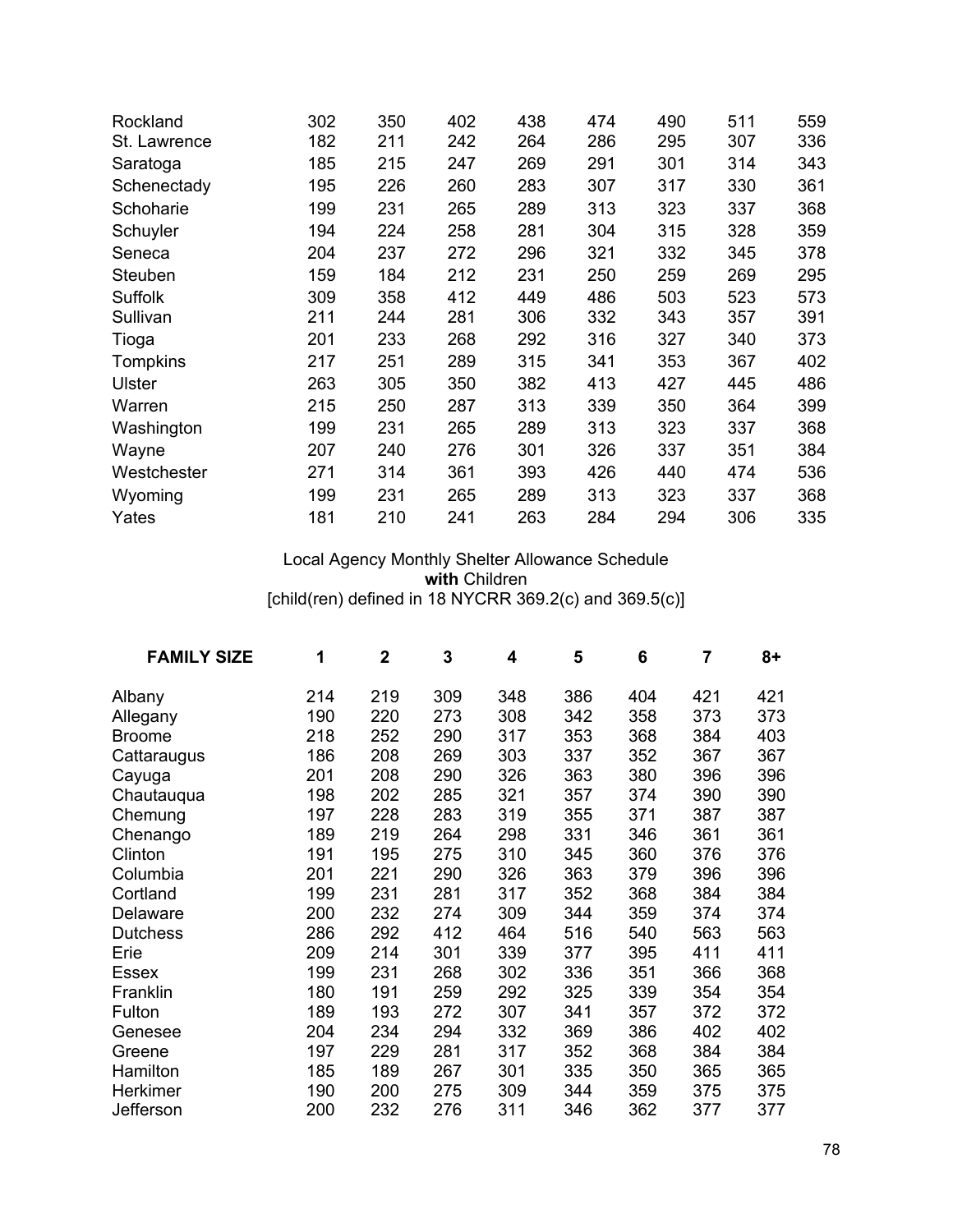| Lewis         | 193 | 197 | 279 | 314 | 349 | 365 | 381 | 381 |
|---------------|-----|-----|-----|-----|-----|-----|-----|-----|
| Livingston    | 213 | 217 | 307 | 346 | 384 | 402 | 419 | 419 |
| Madison       | 210 | 231 | 304 | 342 | 380 | 397 | 414 | 414 |
| Monroe        | 257 | 298 | 343 | 374 | 405 | 420 | 438 | 477 |
| Montgomery    | 196 | 200 | 283 | 319 | 354 | 370 | 386 | 386 |
| Nassau        | 308 | 334 | 445 | 501 | 558 | 583 | 608 | 608 |
| New York City | 277 | 283 | 400 | 450 | 501 | 524 | 546 | 546 |
| Niagara       | 204 | 209 | 294 | 331 | 369 | 385 | 402 | 402 |
| Oneida        | 199 | 207 | 287 | 323 | 359 | 375 | 391 | 391 |
| Onondaga      | 210 | 235 | 303 | 341 | 379 | 397 | 413 | 413 |
| Ontario       | 213 | 240 | 308 | 347 | 386 | 403 | 421 | 421 |
| Orange        | 292 | 298 | 421 | 473 | 527 | 551 | 574 | 574 |
| Orleans       | 209 | 234 | 302 | 340 | 378 | 395 | 412 | 412 |
| Oswego        | 208 | 212 | 300 | 338 | 375 | 393 | 409 | 409 |
| Otsego        | 200 | 232 | 280 | 315 | 350 | 366 | 382 | 382 |
| Putnam        | 306 | 312 | 441 | 496 | 553 | 578 | 602 | 602 |
| Rensselaer    | 205 | 210 | 296 | 334 | 371 | 388 | 405 | 405 |
| Rockland      | 302 | 350 | 434 | 488 | 543 | 568 | 592 | 592 |
| St. Lawrence  | 194 | 211 | 281 | 316 | 351 | 368 | 383 | 383 |
| Saratoga      | 219 | 224 | 316 | 356 | 396 | 414 | 431 | 431 |
| Schenectady   | 216 | 226 | 311 | 351 | 390 | 408 | 425 | 425 |
| Schoharie     | 199 | 231 | 286 | 322 | 358 | 374 | 390 | 390 |
| Schuyler      | 194 | 224 | 275 | 310 | 345 | 360 | 376 | 376 |
| Seneca        | 204 | 237 | 288 | 324 | 360 | 376 | 392 | 392 |
| Steuben       | 188 | 192 | 271 | 305 | 339 | 354 | 370 | 370 |
| Suffolk       | 310 | 358 | 447 | 503 | 560 | 586 | 611 | 611 |
| Sullivan      | 211 | 244 | 297 | 335 | 372 | 389 | 406 | 406 |
| Tioga         | 201 | 233 | 285 | 321 | 357 | 373 | 390 | 390 |
| Tompkins      | 219 | 251 | 317 | 357 | 396 | 414 | 432 | 432 |
| Ulster        | 263 | 305 | 350 | 382 | 413 | 427 | 445 | 486 |
| Warren        | 215 | 250 | 299 | 337 | 375 | 392 | 408 | 408 |
| Washington    | 205 | 231 | 295 | 332 | 370 | 387 | 403 | 403 |
| Wayne         | 209 | 240 | 302 | 340 | 378 | 395 | 412 | 412 |
| Westchester   | 295 | 314 | 426 | 479 | 533 | 557 | 581 | 581 |
| Wyoming       | 199 | 231 | 279 | 314 | 349 | 365 | 381 | 381 |
| Yates         | 198 | 210 | 286 | 322 | 358 | 375 | 391 | 391 |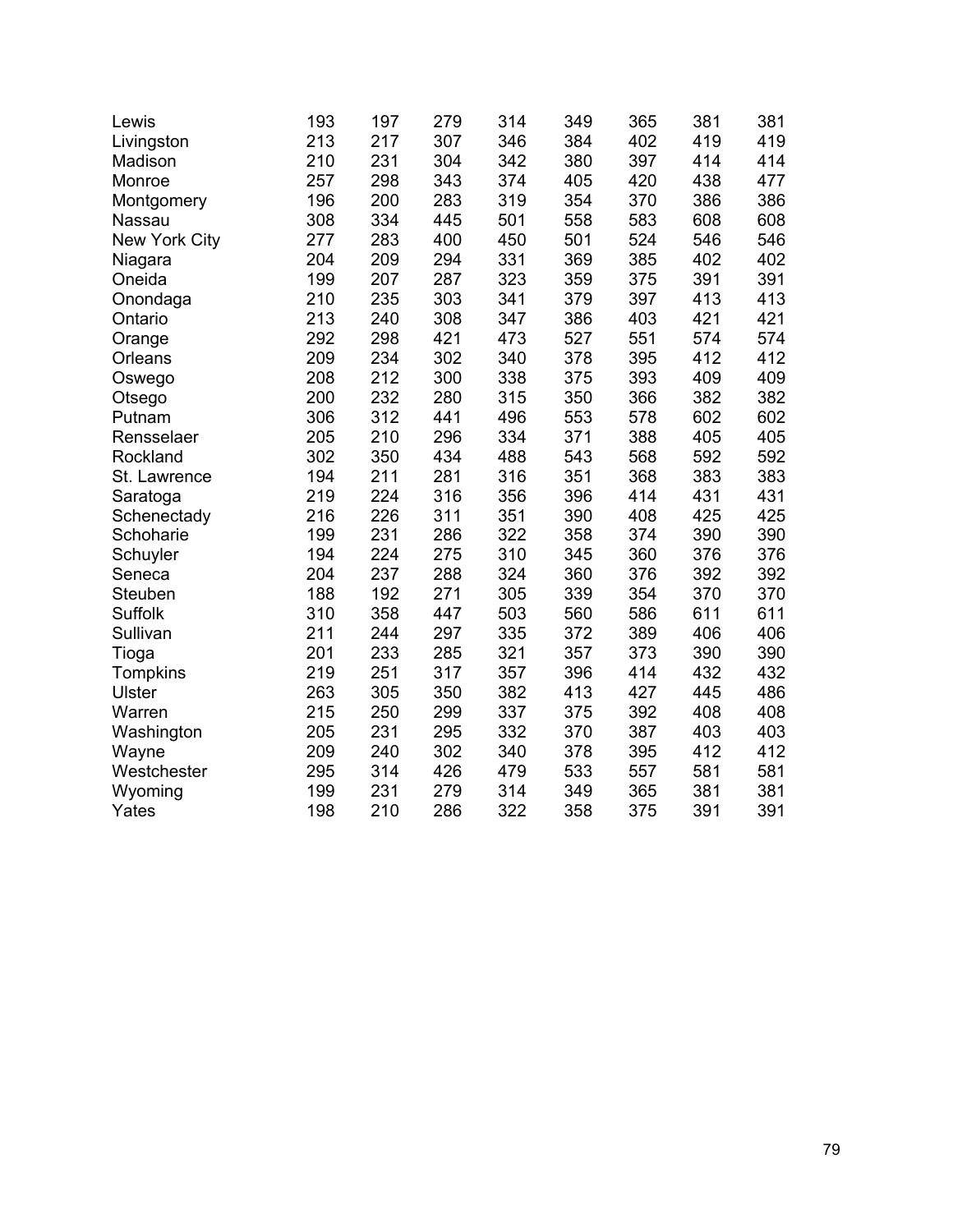## **Appendix K - HHAP Standards for Architectural Services Contracts**

(Note: more specific details will be provided upon award reservation)

- 1. Contracts are not time limited.
- 2. Basic Fee must be per the attached fee schedule. However, HHAC reserves the right to adjust the fee based on the simplicity or complexity of a project, or whether construction management services will be employed. Reimbursable costs must be included in the Basic Fee. This is a **fixed fee** agreement; thus, if reimbursable costs are separate, they must be capped. There are no fees or retainers for signing the contract.
- $3_{-}$ HHAP does not pay interest.
- 4. Distribution of architectural payments is as follows:
	- I. Schematic design submission **10%**
	- II. Design Development **20%**
	- III. Construction Documents **35%**
	- IV. Bidding **5%**
	- V. Construction Administration **25%**
	- VI. Issuance of Certificate of Occupancy **5%**

**Note: For I to IV above**, progress payments may be released on consultation with HHAC's architectural/ engineering consultant.

- 5. Reference to arbitration and mediation must be stricken from the agreement and any riders.
- 6. In New York City, approved self-certification procedures must be included in the Basic Fee.
- 7. A standard form Full Service Architectural Contract must be used (AIA B102-2017 and AIA B201-2017), with Riders provided by HHAC and/or available on the OTDA website where this RFP is located.
- 8. Services not included in the base contract that may be construed as additional services should be clearly defined and must be reviewed by and acceptable to HHAC.
- 9. HHAC owns all drawings, plans and specifications produced.
- 10. If the use of a Construction Manager is planned, the AIA form used for architectural services must be compliant with the above. Adjustments must be made to decrease the fee for architectural services to reflect the use of a Construction Manager.
- 11. For joint applications of a non-profit (or its wholly-owned subsidiary) and a for-profit organization as one entity, the architect must be selected by, and contract with, the nonprofit or its wholly-owned subsidiary. Such contract may not be assigned without the prior written consent of HHAC.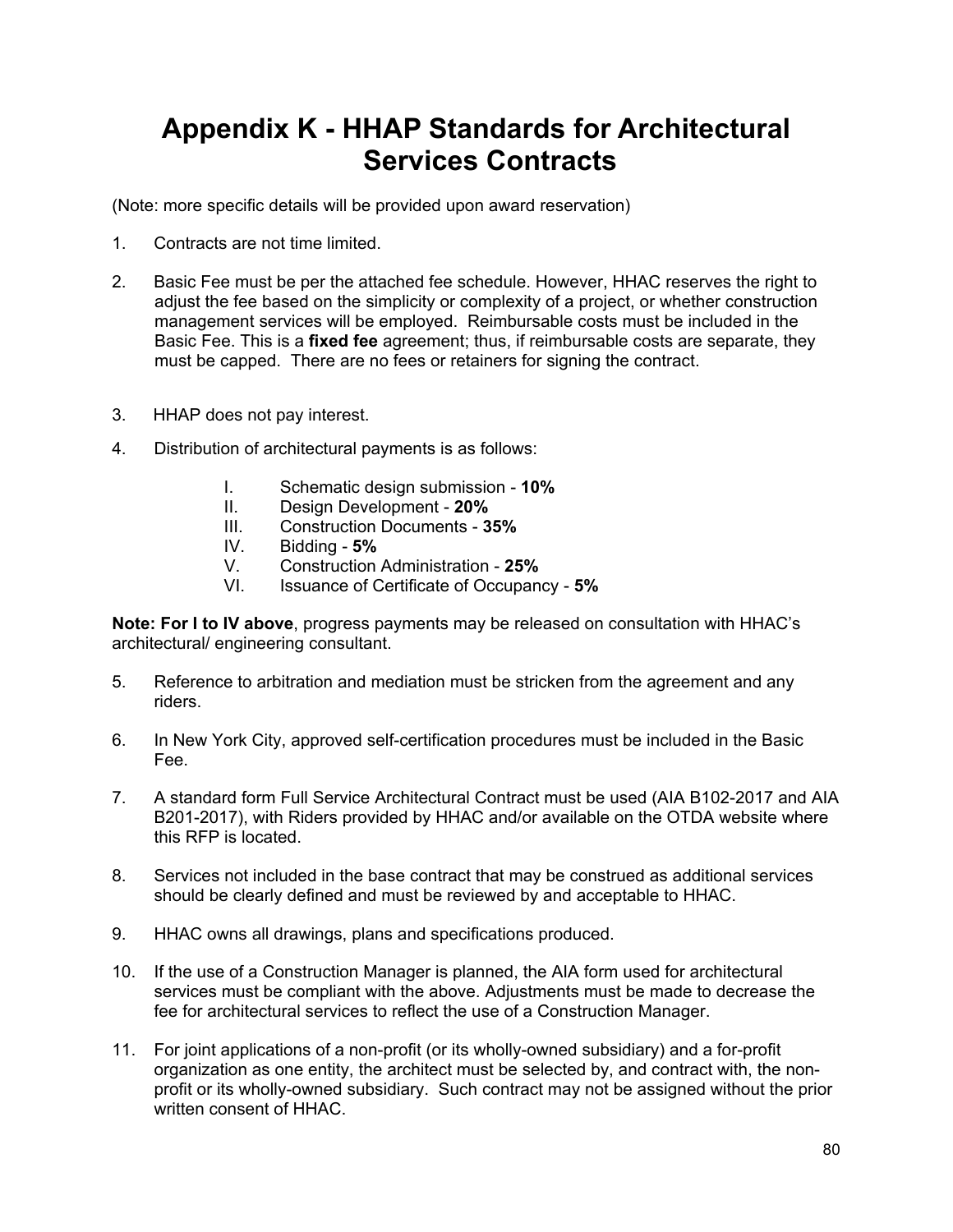| <b>HHAP Architect Fee Schedule</b> |                        |              |            |  |  |  |
|------------------------------------|------------------------|--------------|------------|--|--|--|
| <b>Construction Cost Range</b>     | <b>Architect's Fee</b> |              |            |  |  |  |
| \$0                                |                        | \$250,000    | 15%        |  |  |  |
| \$250,001                          |                        | \$500,000    | 14%        |  |  |  |
| \$500,001                          |                        | \$750,000    | 13%        |  |  |  |
| \$750,001                          |                        | \$1,000,000  | 12%        |  |  |  |
| \$1,000,001                        |                        | \$1,500,000  | 11%        |  |  |  |
| \$1,500,001                        |                        | \$2,000,000  | 10%        |  |  |  |
| \$2,000,001                        |                        | \$2,500,000  | 9.50%      |  |  |  |
| \$2,500,001                        |                        | \$3,000,000  | 9%         |  |  |  |
| \$3,000,001                        |                        | \$3,500,000  | 8.75%      |  |  |  |
| \$3,500,001                        |                        | \$4,000,000  | 8.50%      |  |  |  |
| \$4,000,001                        |                        | \$4,500,000  | 8.25%      |  |  |  |
| \$4,500,001                        |                        | \$5,000,000  | 8%         |  |  |  |
| \$5,000,001                        |                        | \$5,500,000  | 7.83%      |  |  |  |
| \$5,500,001                        |                        | \$6,000,000  | 7.66%      |  |  |  |
| \$6,000,001                        |                        | \$7,000,000  | 7.50%      |  |  |  |
| \$7,000,001                        |                        | \$8,000,000  | 7.25%      |  |  |  |
| \$8,000,001                        |                        | \$9,000,000  | 7%         |  |  |  |
| \$9,000,001                        |                        | \$10,000,000 | 6.75%      |  |  |  |
| \$10,000,001                       |                        | \$15,000,000 | 6.50%      |  |  |  |
| \$15,000,001                       |                        |              | <b>TBD</b> |  |  |  |

### **Architect's Fee Schedule**

 **Note**: The Fee Schedule includes reimbursable expenses. Based on the simplicity or complexity of a project, or whether construction management services are anticipated, HHAC reserves the right to adjust the fee schedule accordingly.

\*Fee schedule is based on HHAC funding Architectural Services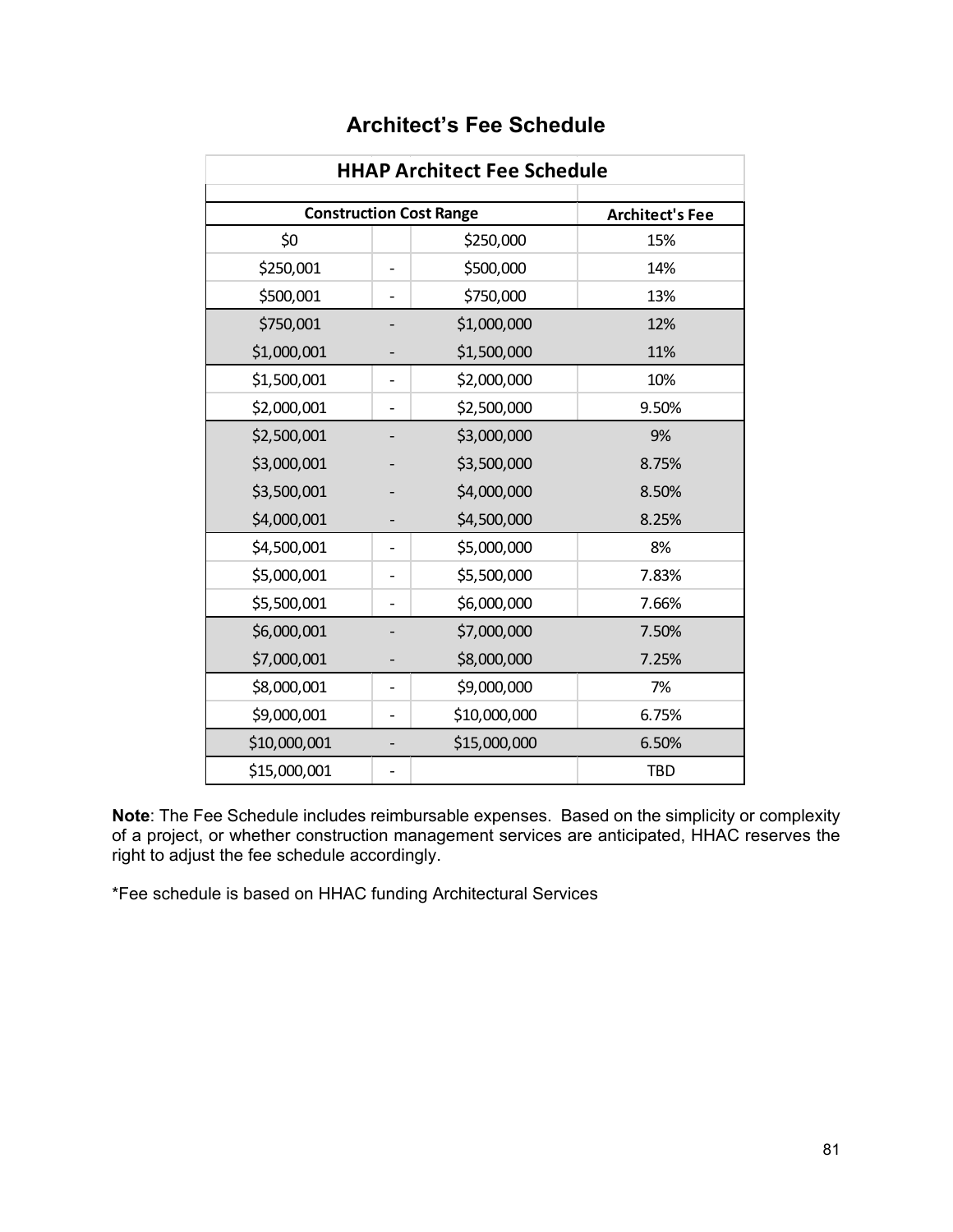### **Appendix L - Vendor Assurance of No Conflict of Interest or Detrimental Effect**

 The Applicant offering to provide services pursuant to this Homeless Housing and Assistance Corporation ("HHAC") RFP, as a contractor, joint venture contractor, subcontractor, or consultant, attests that its performance of the services outlined in this RFP does not and will not create a conflict of interest with nor position the Applicant to breach any other contract currently in force with the State of New York.

 Furthermore, the Applicant attests that it will not act in any manner that is detrimental to any State or HHAC project on which the Applicant is rendering services. Specifically, the Applicant attests that:

- 1. The fulfillment of obligations by the Applicant, as proposed in the RFP response, does not violate any existing contracts or agreements between the Vendor/ Applicant and the State or HHAC;
- 2. The fulfillment of obligations by the Applicant, as proposed in the RFP response, does not and will not create any conflict of interest, or perception thereof, with any current role or responsibility that the Applicant has with regard to any existing contracts or agreements between the Applicant and the State or HHAC;
- 3. The fulfillment of obligations by the Applicant, as proposed in the RFP response, does not and will not compromise the Applicant's ability to carry out its obligations under any existing contracts between the Applicant and the State or HHAC;
- 4. The fulfillment of any other contractual obligations that the Applicant has with the State or HHAC will not affect or influence its ability to perform under any contract with the State resulting from this RFP;
- 5. During the negotiation and execution of any contract resulting from this RFP, the Applicant will not knowingly take any action or make any decision which creates a potential for conflict of interest or might cause a detrimental impact to the State or HHAC as a whole including, but not limited to, any action or decision to divert resources from one State or HHAC project to another;
- 6. In fulfilling obligations under each of its State contracts, including any contract which results from this RFP, the Applicant will act in accordance with the terms of each of its State or HHAC contracts and will not knowingly take any action or make any decision which might cause a detrimental impact to the State or HHAC as a whole including, but not limited to, any action or decision to divert resources from one State or HHAC project to another;
- 7. No former officer or employee of the State who is now employed by the Applicant, nor any former officer or employee of the Applicant who is now employed by the State, has played a role with regard to the administration of this contract procurement in a manner that may violate section 73(8)(a) of the State Ethics Law; and
- 8. The Applicant has not and shall not offer to any employee, member or director of the State any gift, whether in the form of money, service, loan, travel, entertainment,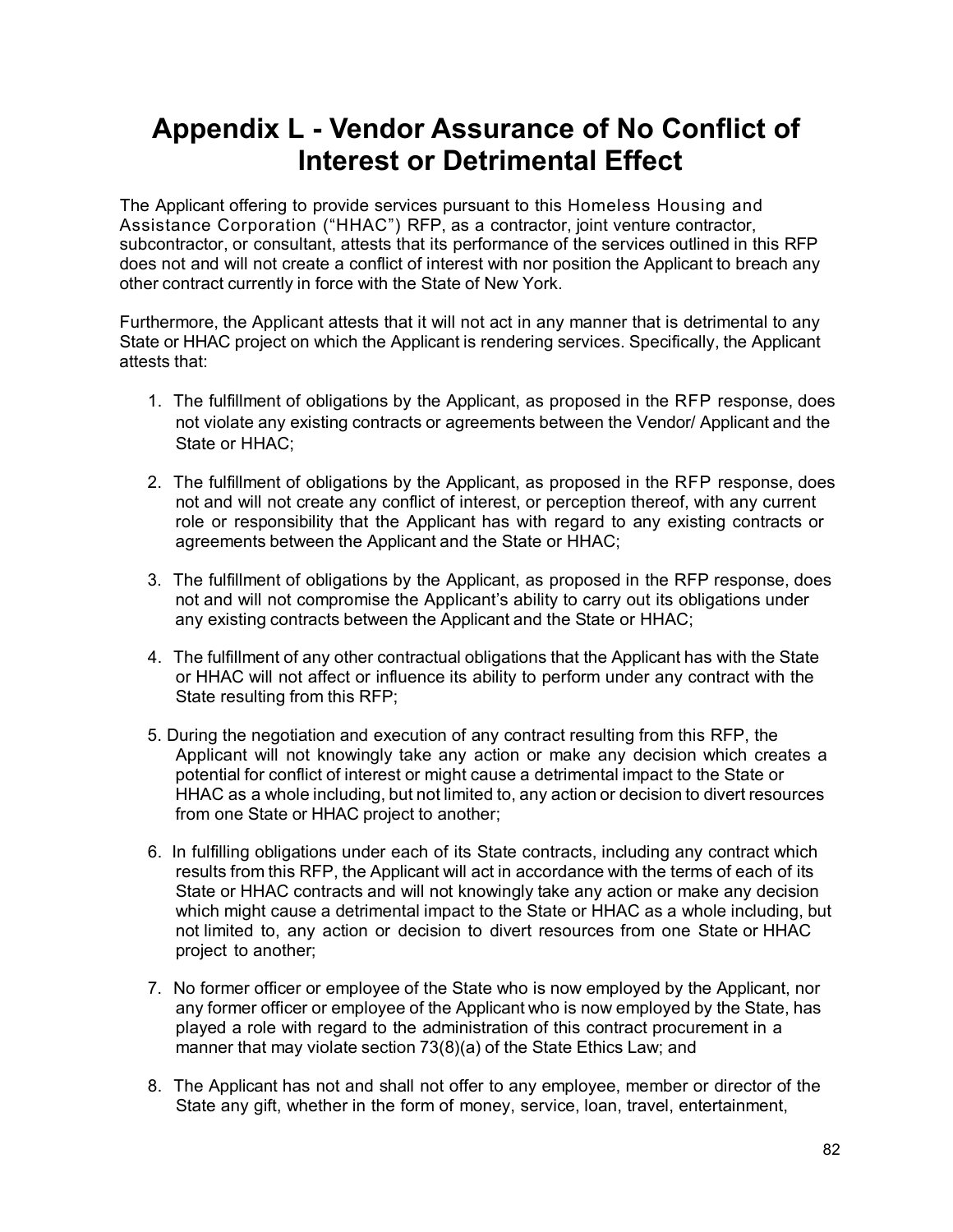hospitality, thing or promise, or in any other form, under circumstances in which it could reasonably be inferred that the gift was intended to influence said employee, member or director, or could reasonably be expected to influence said employee, member or director, in the performance of the official duty of said employee, member or director or was intended as a reward for any official action on the part of said employee, member or director.

 Applicants responding to this RFP should note that the State and HHAC recognize that conflicts may occur in the future because an Applicant may have existing or new relationships. HHAC will review the nature of any such new relationship and reserves the right to terminate the contract for cause if, in its judgment, a real or potential conflict of interest cannot be cured.

Name and Title (Please Print) \_\_\_\_\_\_\_\_\_\_\_\_\_\_\_\_\_\_\_\_\_\_\_\_\_\_\_\_\_\_\_\_\_\_\_\_\_\_\_\_\_\_\_\_\_\_

Signature and Date: \_\_\_\_\_\_\_\_\_\_\_\_\_\_\_\_\_\_\_\_\_\_\_\_\_\_\_\_\_\_\_\_\_\_\_\_\_\_\_\_\_\_\_\_\_\_\_\_\_\_\_\_

**Note:** This form must be signed by an authorized executive or legal representative.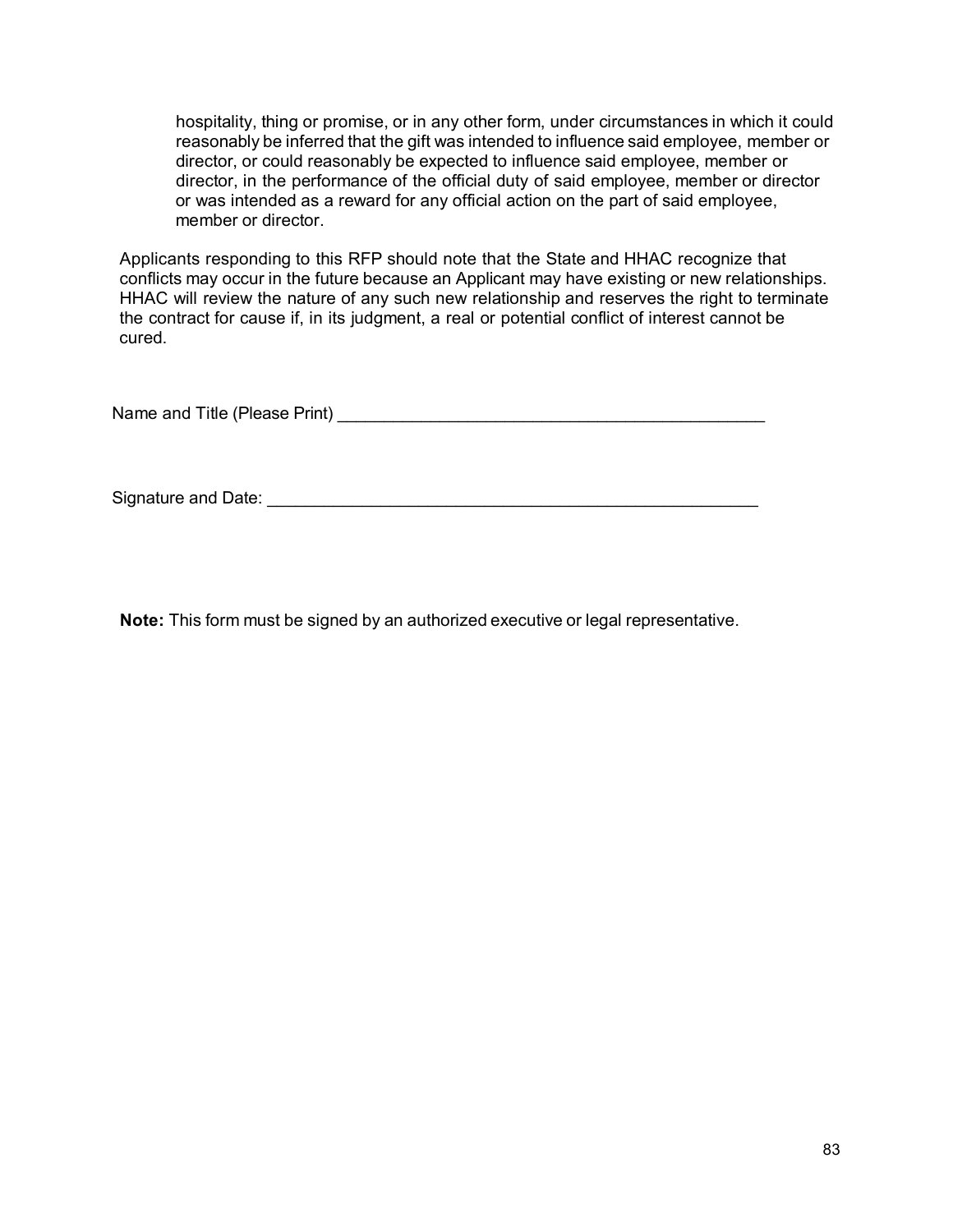# **Appendix M - Executive Order No. 190**

#### **Incorporating Health Across All Policies into State Agency Activities**

Per Executive Order 190, this RFP incorporates the New York State Prevention Agenda and the World Health Organization (WHO) Eight Domains of Livability to further the Health Across All Policies initiative.

The New York State Prevention Agenda is the blueprint for action to improve the health of New Yorkers and become the healthiest state for people of all ages. The five priority areas of the New York State Prevention Agenda are:

- 1. Preventing Chronic Diseases
- 2. Promoting a Healthy and Safe Environment
- 3. Promoting Healthy Women, Infants and Children
- 4. Promoting Well-Being and Preventing Mental Health and Substance Use Disorders
- 5. Preventing Communicable Diseases

The WHO Eight Domains of Livability include:

- 1. Outdoor Spaces and Buildings
	- o Providing safe, accessible places for the public to gather indoors and out. Ensuring that parks, sidewalks, safe streets, outdoor seating, and accessible buildings can be used and enjoyed by people of all ages.
- 2. Transportation
	- $\circ$  Increasing the accessibility, availability, and affordability of public transit options, as well as ensuring safe roadways.
- 3. Housing
	- $\circ$  Expanding affordable housing options for varying life stages, and enacting programs that help people remain in their homes longer to age in place.
- 4. Social Participation
	- $\circ$  Increasing access to affordable and community-based social activities can help address loneliness and isolation.
- 5. Respect and Social Inclusion
	- o Increasing the availability of intergenerational activities and programs.
- 6. Civic Participation and Employment
	- $\circ$  Provide ways that all people, including older people, can, if they choose to, work for pay, volunteer their skills, and be actively engaged in community life.
- 7. Communication and Information
	- $\circ$  Providing information through a variety of means and in a culturally competent manner, recognizing that not everyone has a smartphone or internet access.
- 8. Community and Health Services
	- o Ensuring accessible and affordable health services in every community.

The Health Across All Policies initiative is a collaborative approach that integrates health considerations into policymaking across all sectors to improve community health and wellness. To successfully improve the health of all communities, health improvement strategies must target social determinants of health and other complex factors that are often the responsibility of non-health partners such as housing, transportation, education, environment, parks, and economic development.